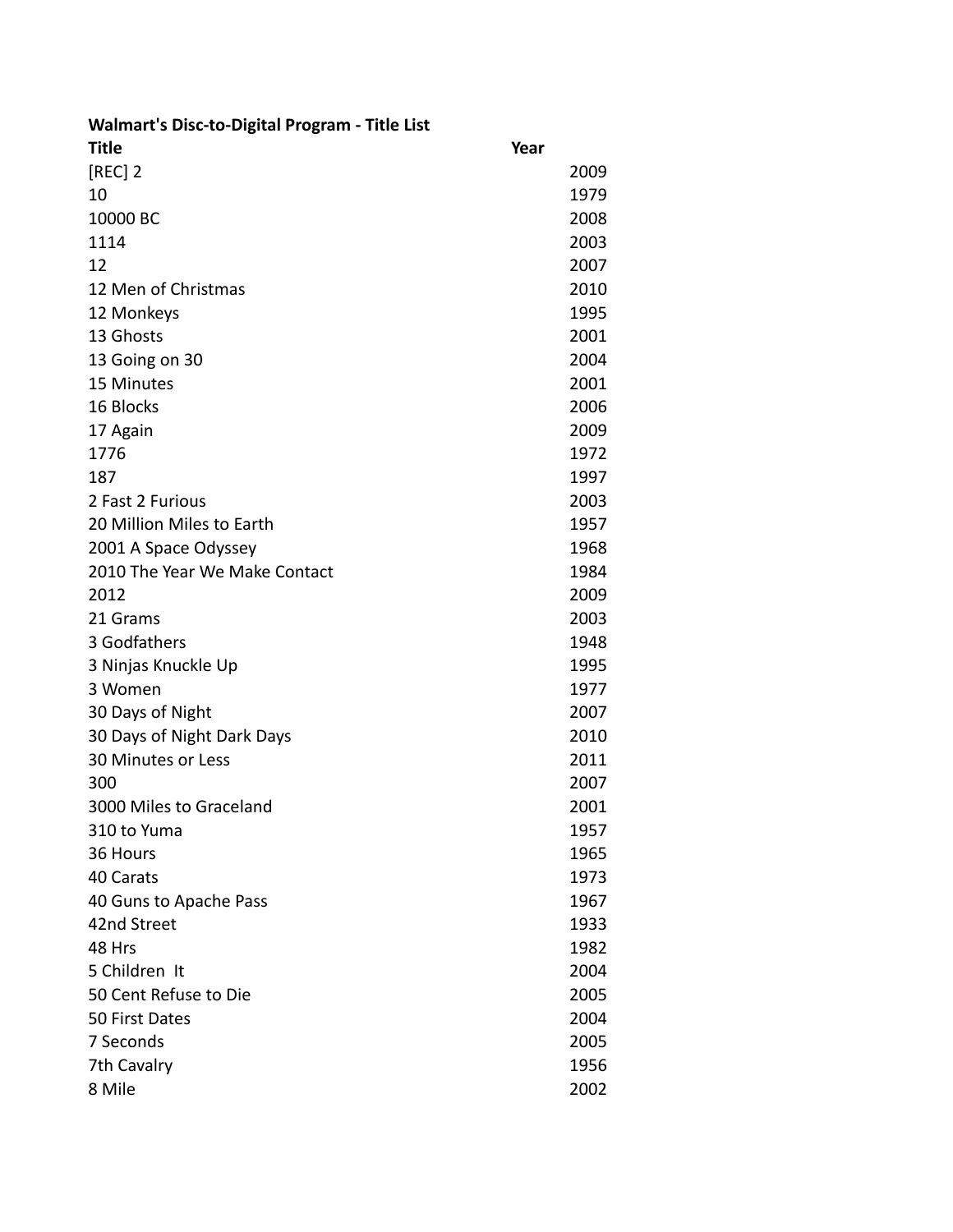| 8 Seconds                           | 1994 |
|-------------------------------------|------|
| 84 Charing Cross Road               | 1987 |
| 88 Minutes                          | 2008 |
| 9                                   | 2009 |
| 9 12 Weeks                          | 1986 |
| 976Evil                             | 1989 |
| A Boo Crew Christmas Special        | 2007 |
| A Breath of Scandal                 | 1960 |
| A Bronx Tale                        | 1993 |
| A Christmas Carol                   | 1938 |
| A Christmas Carol                   | 1984 |
| A Christmas Story                   | 1983 |
| A Cinderella Story                  | 2004 |
| A Cinderella Story Once Upon a Song | 2011 |
| A Clockwork Orange                  | 1972 |
| A Cool Dry Place                    | 1999 |
| A Cry in the Dark                   | 1988 |
| A Dangerous Method                  | 2011 |
| A Day at the Races                  | 1937 |
| A Dennis the Menace Christmas       | 2007 |
| A Dirty Shame                       | 2004 |
| A Farewell to Arms                  | 1957 |
| A Fine Madness                      | 1966 |
| A Flintstones Christmas Carol       | 1994 |
| A Good Man in Africa                | 1994 |
| A Good Man Is Hard to Find          | 2008 |
| A Good Old Fashioned Orgy           | 2011 |
| A History of Violence               | 2005 |
| A Knights Tale                      | 2001 |
| A Lawless Street                    | 1955 |
| A League of Their Own               | 1992 |
| A Life Less Ordinary                | 1997 |
| A Little Princess                   | 1995 |
| A Little Romance                    | 1979 |
| A Little Sex                        | 1982 |
| A Man and a Woman                   | 1966 |
| A Man Apart                         | 2003 |
| A Man Called Peter                  | 1955 |
| A Man Called Sledge                 | 1971 |
| A Man for All Seasons               | 1966 |
| A Mighty Heart                      | 2007 |
| A Mighty Wind                       | 2003 |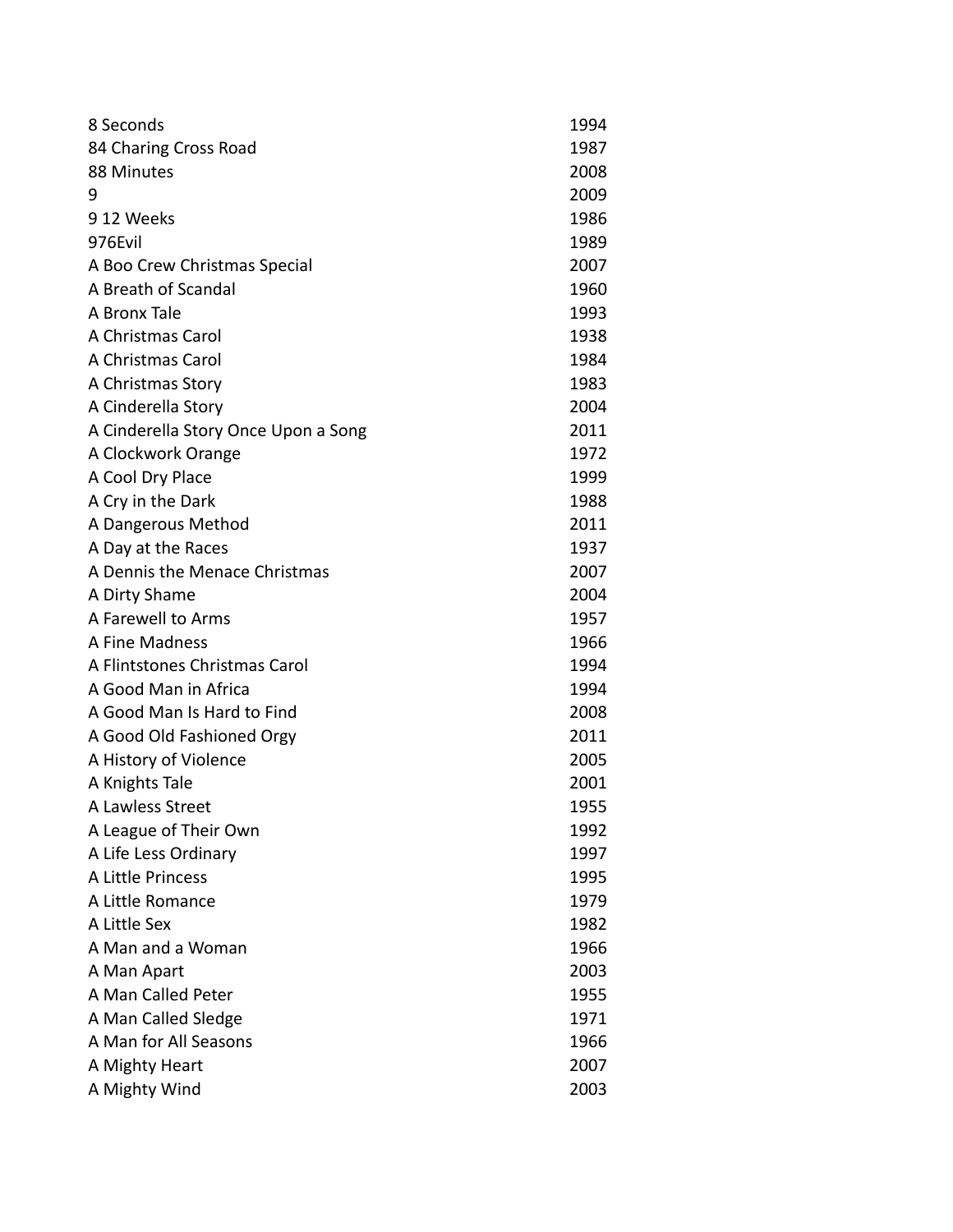| A Night at the Opera                        | 1935 |
|---------------------------------------------|------|
| A Nightmare on Elm Street                   | 1984 |
| A Nightmare on Elm Street 2 Freddys Revenge | 1985 |
| A Nightmare on Elm Street 3 Dream Warriors  | 1987 |
| A Nightmare on Elm Street 5 The Dream Child | 1989 |
| A Passage to India                          | 1984 |
| A Patch of Blue                             | 1965 |
| A Perfect Getaway Theatrical                | 2009 |
| A Perfect Getaway Unrated Directors Cut     | 2009 |
| A Perfect Murder                            | 1998 |
| A Perfect World                             | 1993 |
| A Piece of the Action                       | 1977 |
| A Place in the Sun                          | 1951 |
| A Prairie Home Companion                    | 2006 |
| A Prophet                                   | 2009 |
| A Raisin in the Sun                         | 1961 |
| A River Runs Through It                     | 1992 |
| A Scanner Darkly                            | 2006 |
| A Serious Man                               | 2009 |
| A Shine of Rainbows                         | 2010 |
| A Simple Wish                               | 1997 |
| A Single Man                                | 2009 |
| A Soldiers Story                            | 1984 |
| A Song to Remember                          | 1945 |
| A Sound of Thunder                          | 2005 |
| A Star Is Born                              | 1954 |
| A Stranger Is Watching                      | 1982 |
| A Summer Place                              | 1959 |
| A Thousand and One Nights                   | 1945 |
| A Time to Kill                              | 1996 |
| A Very Brady Sequel                         | 1996 |
| A Walk in the Spring Rain                   | 1970 |
| A Woman a Gun and a Noodle Shop             | 2009 |
| Aaron Loves Angela                          | 1975 |
| Abandon                                     | 2002 |
| Abbott and Costello Meet Frankenstein       | 1948 |
| Abbott and Costello Meet the Invisible Man  | 1951 |
| Abbott and Costello Meet the Mummy          | 1955 |
| About a Boy                                 | 2002 |
| About Schmidt                               | 2002 |
| Above the Law                               | 1988 |
| <b>Absence of Malice</b>                    | 1981 |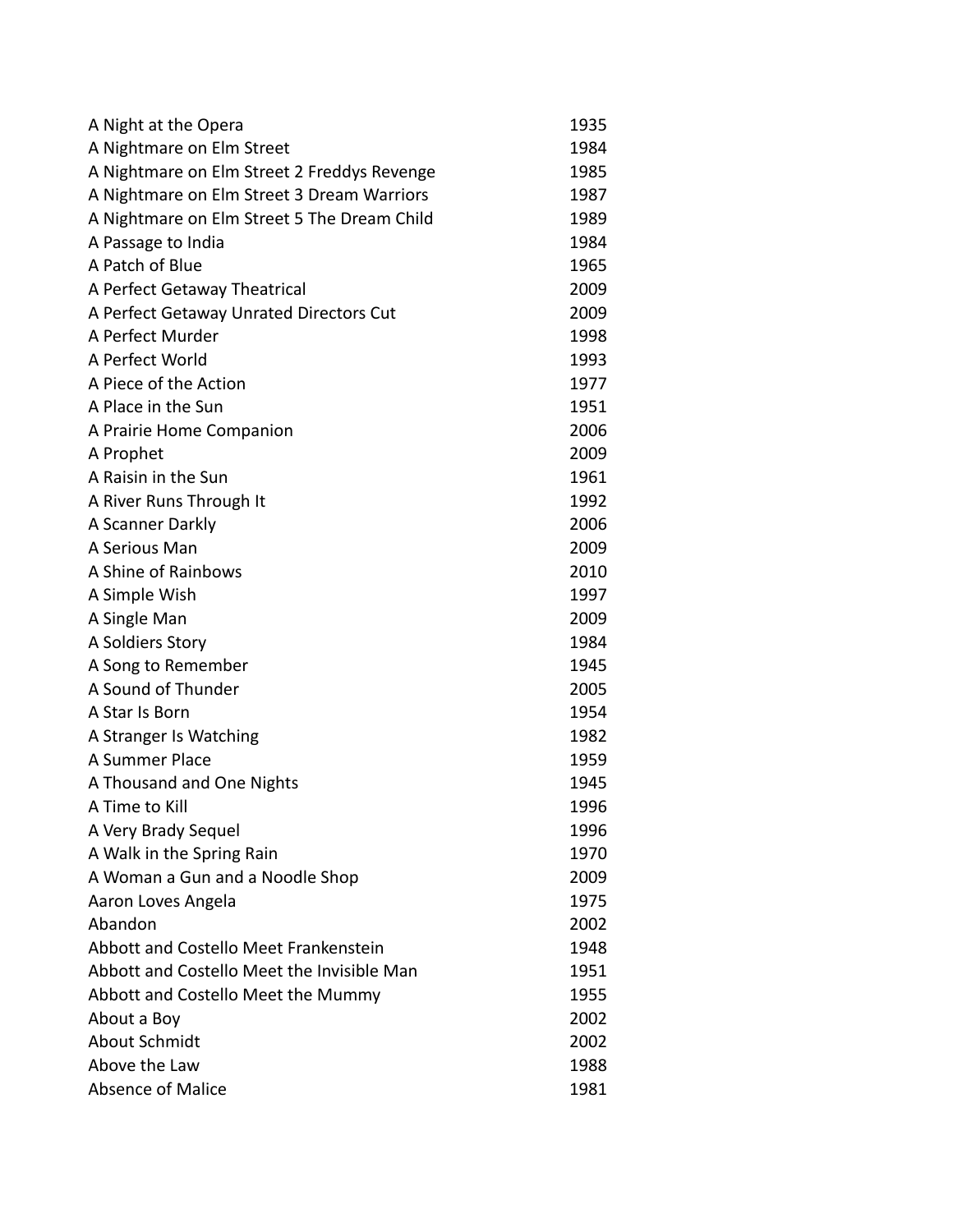| <b>Absolute Power</b>                   | 1997 |
|-----------------------------------------|------|
| Accepted                                | 2006 |
| Ace in the Hole                         | 1951 |
| Ace of Hearts                           | 2007 |
| <b>Across the Sierras</b>               | 1941 |
| <b>Action Jackson</b>                   | 1988 |
| <b>Adam Had Four Sons</b>               | 1941 |
| <b>Adam Sandlers Eight Crazy Nights</b> | 2002 |
| <b>Adams Rib</b>                        | 1949 |
| <b>Addams Family Values</b>             | 1993 |
| Addicted to Love                        | 1997 |
| Adoration                               | 2009 |
| Adrift                                  | 2009 |
| <b>Advise and Consent</b>               | 1962 |
| Aeon Flux                               | 2005 |
| <b>After Hours</b>                      | 1985 |
| After the Sunset                        | 2004 |
| After the Thin Man                      | 1936 |
| <b>Against the Ropes</b>                | 2004 |
| Air Force                               | 1943 |
| Air Force One                           | 1997 |
| Airplane                                | 1980 |
| Airplane 2 The Sequel                   | 1982 |
| Airport                                 | 1970 |
| Airport 1975                            | 1974 |
| Alamo Bay                               | 1985 |
| Alaska                                  | 1996 |
| Alex Emma                               | 2003 |
| Alfie                                   | 2004 |
| Alfie                                   | 1966 |
| Ali                                     | 2001 |
| Ali Baba and the Forty Thieves          | 1943 |
| Ali G Indahouse The Movie               | 2002 |
| <b>Alice Adams</b>                      | 1935 |
| Alice Doesnt Live Here Anymore          | 1974 |
| Alice in Wonderland                     | 1933 |
| Alien Directors Cut                     | 1979 |
| <b>Alien Resurrection</b>               | 1997 |
| <b>Alien Theatrical</b>                 | 1979 |
| All About My Mother                     | 1999 |
| All About the Benjamins                 | 2002 |
| All I Want                              | 2003 |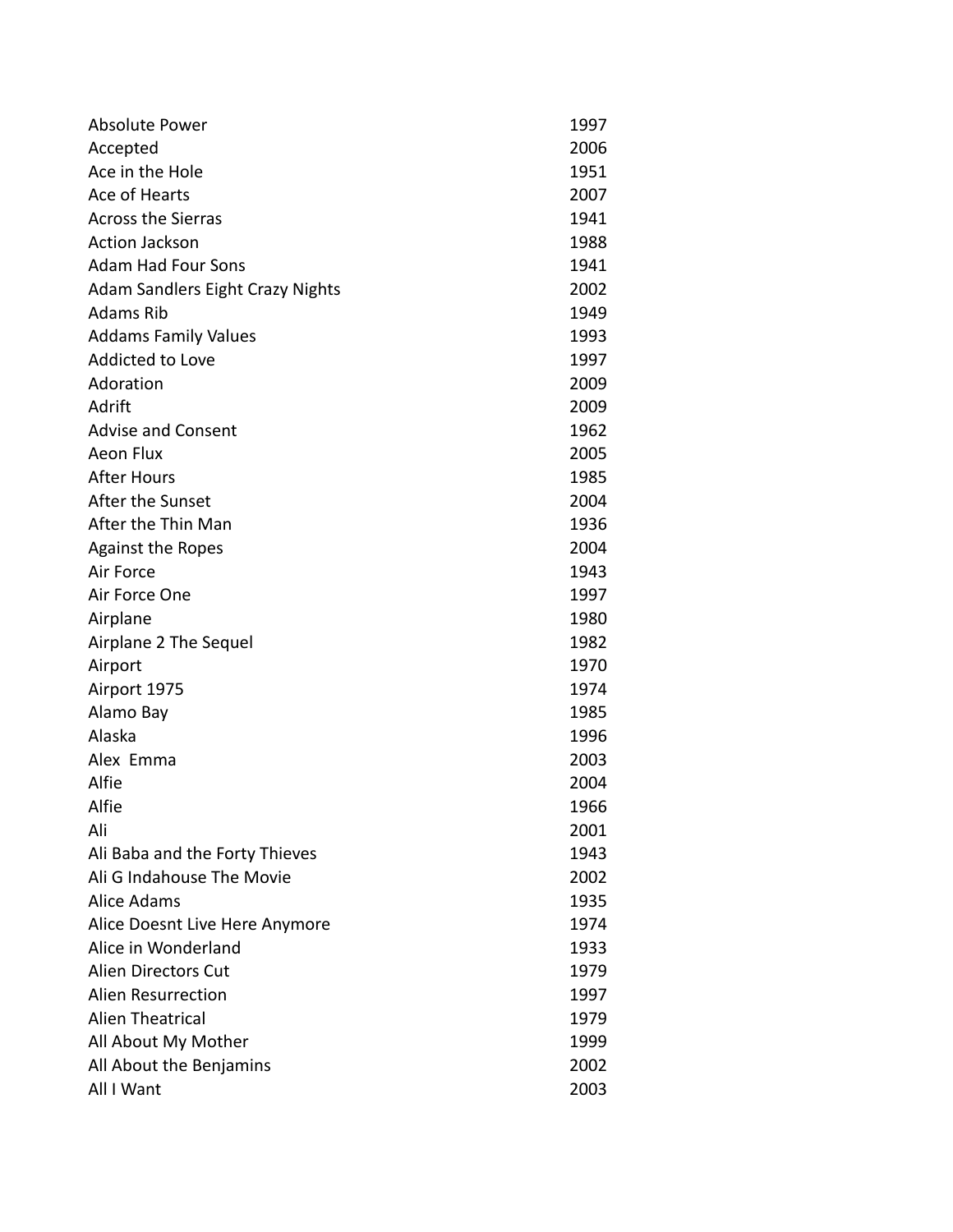| All I Want for Christmas                       | 1991 |
|------------------------------------------------|------|
| All In a Nights Work                           | 1961 |
| All Quiet on the Western Front                 | 1930 |
| All the Kings Men                              | 2006 |
| All the Presidents Men                         | 1976 |
| All the Pretty Horses                          | 2000 |
| All the Queens Men                             | 2001 |
| <b>Almost Heroes</b>                           | 1998 |
| Along Came a Spider                            | 2001 |
| Along Came Polly                               | 2004 |
| Alpha Dog                                      | 2007 |
| <b>Altered States</b>                          | 1980 |
| <b>Amazing Grace</b>                           | 2007 |
| Amazing Journey The Story of the Who           | 2007 |
| American Crude                                 | 2008 |
| <b>American Flyers</b>                         | 1985 |
| <b>American Gangster Theatrical</b>            | 2007 |
| American Gangster Unrated Extended Edition     | 2007 |
| American Gigolo                                | 1980 |
| American Graffiti                              | 1973 |
| <b>American History X</b>                      | 1998 |
| American Kickboxer 1                           | 1991 |
| <b>American Madness</b>                        | 1932 |
| American Me                                    | 1992 |
| <b>American Movie</b>                          | 1999 |
| <b>American Pastime</b>                        | 2007 |
| American Pie 2 Theatrical                      | 2001 |
| American Pie 2 Unrated                         | 2001 |
| American Pie Presents Band Camp Rated          | 2005 |
| American Pie Presents Band Camp Unrated        | 2005 |
| American Pie Presents Beta House Rated         | 2007 |
| American Pie Presents Beta House Unrated       | 2007 |
| American Pie Presents The Book of Love         | 2009 |
| American Pie Presents The Book of Love Unrated | 2009 |
| American Pie Presents The Naked Mile Rated     | 2006 |
| American Pie Presents The Naked Mile Unrated   | 2006 |
| <b>American Pie Theatrical</b>                 | 1999 |
| American Pie Unrated                           | 1999 |
| American Pop                                   | 1981 |
| American Teen                                  | 2008 |
| American Wedding Theatrical                    | 2003 |
| American Wedding Unrated                       | 2003 |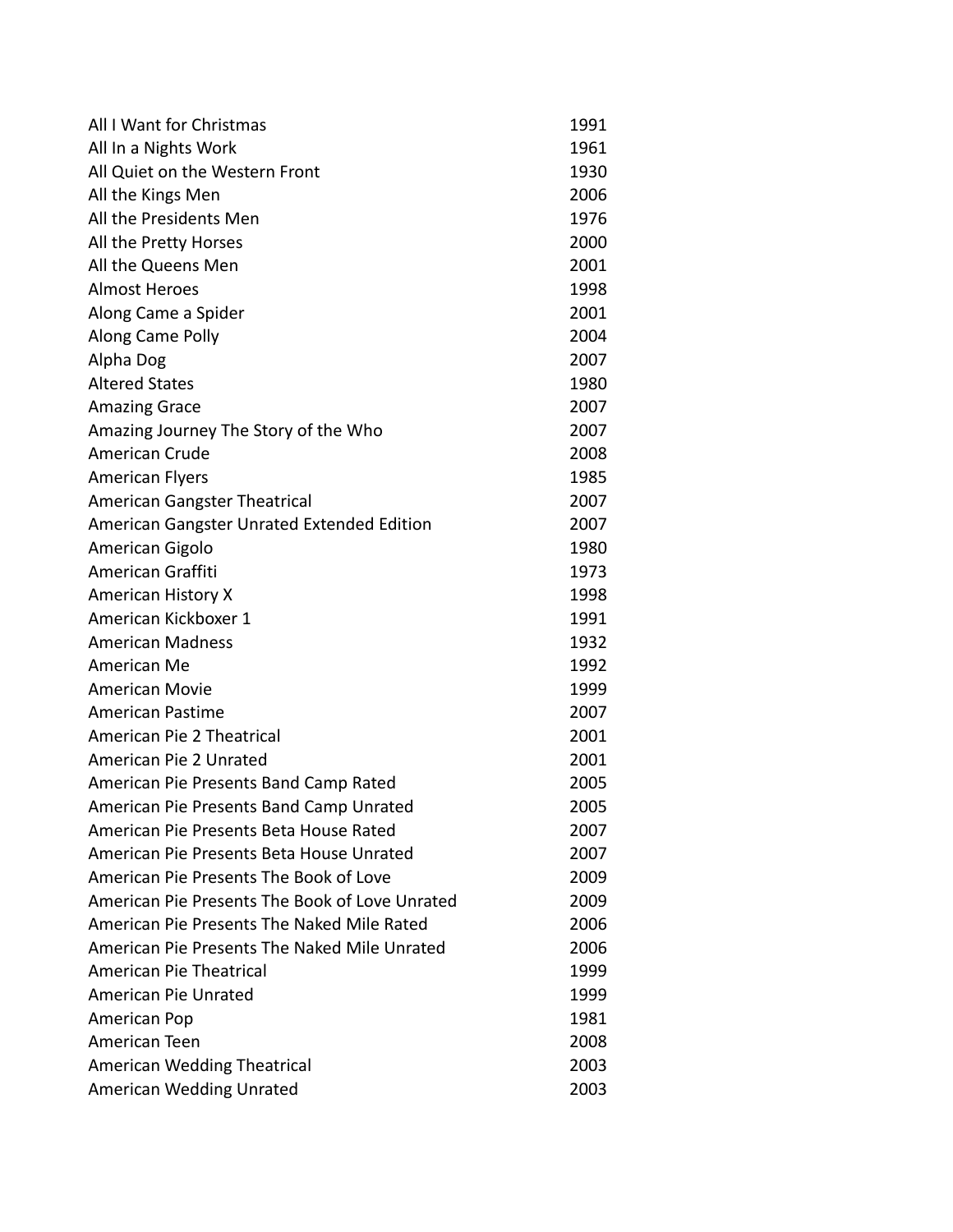| <b>Among Giants</b>                        | 1999 |
|--------------------------------------------|------|
| Amusement                                  | 2008 |
| An American in Paris                       | 1951 |
| An American Rhapsody                       | 2001 |
| An Awfully Big Adventure                   | 1995 |
| An Education                               | 2009 |
| An Inconvenient Truth                      | 2006 |
| An Officer and a Gentleman                 | 1982 |
| An Old Fashion Thanksgiving                | 2008 |
| Anaconda 3 Offspring                       | 2008 |
| Analyze That                               | 2002 |
| Analyze This                               | 1999 |
| Anastasia                                  | 1997 |
| Anastasia                                  | 1956 |
| Anatomy                                    | 2000 |
| Anatomy 2                                  | 2003 |
| Anchors Aweigh                             | 1945 |
| And Now for Something Completely Different | 1971 |
| And Now Ladies Gentlemen                   | 2003 |
| Angel Eyes                                 | 2001 |
| Angel of Death                             | 2009 |
| Angel Wars The Messengers                  | 2009 |
| AngelA                                     | 2005 |
| Angelas Ashes                              | 2000 |
| Angels Demons                              | 2009 |
| Anger Management                           | 2003 |
| Angus Thongs and Perfect Snogging          | 2008 |
| Animal Kingdom                             | 2010 |
| Anna and the King                          | 1999 |
| Anna Christie                              | 1930 |
| Anna Karenina                              | 1935 |
| Anna Karenina                              | 1985 |
| Anne Frank Remembered                      | 1995 |
| Anne of the Indies                         | 1951 |
| Anne of the Thousand Days                  | 1969 |
| Annie                                      | 1982 |
| Annie Leibovitz Life Through a Lens        | 2007 |
| Annie Oakley                               | 1935 |
| Anonymous                                  | 2011 |
| Another 48 Hrs                             | 1990 |
| Another Cinderella Story                   | 2008 |
| Another Thin Man                           | 1939 |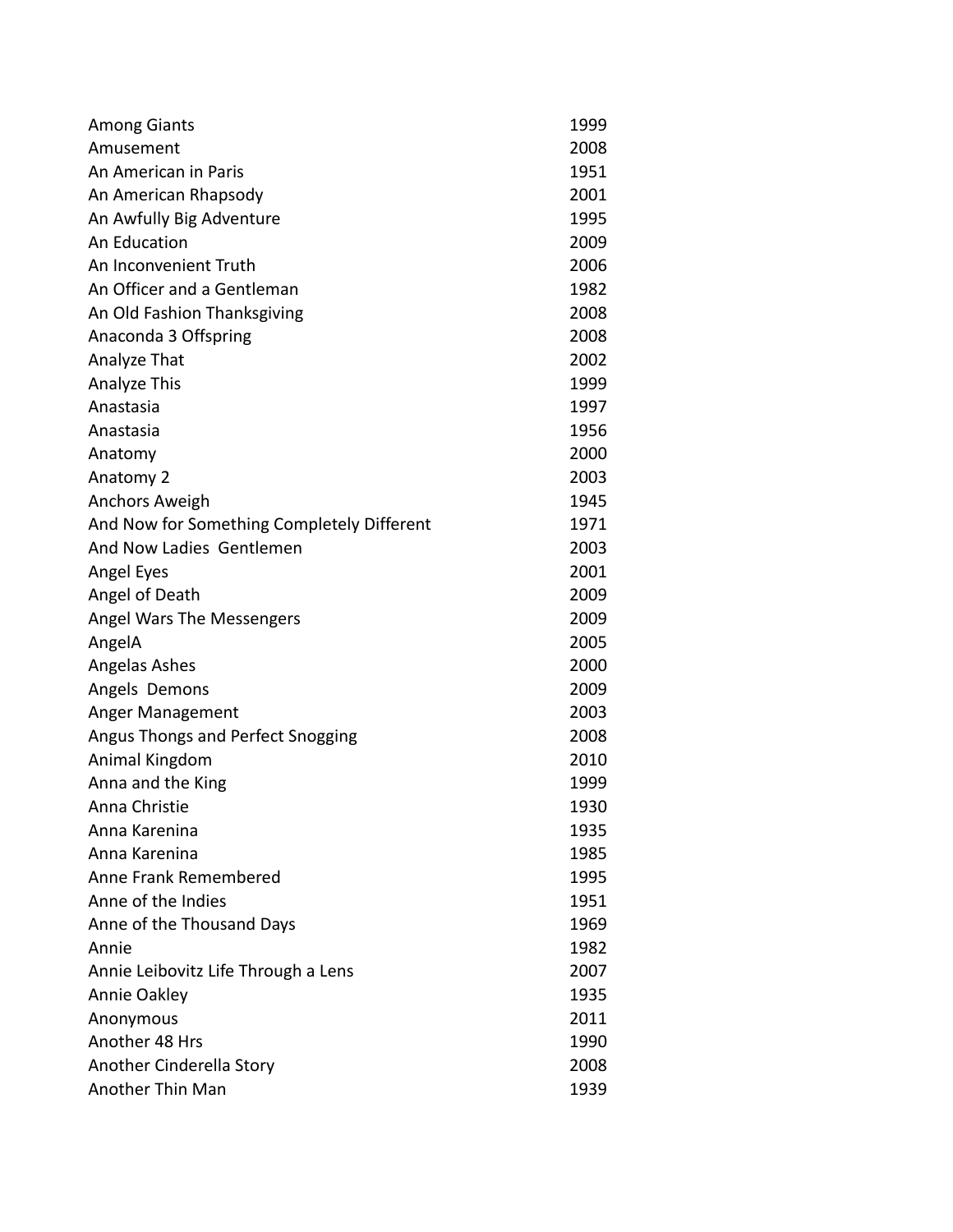| Another Year                                            | 2010 |
|---------------------------------------------------------|------|
| Another You                                             | 1991 |
| Antwone Fisher                                          | 2003 |
| Any Which Way You Can                                   | 1980 |
| Apache Territory                                        | 1958 |
| Apollo 13                                               | 1995 |
| Appleseed Ex Machina                                    | 2007 |
| April Fools Day                                         | 1986 |
| April Fools Day                                         | 2008 |
| Are We Done Yet                                         | 2007 |
| Are We There Yet                                        | 2005 |
| Arena                                                   | 2011 |
| Arizona                                                 | 1940 |
| Arizona Raiders                                         | 1965 |
| <b>Armed and Dangerous</b>                              | 1986 |
| Armored                                                 | 2009 |
| Army of Darkness                                        | 1992 |
| Around the Bend                                         | 2004 |
| Around the World in 80 Days                             | 1956 |
| Arrowhead                                               | 1953 |
| Arsenic and Old Lace                                    | 1944 |
| <b>Art Heist</b>                                        | 2005 |
| Arthur                                                  | 1981 |
| Arthur 2 On the Rocks                                   | 1988 |
| Arthur and the Invisibles 2 Arthur and the Revenge of N | 2011 |
| Arthur and the Invisibles 3 The War of Two Worlds       | 2011 |
| As Good As It Gets                                      | 1997 |
| Ashes of Time Redux                                     | 2008 |
| Ask the Dust                                            | 2006 |
| <b>Assassination Games</b>                              | 2011 |
| Assassination of a High School President                | 2009 |
| Assassins                                               | 1995 |
| <b>Assault on Precinct 13</b>                           | 2005 |
| Asylum                                                  | 2005 |
| <b>ATL</b>                                              | 2006 |
| <b>Atlantic City</b>                                    | 1981 |
| Atonement                                               | 2007 |
| <b>Attack Force</b>                                     | 2006 |
| <b>Attack the Block</b>                                 | 2011 |
| <b>August Rush</b>                                      | 2007 |
| <b>Auntie Mame</b>                                      | 1958 |
| Austin Powers International Man of Mystery              | 1997 |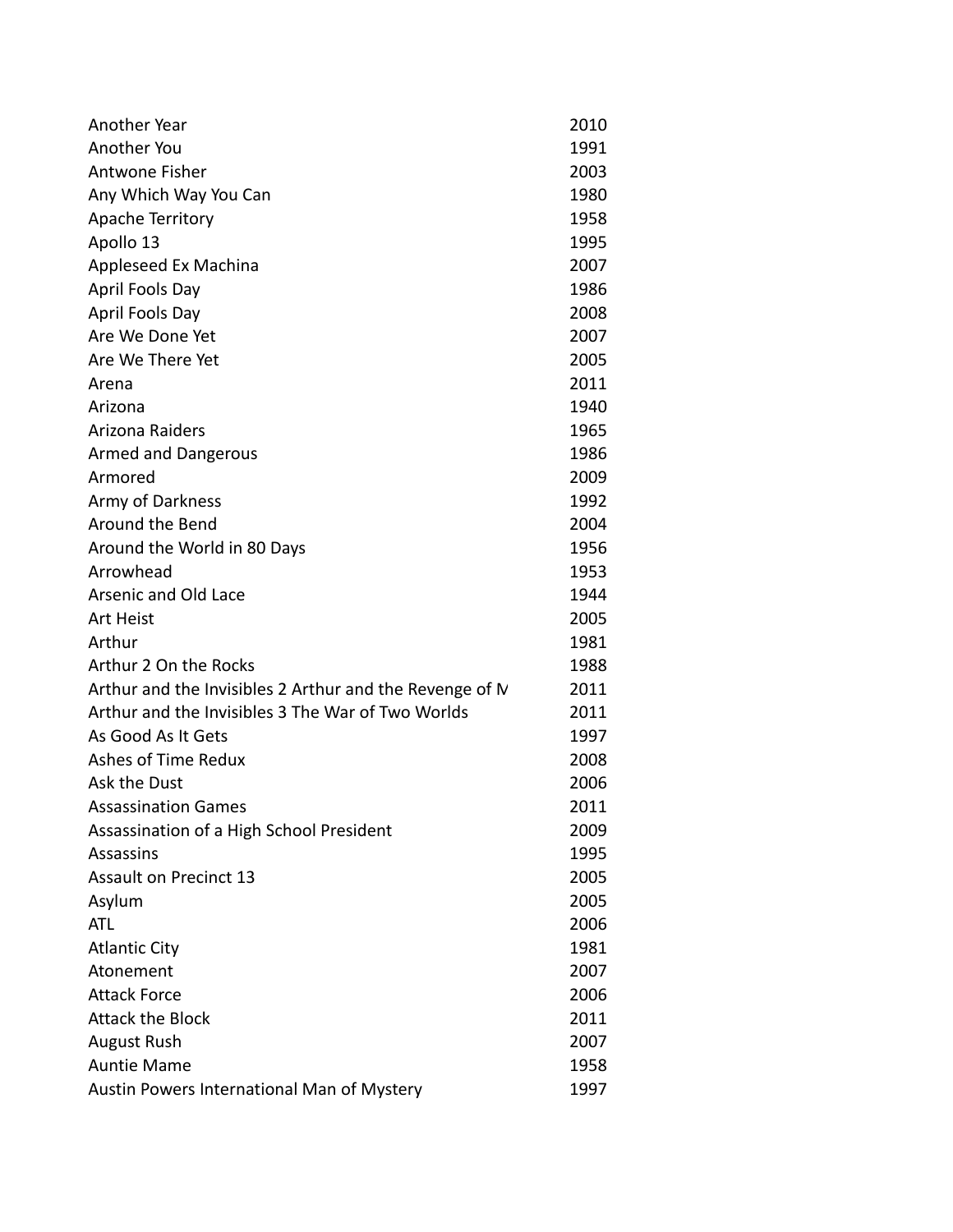| Austin Powers The Spy Who Shagged Me                              | 1999 |
|-------------------------------------------------------------------|------|
| <b>Auto Focus</b>                                                 | 2002 |
| Avalon                                                            | 1990 |
| Awakenings                                                        | 1990 |
| Away We Go                                                        | 2009 |
| Babe Pig in the City                                              | 1998 |
| <b>Babel</b>                                                      | 2006 |
| <b>Babies</b>                                                     | 2009 |
| Baby Boy                                                          | 2001 |
| <b>Baby Doll</b>                                                  | 1956 |
| <b>Baby Geniuses</b>                                              | 1999 |
| Baby Mama                                                         | 2008 |
| Babylon 5 The Lost Tales                                          | 2007 |
| <b>Babys Day Out</b>                                              | 1994 |
| Back to Bataan                                                    | 1945 |
| <b>Backdraft</b>                                                  | 1991 |
| <b>Bad Boys</b>                                                   | 1995 |
| <b>Bad Boys II</b>                                                | 2003 |
| <b>Bad Company</b>                                                | 1972 |
| Bad Day at Black Rock                                             | 1955 |
| <b>Bad Girls</b>                                                  | 1994 |
| <b>Bad Girls From Valley High</b>                                 | 2005 |
| Bad News Bears Go to Japan                                        | 1978 |
| <b>Bad Teacher</b>                                                | 2011 |
| Badge 373                                                         | 1973 |
| Bah Humduck A Looney Tunes Christmas                              | 2006 |
| Baila Conmiga                                                     | 1998 |
| <b>Bait</b>                                                       | 2000 |
| <b>Ballistic Ecks vs Sever</b>                                    | 2002 |
| Balls of Fury                                                     | 2007 |
| Balls Out Gary the Tennis Coach                                   | 2009 |
| Bam Margera Presents Where the is Santa                           | 2008 |
| <b>Band of Angels</b>                                             | 1957 |
| Band of the Hand                                                  | 1986 |
| <b>Bandolero</b>                                                  | 1968 |
| <b>Barabbas</b>                                                   | 1962 |
| Barbarella Queen of the Galaxy                                    | 1968 |
| <b>Barbary Pirate</b>                                             | 1949 |
|                                                                   | 2011 |
| <b>Barbie A Fairy Secret</b><br><b>Barbie A Fashion Fairytale</b> | 2010 |
| <b>Barbie A Perfect Christmas</b>                                 |      |
|                                                                   | 2011 |
| Barbie and the Three Musketeers                                   | 2009 |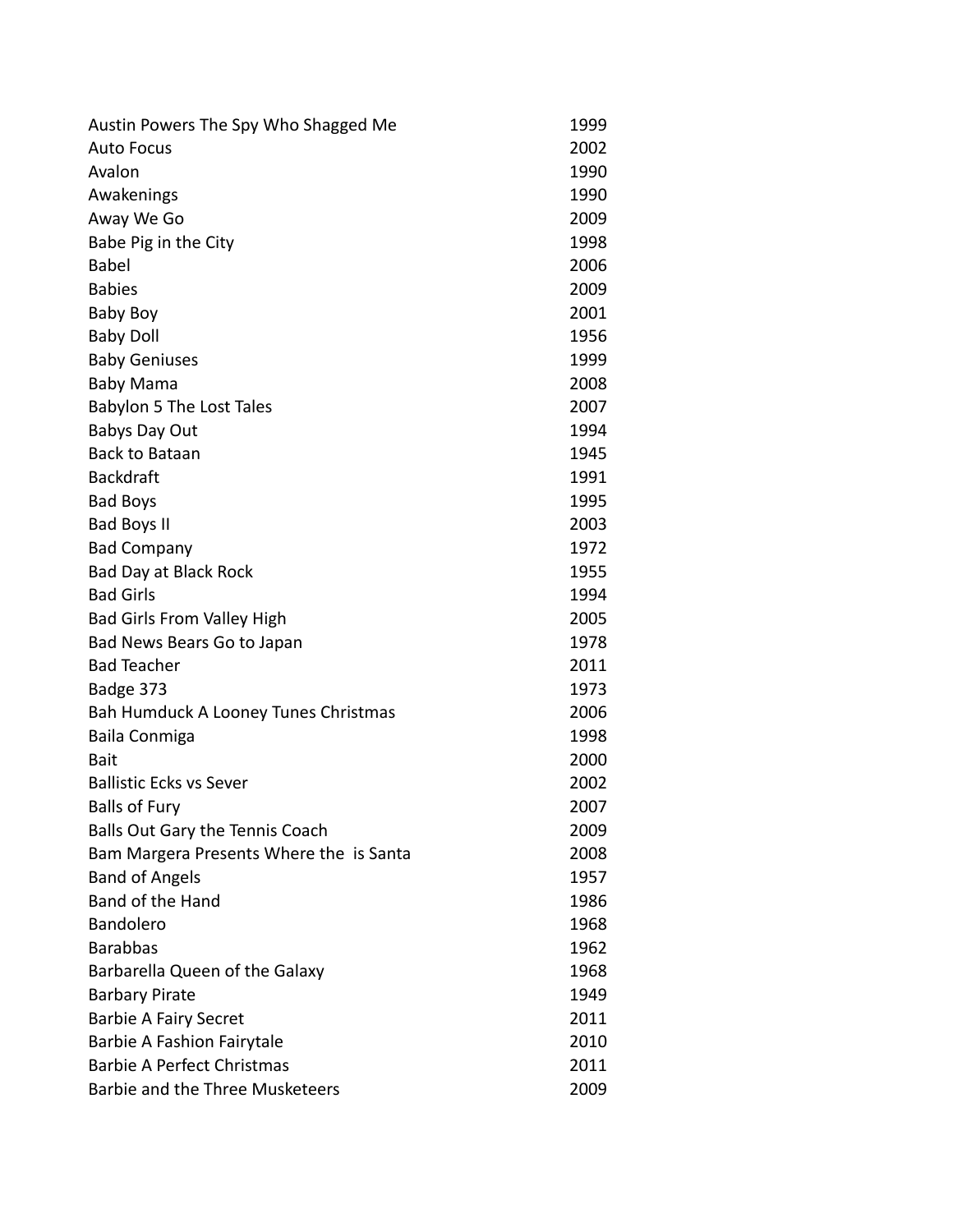| Barbie as Rapunzel<br>Barbie as the Island Princess | 2002<br>2007 |
|-----------------------------------------------------|--------------|
| Barbie Fairytopia Magic of the Rainbow              | 2007         |
| Barbie in A Christmas Carol                         | 2008         |
| Barbie in A Mermaid Tale                            | 2010         |
| Barbie in The 12 Dancing Princesses                 | 2006         |
| Barbie in the Nutcracker                            | 2010         |
| <b>Barbie Presents Thumbelina</b>                   | 2009         |
| <b>Barbie Princess Charm School</b>                 | 2011         |
| Barefoot in the Park                                | 1967         |
| Barneys Great Adventure The Movie                   | 1998         |
|                                                     | 2011         |
| <b>Barneys Version</b>                              | 2006         |
| Barnyard                                            | 1975         |
| Barry Lyndon<br><b>Barton Fink</b>                  | 1991         |
|                                                     |              |
| <b>BASEketball</b>                                  | 1998         |
| <b>Bataan</b>                                       | 1943         |
| <b>Batman</b>                                       | 1989         |
| Batman Robin                                        | 1997         |
| Batman and Mr Freeze SubZero                        | 1998         |
| <b>Batman Begins</b>                                | 2005         |
| Batman Beyond Return of the Joker                   | 2000         |
| <b>Batman Forever</b>                               | 1995         |
| Batman Gotham Knight                                | 2008         |
| Batman Mask of the Phantasm                         | 1993         |
| <b>Batman Returns</b>                               | 1992         |
| <b>Batman The Movie</b>                             | 1966         |
| Batman The Mystery of the Batwoman                  | 2003         |
| <b>Batman Under the Red Hood</b>                    | 2010         |
| Batman vs Dracula                                   | 2005         |
| <b>Batman Year One</b>                              | 2011         |
| Bats                                                | 1999         |
| <b>Bats Human Harvest</b>                           | 2007         |
| <b>Battle Cry</b>                                   | 1955         |
| Battle for the Planet of the Apes                   | 1973         |
| <b>Battle Los Angeles</b>                           | 2011         |
| Battle of the Bulge                                 | 1965         |
| Battleground                                        | 1949         |
| <b>Battlestar Galactica</b>                         | 1978         |
| <b>Battlestar Galactica Razor</b>                   | 2007         |
| <b>Be Kind Rewind</b>                               | 2008         |
| <b>Bean The Movie</b>                               | 1997         |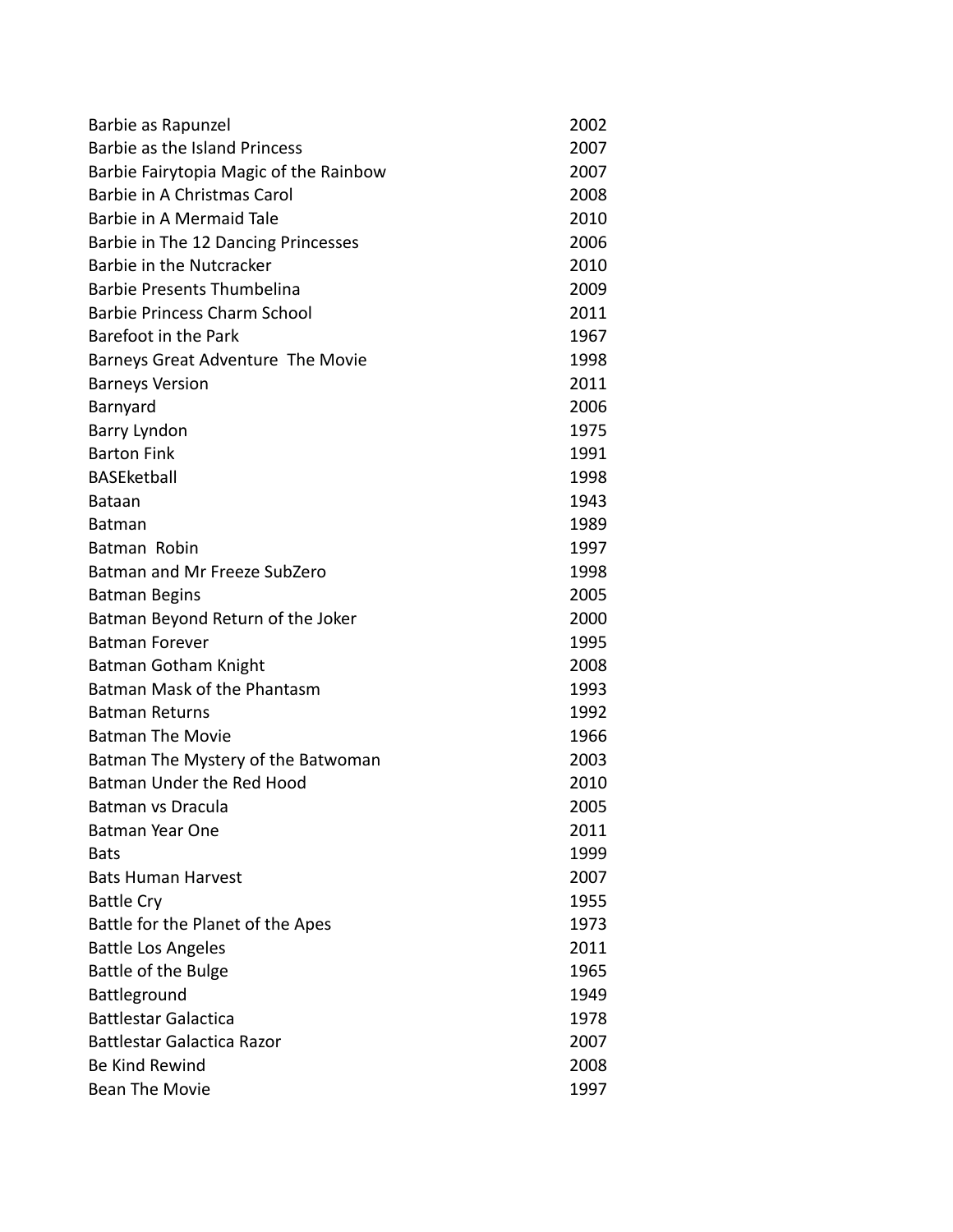| <b>Beastly</b>                                        | 2011 |
|-------------------------------------------------------|------|
| Beats Rhymes Life The Travels of A Tribe Called Quest | 2011 |
| <b>Beautiful Creatures</b>                            | 2001 |
| Beavis and ButtHead Do America                        | 1996 |
| Because I Said So                                     | 2007 |
| Bedazzled                                             | 2000 |
| <b>Beerfest</b>                                       | 2006 |
| Beethoven                                             | 1992 |
| Beethovens 2nd                                        | 1993 |
| Beethovens 3rd                                        | 1999 |
| Beethovens 4th                                        | 2001 |
| Beethovens 5th                                        | 2003 |
| Beethovens Big Break                                  | 2008 |
| Beethovens Christmas Adventure                        | 2011 |
| Beetlejuice                                           | 1988 |
| <b>Before Night Falls</b>                             | 2000 |
| <b>Before Sunrise</b>                                 | 1995 |
| <b>Before Sunset</b>                                  | 2004 |
| <b>Beginners</b>                                      | 2011 |
| <b>Behind Enemy Lines</b>                             | 2001 |
| Behind Enemy Lines Colombia                           | 2009 |
| Behind Enemy Lines II Axis of Evil                    | 2006 |
| Behold a Pale Horse                                   | 1964 |
| Being John Malkovich                                  | 1999 |
| <b>Being There</b>                                    | 1979 |
| <b>Bells Are Ringing</b>                              | 1960 |
| Beneath the Planet of the Apes                        | 1970 |
| <b>BenHur</b>                                         | 1959 |
| <b>Beowulf</b>                                        | 2007 |
| Berserk                                               | 1967 |
| <b>Best Defense</b>                                   | 1984 |
| <b>Best Foot Forward</b>                              | 1943 |
| <b>Best Friends</b>                                   | 1982 |
| Best in Show                                          | 2000 |
| Between Heaven and Hell                               | 1956 |
| <b>Beverly Hills Cop</b>                              | 1984 |
| Beverly Hills Cop II                                  | 1987 |
| Beverly Hills Cop III                                 | 1994 |
| Beverly Hills Ninja                                   | 1997 |
| Bewitched                                             | 2005 |
| <b>Beyond Borders</b>                                 | 2003 |
| Beyond the Poseidon Adventure                         | 1979 |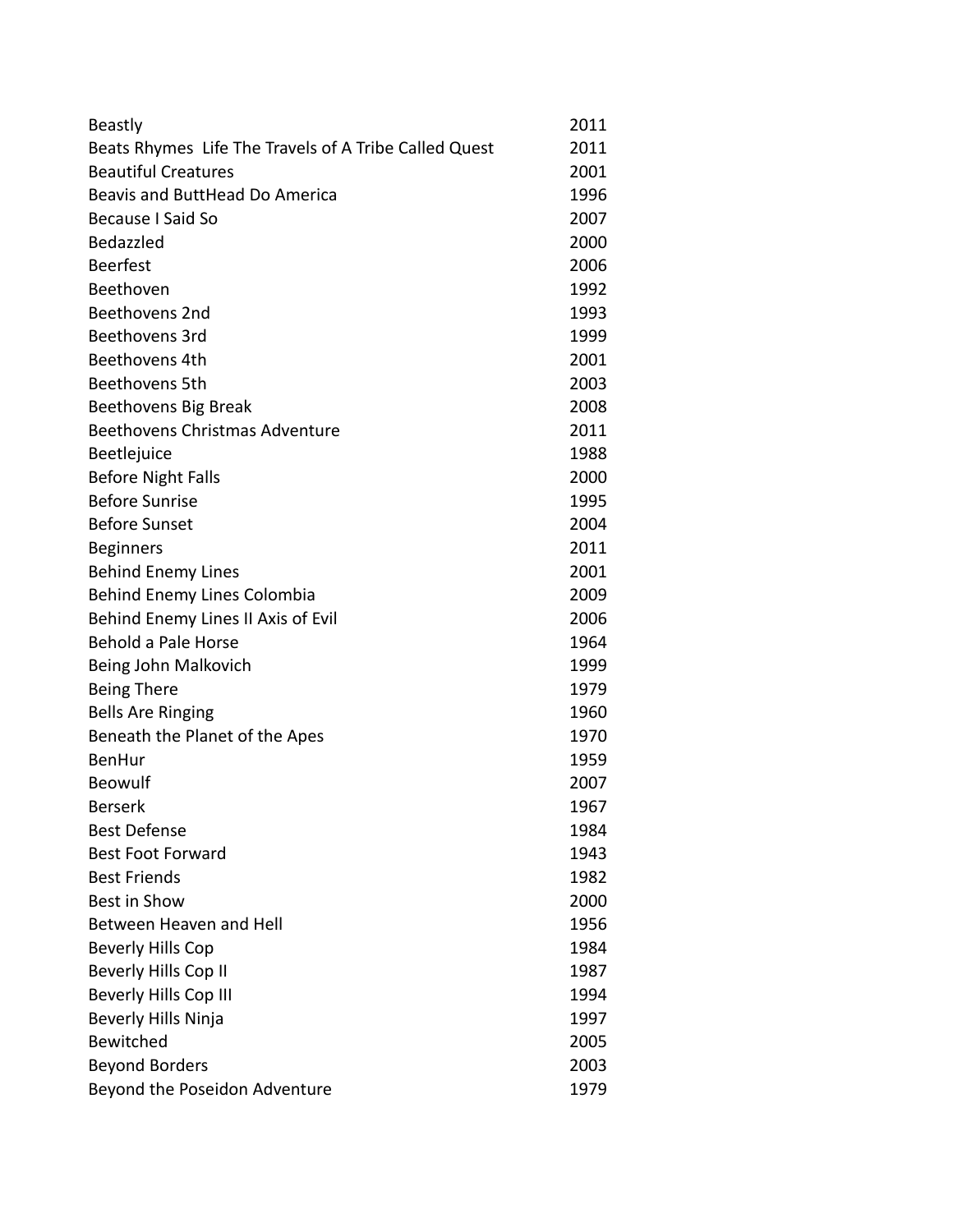| <b>Big</b>                       | 1988 |
|----------------------------------|------|
| <b>Big Bully</b>                 | 1996 |
| <b>Big Fat Liar</b>              | 2002 |
| Big Girls Dont Cry They Get Even | 1992 |
| <b>Big Mommas House</b>          | 2000 |
| <b>Big Night</b>                 | 1996 |
| <b>Big Stampede</b>              | 1932 |
| <b>Big Top PeeWee</b>            | 1988 |
| <b>Big Trouble</b>               | 1986 |
| Big Trouble in Little China      | 1986 |
| Big Wednesday                    | 1978 |
| <b>Billboard Dad</b>             | 1998 |
| <b>Billy Elliot</b>              | 2000 |
| <b>Billy Madison</b>             | 1995 |
| <b>Billy Roses Jumbo</b>         | 1962 |
| <b>Biloxi Blues</b>              | 1988 |
| <b>Bingo</b>                     | 1991 |
| Bionicle The Legend Reborn       | 2009 |
| Bird on a Wire                   | 1990 |
| <b>Birdy</b>                     | 1984 |
| <b>Birth</b>                     | 2004 |
| <b>Bitch Slap</b>                | 2009 |
| <b>Bite the Bullet</b>           | 1975 |
| <b>Bitter Victory</b>            | 1958 |
| <b>Black August</b>              | 2007 |
| <b>Black Beauty</b>              | 1994 |
| <b>Black Book</b>                | 2006 |
| <b>Black Dog</b>                 | 1998 |
| <b>Black Dynamite</b>            | 2009 |
| <b>Black Gunn</b>                | 1972 |
| <b>Black Hawk Down</b>           | 2002 |
| <b>Black Legion</b>              | 1937 |
| <b>Black Lightning</b>           | 2009 |
| <b>Black Rain</b>                | 1989 |
| <b>Black Scorpion</b>            | 1957 |
| <b>Black Sheep</b>               | 1996 |
| <b>Black Snake Moan</b>          | 2007 |
| <b>Black Water</b>               | 2007 |
| <b>Blade</b>                     | 1998 |
| <b>Blade Runner</b>              | 1982 |
| <b>Blade Trinity</b>             | 2004 |
| <b>Blades of Glory</b>           | 2007 |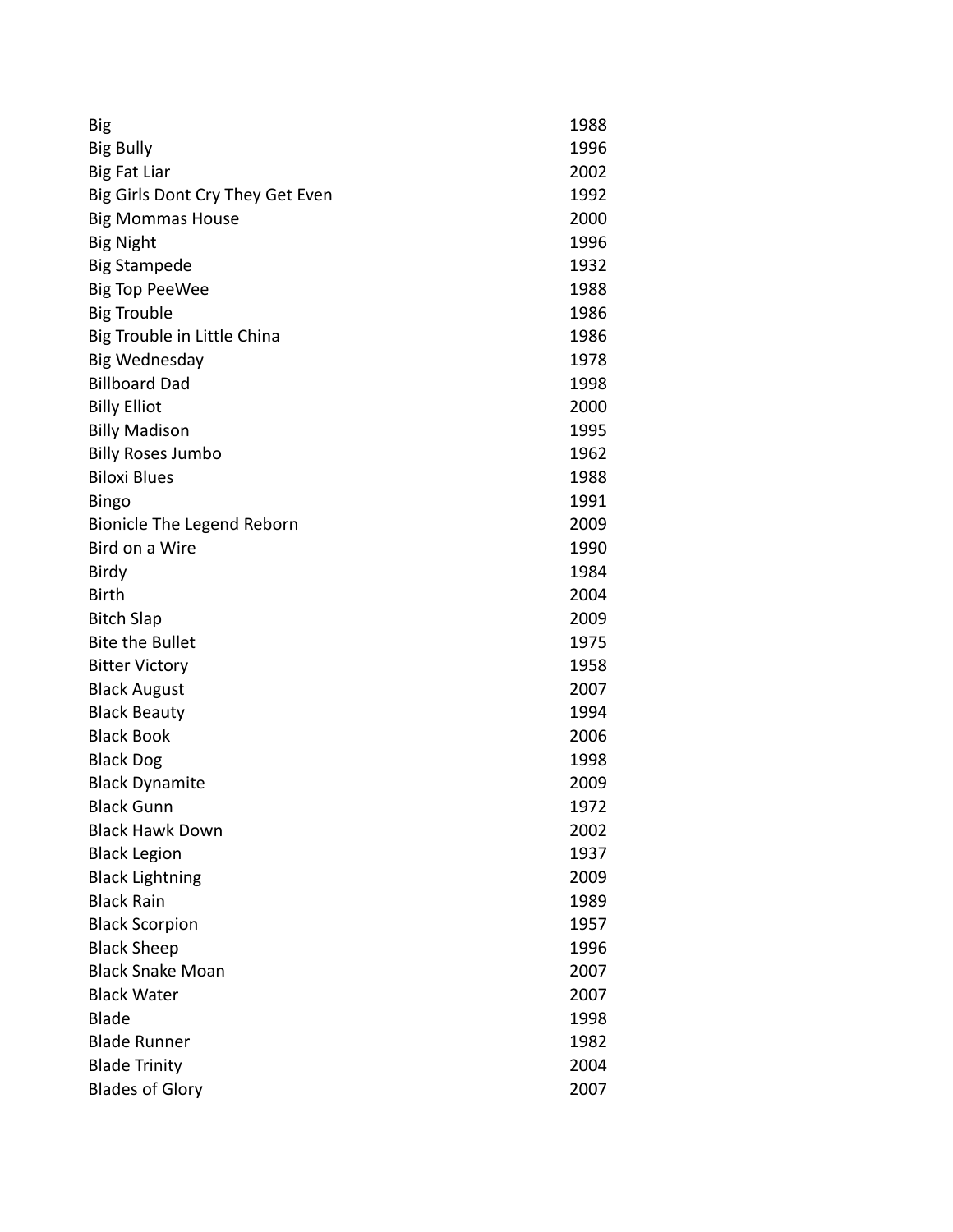| Blame It on the Night                    | 1984 |
|------------------------------------------|------|
| <b>Blast from the Past</b>               | 1999 |
| Bless the Beasts Children                | 1971 |
| <b>Bless the Child</b>                   | 2000 |
| <b>Blind Dating</b>                      | 2007 |
| <b>Blind Fury</b>                        | 1990 |
| <b>Blink</b>                             | 1994 |
| <b>Bliss</b>                             | 1996 |
| <b>Blood Alley</b>                       | 1955 |
| <b>Blood and Bone</b>                    | 2009 |
| <b>Blood and Concrete</b>                | 1991 |
| <b>Blood Diamond</b>                     | 2006 |
| <b>Blood The Last Vampire</b>            | 2009 |
| <b>Blood Work</b>                        | 2002 |
| Bloodworth                               | 2011 |
| <b>Bloody Sunday</b>                     | 2002 |
| <b>Blow</b>                              | 2001 |
| <b>Blow Up</b>                           | 1966 |
| Blue                                     | 1968 |
| <b>Blue Chips</b>                        | 1994 |
| <b>Blue Collar</b>                       | 1978 |
| Blue Collar Comedy Tour One for the Road | 2006 |
| Blue Collar Comedy Tour The Movie        | 2003 |
| <b>Blue Crush</b>                        | 2002 |
| <b>Blue Crush 2</b>                      | 2011 |
| <b>Blue Hawaii</b>                       | 1961 |
| <b>Blue Thunder</b>                      | 1983 |
| <b>Blues Brothers 2000</b>               | 1998 |
| <b>Blume in Love</b>                     | 1973 |
| Bob Carol Ted Alice                      | 1969 |
| Bobby Z                                  | 2007 |
| <b>Body Count</b>                        | 1998 |
| <b>Body Heat</b>                         | 1981 |
| Body of Lies                             | 2008 |
| <b>Body Shots</b>                        | 1999 |
| <b>Body Snatchers</b>                    | 1993 |
| <b>Bogus</b>                             | 1996 |
| <b>Boiler Room</b>                       | 2000 |
| <b>Boiling Point</b>                     | 1993 |
| <b>Bombay Beach</b>                      | 2011 |
| <b>Bond of Silence</b>                   | 2010 |
| <b>Bones</b>                             | 2001 |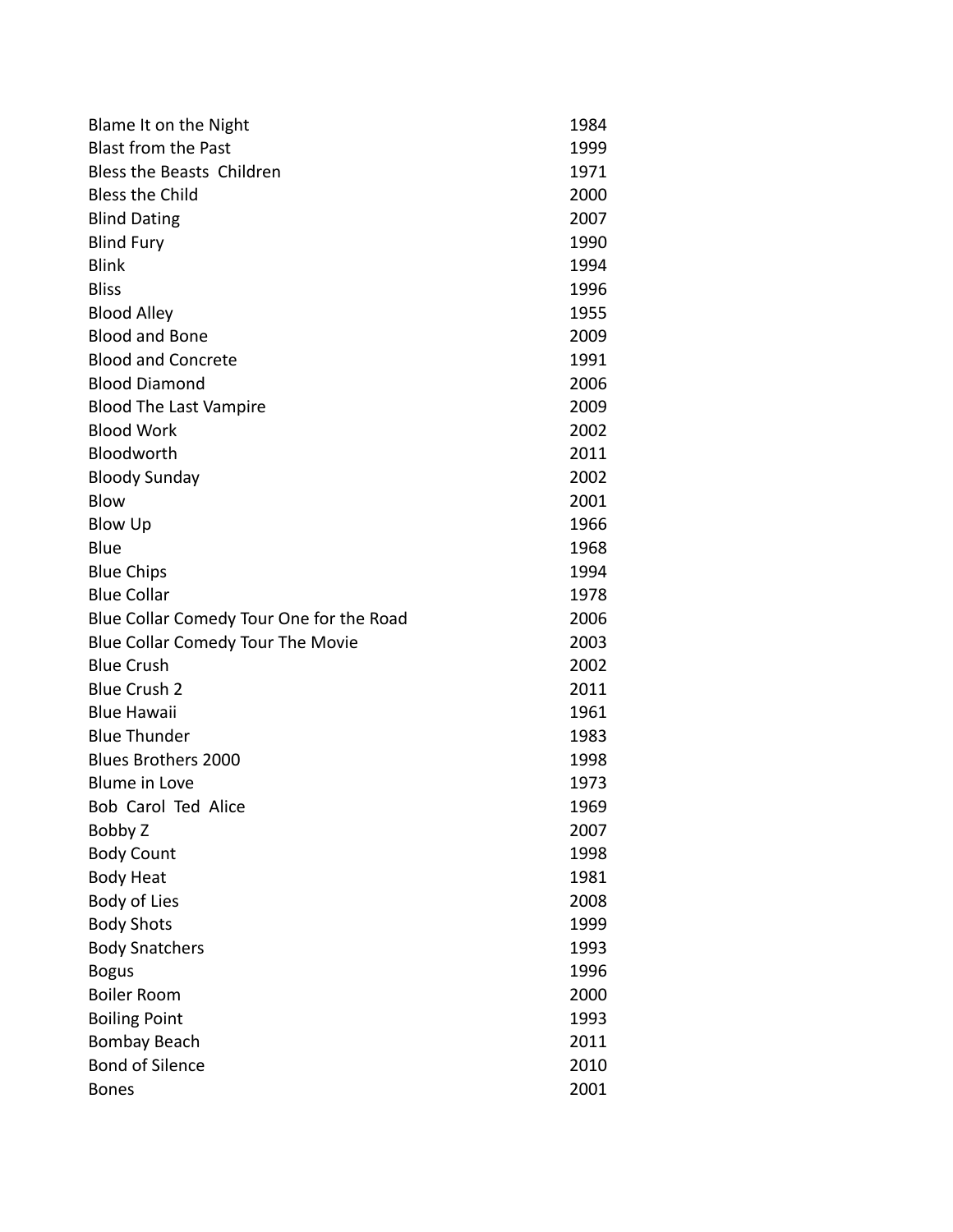| <b>Bonjour Tristesse</b>         | 1958 |
|----------------------------------|------|
| <b>Bonneville</b>                | 2008 |
| Bonnie and Clyde                 | 1967 |
| Boogeyman 2                      | 2008 |
| Boogeyman 3                      | 2009 |
| <b>Boogie Nights</b>             | 1997 |
| <b>Boom Town</b>                 | 1940 |
| <b>Boomerang</b>                 | 1992 |
| Bootmen                          | 2000 |
| <b>Born Free</b>                 | 1966 |
| Born on the Fourth of July       | 1989 |
| Born to Be Wild                  | 1995 |
| Born to Kill                     | 1947 |
| <b>Boston Strangler</b>          | 1968 |
| <b>Botched</b>                   | 2007 |
| <b>Bottle Shock</b>              | 2008 |
| <b>Boys Dont Cry</b>             | 1999 |
| Boys on the Side                 | 1995 |
| <b>Boys Town</b>                 | 1938 |
| <b>Brainscan</b>                 | 1994 |
| <b>Bram Stokers Dracula</b>      | 1992 |
| <b>Branded</b>                   | 1950 |
| <b>Braveheart</b>                | 1995 |
| <b>Breach</b>                    | 2007 |
| Breakdown                        | 1997 |
| <b>Breakfast at Tiffanys</b>     | 1961 |
| <b>Breakout</b>                  | 1975 |
| <b>Breezy</b>                    | 1973 |
| <b>Brewsters Millions</b>        | 1985 |
| <b>Brians Song</b>               | 1971 |
| <b>Brick</b>                     | 2006 |
| <b>Bride of Chucky</b>           | 1998 |
| Bride of the Wind                | 2001 |
| <b>Bridesmaids Theatrical</b>    | 2011 |
| <b>Bridesmaids Unrated</b>       | 2011 |
| Bridget Jones The Edge of Reason | 2004 |
| Brigadoon                        | 1954 |
| <b>Bright Star</b>               | 2009 |
| <b>Brighton Beach Memoirs</b>    | 1986 |
| Bring it On Again                | 2004 |
| Bring it On Fight to the Finish  | 2009 |
| Bring It On In It to Win It      | 2007 |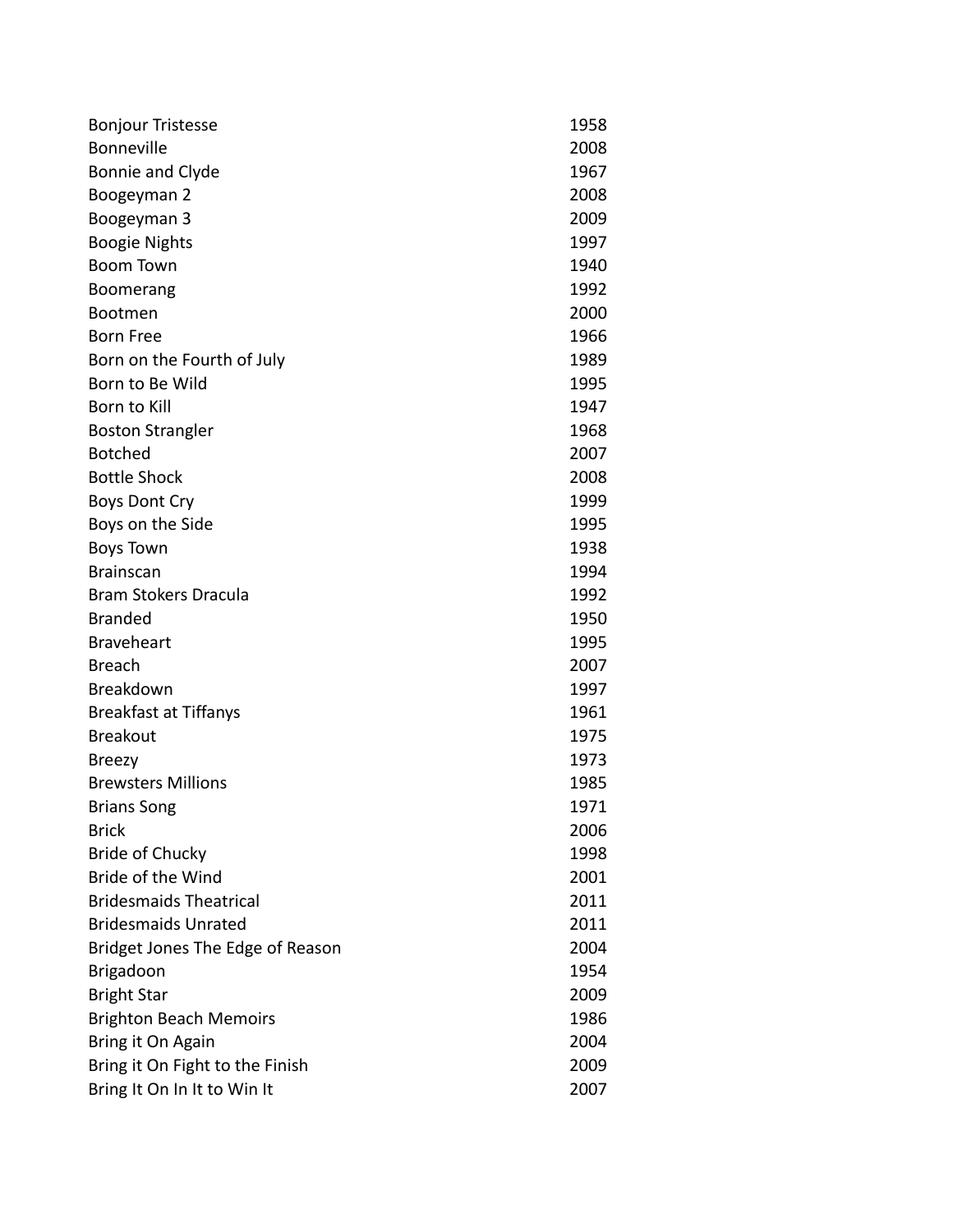| Bringing Out the Dead               | 1999 |
|-------------------------------------|------|
| <b>Broadcast News</b>               | 1987 |
| Broadway Melody of 1940             | 1940 |
| <b>Brokeback Mountain</b>           | 2005 |
| <b>Brokedown Palace</b>             | 1999 |
| <b>Broken Arrow</b>                 | 1996 |
| <b>Broken Embraces</b>              | 2009 |
| <b>Broken Flowers</b>               | 2005 |
| <b>Broken Lance</b>                 | 1954 |
| <b>Brother Orchid</b>               | 1940 |
| <b>Brother Sun Sister Moon</b>      | 1973 |
| <b>Brothers in Arms</b>             | 2005 |
| <b>Bruce Almighty</b>               | 2003 |
| <b>Bruno</b>                        | 2009 |
| <b>Buck and the Preacher</b>        | 1972 |
| Bucky Larson Born to Be a Star      | 2011 |
| Bug                                 | 1975 |
| Bulletproof                         | 1996 |
| <b>Bullets or Ballots</b>           | 1936 |
| <b>Bullitt</b>                      | 1968 |
| <b>Bulworth</b>                     | 1998 |
| <b>Bunny Lake Is Missing</b>        | 1965 |
| <b>Burglar</b>                      | 1987 |
| <b>Buried Alive</b>                 | 2007 |
| <b>Burlesque</b>                    | 2010 |
| <b>Burn After Reading</b>           | 2008 |
| Burnt by the Sun                    | 1994 |
| <b>Bustin Loose</b>                 | 1981 |
| Butch Cassidy and the Sundance Kid  | 1969 |
| <b>Butterfield 8</b>                | 1960 |
| <b>Butterflies Are Free</b>         | 1972 |
| Cabaret                             | 1972 |
| Cabin in the Sky                    | 1943 |
| Cache                               | 2005 |
| <b>Cactus Flower</b>                | 1969 |
| Caddyshack                          | 1980 |
| Caddyshack 2                        | 1988 |
| <b>Cadillac Records</b>             | 2008 |
| <b>Cahill United States Marshal</b> | 1973 |
| Calamity Jane                       | 1953 |
| Calamity Jane and the Texan         | 1950 |
| California Split                    | 1974 |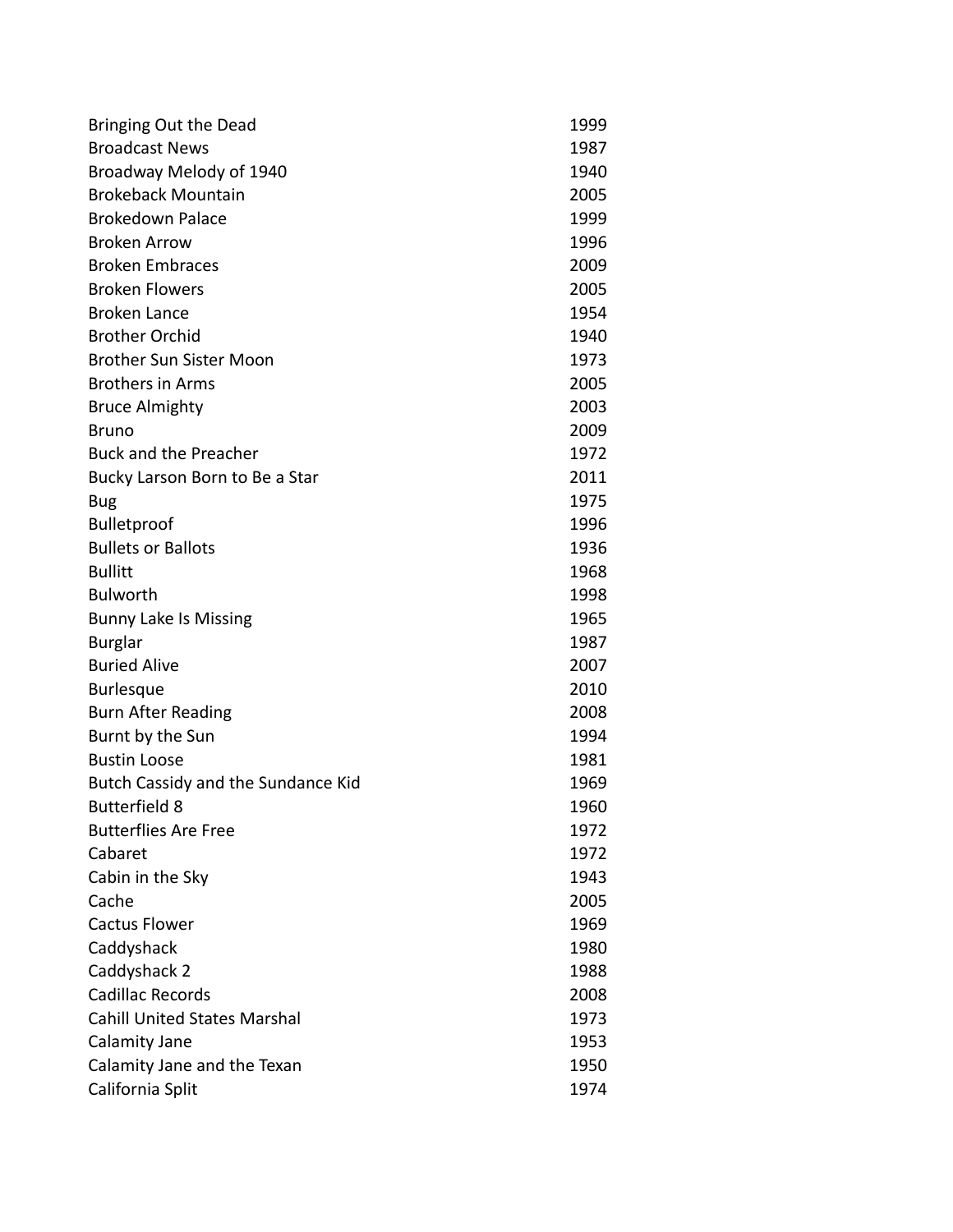| California Suite                            | 1978 |
|---------------------------------------------|------|
| <b>Call Me Mrs Miracle</b>                  | 2010 |
| Camelot                                     | 1967 |
| <b>Camerons Closet</b>                      | 1989 |
| Candyman                                    | 1992 |
| Cannery Row                                 | 1982 |
| Cape Fear                                   | 1991 |
| Captain America The First Avenger           | 2011 |
| Captain Horatio Hornblower                  | 1951 |
| Captains Courageous                         | 1937 |
| Captains of the Clouds                      | 1942 |
| Car Wash                                    | 1976 |
| <b>Care Bears Movie II New Generation</b>   | 1986 |
| Care Bears Oopsy Does It                    | 2007 |
| Carlitos Way                                | 1993 |
| Carlitos Way Rise to Power                  | 2005 |
| Carlos Mencia The Best of Funny Is Funny    | 2007 |
| Carmen Jones                                | 1954 |
| Carnage                                     | 2011 |
| Carolina Blues                              | 1944 |
| Carousel                                    | 1956 |
| Carpool                                     | 1996 |
| Carried Away                                | 1996 |
| Carriers                                    | 2009 |
| Casablanca                                  | 1942 |
| Case 39                                     | 2010 |
| Casino                                      | 1995 |
| Cast Away                                   | 2000 |
| <b>Casual Sex</b>                           | 1988 |
| Casualties of War                           | 1989 |
| Cat Ballou                                  | 1965 |
| Cat People                                  | 1982 |
| Catch a Fire                                | 2006 |
| <b>Catch and Release</b>                    | 2007 |
| Catch That Kid                              | 2004 |
| Catch22                                     | 1970 |
| Catfish                                     | 2010 |
| Cats Dogs                                   | 2001 |
| <b>Cats Dont Dance</b>                      | 1997 |
| Cats Eye                                    | 1985 |
| Catwoman                                    | 2004 |
| Cecil B DeMilles The Greatest Show on Earth | 1952 |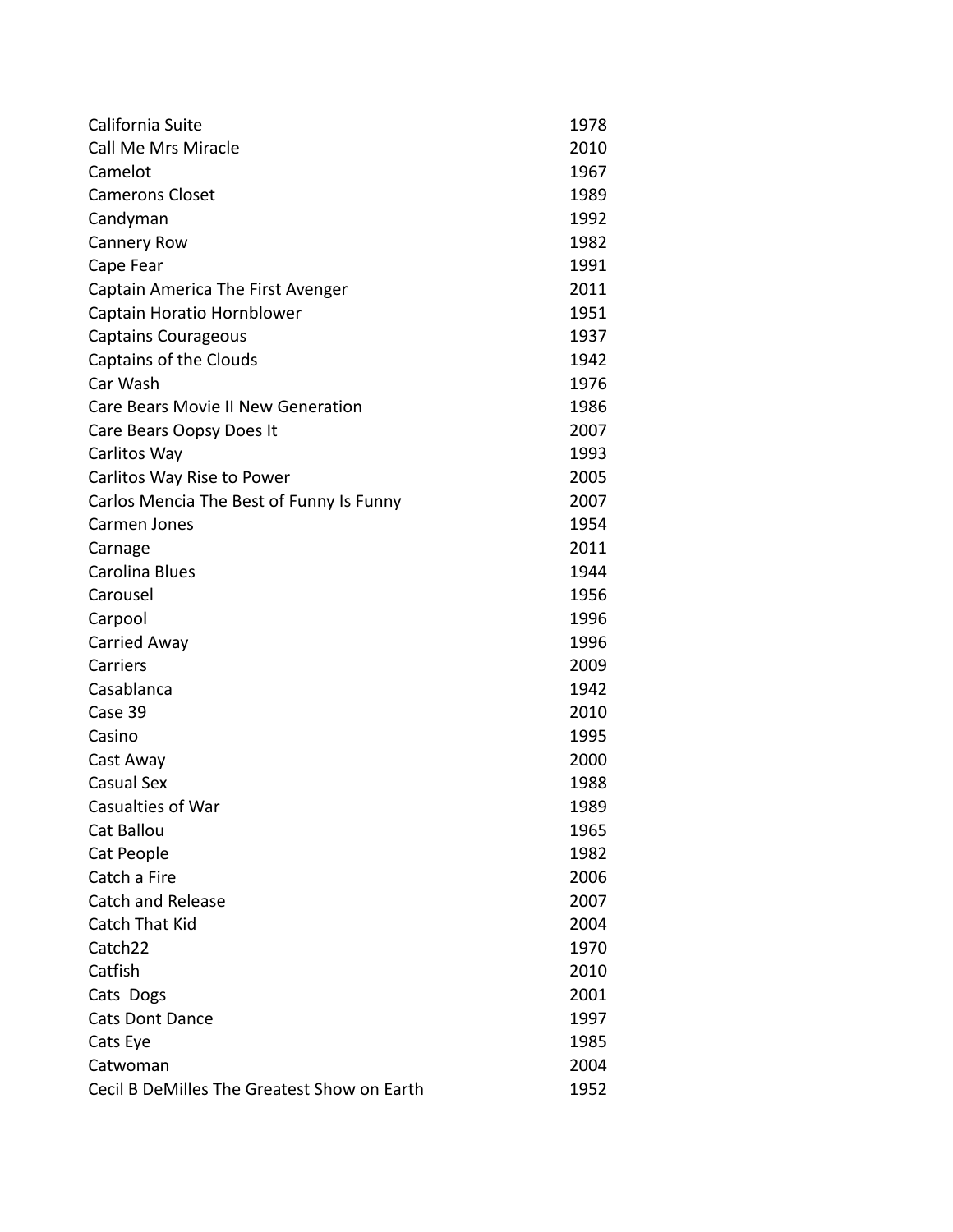| Cellular                             | 2004 |
|--------------------------------------|------|
| <b>Cemetery Junction</b>             | 2010 |
| Center Stage Turn It Up              | 2008 |
| <b>Central Station</b>               | 1998 |
| Chain of Fools                       | 2000 |
| <b>Chain Reaction</b>                | 1996 |
| <b>Chained Heat 2</b>                | 1993 |
| <b>Chances Are</b>                   | 1989 |
| Changeling                           | 2008 |
| <b>Changing Lanes</b>                | 2002 |
| Chaos Theory                         | 2008 |
| Charade                              | 1963 |
| <b>Chariots of Fire</b>              | 1981 |
| Charlie and the Chocolate Factory    | 2005 |
| <b>Charlie St Cloud</b>              | 2010 |
| Charlie Wilsons War                  | 2007 |
| <b>Charlies Angels</b>               | 2000 |
| <b>Charlies Angels Full Throttle</b> | 2003 |
| <b>Charlotte Gray</b>                | 2001 |
| <b>Charlottes Web</b>                | 2006 |
| Charm School                         | 2007 |
| Charro                               | 1969 |
| Chasers                              | 1994 |
| <b>Chasing Liberty</b>               | 2004 |
| Cheats                               | 2002 |
| Cheech and Chong Get Out of My Room  | 1985 |
| <b>Cheech and Chongs Nice Dreams</b> | 1981 |
| Cherish                              | 2002 |
| Cheyenne Autumn                      | 1964 |
| Children of a Lesser God             | 1986 |
| Children of Men                      | 2006 |
| Childs Play 2                        | 1990 |
| Chill Out ScoobyDoo                  | 2007 |
| China Seas                           | 1935 |
| Chinatown                            | 1974 |
| Chisum                               | 1970 |
| Chloe                                | 2010 |
| Christmas DoOver                     | 2006 |
| Christmas With the Kranks            | 2004 |
| Cinderella Liberty                   | 1973 |
| Cinderella Man                       | 2005 |
| <b>Circuitry Man</b>                 | 1990 |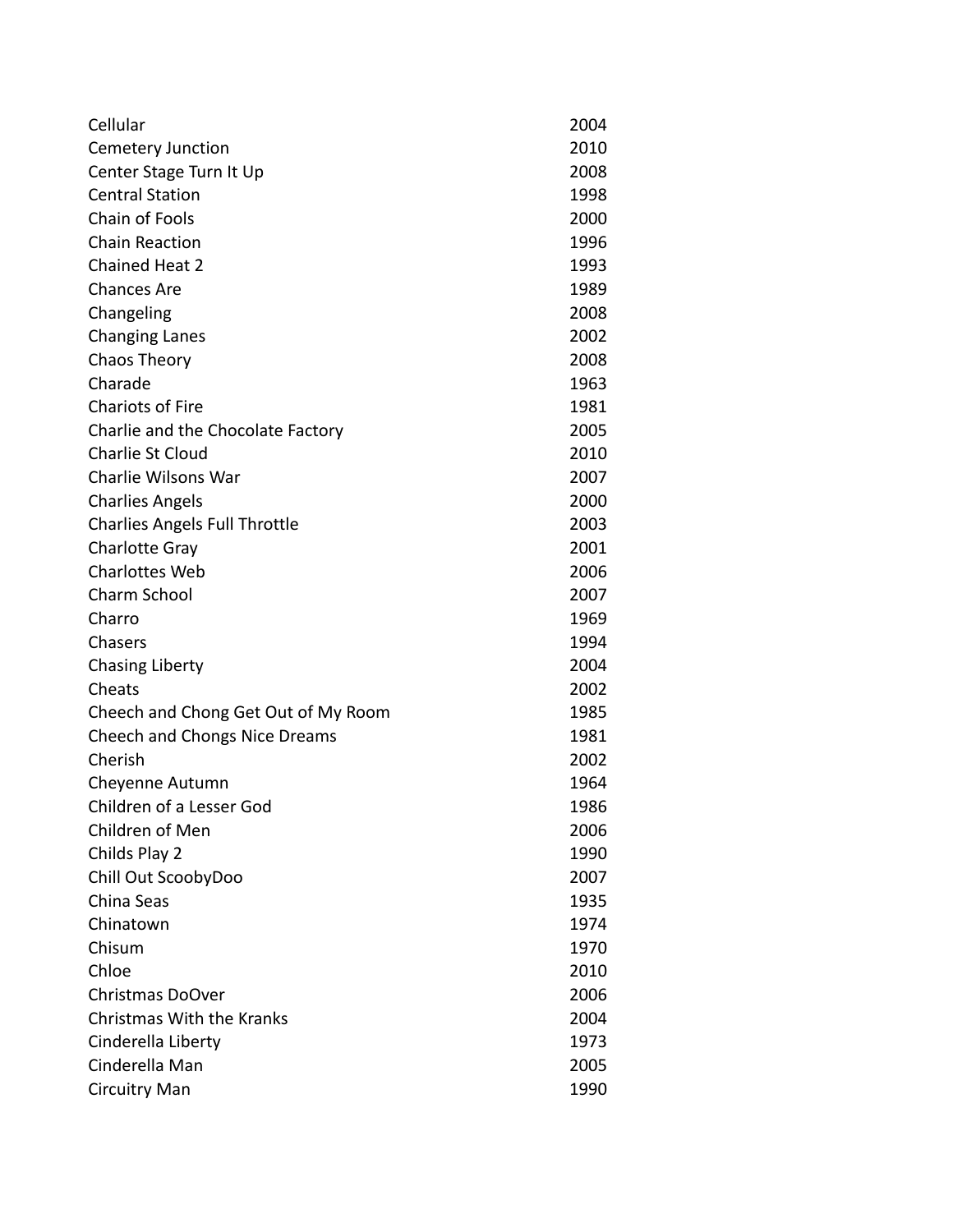| Cirque du Freak The Vampires Assistant         | 2009 |
|------------------------------------------------|------|
| Cirque du Soleil Corteo                        | 2006 |
| Cirque du Soliel Lovesick                      | 2006 |
| City by the Sea                                | 2002 |
| City for Conquest                              | 1940 |
| <b>City Hall</b>                               | 2008 |
| City Heat                                      | 1984 |
| City of Angels                                 | 1998 |
| City of Hope                                   | 1991 |
| City of Joy                                    | 1992 |
| City Slickers II The Legend of Curlys Gold     | 1994 |
| Civic Duty                                     | 2007 |
| CJ7                                            | 2008 |
| Clan of the Cave Bear                          | 1986 |
| Clash by Night                                 | 1952 |
| Clash of the Titans                            | 1981 |
| <b>Clay Pigeons</b>                            | 1998 |
| Clean and Sober                                | 1988 |
| Cleaner                                        | 2007 |
| <b>Clear and Present Danger</b>                | 1994 |
| Cleopatra                                      | 1963 |
| Cleopatra Jones                                | 1973 |
| <b>Click</b>                                   | 2006 |
| Cliffhanger                                    | 1993 |
| <b>Cliffords Really Big Movie</b>              | 2004 |
| <b>Clint Eastwood Collection Pink Cadillac</b> | 1989 |
| <b>Clint Eastwood Collection The Rookie</b>    | 1990 |
| Clint Eastwood Collection Where Eagles Dare    | 1968 |
| Cloak Dagger                                   | 1984 |
| Clockers                                       | 1995 |
| Clockstoppers                                  | 2002 |
| Closer                                         | 2004 |
| Cloudy with a Chance of Meatballs              | 2009 |
| Cloverfield                                    | 2008 |
| Club Paradise                                  | 1986 |
| Clue                                           | 1985 |
| Clueless                                       | 1995 |
| <b>Coach Carter</b>                            | 2005 |
| <b>Coal Miners Daughter</b>                    | 1980 |
| Cobb                                           | 1994 |
| Cobra                                          | 1986 |
| Coco Before Chanel                             | 2009 |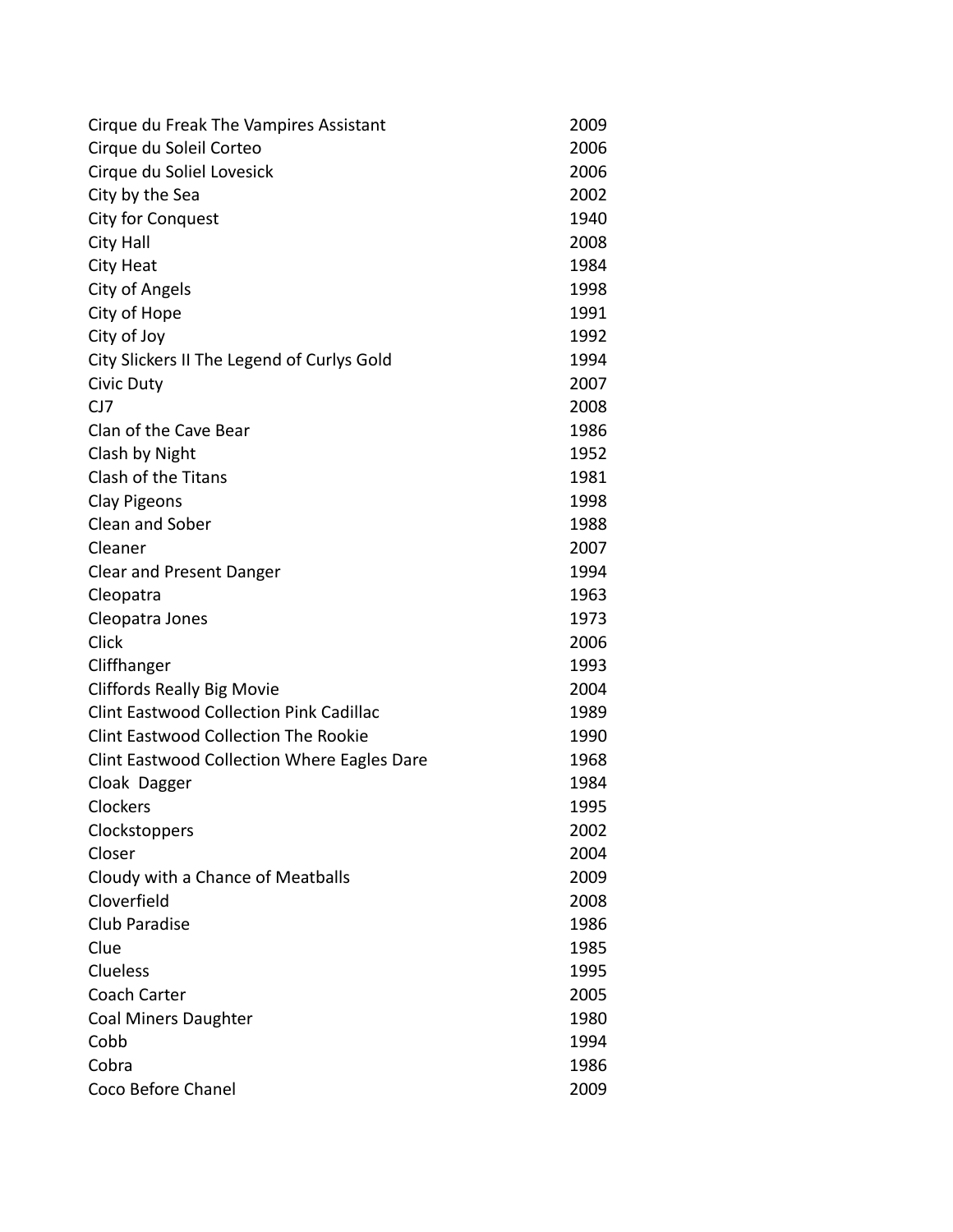| Coco Chanel and Igor Stravinsky    | 2010 |
|------------------------------------|------|
| <b>Code Name The Cleaner</b>       | 2007 |
| <b>Cold Around the Heart</b>       | 1997 |
| <b>Cold Comfort Farm</b>           | 1995 |
| <b>Cold Souls</b>                  | 2009 |
| <b>Collateral Damage</b>           | 2002 |
| Colombiana                         | 2011 |
| <b>Columbus Circle</b>             | 2010 |
| Coma                               | 1978 |
| Come See the Paradise              | 1990 |
| Coming to America                  | 1988 |
| <b>Command Decision</b>            | 1948 |
| Commando                           | 1985 |
| Commandos Strike at Dawn           | 1942 |
| Compulsion                         | 1959 |
| Conan the Barbarian                | 1982 |
| Conan the Destroyer                | 1984 |
| Coneheads                          | 1993 |
| Congo                              | 1995 |
| <b>Connors War</b>                 | 2006 |
| Conquest of Space                  | 1955 |
| Conquest of the Planet of the Apes | 1972 |
| Conspiracy                         | 2008 |
| <b>Conspiracy Theory</b>           | 1997 |
| Constantine                        | 2005 |
| Contact                            | 1997 |
| <b>Coogans Bluff</b>               | 1968 |
| Cool as Ice                        | 1991 |
| Cool Hand Luke                     | 1967 |
| Cool World                         | 1992 |
| Cop and a Half                     | 1993 |
| Copper Canyon                      | 1950 |
| Copycat                            | 1995 |
| Coraline                           | 2009 |
| Corrina Corrina                    | 1994 |
| <b>Corvette Summer</b>             | 1978 |
| CounterEspionage                   | 1942 |
| <b>Country Strong</b>              | 2011 |
| <b>Couples Retreat</b>             | 2009 |
| Courage of Lassie                  | 1946 |
| <b>Courage Under Fire</b>          | 1996 |
| Courageous                         | 2011 |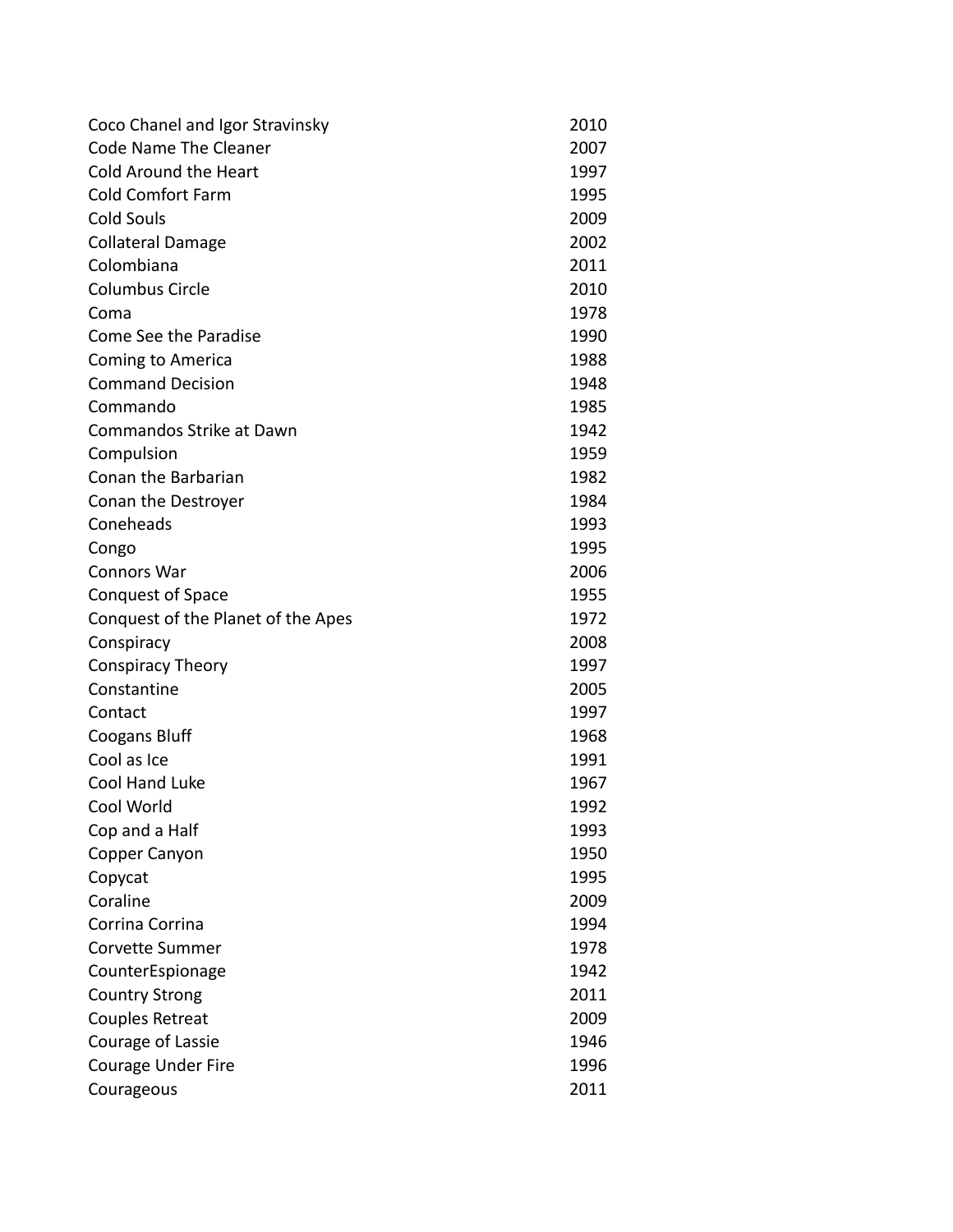| <b>Cousin Bette</b>                    | 1998 |
|----------------------------------------|------|
| Cousins                                | 1989 |
| Cover                                  | 2008 |
| <b>Cover Girl</b>                      | 1944 |
| Cowboy                                 | 1958 |
| Cowboys and Aliens Extended Version    | 2011 |
| <b>Cowboys and Aliens Theatrical</b>   | 2011 |
| Crackers                               | 1984 |
| Cradle 2 the Grave                     | 2003 |
| Crazy in Alabama                       | 1999 |
| Crazy on the Outside                   | 2010 |
| Crazy Stupid Love                      | 2011 |
| Creature From the Black Lagoon         | 1954 |
| Creatures the World Forgot             | 1971 |
| Creepshow                              | 1982 |
| Criaturas Salvajes Wild Things         | 1998 |
| <b>Critical Condition</b>              | 1987 |
| <b>Critics Choice</b>                  | 1963 |
| <b>Critters</b>                        | 1986 |
| Critters 3                             | 1991 |
| Crocodile Dundee                       | 1986 |
| Crocodile Dundee 2                     | 1988 |
| Crocodile Dundee in Los Angeles        | 2001 |
| Cromwell                               | 1970 |
| Crooklyn                               | 1994 |
| Cross                                  | 2011 |
| <b>Crossing Delancey</b>               | 1988 |
| Crossroads                             | 1986 |
| Crouching Tiger Hidden Dragon          | 2000 |
| Cruising                               | 1980 |
| Crumb                                  | 1995 |
| Crusader                               | 2005 |
| CryBaby                                | 1990 |
| CryWolf                                | 2005 |
| <b>Curious George</b>                  | 2006 |
| Curious George 2 Follow That Monkey    | 2010 |
| Curious George A Very Monkey Christmas | 2009 |
| <b>Curly Sue</b>                       | 1991 |
| <b>Curse of the Golden Flower</b>      | 2007 |
| <b>Cyber Wars</b>                      | 2006 |
| Daddy Day Camp                         | 2007 |
| Daddy Day Care                         | 2003 |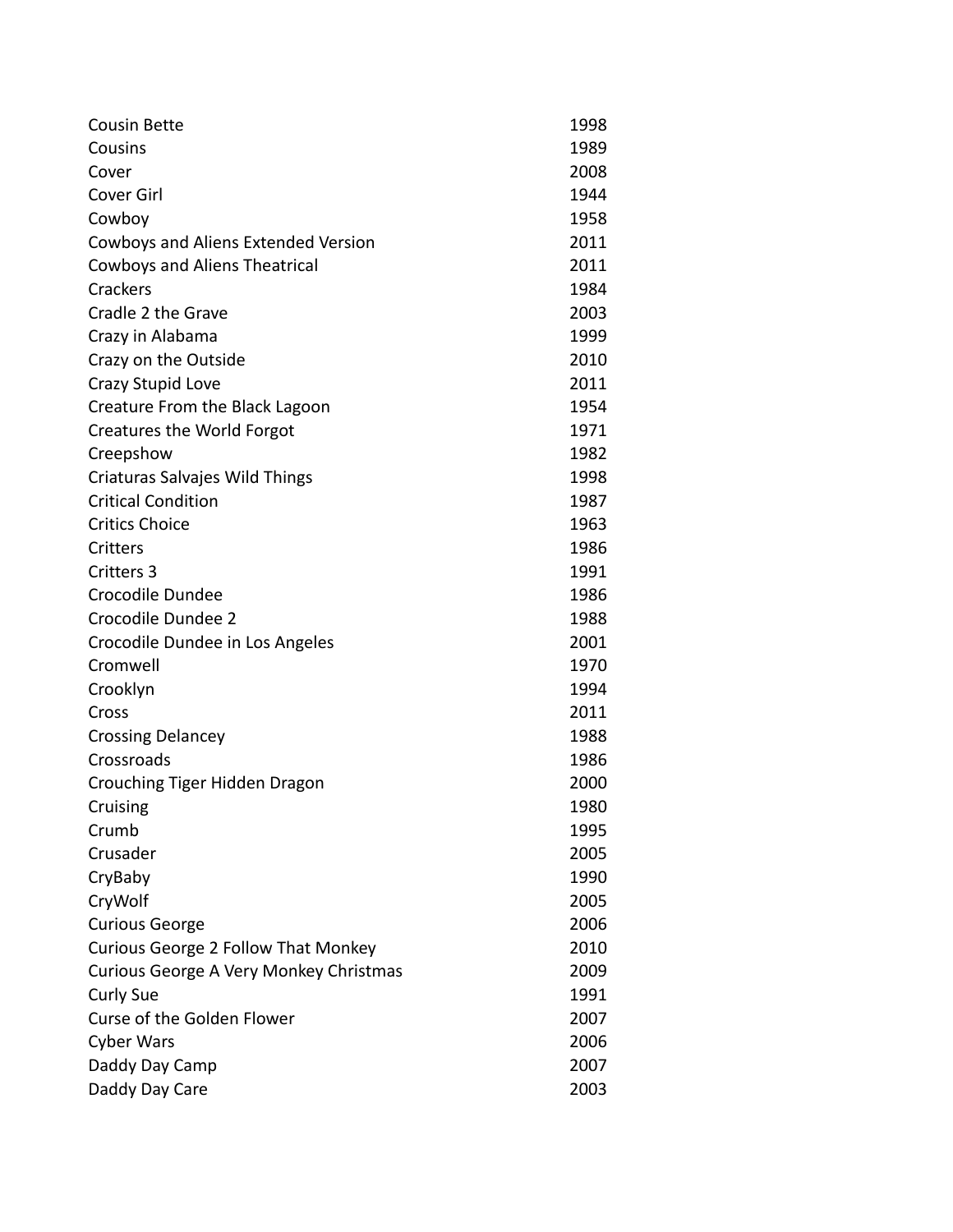| Daffy Ducks Quackbusters       | 1988 |
|--------------------------------|------|
| Daisy Kenyon                   | 1947 |
| Damage                         | 2010 |
| Damage                         | 1992 |
| Damn the Defiant               | 1962 |
| <b>Dance Flick Theatrical</b>  | 2009 |
| Dance Flick Unrated            | 2009 |
| Dance Girl Dance               | 1940 |
| Dancer Texas Pop 81            | 1998 |
| Dancing at Lughnasa            | 1998 |
| Dancing Lady                   | 1933 |
| Dangerous Beauty               | 1998 |
| Dangerous Liaisons             | 1988 |
| <b>Dantes Peak</b>             | 1997 |
| <b>Daredevil Directors Cut</b> | 2003 |
| <b>Daredevil Theatrical</b>    | 2003 |
| Darfur Now                     | 2007 |
| Dark City                      | 1998 |
| Dark Country                   | 2009 |
| Dark Passage                   | 1947 |
| <b>Dark Streets</b>            | 2008 |
| Dark Victory                   | 1939 |
| Darkman                        | 1990 |
| Darkman 2 The Return of Durant | 1994 |
| Darkman III Die Darkman Die    | 1996 |
| <b>Darkness Falls</b>          | 2003 |
| <b>DARYL</b>                   | 1985 |
| Dave                           | 1993 |
| Dave Chappelles Block Party    | 2006 |
| David Copperfield              | 1935 |
| Dawn of the Dead Theatrical    | 2004 |
| Dawn of the Dead Unrated       | 2004 |
| Day Watch                      | 2007 |
| Daylight                       | 1996 |
| Days of Thunder                | 1990 |
| Days of Wine and Roses         | 1962 |
| Dazed and Confused             | 1993 |
| DC Cab                         | 1983 |
| Dead Bang                      | 1989 |
| Dead Birds                     | 2004 |
| Dead Heat on a MerryGoRound    | 1966 |
| Dead Men Dont Wear Plaid       | 1982 |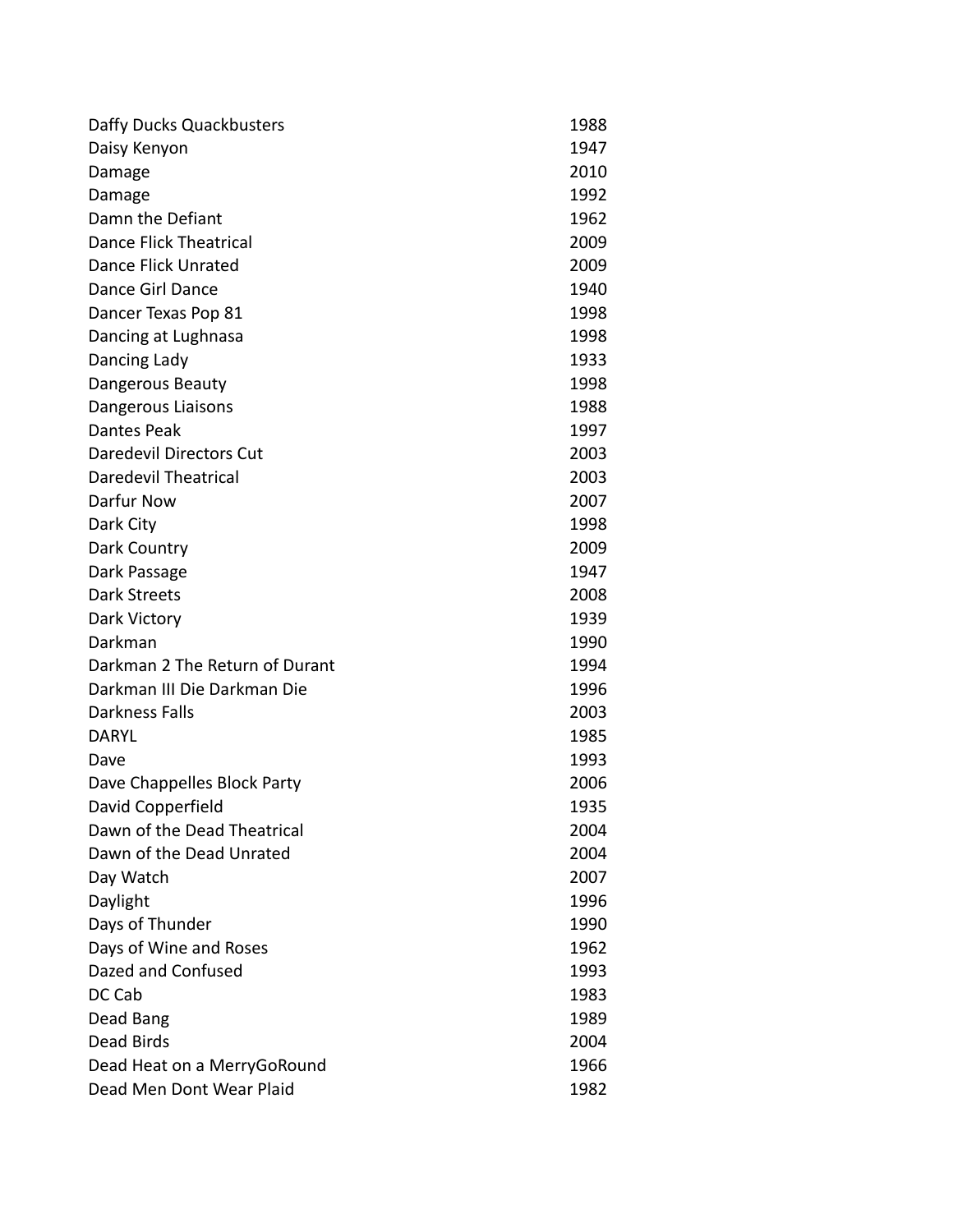| Dead Reckoning                  | 1947 |
|---------------------------------|------|
| Dead Ringer                     | 1964 |
| <b>Dead Silence Theatrical</b>  | 2007 |
| <b>Dead Silence Unrated</b>     | 2007 |
| Deadly Friend                   | 1986 |
| Deal of the Century             | 1983 |
| Dear Brigitte                   | 1965 |
| Dear John                       | 2010 |
| Death and the Maiden            | 1994 |
| Death at a Funeral              | 2010 |
| Death Becomes Her               | 1992 |
| Death in Venice                 | 1971 |
| Death Race 2                    | 2011 |
| <b>Death Race Theatrical</b>    | 2008 |
| Death Race Unrated              | 2008 |
| Death Takes a Holiday           | 1934 |
| Death to Smoochy                | 2002 |
| Death Tunnel                    | 2005 |
| Death Wish                      | 1974 |
| Deathtrap                       | 1982 |
| <b>DEBS</b>                     | 2005 |
| December                        | 1991 |
| December Boys                   | 2007 |
| Decoys The Second Seduction     | 2007 |
| Deep Blue Sea                   | 1999 |
| Deep Impact                     | 1998 |
| Deep Sea                        | 2006 |
| Deep Winter                     | 2008 |
| Defendor                        | 2009 |
| Defiance                        | 2009 |
| Definitely Maybe                | 2008 |
| Delgo                           | 2008 |
| Deliver Us From Eva             | 2003 |
| Deliverance                     | 1972 |
| Delta Force One The Lost Patrol | 1999 |
| Demetrius and the Gladiators    | 1954 |
| <b>Demolition Man</b>           | 1993 |
| Demon Knight                    | 1995 |
| Dennis the Menace               | 1993 |
| Dennis the Menace Strikes Again | 1998 |
| Designing Woman                 | 1957 |
| Desk Set                        | 1957 |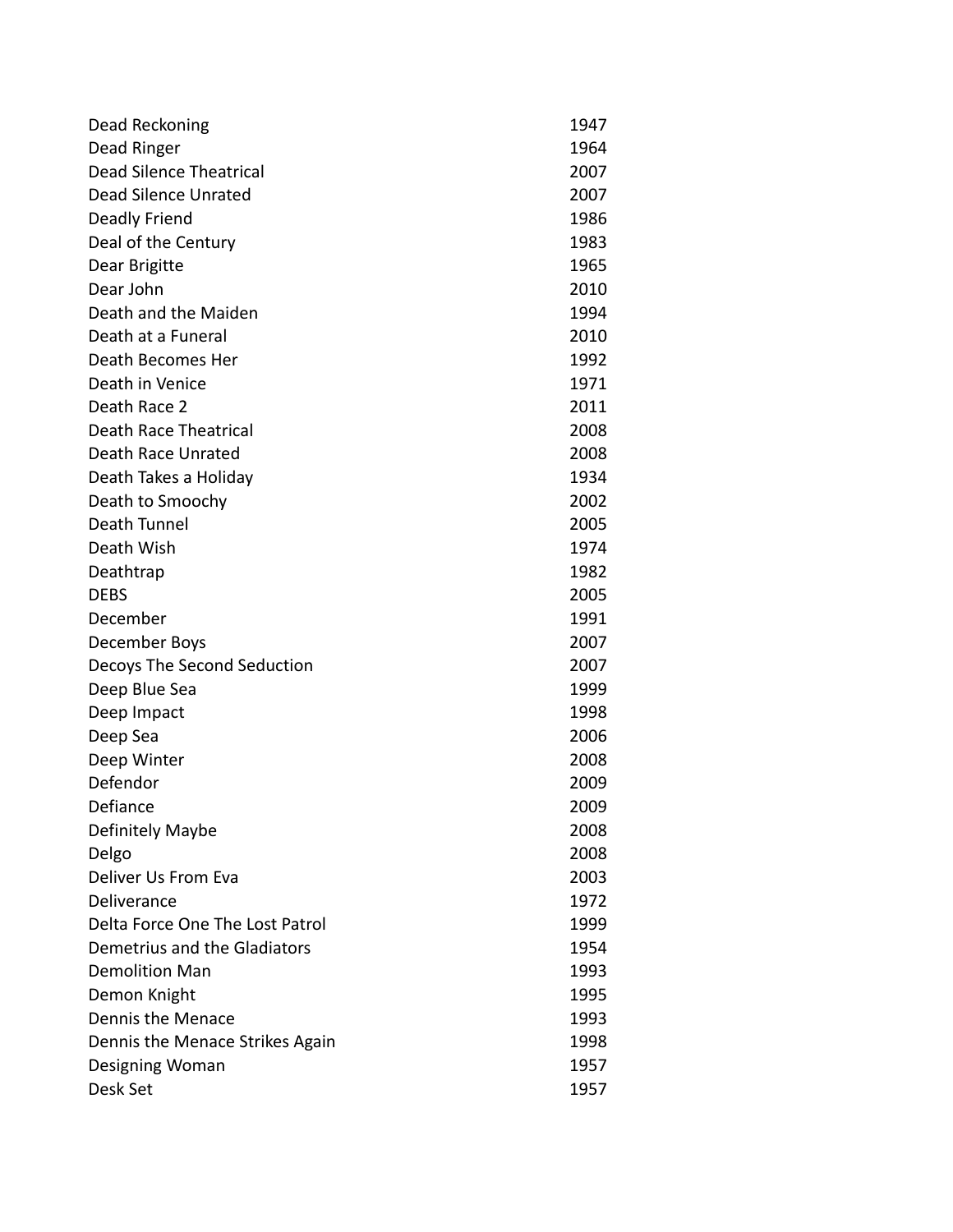| Desperado                             | 1995 |
|---------------------------------------|------|
| <b>Desperate Measures</b>             | 1998 |
| <b>Destination Gobi</b>               | 1953 |
| Destination Tokyo                     | 1943 |
| Destry Rides Again                    | 1939 |
| Deterrence                            | 2000 |
| Detour to Terror                      | 1980 |
| Deuce Bigalow European Gigolo         | 2005 |
| Devil                                 | 2010 |
| Devils Advocate                       | 1997 |
| DeVour                                | 2005 |
| Diabolique                            | 1996 |
| Dial M for Murder                     | 1954 |
| Diamond Head                          | 1963 |
| Dickie Roberts Former Child Star      | 2003 |
| Did You Hear About the Morgans        | 2009 |
| Die Die My Darling                    | 1965 |
| Die Hard                              | 1988 |
| Die Hard 2 Die Harder                 | 1990 |
| Die Hard with a Vengeance             | 1995 |
| Diner                                 | 1982 |
| Dinner at Eight                       | 1933 |
| Dirty Harry                           | 1971 |
| Dirty Laundry                         | 2006 |
| Dirty Mary Crazy Larry                | 1974 |
| Disclosure                            | 1994 |
| District 9                            | 2009 |
| Dive Bomber                           | 1941 |
| Divine Secrets of the YaYa Sisterhood | 2002 |
| Divorce American Style                | 1967 |
| Do Not Disturb                        | 1965 |
| Do the Right Thing                    | 1989 |
| Doc Hollywood                         | 1991 |
| Doctor Dolittle                       | 1967 |
| <b>Doctor Faustus</b>                 | 1967 |
| Doctor Zhivago                        | 1965 |
| Dog Day Afternoon                     | 1975 |
| Dog of Flanders                       | 1999 |
| Dogfight                              | 1991 |
| Dogtown and ZBoys                     | 2002 |
| Doing Hard Time                       | 2004 |
| <b>Dollars</b>                        | 1971 |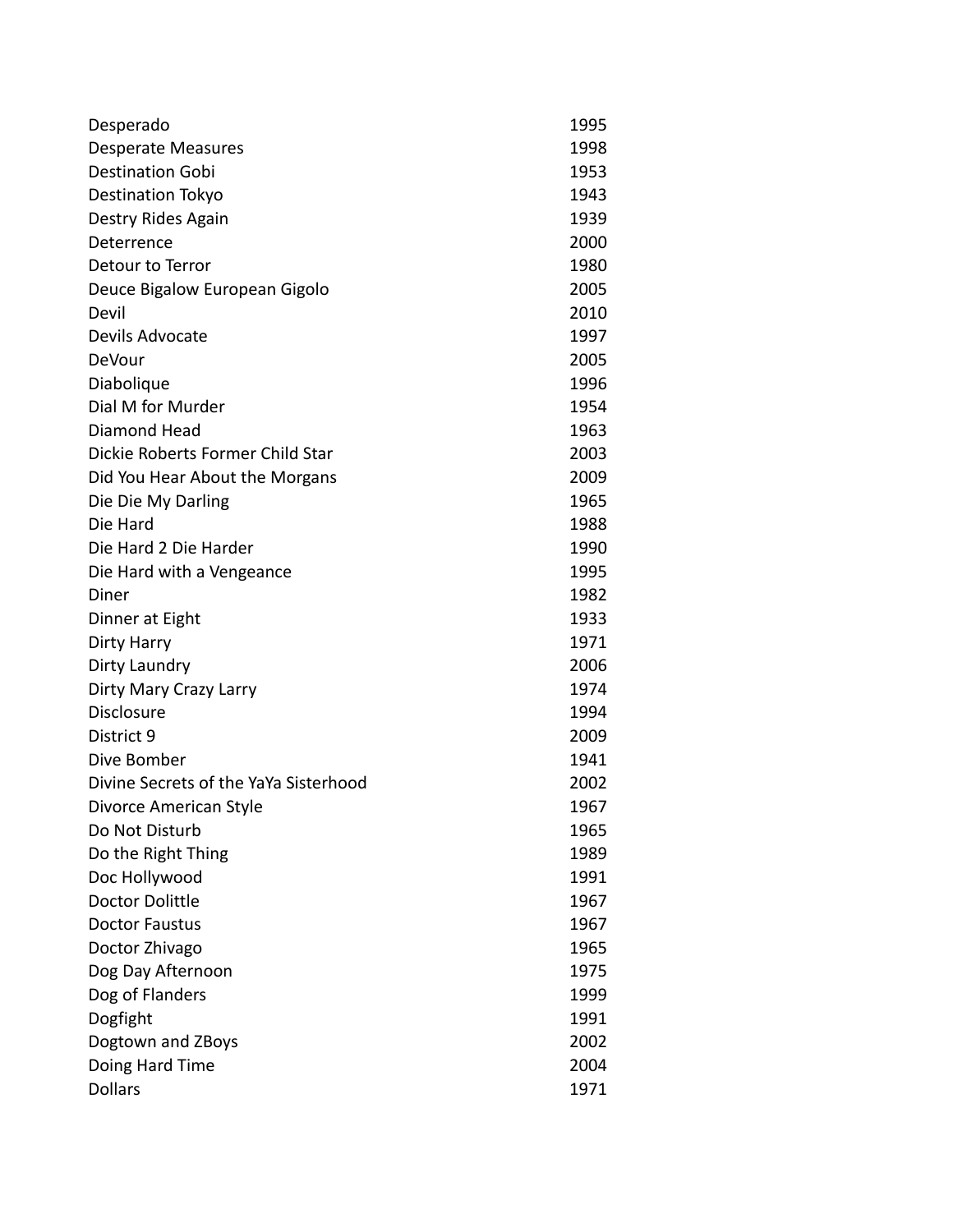| <b>Dolores Claiborne</b>                               | 1995 |
|--------------------------------------------------------|------|
| Domestic Disturbance                                   | 2001 |
| Dominion Prequel to the Exorcist                       | 2005 |
| Domino                                                 | 2005 |
| Don Juan DeMarco                                       | 1995 |
| Donnie Brasco                                          | 1997 |
| Donnie Darko The Directors Cut                         | 2004 |
| Donnie Darko Theatrical                                | 2001 |
| Donovans Reef                                          | 1963 |
| Dont Be Afraid of the Dark                             | 2011 |
| Dont Say a Word                                        | 2001 |
| Doom Theatrical                                        | 2005 |
| Doom Unrated                                           | 2005 |
| Doomsday Theatrical                                    | 2008 |
| Doomsday Unrated                                       | 2008 |
| Dot the I                                              | 2003 |
| Double Dragon                                          | 1994 |
| Double Dynamite                                        | 1951 |
| Double Indemnity                                       | 1944 |
| Double Jeopardy                                        | 1999 |
| Double Trouble                                         | 1967 |
| Down Periscope                                         | 1996 |
| Down to Earth                                          | 2001 |
| Dr Dolittle                                            | 1998 |
| Dr Dolittle 2                                          | 2001 |
| Dr Seuss How the Grinch Stole Christmas                | 2000 |
| Dr Strangelove or How I Learned To Stop Worrying and I | 1964 |
| Dracula                                                | 1931 |
| Dracula                                                | 1979 |
| Dracula AD 1972                                        | 1972 |
| Dracula Dead and Loving It                             | 1995 |
| Dracula Has Risen From the Grave                       | 1968 |
| Drag Me to Hell Theatrical                             | 2009 |
| Drag Me to Hell Unrated                                | 2009 |
| Dragnet                                                | 1987 |
| Dragon The Bruce Lee Story                             | 1993 |
| Dragonheart                                            | 1996 |
| Dragonheart A New Beginning                            | 2000 |
| Dragonslayer                                           | 1981 |
| Dream For an Insomniac                                 | 1996 |
| Dream House                                            | 2011 |
| Dreamcatcher                                           | 2003 |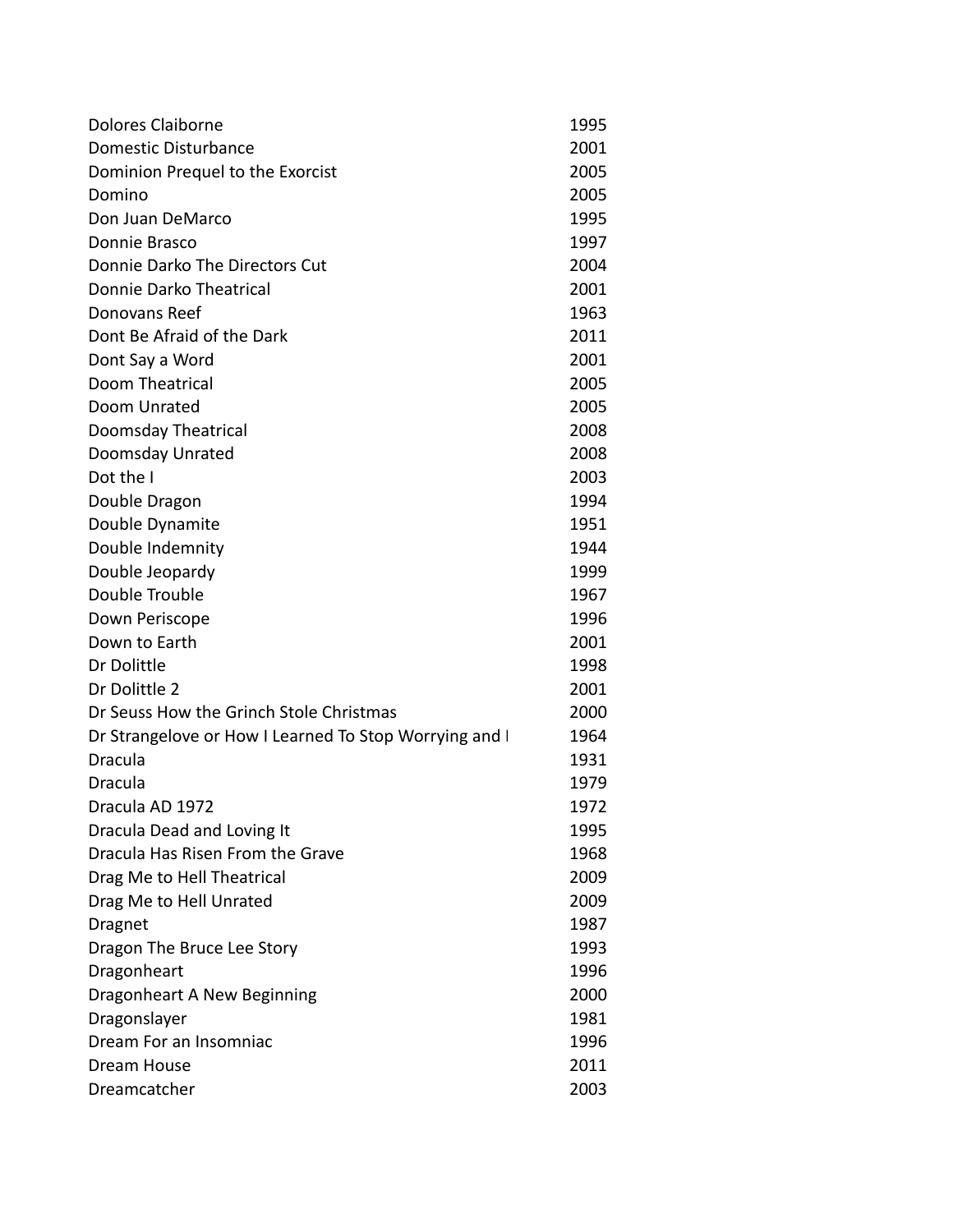| Dreaming of Joseph Lees                         | 1999 |
|-------------------------------------------------|------|
| Dreamland                                       | 2005 |
| Drillbit Taylor                                 | 2008 |
| <b>Drive</b>                                    | 2011 |
| Driven                                          | 2001 |
| <b>Driving Miss Daisy</b>                       | 1989 |
| Drop Zone                                       | 1994 |
| <b>Drowning Mona</b>                            | 2000 |
| <b>Drumline Special Edition</b>                 | 2002 |
| <b>Drumline Theatrical</b>                      | 2002 |
| Drunken Master                                  | 1978 |
| Du Barry Was a Lady                             | 1943 |
| Duck Soup                                       | 1933 |
| Dude Wheres My Car                              | 2000 |
| Duma                                            | 2005 |
| Dumb and Dumber                                 | 1994 |
| Dumb and Dumberer When Harry Met Lloyd          | 2003 |
| Dune                                            | 1984 |
| Dungeons Dragons                                | 2000 |
| <b>Dunston Checks In</b>                        | 1996 |
| Duplicity                                       | 2009 |
| Earth vs the Flying Saucers Colorized Version   | 1956 |
| Earth vs the Flying Saucers Original BW Version | 1956 |
| Earthquake                                      | 1974 |
| East of Eden                                    | 1955 |
| Easter Parade                                   | 1948 |
| <b>Eastern Promises</b>                         | 2007 |
| Easy A                                          | 2010 |
| Easy Rider                                      | 1969 |
| Easy Virtue                                     | 2009 |
| Eat a Bowl of Tea                               | 1989 |
| Eat Pray Love                                   | 2010 |
| Ed                                              | 1996 |
| <b>Eddie Macons Run</b>                         | 1983 |
| <b>Eddie Murphy Raw</b>                         | 1987 |
| <b>Edge of Darkness</b>                         | 2010 |
| <b>Edison Force</b>                             | 2005 |
| <b>Edward Scissorhands</b>                      | 1990 |
| <b>Eight Legged Freaks</b>                      | 2002 |
| El Cantante                                     | 2007 |
| El Dorado                                       | 1967 |
| El Mariachi                                     | 1993 |
|                                                 |      |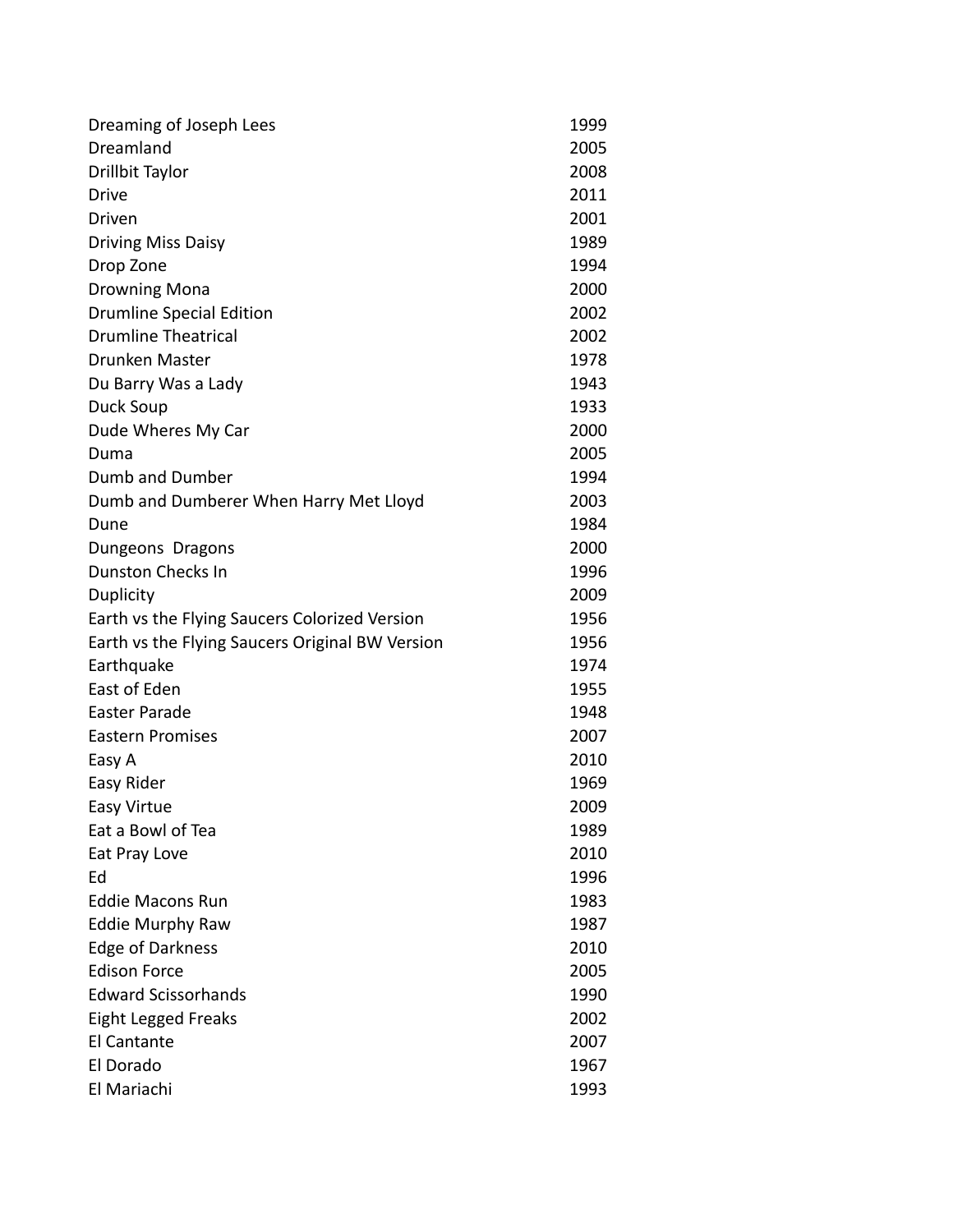| Election                               | 1999 |
|----------------------------------------|------|
| Elegy                                  | 2008 |
| Elektra Luxx                           | 2011 |
| Elephant Man                           | 1980 |
| Elf                                    | 2003 |
| Elizabeth                              | 1998 |
| Elizabeth The Golden Age               | 2007 |
| Elizabethtown                          | 2005 |
| Elvis on Tour                          | 1972 |
| Elvis Presley Paradise Hawaiian Style  | 1966 |
| <b>Emily Brontes Wuthering Heights</b> | 1992 |
| Empire                                 | 2002 |
| Empire of the Sun                      | 1987 |
| <b>Empire of the Wolves</b>            | 2005 |
| <b>Empire Records</b>                  | 1995 |
| End of Days                            | 1999 |
| <b>Enduring Love</b>                   | 2004 |
| <b>Enemy Mine</b>                      | 1985 |
| Enough                                 | 2002 |
| Enter the Dragon                       | 1973 |
| Eraser                                 | 1996 |
| Erin Brockovich                        | 2000 |
| Eros                                   | 2005 |
| <b>Escape From Alcatraz</b>            | 1979 |
| Escape from LA                         | 1996 |
| Escape From the Planet of the Apes     | 1971 |
| Eternal Sunshine of the Spotless Mind  | 2004 |
| Evan Almighty                          | 2007 |
| Evening                                | 2007 |
| Event Horizon                          | 1997 |
| Ever After A Cinderella Story          | 1998 |
| Every Little Step                      | 2009 |
| Every Which Way But Loose              | 1978 |
| Everybodys All American                | 1988 |
| Everything Is Illuminated              | 2005 |
| Everytime We Say Goodbye               | 1986 |
| <b>Executive Action</b>                | 1973 |
| <b>Executive Decision</b>              | 1996 |
| <b>Executive Suite</b>                 | 1954 |
| <b>Exit Wounds</b>                     | 2001 |
| <b>Exorcist II The Heretic</b>         | 1977 |
| <b>Exorcist The Beginning</b>          | 2004 |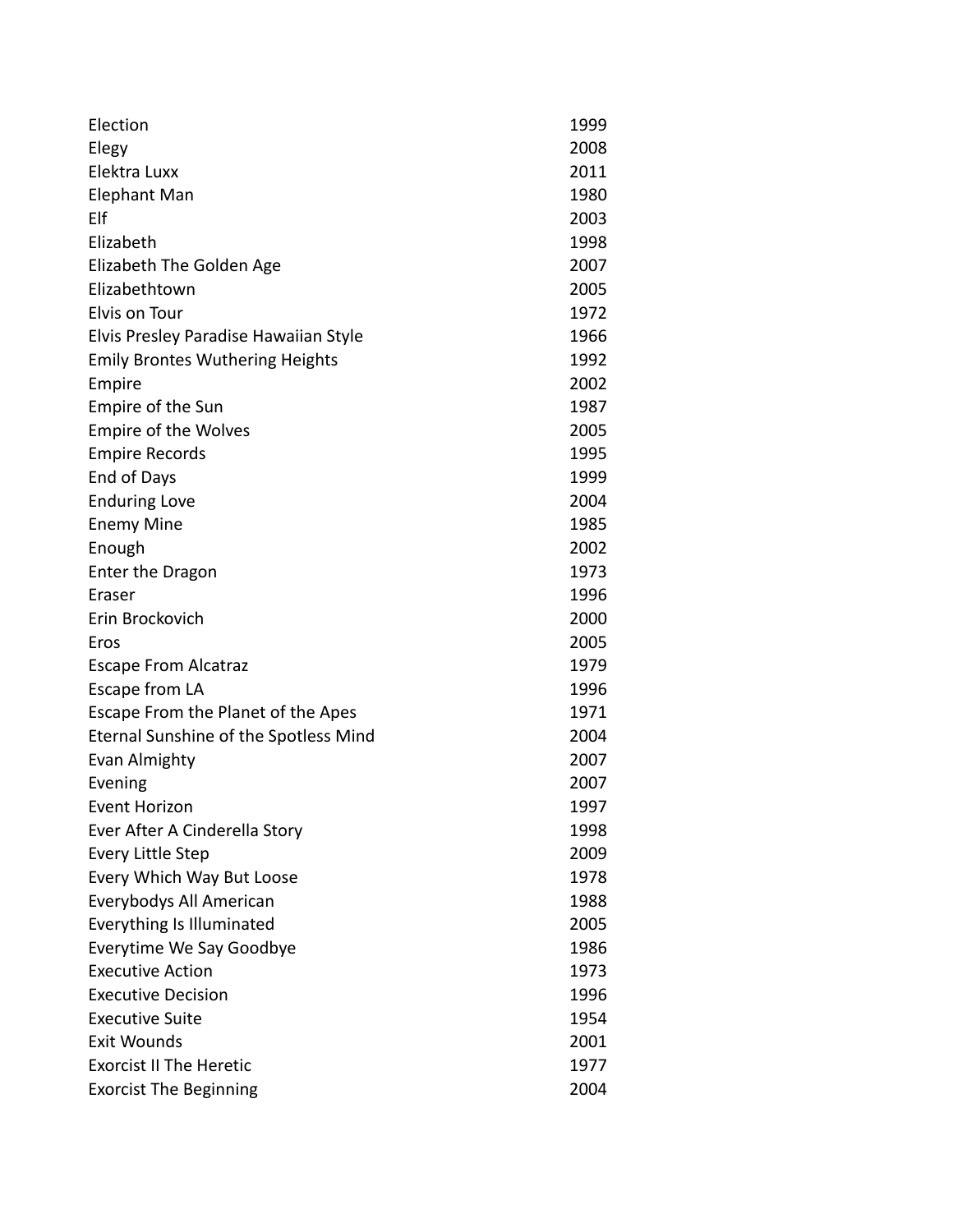| <b>Experiment in Terror</b>                | 1962 |
|--------------------------------------------|------|
| <b>Extraordinary Measures</b>              | 2010 |
| <b>Extreme Measures</b>                    | 1996 |
| Eye for an Eye                             | 1996 |
| Eye of the Beholder                        | 2000 |
| Eyes of a Stranger                         | 1981 |
| Eyes Wide Shut                             | 1999 |
| Face of Terror                             | 2005 |
| Face the Music                             | 2006 |
| FaceOff                                    | 1997 |
| <b>Facing the Giants</b>                   | 2006 |
| <b>Facing Windows</b>                      | 2003 |
| Fahrenheit 451                             | 1966 |
| FailSafe                                   | 1964 |
| <b>Failure to Launch</b>                   | 2006 |
| Fairytale A True Story                     | 1997 |
| <b>Faith Like Potatoes</b>                 | 2006 |
| Fallen                                     | 1998 |
| <b>Falling Down</b>                        | 1993 |
| Falling in Love                            | 1984 |
| Fame                                       | 1980 |
| <b>Family Business</b>                     | 1989 |
| <b>Family Plot</b>                         | 1976 |
| Far and Away                               | 1992 |
| Far From Heaven                            | 2002 |
| Far From Home The Adventures of Yellow Dog | 1995 |
| Farinelli                                  | 1994 |
| Fast Furious                               | 2009 |
| Fast Cheap Out of Control                  | 1997 |
| <b>Fast Five Extended Version</b>          | 2011 |
| <b>Fast Five Theatrical</b>                | 2011 |
| <b>Fast Food Nation</b>                    | 2006 |
| Fast Times at Ridgemont High               | 1982 |
| Faster                                     | 2010 |
| <b>Fat City</b>                            | 1972 |
| Fat Man Little Boy                         | 1989 |
| <b>Fatal Attraction</b>                    | 1987 |
| Father of the Bride                        | 1950 |
| <b>Fathers Day</b>                         | 1997 |
| Fear                                       | 1996 |
| Fear and Loathing in Las Vegas             | 1998 |
| Fear Dot Com                               | 2002 |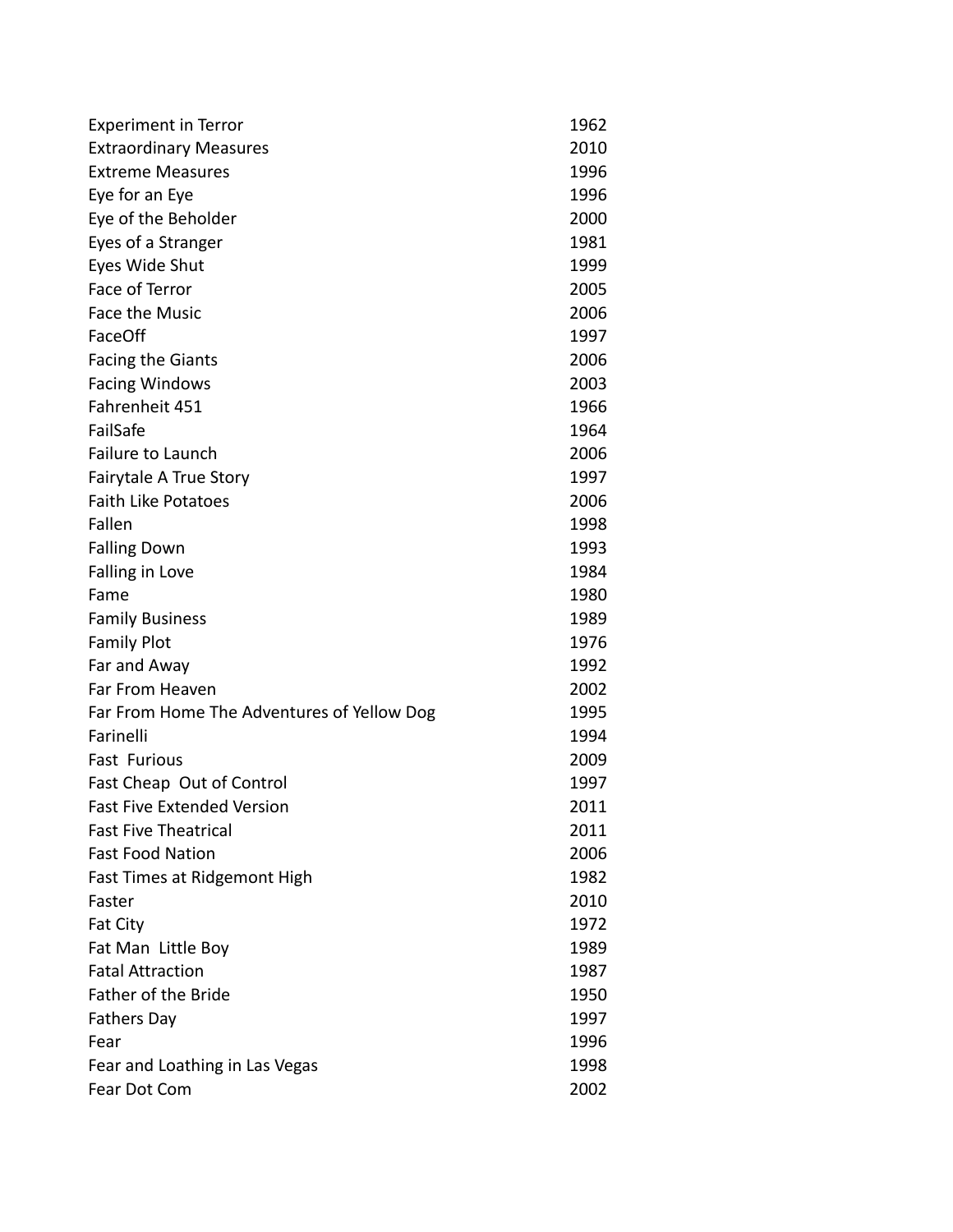| Fearless                            | 1993 |
|-------------------------------------|------|
| Felicity An American Girl Adventure | 2005 |
| Felon                               | 2008 |
| <b>Female Perversions</b>           | 1996 |
| FernGully The Last Rainforest       | 1992 |
| Ferris Buellers Day Off             | 1986 |
| <b>Field of Dreams</b>              | 1989 |
| <b>Fierce Creatures</b>             | 1997 |
| <b>Fight Club</b>                   | 1999 |
| <b>Fighting Theatrical</b>          | 2009 |
| <b>Fighting Unrated</b>             | 2009 |
| <b>Final Analysis</b>               | 1992 |
| <b>Final Conflict</b>               | 1981 |
| <b>Final Destination</b>            | 2000 |
| <b>Final Destination 2</b>          | 2003 |
| <b>Final Destination 3</b>          | 2006 |
| Final Fantasy The Spirits Within    | 2001 |
| <b>Finding Forrester</b>            | 2000 |
| <b>Finians Rainbow</b>              | 1968 |
| Fire Down Below                     | 1957 |
| Fire Down Below                     | 1997 |
| Fired Up                            | 2009 |
| Fireflies in the Garden             | 2011 |
| Fireproof                           | 2008 |
| Firewall                            | 2006 |
| First Men in the Moon               | 1964 |
| First Monday in October             | 1981 |
| <b>First Strike</b>                 | 1996 |
| <b>First Sunday</b>                 | 2008 |
| <b>First Target</b>                 | 2000 |
| Five                                | 1951 |
| <b>Five Card Stud</b>               | 1968 |
| <b>Five Easy Pieces</b>             | 1970 |
| <b>Five Finger Exercise</b>         | 1962 |
| <b>Flaming Star</b>                 | 1960 |
| <b>Flash of Genius</b>              | 2008 |
| Flashdance                          | 1983 |
| <b>Flatliners</b>                   | 1990 |
| Fletch                              | 1985 |
| Flight of Fury                      | 2007 |
| Flight of the Intruder              | 1991 |
| Flipper                             | 1963 |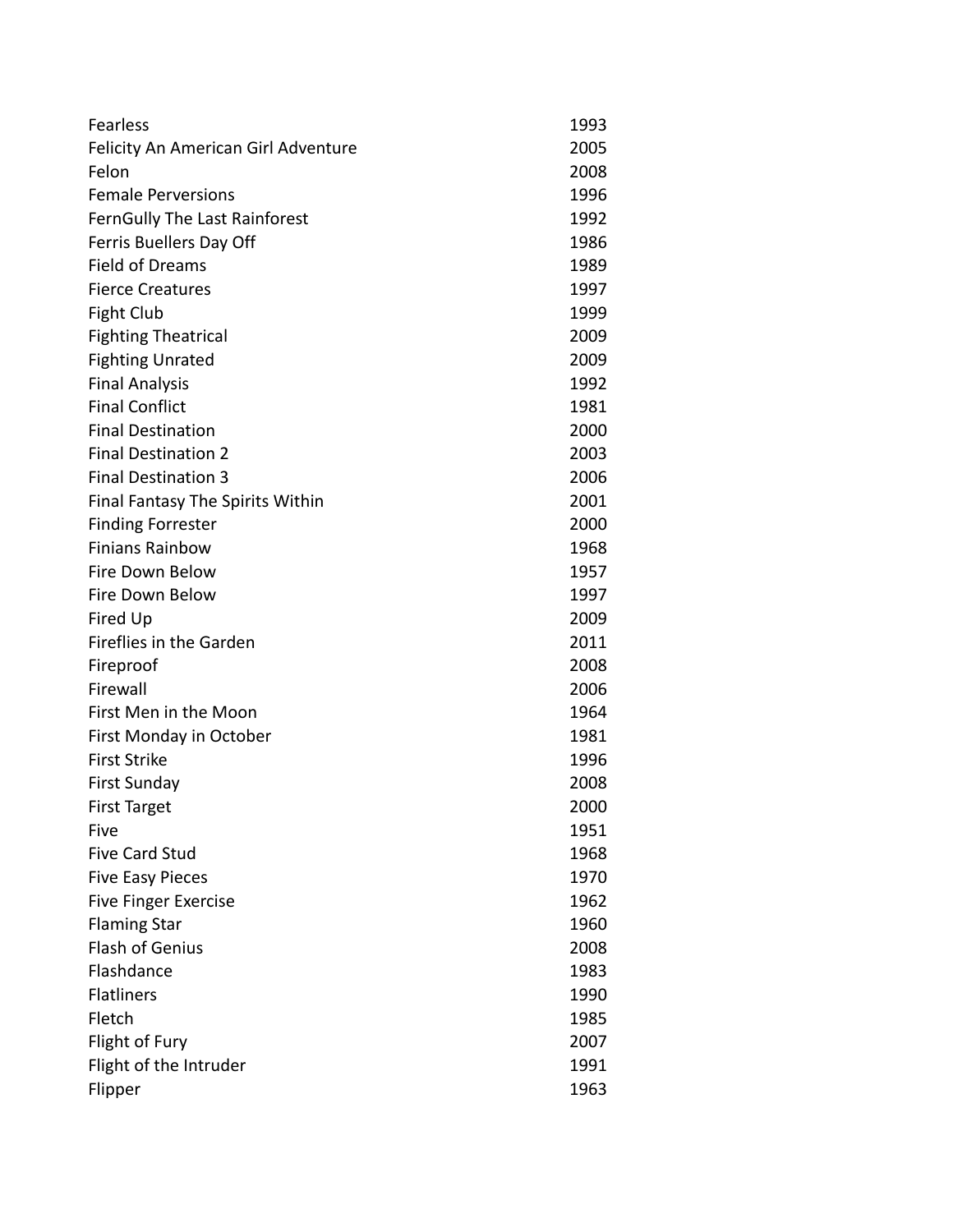| Fly Away Home                               | 1996 |
|---------------------------------------------|------|
| <b>Flying Leathernecks</b>                  | 1951 |
| Flywheel                                    | 2003 |
| Focus                                       | 2001 |
| <b>Fools Gold</b>                           | 2008 |
| Fools Rush In                               | 1997 |
| Foot Fist Way                               | 2008 |
| Footloose                                   | 1984 |
| Footloose                                   | 2011 |
| Footsteps in the Fog                        | 1955 |
| For Keeps                                   | 1988 |
| For Love of the Game                        | 1999 |
| For Me and My Gal                           | 1942 |
| For Petes Sake                              | 1974 |
| For Roseanna                                | 1997 |
| For Whom the Bell Tolls                     | 1943 |
| For Your Consideration                      | 2006 |
| <b>Forbidden Planet</b>                     | 1956 |
| Forced Vengeance                            | 1982 |
| Foreign Student                             | 1994 |
| <b>Forever Darling</b>                      | 1956 |
| Forever Young                               | 1992 |
| <b>Forget Paris</b>                         | 1995 |
| <b>Forgetting Sarah Marshall Theatrical</b> | 2008 |
| <b>Forgetting Sarah Marshall Unrated</b>    | 2008 |
| <b>Forrest Gump</b>                         | 1994 |
| Forsaken                                    | 2001 |
| Fort Apache                                 | 1948 |
| Fortress 2 Reentry                          | 2000 |
| <b>Four Christmases</b>                     | 2008 |
| Four for Texas                              | 1963 |
| Fracture                                    | 2007 |
| Fragments                                   | 2008 |
| Framed                                      | 1975 |
| Francis the Talking Mule                    | 1950 |
| Frank Sinatra Tony Rome                     | 1967 |
| Frankenfish                                 | 2004 |
| Frankenstein                                | 1931 |
| Frankenstein Meets the Wolf Man             | 1943 |
| Frankenstein Must Be Destroyed              | 1969 |
| Frankie and Johnny                          | 1991 |
| Frantic                                     | 1988 |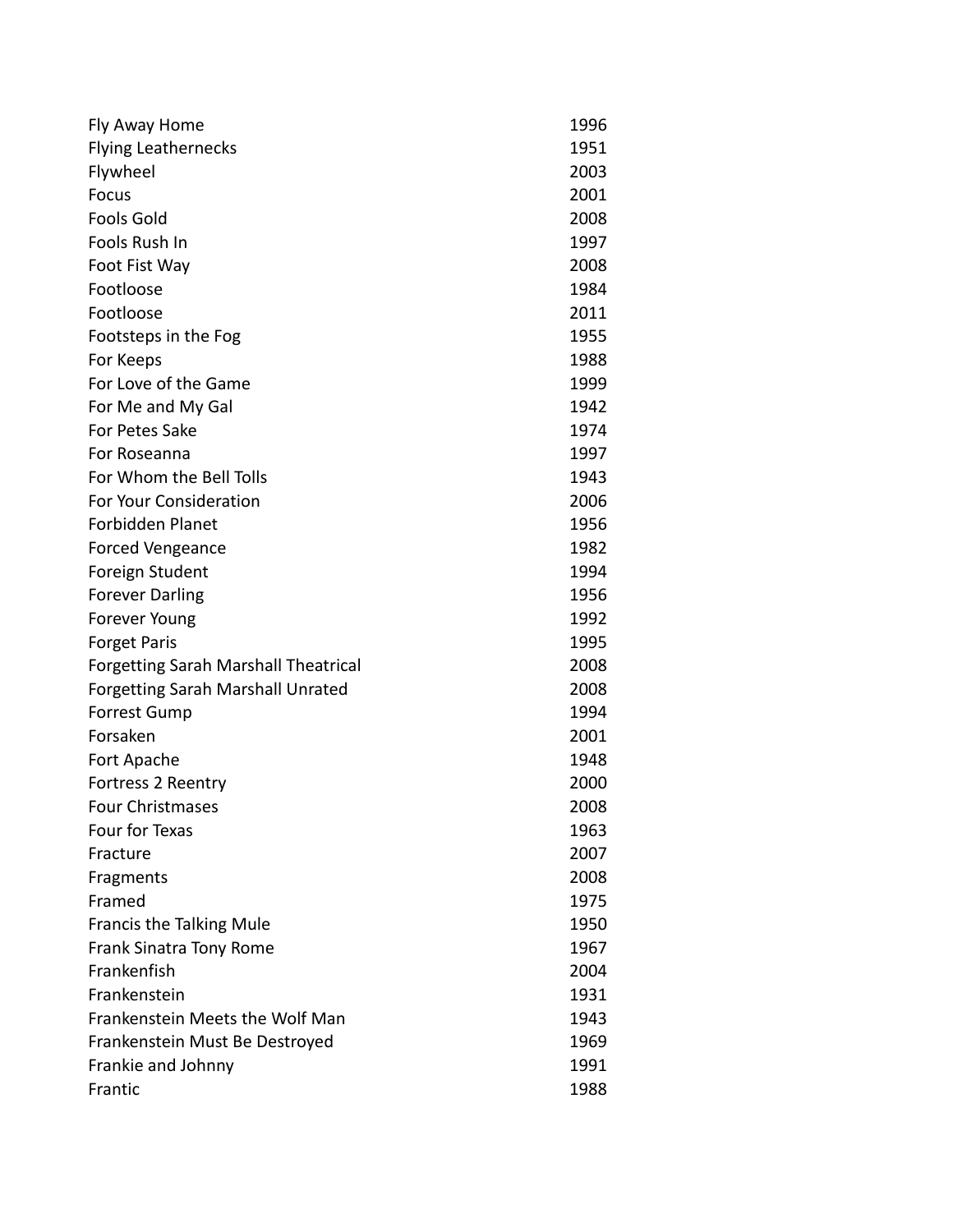| Freaks                                       | 1932 |
|----------------------------------------------|------|
| <b>Fred Claus</b>                            | 2007 |
| <b>Freddy Got Fingered</b>                   | 2001 |
| Freddy vs Jason                              | 2003 |
| Free Style                                   | 2009 |
| Free Willy                                   | 1993 |
| Free Willy 2 The Adventure Home              | 1995 |
| Free Willy 3 The Rescue                      | 1997 |
| Free Willy Escape from Pirates Cove          | 2010 |
| Freedomland                                  | 2006 |
| <b>French Connection II</b>                  | 1975 |
| Frenzy                                       | 1972 |
| Friday                                       | 1995 |
| <b>Friday Night Lights</b>                   | 2004 |
| Friday the 13th The Final Chapter            | 1984 |
| Friday the 13th Part 2                       | 1981 |
| Friday the 13th Part 3                       | 1982 |
| Friday the 13th Part 5 A New Beginning       | 1985 |
| Friday the 13th Part 6 Jason Lives           | 1986 |
| Friday the 13th Part 7 New Blood             | 1988 |
| Friday the 13th Part 8 Jason Takes Manhattan | 1989 |
| Friday the 13th Theatrical                   | 1980 |
| Friday the 13th Uncut                        | 1980 |
| <b>Fried Green Tomatoes</b>                  | 1991 |
| <b>Friendly Persuasion</b>                   | 1956 |
| <b>Friends with Benefits</b>                 | 2011 |
| <b>Friends with Money</b>                    | 2006 |
| <b>Fright Night</b>                          | 1985 |
| From Beyond the Grave                        | 1973 |
| From Hell                                    | 2001 |
| From Justin to Kelly                         | 2003 |
| From the Terrace                             | 1960 |
| FrostNixon                                   | 2008 |
| Frozen River                                 | 2008 |
| <b>Full Contact</b>                          | 1993 |
| <b>Full Metal Jacket</b>                     | 1987 |
| Full of It                                   | 2007 |
| Fun with Dick and Jane                       | 2005 |
| Fun with Dick and Jane                       | 1977 |
| <b>Funky Monkey</b>                          | 2004 |
| Funny About Love                             | 1990 |
| <b>Funny Face</b>                            | 1957 |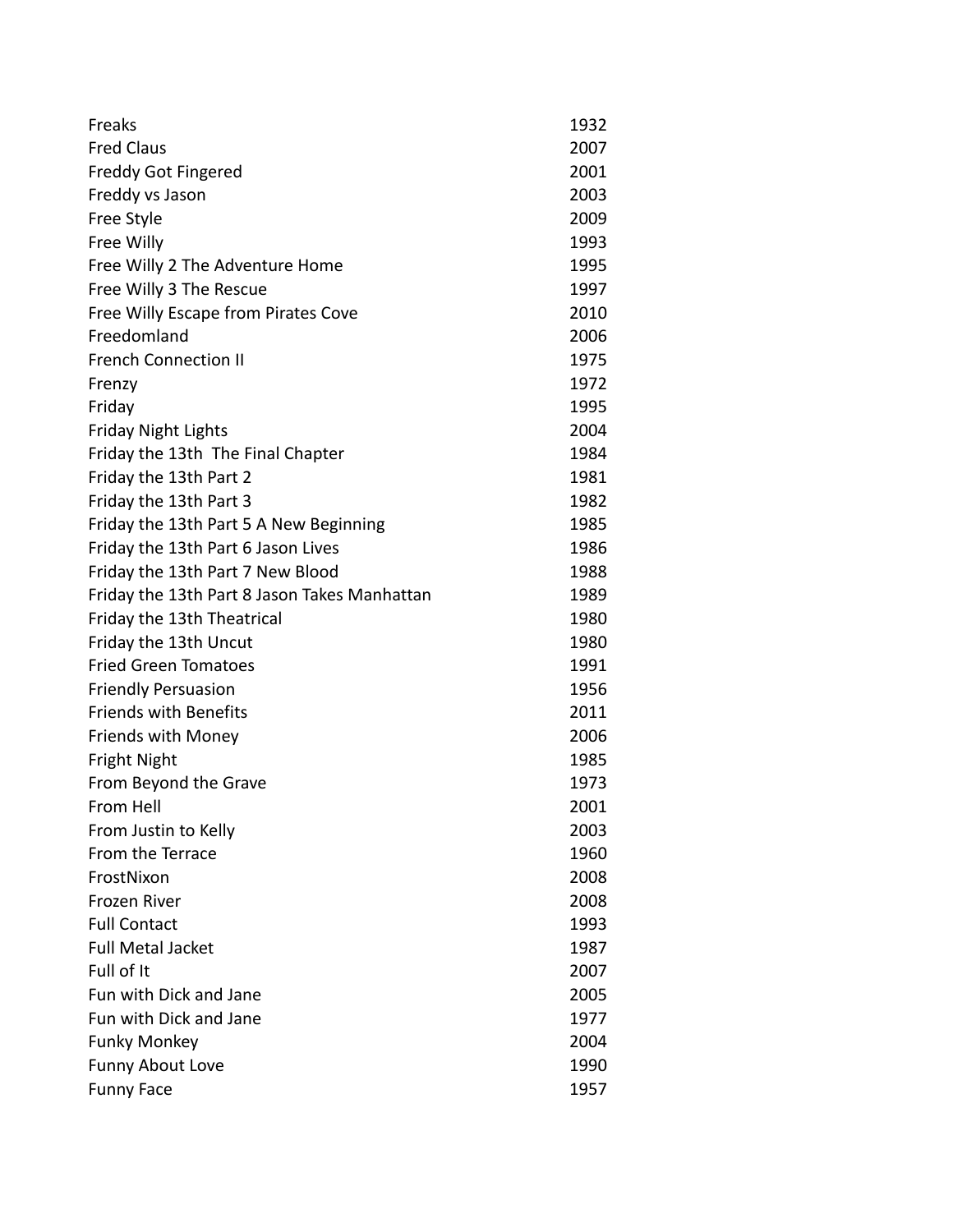| <b>Funny Farm</b>                         | 1988 |
|-------------------------------------------|------|
| <b>Funny Games</b>                        | 2008 |
| <b>Funny Girl</b>                         | 1968 |
| <b>Funny Lady</b>                         | 1975 |
| <b>Funny People Theatrical</b>            | 2009 |
| <b>Funny People Unrated</b>               | 2009 |
| Fur An Imaginary Portrait of Diane Arbus  | 2006 |
| Fury                                      | 1936 |
| G                                         | 2005 |
| Gable and Lombard                         | 1976 |
| Gabriel                                   | 2007 |
| Gallipoli                                 | 1981 |
| Gambit                                    | 1966 |
| Game of Death                             | 2011 |
| Garage Days                               | 2002 |
| <b>Garfield Gets Real</b>                 | 2007 |
| Garfields Funfest                         | 2008 |
| <b>Garfields Pet Force</b>                | 2009 |
| Gas Food Lodging                          | 1992 |
| Gaslight                                  | 1944 |
| Gattaca                                   | 1997 |
| Gay PurrEe                                | 1962 |
| <b>Gentlemans Agreement</b>               | 1947 |
| Gentlemen Prefer Blondes                  | 1953 |
| Georgia Rule                              | 2007 |
| Geronimo An American Legend               | 1993 |
| <b>Get Carter</b>                         | 2000 |
| Get Him to the Greek Theatrical           | 2010 |
| Get Him to the Greek Unrated              | 2010 |
| Get Low                                   | 2010 |
| <b>Get Smart</b>                          | 2008 |
| Get Smarts Bruce and Lloyd Out of Control | 2008 |
| <b>Getting Played</b>                     | 2005 |
| <b>Getting Straight</b>                   | 1970 |
| <b>Getting There</b>                      | 2002 |
| Ghost                                     | 1990 |
| <b>Ghost Dad</b>                          | 1990 |
| Ghost in the Machine                      | 1993 |
| <b>Ghost Ship</b>                         | 2002 |
| Ghostbusters                              | 1984 |
| <b>Ghostbusters 2</b>                     | 1989 |
| <b>Ghosts of Girlfriends Past</b>         | 2009 |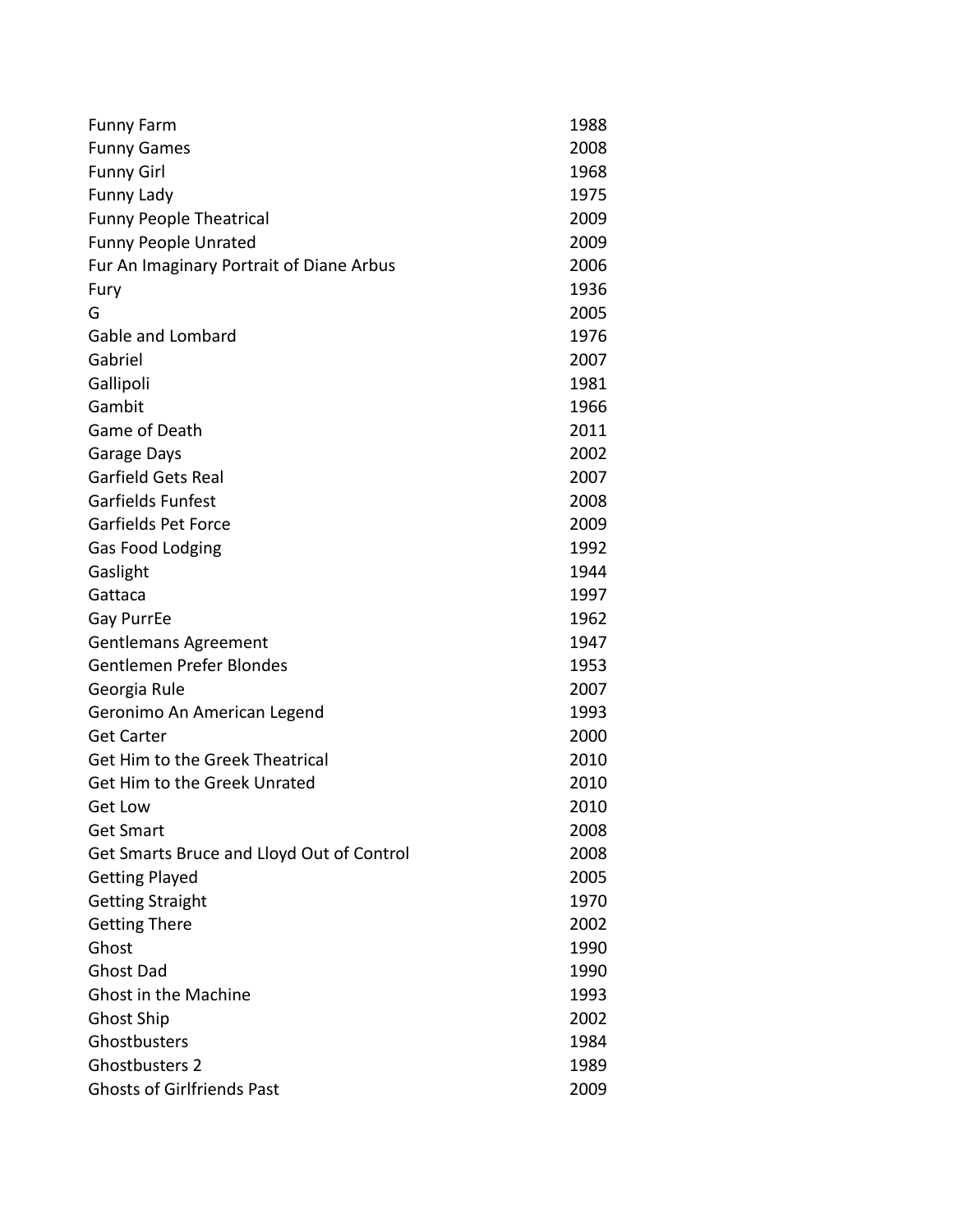| <b>Ghosts of Mississippi</b>             | 1996 |
|------------------------------------------|------|
| <b>GI Blues</b>                          | 1960 |
| GI Joe The Rise of Cobra                 | 2009 |
| Giant                                    | 1956 |
| Gidget                                   | 1959 |
| Gilbert Sullivan The Pirates of Penzance | 1983 |
| Gilda                                    | 1946 |
| <b>Girl Happy</b>                        | 1965 |
| Girl Interrupted                         | 1999 |
| Girlfight                                | 2000 |
| Gladiator                                | 1992 |
| Gods Generals                            | 2003 |
| Godspell                                 | 1973 |
| Godzilla                                 | 1998 |
| Godzilla and Mothra The Battle for Earth | 1998 |
| <b>Godzilla Final Wars</b>               | 2004 |
| Godzilla Tokyo SOS                       | 2003 |
| Godzilla vs Destoroyah                   | 1995 |
| Godzilla vs Mechagodzilla                | 1974 |
| Godzilla vs Megaguirus                   | 2000 |
| Godzilla vs Space Godzilla               | 1999 |
| Goin South                               | 1978 |
| Going in Style                           | 1979 |
| Going My Way                             | 1944 |
| <b>Going Steady</b>                      | 1958 |
| Gone with the Wind                       | 1939 |
| Good Burger                              | 1997 |
| Good Day for a Hanging                   | 1959 |
| <b>Good Night and Good Luck</b>          | 2005 |
| Goodbye Columbus                         | 1969 |
| Goodbye Lover                            | 1999 |
| Goodbye Mr Chips                         | 1969 |
| GoodFellas                               | 1990 |
| Gorgeous                                 | 1999 |
| Gorilla at Large                         | 1954 |
| <b>Gosford Park</b>                      | 2001 |
| <b>Gospel Hill</b>                       | 2009 |
| Gossip                                   | 2000 |
| Gothika                                  | 2003 |
| Grace of My Heart                        | 1996 |
| Gracie                                   | 2007 |
| Graffiti Bridge                          | 1990 |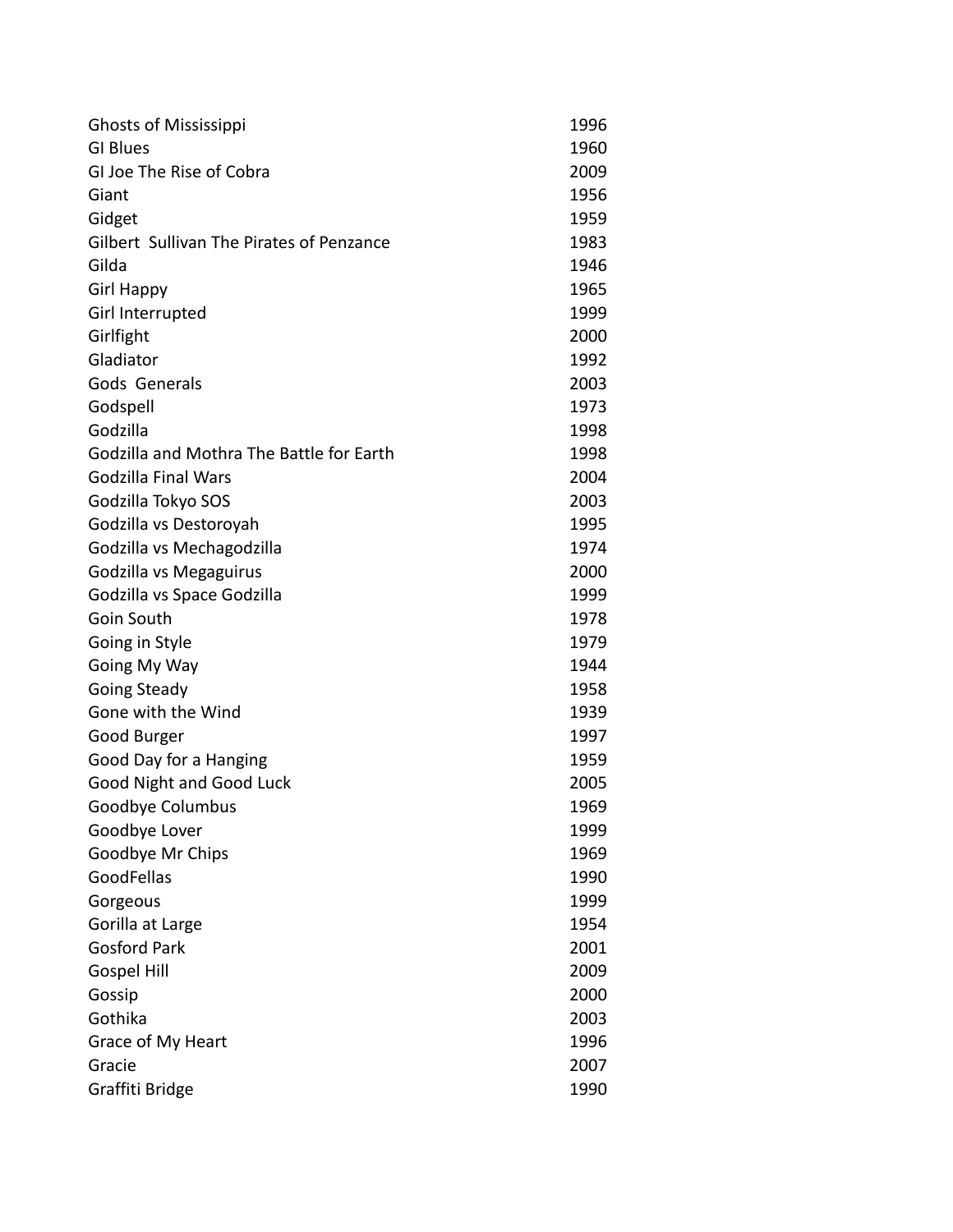| <b>Gran Torino</b>                              | 2009 |
|-------------------------------------------------|------|
| <b>Grand Hotel</b>                              | 1932 |
| <b>Grand Prix</b>                               | 1966 |
| <b>Grateful Dawg</b>                            | 2001 |
| <b>Graveyard Shift</b>                          | 1990 |
| Grease                                          | 1978 |
| Grease 2                                        | 1982 |
| <b>Great Expectations</b>                       | 1998 |
| Greedy                                          | 1994 |
| <b>Green Lantern</b>                            | 2011 |
| Green Lantern First Flight                      | 2009 |
| Green Zone                                      | 2010 |
| Greenberg                                       | 2010 |
| Greystoke The Legend of Tarzan Lord of the Apes | 1984 |
| <b>Gridiron Gang</b>                            | 2006 |
| Grilled                                         | 2006 |
| Grind                                           | 2003 |
| Groove                                          | 2000 |
| Groundhog Day                                   | 1993 |
| <b>Grown Ups</b>                                | 2010 |
| Grumpier Old Men                                | 1995 |
| Grumpy Old Men                                  | 1993 |
| <b>Guarding Tess</b>                            | 1994 |
| <b>Guess Who</b>                                | 2005 |
| Guess Whos Coming to Dinner                     | 1967 |
| <b>Guilty by Suspicion</b>                      | 1991 |
| Gumshoe                                         | 1971 |
| <b>Gun Fury</b>                                 | 1953 |
| Gunfight at the OK Corral                       | 1957 |
| Gunga Din                                       | 1939 |
| <b>Gunslingers Revenge</b>                      | 1998 |
| Gym Teacher The Movie                           | 2008 |
| Gymkata                                         | 1985 |
| Hachi A Dogs Tale                               | 2009 |
| Hail the Conquering Hero                        | 1944 |
| Hairspray                                       | 2007 |
| <b>Half Baked</b>                               | 1998 |
| <b>Half Nelson</b>                              | 2006 |
| Half Past Dead                                  | 2002 |
| Half Past Dead 2                                | 2007 |
| Hallelujah                                      | 1929 |
| Halloween II                                    | 1981 |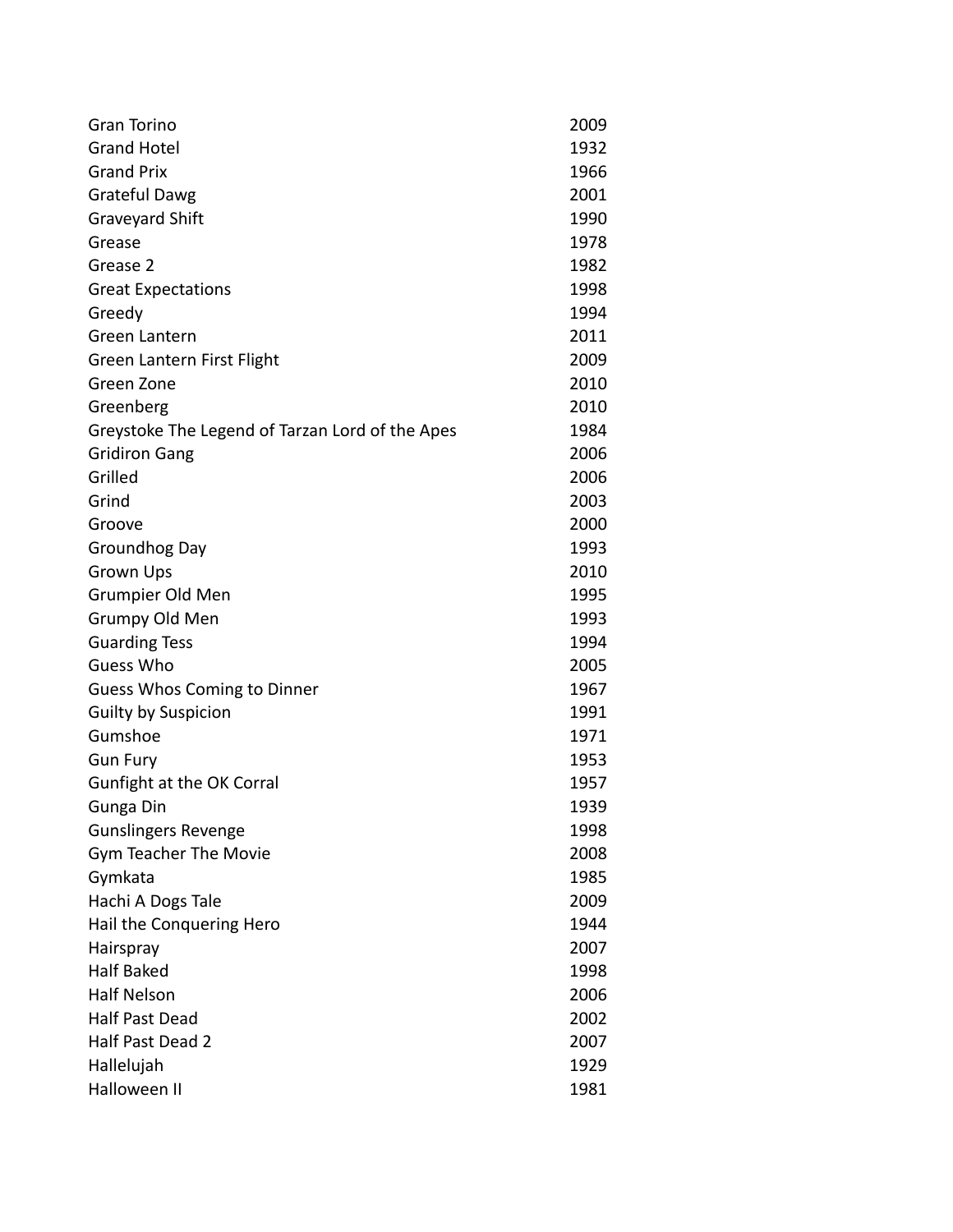| Halloween II                                | 2009 |
|---------------------------------------------|------|
| Halloween III Season of the Witch           | 1982 |
| Halls of Montezuma                          | 1950 |
| Halo Legends                                | 2010 |
| Hamlet                                      | 1996 |
| Hamlet 2                                    | 2008 |
| Hancock                                     | 2008 |
| <b>Hands Across the Rockies</b>             | 1941 |
| Hangmans Knot                               | 1952 |
| Hanky Panky                                 | 1982 |
| Hanna                                       | 2011 |
| Hansel Gretel                               | 2002 |
| Happy Birthday to Me                        | 1981 |
| <b>Happy Gilmore</b>                        | 1996 |
| Happy New Year                              | 1987 |
| <b>Hard Luck</b>                            | 2006 |
| <b>Hard Rain</b>                            | 1998 |
| <b>Hard Target</b>                          | 1993 |
| <b>Hard Times</b>                           | 1975 |
| Hard to Kill                                | 1990 |
| Hardball                                    | 2001 |
| Hardbodies                                  | 1984 |
| Hardcore                                    | 1979 |
| Hardwired                                   | 2009 |
| <b>Harlem Nights</b>                        | 1989 |
| Harlistas An American Journey               | 2011 |
| Harold Kumar Go to White Castle             | 2004 |
| Harold and Kumar Escape from Guantanamo Bay | 2008 |
| <b>Harold and Maude</b>                     | 1971 |
| Harper                                      | 1966 |
| Harry and Walter Go to New York             | 1976 |
| Harry Brown                                 | 2009 |
| Harry Potter and the Chamber of Secrets     | 2002 |
| Harry Potter and the Goblet of Fire         | 2005 |
| Harry Potter and the HalfBlood Prince       | 2009 |
| Harry Potter and the Order of the Phoenix   | 2007 |
| Harry Potter and the Prisoner of Azkaban    | 2004 |
| Harry Potter and the Sorcerers Stone        | 2001 |
| Harum Scarum                                | 1965 |
| Harvey                                      | 1950 |
| Hatari                                      | 1962 |
| <b>Haunted Gold</b>                         | 1932 |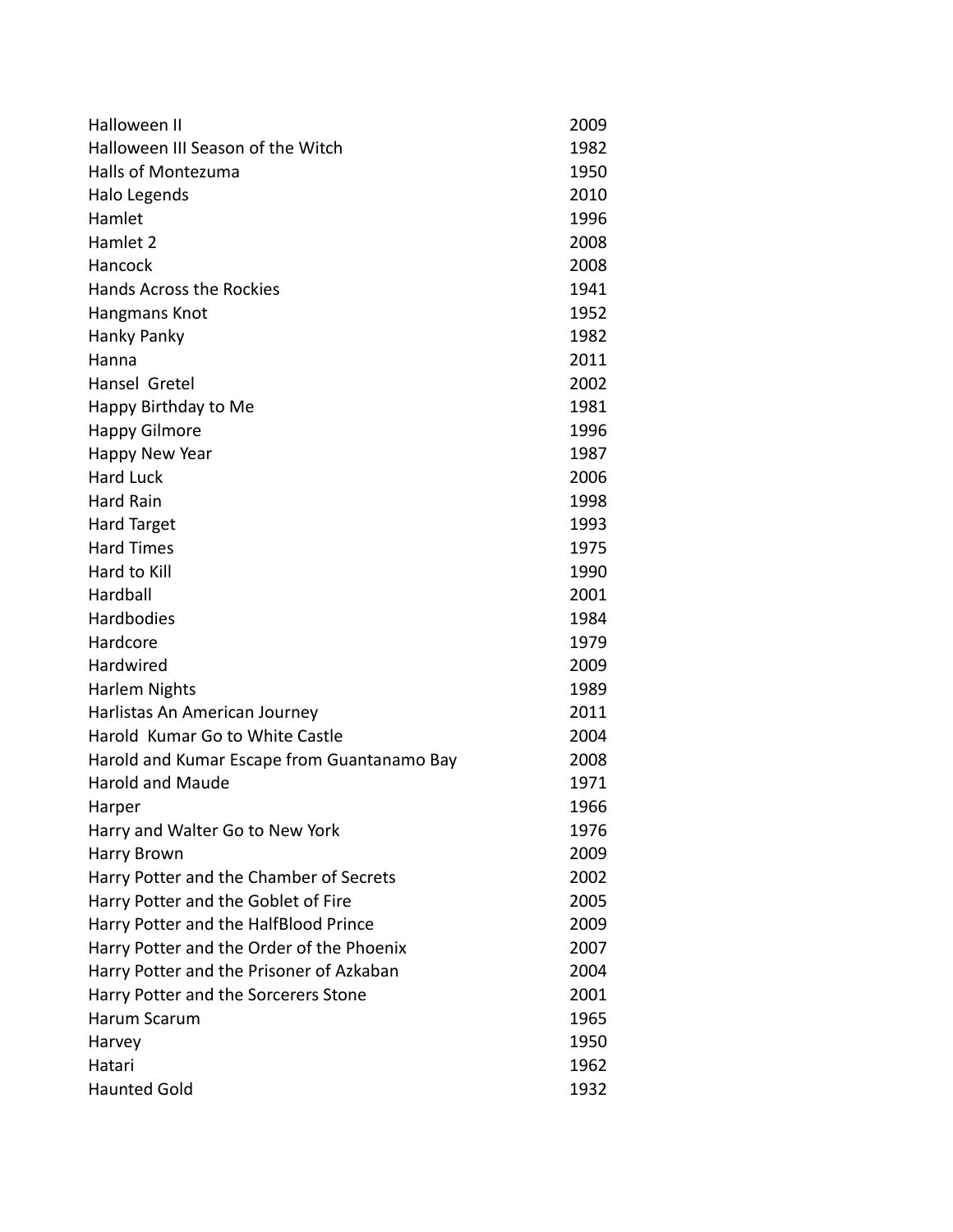| Havoc                      | 2005 |
|----------------------------|------|
| He Knows Youre Alone       | 1980 |
| He Said She Said           | 1991 |
| <b>Heart Burn</b>          | 1986 |
| <b>Heartbreak Ridge</b>    | 1986 |
| <b>Hearts in Atlantis</b>  | 2001 |
| Heat                       | 1995 |
| Heaven Earth               | 1993 |
| Heaven Can Wait            | 1978 |
| Heaven Knows Mr Allison    | 1957 |
| <b>Heavy Metal FAKK 2</b>  | 2000 |
| Hedwig and the Angry Inch  | 2001 |
| Heights                    | 2005 |
| Heist                      | 2001 |
| Helen of Troy              | 1955 |
| <b>Hell Below Zero</b>     | 1954 |
| Hell is for Heroes         | 1962 |
| Hell to Eternity           | 1960 |
| Hellbound                  | 1994 |
| Hellboy                    | 2004 |
| Hellboy II The Golden Army | 2008 |
| Hellcats of the Navy       | 1957 |
| Heller in Pink Tights      | 1960 |
| <b>Hello Dolly</b>         | 1969 |
| Her Alibi                  | 1989 |
| Here Comes Mr Jordan       | 1941 |
| Hero                       | 1992 |
| Hero at Large              | 1980 |
| Hes Just Not That Into You | 2009 |
| Hexed                      | 1993 |
| Hey Arnold The Movie       | 2002 |
| <b>High Anxiety</b>        | 1977 |
| High Art                   | 1998 |
| <b>High Crimes</b>         | 2002 |
| High Noon                  | 1952 |
| <b>High Plains Drifter</b> | 1973 |
| <b>High Risk</b>           | 1995 |
| High School High           | 1996 |
| <b>High Sierra</b>         | 1941 |
| <b>High Society</b>        | 1956 |
| Higher and Higher          | 1943 |
| <b>Higher Ground</b>       | 2011 |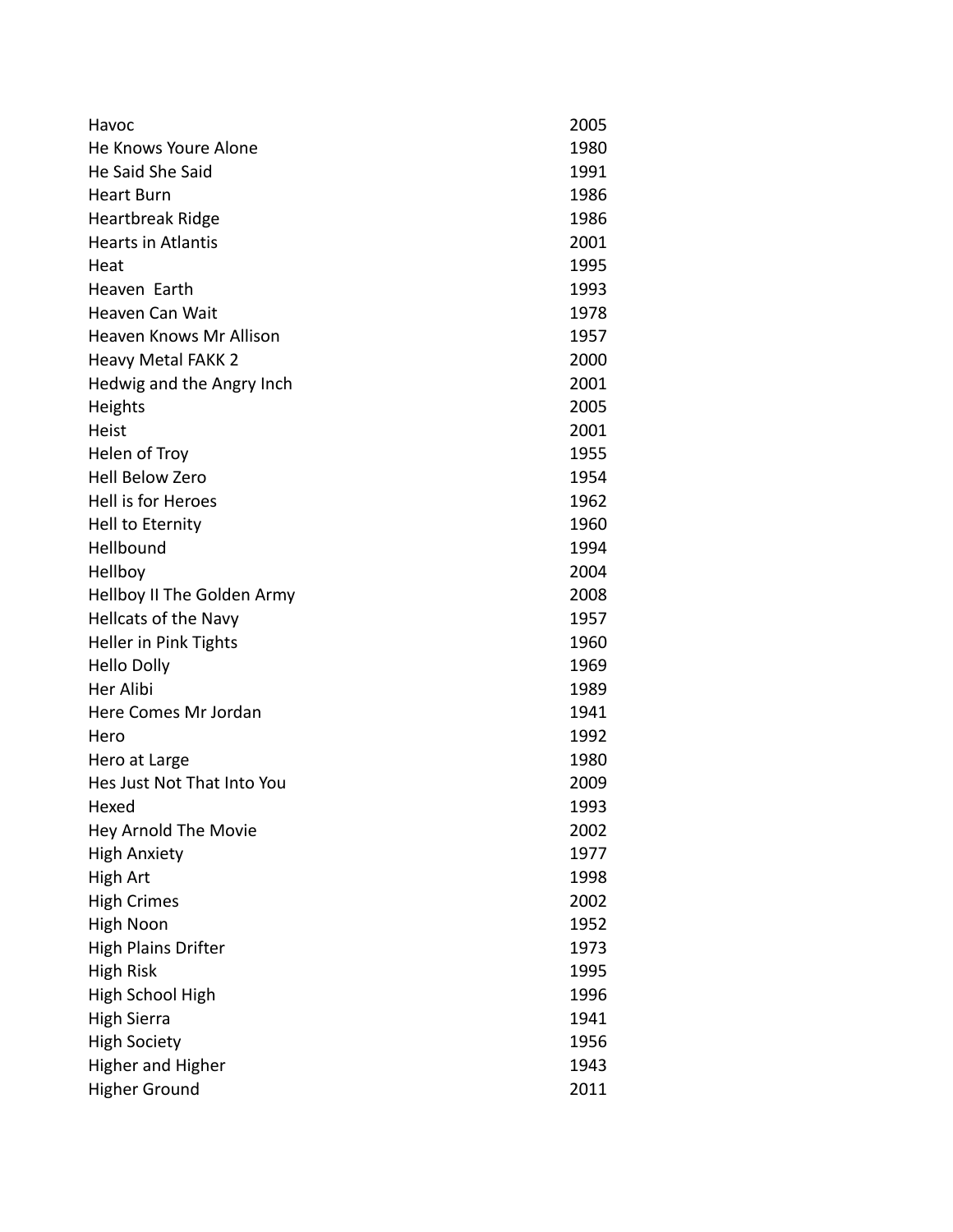| <b>Higher Learning</b>                     | 1995 |
|--------------------------------------------|------|
| Highway                                    | 2001 |
| Highwaymen                                 | 2004 |
| His Girl Friday                            | 1940 |
| His Majesty OKeefe                         | 1954 |
| Hit                                        | 1973 |
| Hitch                                      | 2005 |
| Hoffa                                      | 1992 |
| Holiday                                    | 1938 |
| Holiday Affair                             | 1949 |
| <b>Hollow Man</b>                          | 2000 |
| <b>Hollow Man 2</b>                        | 2006 |
| Holly Hobbie Friends Fabulous Fashion Show | 2008 |
| Holly Hobbie Friends Secret Adventures     | 2007 |
| Hollywoodland                              | 2006 |
| Hombre                                     | 1967 |
| Home at the End of the World               | 2004 |
| <b>Home Fries</b>                          | 1998 |
| Home from the Hill                         | 1960 |
| Homegrown                                  | 1998 |
| Homicidal                                  | 1961 |
| Honey                                      | 2003 |
| Honey 2                                    | 2011 |
| Hook                                       | 1991 |
| Hop                                        | 2011 |
| <b>Hope Floats</b>                         | 1998 |
| Horrible Bosses                            | 2011 |
| Horror of Dracula                          | 1958 |
| Hostel                                     | 2006 |
| Hostel Part II                             | 2007 |
| Hostel Part III                            | 2011 |
| <b>Hot Fuzz</b>                            | 2007 |
| Hot Rod                                    | 2007 |
| <b>Hot Shots</b>                           | 1991 |
| Hot Shots Part Deux                        | 1993 |
| Hot Summer Days                            | 2010 |
| House of Flying Daggers                    | 2004 |
| House of Wax                               | 2005 |
| House of Wax                               | 1953 |
| House on Haunted Hill                      | 1959 |
| House on Haunted Hill                      | 1999 |
| House Party 4 Down to the Last Minute      | 2000 |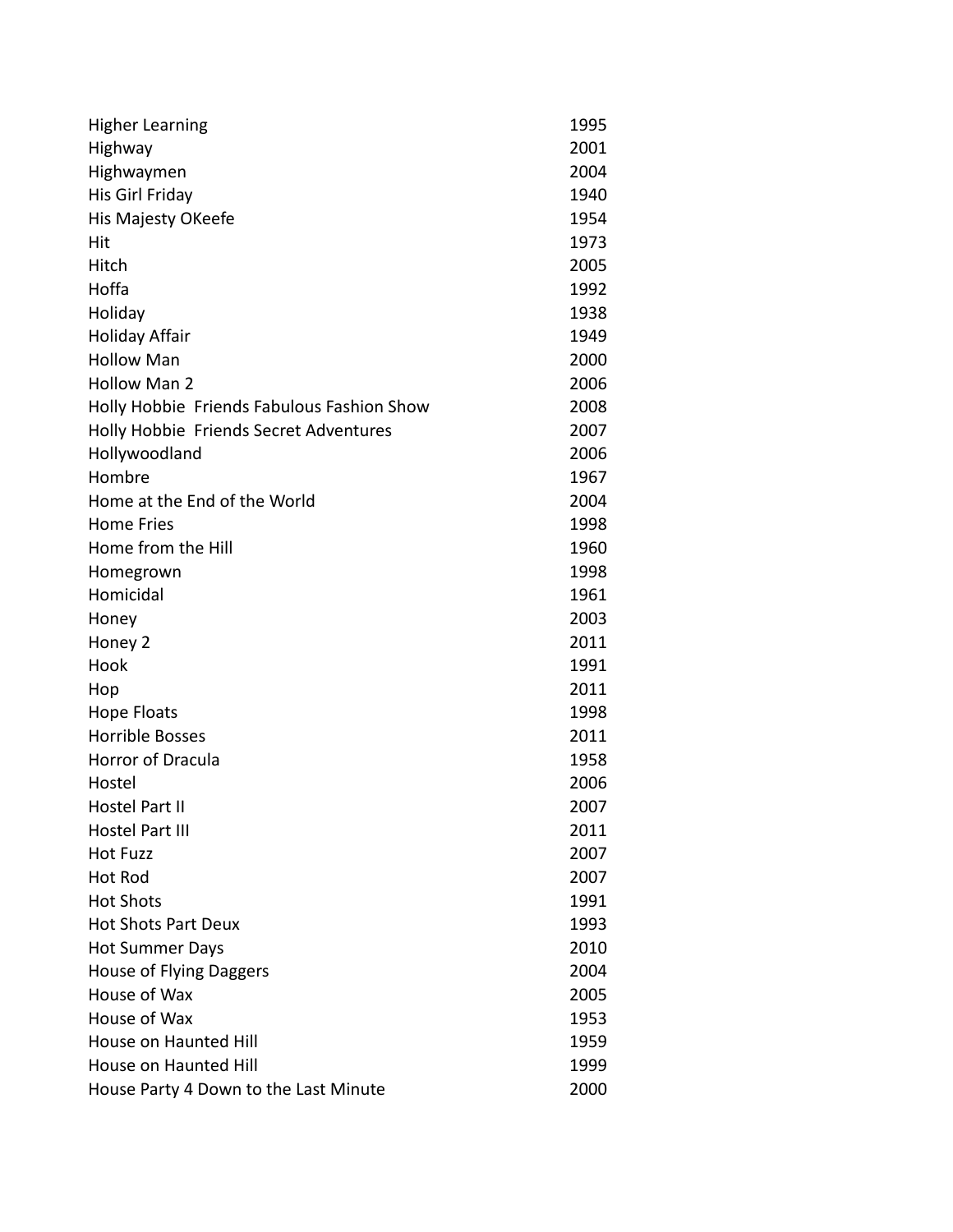| Houseboat                            | 1958 |
|--------------------------------------|------|
| Housekeeping                         | 1987 |
| Housesitter                          | 1992 |
| How Do You Know                      | 2010 |
| How Green Was My Valley              | 1941 |
| How Stella Got Her Groove Back       | 1998 |
| How the West Was Won                 | 1962 |
| How to Deal                          | 2003 |
| How to Eat Fried Worms               | 2006 |
| How to Lose a Guy in 10 Days         | 2003 |
| How to Lose Your Lover               | 2004 |
| How to Steal a Million               | 1966 |
| <b>Howard the Duck</b>               | 1986 |
| Hud                                  | 1963 |
| <b>Hudson Hawk</b>                   | 1991 |
| Hugo                                 | 2011 |
| Hulk                                 | 2003 |
| Humoresque                           | 1946 |
| Hunter                               | 1980 |
| Husbands                             | 1970 |
| <b>Husbands and Wives</b>            | 1992 |
| Hustle                               | 1975 |
| Hustle and Flow                      | 2005 |
| l Am                                 | 2010 |
| I Am a Fugitive From a Chain Gang    | 1932 |
| I Am Legend                          | 2007 |
| I Confess                            | 1953 |
| I Dreamed of Africa                  | 2000 |
| I Hope They Serve Beer in Hell       | 2009 |
| I Know Who Killed Me                 | 2007 |
| I Like It Like That                  | 1994 |
| I Love You Alice B Toklas            | 1968 |
| I Love You to Death                  | 1990 |
| I Married a Monster From Outer Space | 1958 |
| I Now Pronounce You Chuck and Larry  | 2007 |
| I Remember Mama                      | 1948 |
| I See Youcom                         | 2006 |
| I Served the King of England         | 2008 |
| I Spy                                | 2002 |
| I Walk the Line                      | 1971 |
| Ice Castles                          | 2010 |
| Ice Castles                          | 1978 |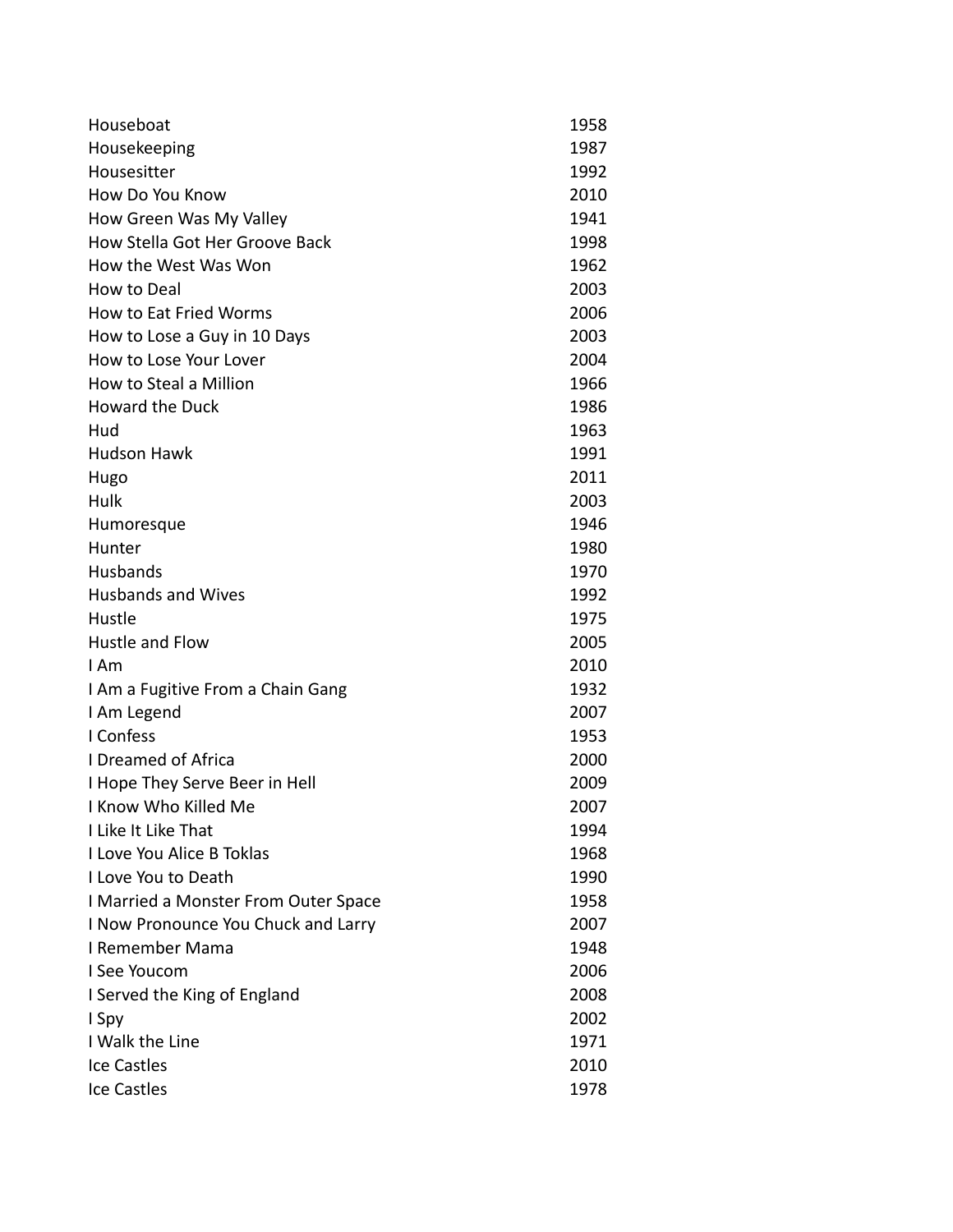| Ice Pirates                                  | 1984 |
|----------------------------------------------|------|
| Ice Spiders                                  | 2007 |
| <b>Ice Station Zebra</b>                     | 1968 |
| Iceman                                       | 1984 |
| Identity                                     | 2003 |
| Idlewild                                     | 2006 |
| If Lucy Fell                                 | 1996 |
| If Only                                      | 2004 |
| Ill Always Know What You Did Last Summer     | 2006 |
| Ill Cry Tomorrow                             | 1955 |
| Ill Do Anything                              | 1994 |
| Ill See You in My Dreams                     | 1951 |
| Ill Sleep When Im Dead                       | 2004 |
| <b>Illegal Tender</b>                        | 2007 |
| Im Not Rappaport                             | 1996 |
| Im With Lucy                                 | 2002 |
| Imaginarium of Doctor Parnassus              | 2010 |
| <b>Imaginary Crimes</b>                      | 1994 |
| Imagine That                                 | 2009 |
| Imagining Argentina                          | 2004 |
| Imitation of Life                            | 1959 |
| Imitation of Life                            | 1934 |
| Immediate Family                             | 1989 |
| <b>Immortal Beloved</b>                      | 1995 |
| <b>Impact Point</b>                          | 2008 |
| In Out                                       | 1997 |
| In a Better World                            | 2011 |
| In Bruges                                    | 2008 |
| In Country                                   | 1989 |
| In Gods Hands                                | 1998 |
| In Good Company                              | 2004 |
| In Harms Way                                 | 1965 |
| In the Cut                                   | 2003 |
| In the Good Old Summertime                   | 1949 |
| In the Land of Blood and Honey               | 2011 |
| In the Land of Women                         | 2007 |
| In the Line of Fire                          | 1993 |
| In the Name of the Father                    | 1993 |
| In the Name of the King A Dungeon Siege Tale | 2008 |
| In the Valley of Elah                        | 2007 |
| Incendies                                    | 2010 |
| Incubus                                      | 2007 |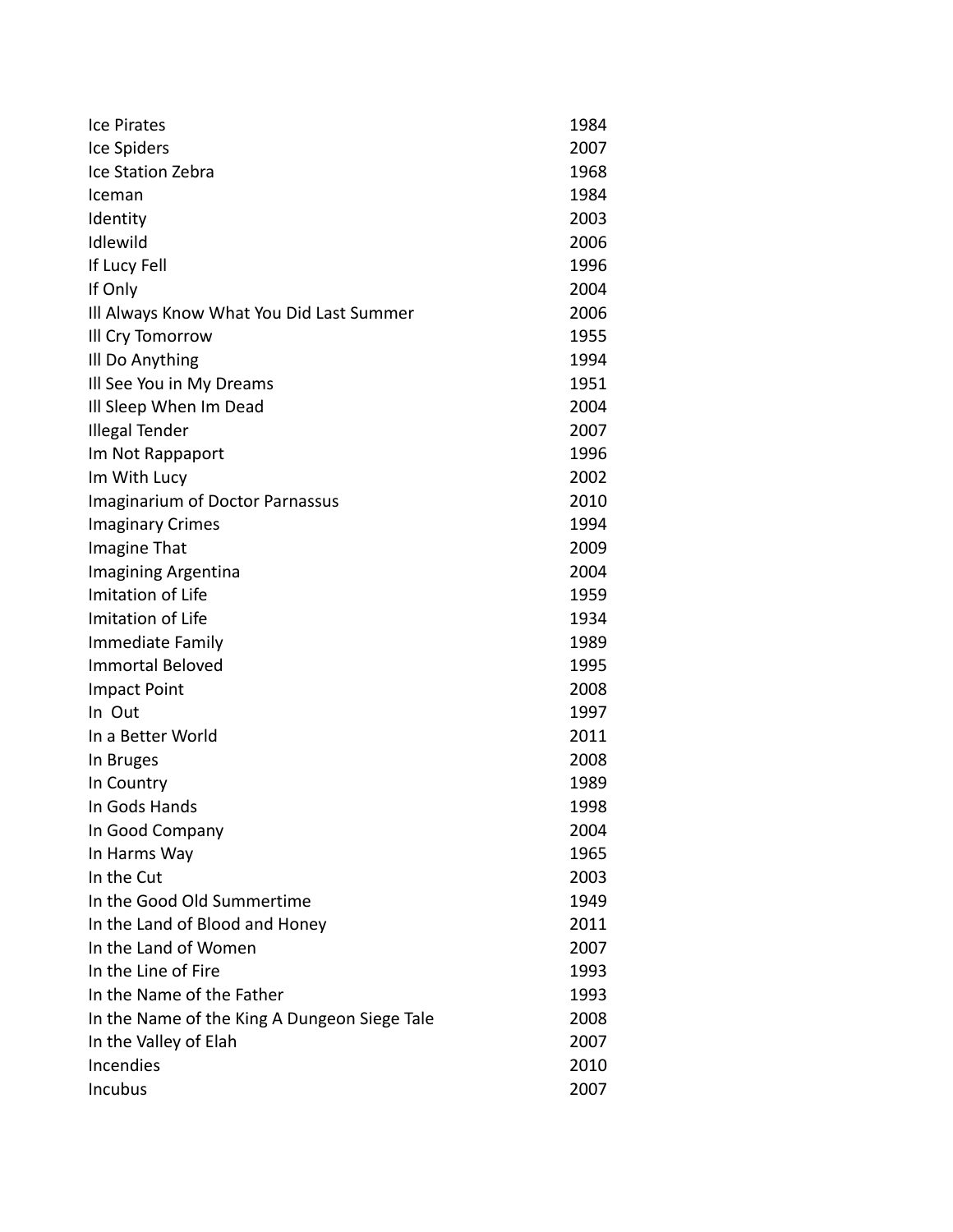| Indecent Proposal                       | 1993 |
|-----------------------------------------|------|
| Independence Day                        | 1996 |
| Infamous                                | 2006 |
| Inglourious Basterds                    | 2009 |
| Inkheart                                | 2009 |
| Innerspace                              | 1987 |
| Innocent Blood                          | 1992 |
| Inside Deep Throat                      | 2005 |
| Inside Job                              | 2010 |
| Inside Man                              | 2006 |
| Insidious                               | 2010 |
| <b>Internal Affairs</b>                 | 1990 |
| Intersection                            | 1994 |
| Interview with the Vampire              | 1994 |
| Into the Wild                           | 2007 |
| <b>Intolerable Cruelty</b>              | 2003 |
| Introducing the Dwights                 | 2007 |
| Invasion of the Body Snatchers          | 1956 |
| Inventing the Abbotts                   | 1997 |
| Invictus                                | 2009 |
| Invincible                              | 2002 |
| IQ                                      | 1994 |
| Iron Eagle III Aces                     | 1992 |
| Iron Man                                | 2008 |
| Iron Man 2                              | 2010 |
| Irving Berlins Holiday Inn              | 1942 |
| Islands in the Stream                   | 1977 |
| Isnt She Great                          | 2000 |
| It Came from Beneath the Sea            | 1955 |
| It Could Happen to You                  | 1994 |
| It Happened in Brooklyn                 | 1947 |
| It Happened on 5th Avenue               | 1947 |
| It Happened One Night                   | 1934 |
| It Happened to Jane                     | 1959 |
| It Might Get Loud                       | 2009 |
| It Should Happen to You                 | 1954 |
| It Started in Naples                    | 1960 |
| Italian Job                             | 2003 |
| Its a Very Merry Muppet Christmas Movie | 2002 |
| Its a Wonderful Life                    | 1947 |
| Its Alive                               | 1974 |
| Its All Gone Pete Tong                  | 2004 |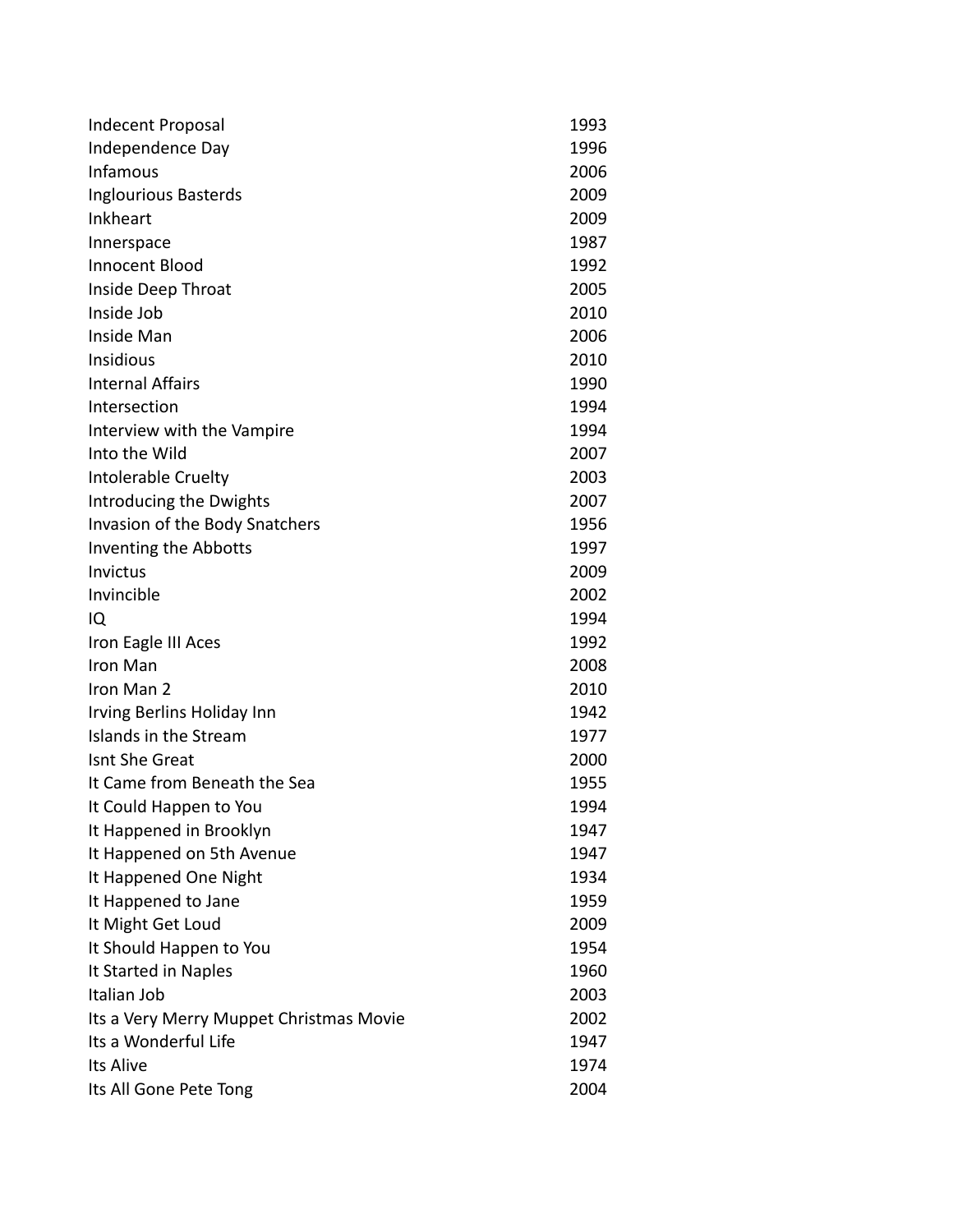| Its Complicated             | 2009 |
|-----------------------------|------|
| Its Kind of a Funny Story   | 2010 |
| Its My Turn                 | 1980 |
| Ivanhoe                     | 1982 |
| Ive Loved You So Long       | 2008 |
| Jabberwocky                 | 1977 |
| Jack and Jill               | 2011 |
| Jackass 25                  | 2007 |
| Jackass 3                   | 2010 |
| Jackass 3 Theatrical        | 2010 |
| Jackass 35                  | 2011 |
| Jailhouse Rock              | 1957 |
| Jakob the Liar              | 1999 |
| Jane Eyre                   | 2011 |
| Jarhead                     | 2005 |
| Jason Goes to Hell          | 1993 |
| Jawbreaker                  | 1999 |
| Jennifer Eight              | 1992 |
| Jerry Maguire               | 1996 |
| Jersey Girl                 | 1992 |
| Jesse James                 | 1939 |
| Jesse Stone Innocents Lost  | 2011 |
| Jesse Stone Night Passage   | 2006 |
| Jesus Christ Superstar      | 1973 |
| Jezebel                     | 1938 |
| JFK                         | 1991 |
| Jim Thorpe All American     | 1951 |
| Jimi Hendrix                | 1973 |
| Jimmy Neutron Boy Genius    | 2001 |
| Jingle All the Way          | 1996 |
| Joe Dirt                    | 2001 |
| Joe Kidd                    | 1972 |
| Joe Somebody                | 2001 |
| Joes Apartment              | 1996 |
| John Lennon Imagine         | 1988 |
| John Q                      | 2002 |
| Johnny Belinda              | 1948 |
| Johnny English              | 2003 |
| Johnny English Reborn       | 2011 |
| Johnny Reno                 | 1966 |
| Jonathan Livingston Seagull | 1973 |
| Joseph Andrews              | 1978 |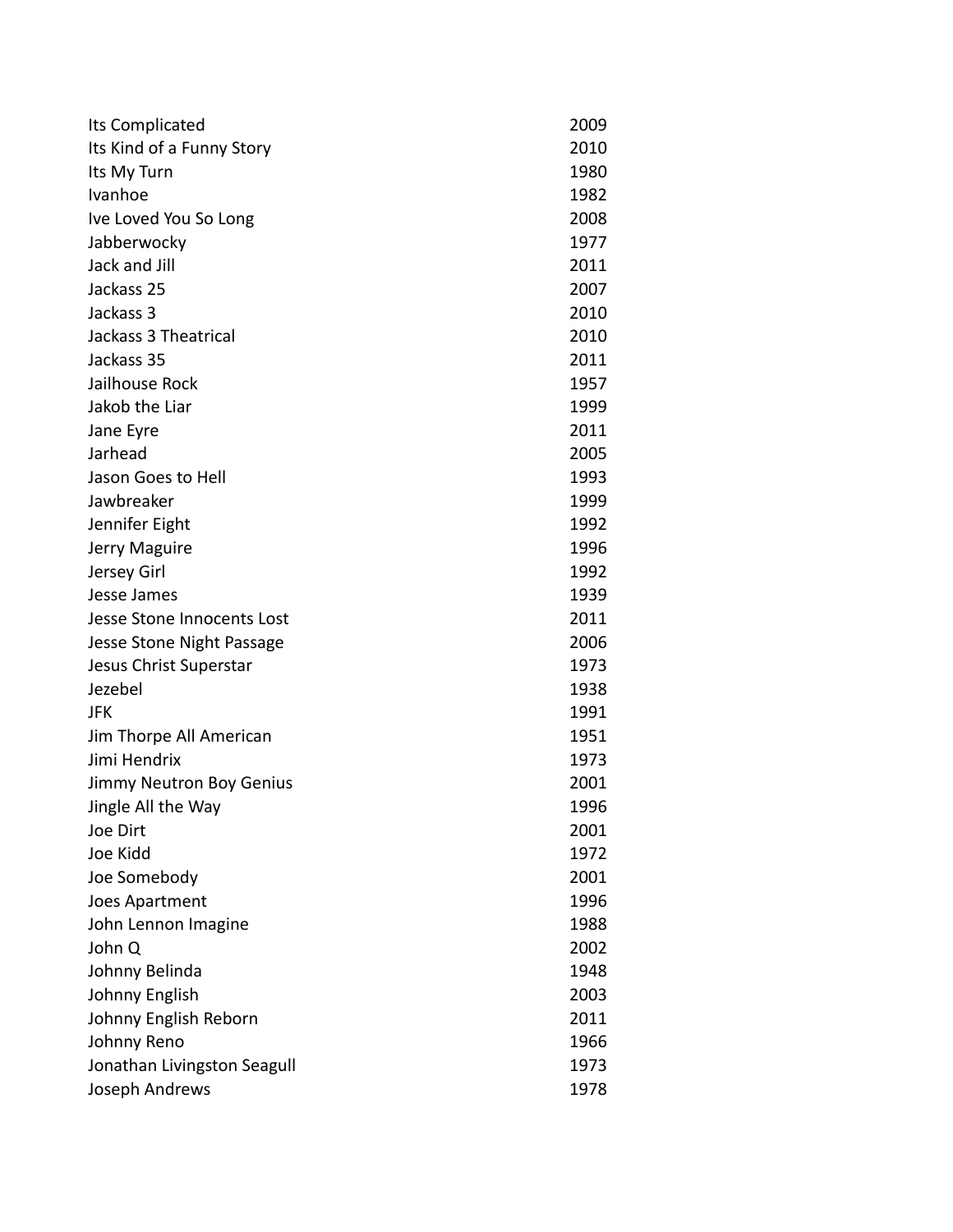| Josie and The Pussycats             | 2001 |
|-------------------------------------|------|
| Journey to the Center of the Earth  | 1959 |
| Joy Ride                            | 2001 |
| Joy Ride 2 Dead Ahead               | 2008 |
| Joyeux Noel                         | 2005 |
| Jubal                               | 1956 |
| Julian Po                           | 1997 |
| Julie Julia                         | 2009 |
| Julius Caesar                       | 1953 |
| Jumanji                             | 1995 |
| Jumpin at the Boneyard              | 1992 |
| Jumping the Broom                   | 2011 |
| Junebug                             | 2005 |
| Junior                              | 1994 |
| <b>Jury Duty</b>                    | 1995 |
| Just Add Water                      | 2007 |
| Just Cause                          | 1995 |
| <b>Just Friends</b>                 | 2005 |
| Just Go With It                     | 2011 |
| <b>Just Married</b>                 | 2003 |
| Just One of the Guys                | 1985 |
| Justice League Crisis on Two Earths | 2010 |
| Justice League The New Frontier     | 2008 |
| Justin Bieber Never Say Never       | 2011 |
| <b>JW Coop</b>                      | 1971 |
| K19 The Widowmaker                  | 2002 |
| K9                                  | 1989 |
| Kabluey                             | 2008 |
| Kaena The Prophecy                  | 2004 |
| Kangaroo Jack                       | 2003 |
| Kansas City Bomber                  | 1972 |
| <b>Kellys Heroes</b>                | 1970 |
| Key Largo                           | 1948 |
| Kicking and Screaming               | 2005 |
| Killer Elite                        | 2011 |
| Kim                                 | 1950 |
| Kindergarten Cop                    | 1990 |
| <b>King David</b>                   | 1985 |
| King Kong                           | 1933 |
| King Kong                           | 1976 |
| King Kong Extended Edition          | 2005 |
| King Kong Theatrical                | 2005 |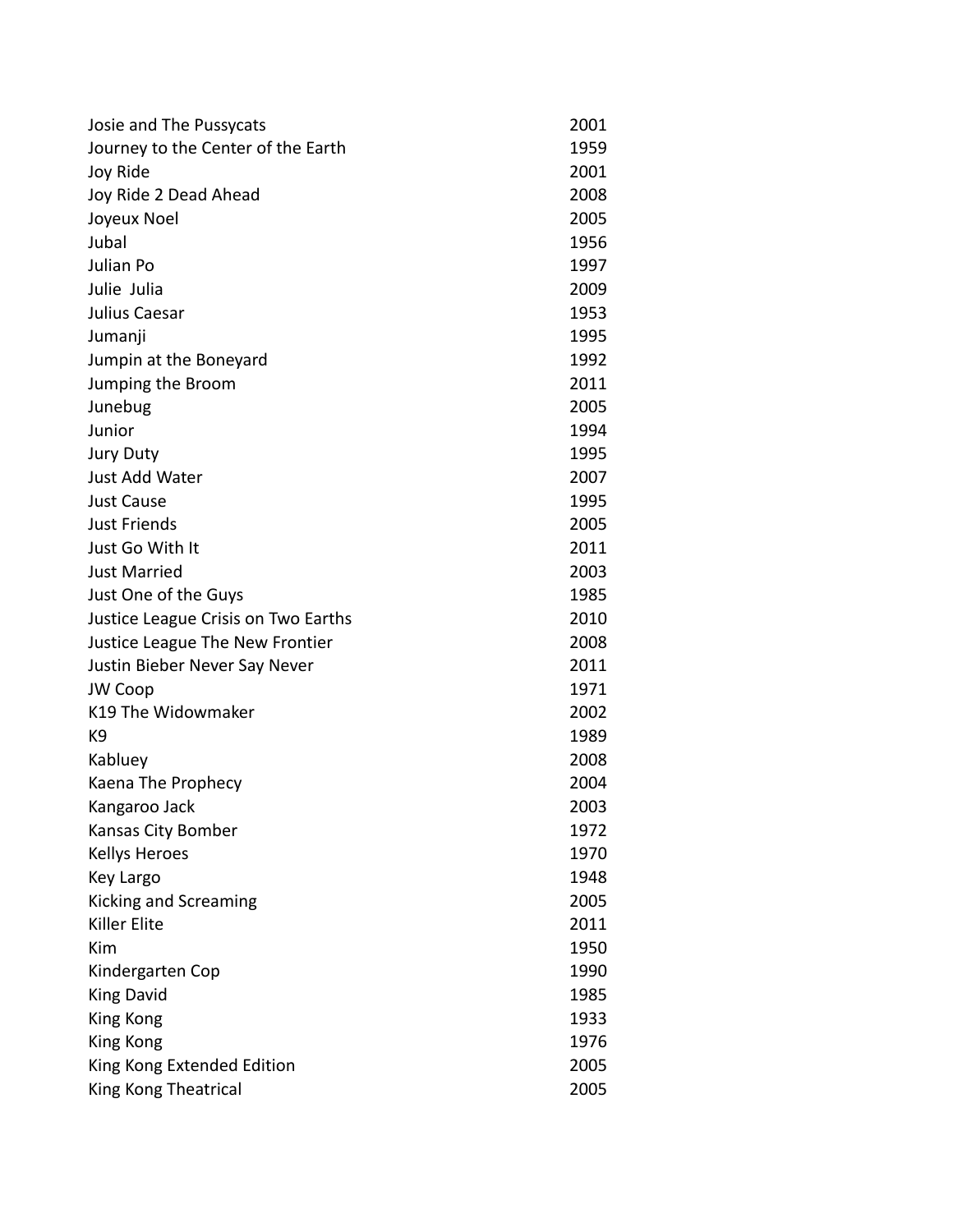| King of Kings                    | 1961 |
|----------------------------------|------|
| King Ralph                       | 1991 |
| King Rat                         | 1965 |
| King Solomons Mines              | 1950 |
| Kingdom Come                     | 2001 |
| Kings of South Beach             | 2007 |
| <b>Kings Row</b>                 | 1942 |
| Kinsey                           | 2004 |
| Kismet                           | 1955 |
| Kiss Kiss Bang Bang              | 2005 |
| Kiss Me Kate                     | 1953 |
| Kiss of the Dragon               | 2001 |
| Kiss the Girls                   | 1997 |
| <b>Kissin Cousins</b>            | 1964 |
| Kissing Jessica Stein            | 2002 |
| Kit Kittredge An American Girl   | 2008 |
| Kitty Foyle                      | 1940 |
| Klute                            | 1971 |
| Knock Off                        | 1998 |
| Knocked Up Theatrical            | 2007 |
| Knocked Up Unrated               | 2007 |
| Knute Rockne All American        | 1940 |
| <b>KPax</b>                      | 2001 |
| Kramer vs Kramer                 | 1979 |
| Krull                            | 1983 |
| Krush Groove                     | 1985 |
| Kuffs                            | 1992 |
| Kung Fu Hustle                   | 2005 |
| Kung Pow Enter the Fist          | 2002 |
| L' Enfant                        | 2006 |
| L' Impossible Monsieur Bebe      | 1938 |
| La Bamba                         | 1987 |
| La Cage Aux Folles 3 The Wedding | 1986 |
| LA Confidential                  | 1997 |
| La Femme Nikita                  | 1991 |
| La Fleur de Mon Secret           | 1995 |
| Labyrinth                        | 1986 |
| Lady in a Cage                   | 1964 |
| Lady in the Water                | 2006 |
| Lady Jane                        | 1986 |
| Lady Killer                      | 1933 |
| Ladybugs                         | 1992 |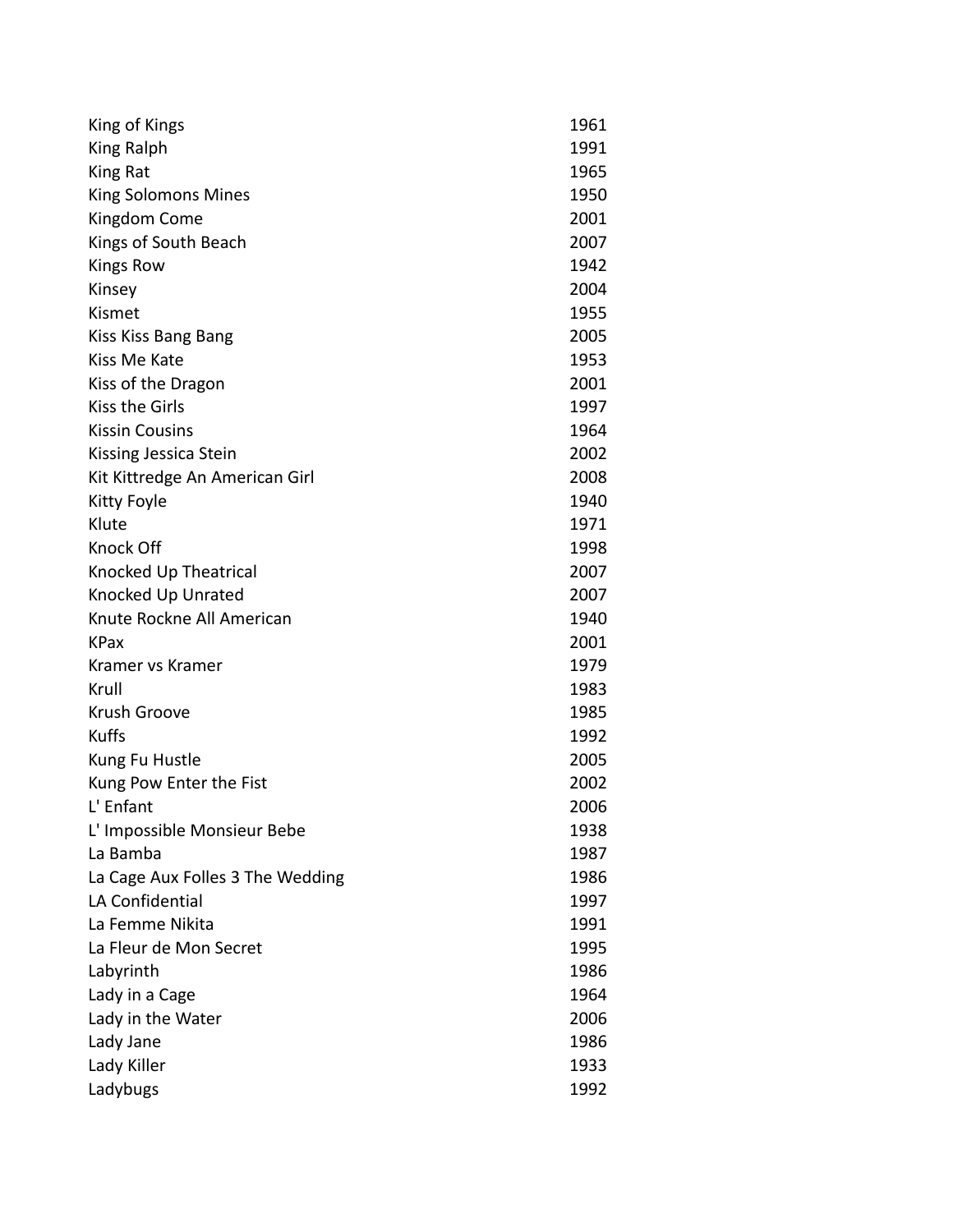| Ladyhawke                                      | 1985 |
|------------------------------------------------|------|
| Lake Placid                                    | 1999 |
| Lake Placid 3                                  | 2010 |
| Lakeview Terrace                               | 2008 |
| Land Before Time The Great Longneck Migration  | 2003 |
| Land of the Dead Theatrical                    | 2005 |
| Land of the Dead Unrated                       | 2005 |
| Land of the Lost                               | 2009 |
| Land of the Pharaohs                           | 1955 |
| <b>Land Raiders</b>                            | 1969 |
| Lara Croft Tomb Raider                         | 2001 |
| Lara Croft Tomb Raider The Cradle of Life      | 2003 |
| Larry Crowne                                   | 2011 |
| Lassie Come Home                               | 1943 |
| Last Holiday                                   | 2006 |
| Last Man Standing                              | 2011 |
| Last of the Red Hot Lovers                     | 1972 |
| Laura                                          | 1944 |
| Laurel Canyon                                  | 2003 |
| Lawmower Man 2 Jobes War                       | 1996 |
| Lawrence of Arabia                             | 1962 |
| Laws of Attraction                             | 2004 |
| Layer Cake                                     | 2005 |
| Le Clan des Sisciliens                         | 1969 |
| Lean on Me                                     | 1989 |
| Leap of Faith                                  | 1992 |
| Leap Year                                      | 2010 |
| Leatherheads                                   | 2008 |
| Leave it to Beaver                             | 1997 |
| Lebanon                                        | 2009 |
| Legal Eagles                                   | 1986 |
| Legend of the Millennium Dragon                | 2011 |
| Legends of the Fall                            | 1994 |
| Legion                                         | 2010 |
| LEGO Hero Factory Savage Planet                | 2011 |
| <b>LEGO The Adventures of Clutch Powers</b>    | 2010 |
| Les Girls                                      | 1957 |
| Les Miserables                                 | 1998 |
| Les Miserables In Concert The 25th Anniversary | 2010 |
| Let Us Live                                    | 1939 |
| Lethal Weapon                                  | 1987 |
| Lethal Weapon 4                                | 1998 |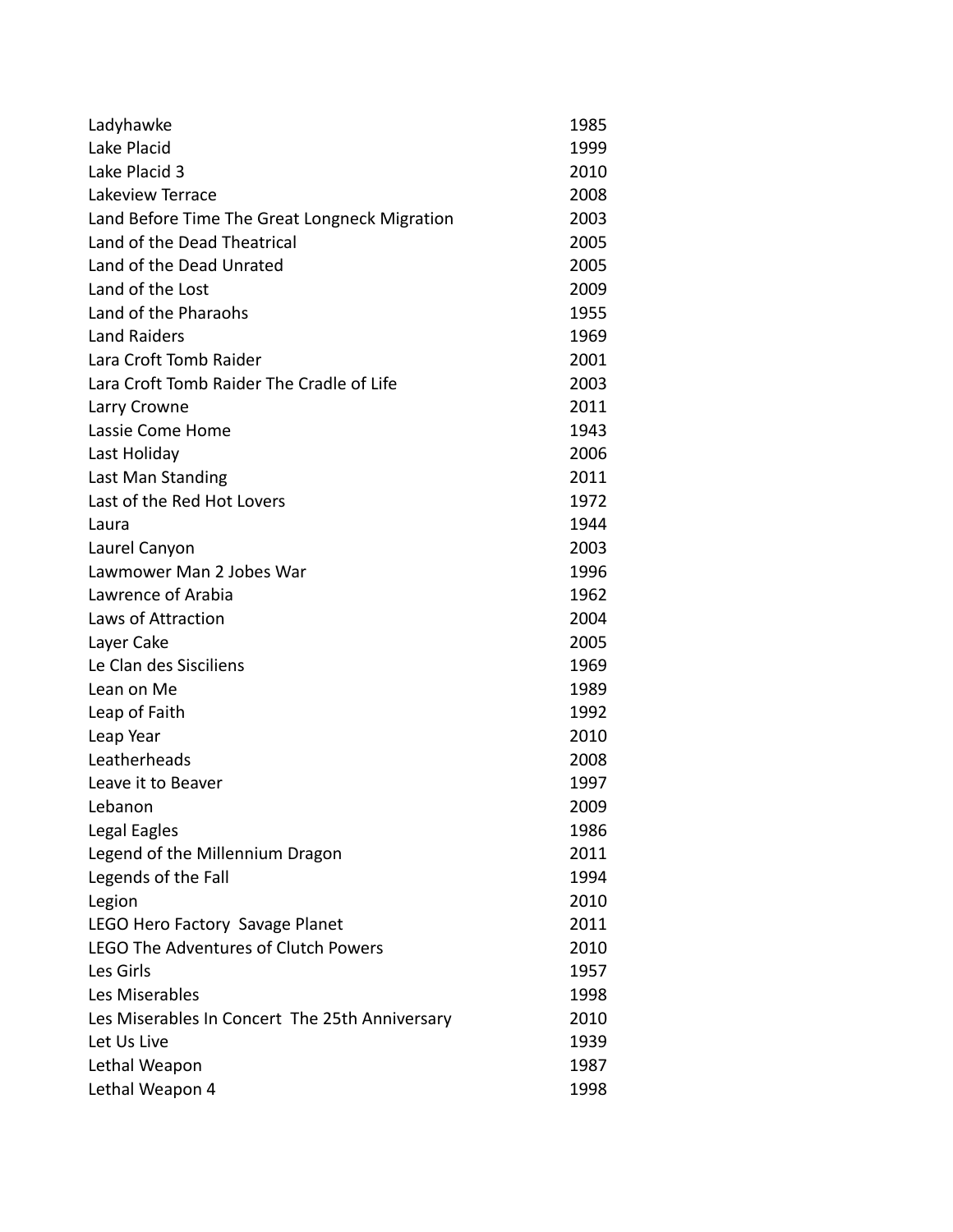| Lets Do It Again                    | 1953 |
|-------------------------------------|------|
| Lets Get Harry                      | 1986 |
| Lets Go to Prison                   | 2006 |
| Letters from Iwo Jima               | 2006 |
| Liar Liar                           | 1997 |
| Libeled Lady                        | 1936 |
| Liberty Heights                     | 1999 |
| License to Drive                    | 1988 |
| License to Wed                      | 2007 |
| Lies and Alibis                     | 2006 |
| Lies in Plain Sight                 | 2010 |
| Life                                | 1999 |
| Life Above All                      | 2011 |
| Life as a House                     | 2001 |
| Life of Brian                       | 1979 |
| Life or Something Like It           | 2002 |
| Life Without Dick                   | 2001 |
| Lifeboat                            | 1944 |
| Like Crazy                          | 2011 |
| Like Dandelion Dust                 | 2010 |
| Like Mike                           | 2002 |
| Lilith                              | 1964 |
| Limbo                               | 1999 |
| Linewatch                           | 2008 |
| Lipstick                            | 1976 |
| Listen Up The Lives of Quincy Jones | 1990 |
| Little Big League                   | 1994 |
| Little Black Book                   | 2004 |
| Little Caesar                       | 1930 |
| Little Children                     | 2006 |
| Little Fockers                      | 2010 |
| Little Man                          | 2006 |
| Little Nikita                       | 1988 |
| Little Women                        | 1994 |
| Little Women                        | 1949 |
| Live a Little Love a Little         | 1968 |
| Living Free                         | 1972 |
| Living in Oblivion                  | 1995 |
| Living Out Loud                     | 1998 |
| Living Proof                        | 2008 |
| Local Hero                          | 1983 |
| Lock Stock and Two Smoking Barrels  | 1999 |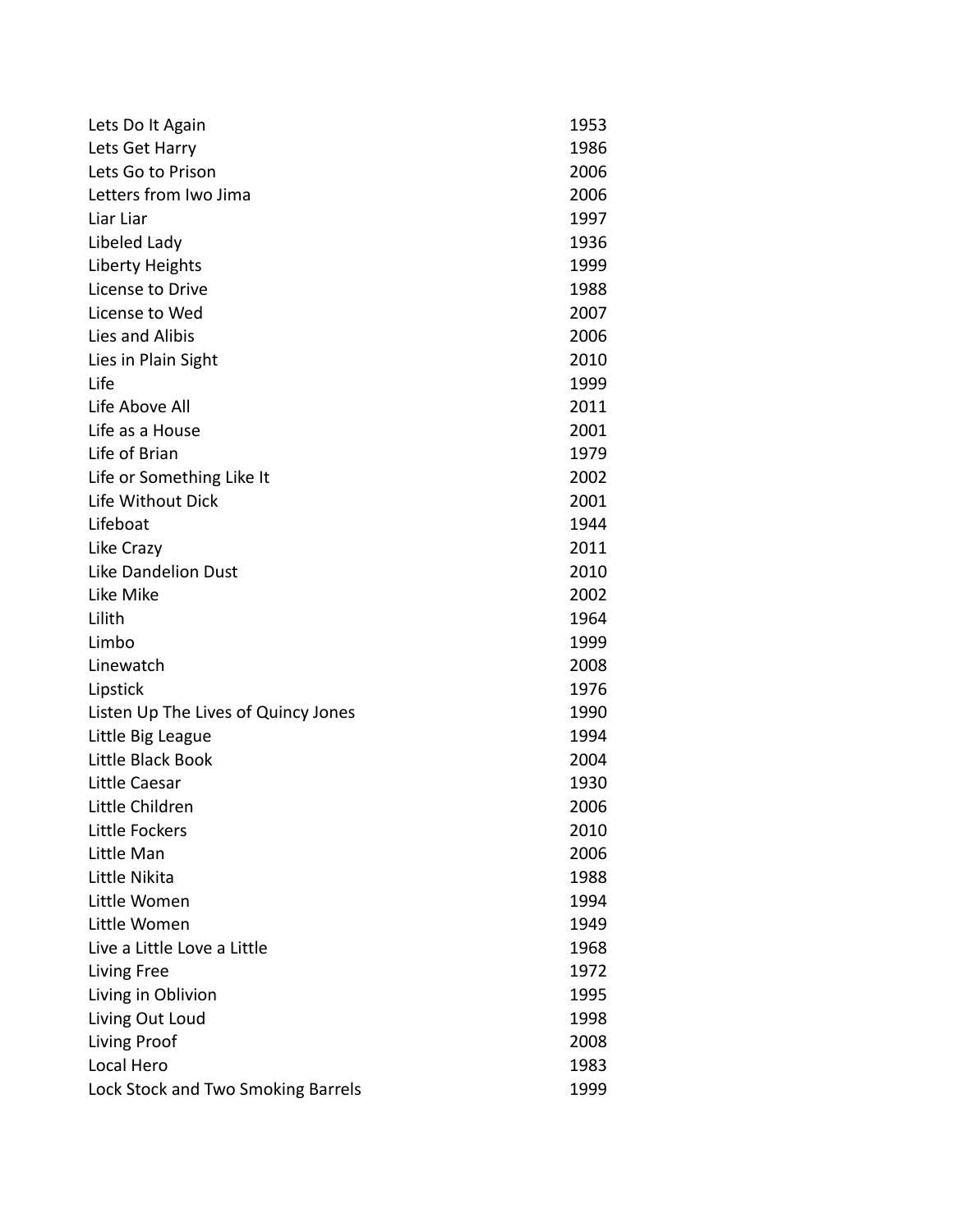| Lockdown                                         | 2000 |
|--------------------------------------------------|------|
| Logans Run                                       | 1976 |
| Lolita                                           | 1962 |
| London                                           | 2005 |
| London Boulevard                                 | 2011 |
| Lonely Are the Brave                             | 1962 |
| Look Up in the Sky The Amazing Story of Superman | 2006 |
| Look Whos Talking                                | 1989 |
| Look Whos Talking Now                            | 1993 |
| Look Whos Talking Too                            | 1990 |
| Looking for Comedy in the Muslim World           | 2006 |
| Looney Tunes Back in Action The Movie            | 2003 |
| Loose Cannons                                    | 1990 |
| Lord Jim                                         | 1965 |
| Lords of Dogtown                                 | 2005 |
| Lornas Silence                                   | 2009 |
| Loser                                            | 2000 |
| Losing Isaiah                                    | 1995 |
| Lost and Found                                   | 1999 |
| Lost and Found                                   | 1979 |
| Lost Boys The Thirst                             | 2010 |
| Lost Boys The Tribe                              | 2008 |
| Lost in America                                  | 1985 |
| Lost in Space                                    | 1998 |
| Lost in Translation                              | 2003 |
| Lost in Yonkers                                  | 1993 |
| Lost Souls                                       | 2000 |
| Love Actually                                    | 2003 |
| Love and Basketball                              | 2000 |
| Love Dont Cost a Thing                           | 2003 |
| Love Finds Andy Hardy                            | 1938 |
| Love Happens                                     | 2009 |
| Love in the Afternoon                            | 1957 |
| Love in the Time of Cholera                      | 2007 |
| Love Lies Bleeding                               | 2008 |
| Love Me or Leave Me                              | 1955 |
| Love Me Tender                                   | 1956 |
| Love Story                                       | 1970 |
| Lover Come Back                                  | 1961 |
| Lovesick                                         | 1983 |
| <b>Lucky Numbers</b>                             | 2000 |
| Lucky You                                        | 2007 |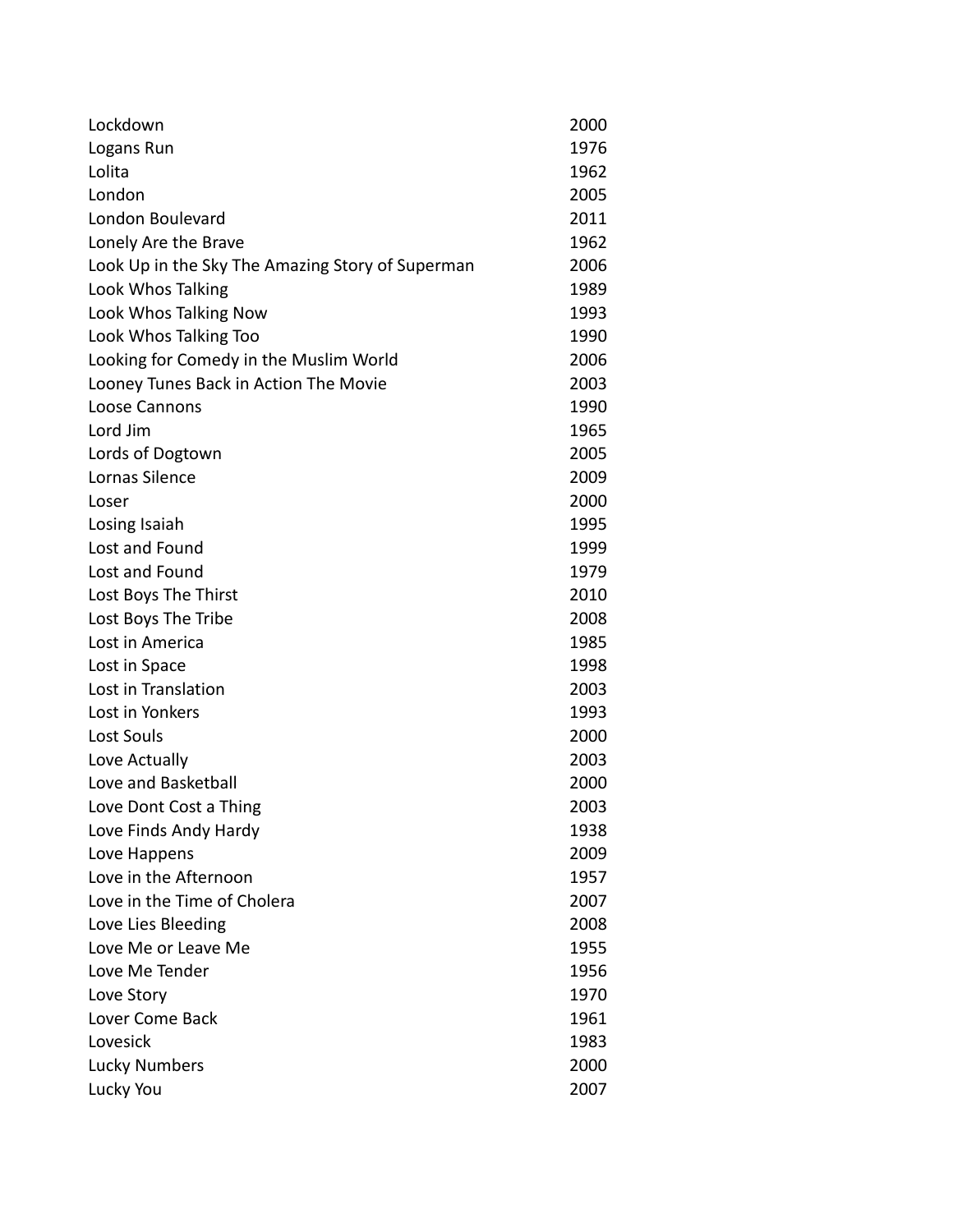| Lust Caution NC17 Rated         | 2007 |
|---------------------------------|------|
| <b>Lust Caution RRated</b>      | 2007 |
| Ma Vie En Rose                  | 1997 |
| MacArthur                       | 1977 |
| Macbeth                         | 1971 |
| <b>MacGruber Theatrical</b>     | 2010 |
| <b>MacGruber Unrated</b>        | 2010 |
| <b>Machine Gun McCain</b>       | 1970 |
| Mackennas Gold                  | 1969 |
| Mad City                        | 1997 |
| Mad Dog and Glory               | 1993 |
| Mad Hot Ballroom                | 2005 |
| Mad Max Beyond Thunderdome      | 1985 |
| Madame Sousatzka                | 1988 |
| Made in America                 | 1993 |
| Made in Dagenham                | 2010 |
| Magic in the Water              | 1995 |
| Magnolia                        | 1999 |
| <b>Magnum Force</b>             | 1973 |
| Major Dundee                    | 1965 |
| Major League                    | 1989 |
| Major League 2                  | 1994 |
| Major League Back to the Minors | 1998 |
| Major Payne                     | 1995 |
| Make It Funky                   | 2005 |
| Malcolm X                       | 1992 |
| <b>Malibus Most Wanted</b>      | 2003 |
| <b>Mallrats</b>                 | 1995 |
| Mamas Boy                       | 2007 |
| Mamma Mia                       | 2008 |
| Man of the House                | 2005 |
| Man of the Year                 | 2006 |
| Man on the Moon                 | 1999 |
| Marathon Man                    | 1976 |
| March of the Penguins           | 2005 |
| Marci X                         | 2003 |
| Mardi Gras Spring Break         | 2011 |
| Margot at the Wedding           | 2007 |
| <b>Marie Antoinette</b>         | 1938 |
| <b>Marie Antoinette</b>         | 2006 |
| Marked Woman                    | 1937 |
| Marnie                          | 1964 |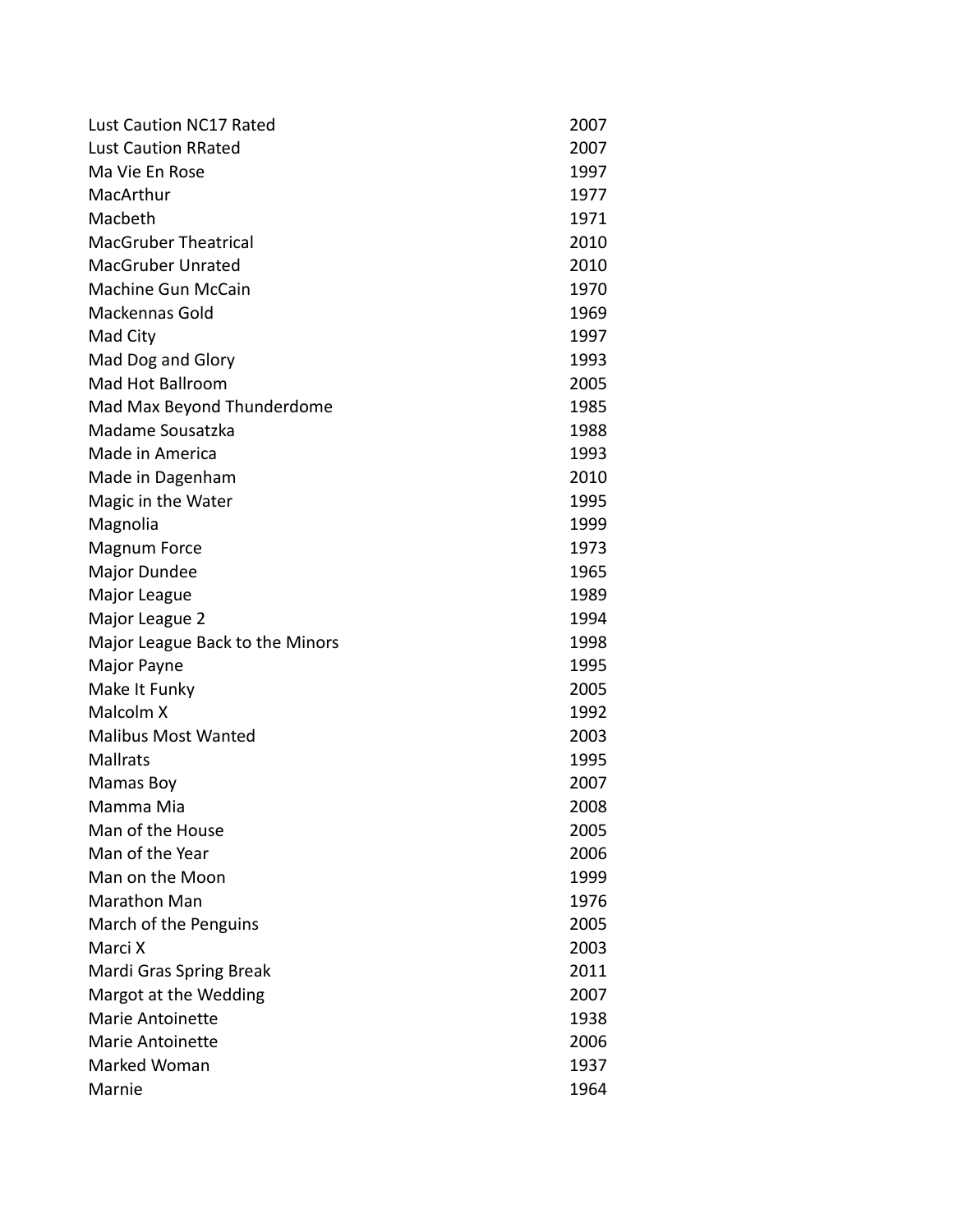| Marooned                       | 1969 |
|--------------------------------|------|
| Marriage on the Rocks          | 1965 |
| <b>Married Life</b>            | 2008 |
| <b>Mars Attacks</b>            | 1996 |
| <b>Martian Child</b>           | 2007 |
| Martin Lawrence Live Runteldat | 2002 |
| Mary Reilly                    | 1996 |
| Matchstick Men                 | 2003 |
| Matilda                        | 1996 |
| Matinee                        | 1993 |
| Maverick                       | 1994 |
| Max Dugan Returns              | 1983 |
| Maximum Risk                   | 1996 |
| McCabe Mrs Miller              | 1971 |
| <b>McHales Navy</b>            | 1997 |
| <b>McQ</b>                     | 1974 |
| Me Orson Welles                | 2009 |
| Me Myself Irene                | 2000 |
| Me Myself I                    | 1999 |
| Me You Them                    | 2000 |
| <b>Mean Creek</b>              | 2004 |
| <b>Mean Girls</b>              | 2004 |
| Mean Girls 2                   | 2011 |
| <b>Mean Streets</b>            | 1973 |
| <b>Meatballs II</b>            | 1984 |
| Meet Joe Black                 | 1998 |
| Meet Me in St Louis            | 1944 |
| <b>Meet the Parents</b>        | 2000 |
| <b>Memoirs of a Geisha</b>     | 2005 |
| Memoirs of an Invisible Man    | 1992 |
| Memphis Belle                  | 1990 |
| Men in Black                   | 1997 |
| Men of Honor                   | 2000 |
| Men of Respect                 | 1991 |
| <b>Mercury Rising</b>          | 1998 |
| <b>Mercy Streets</b>           | 2000 |
| <b>Merrills Marauders</b>      | 1962 |
| Message in a Bottle            | 1999 |
| Messengers 2 The Scarecrow     | 2009 |
| Miami Vice Theatrical          | 2006 |
| Miami Vice Unrated             | 2006 |
| Michael                        | 1996 |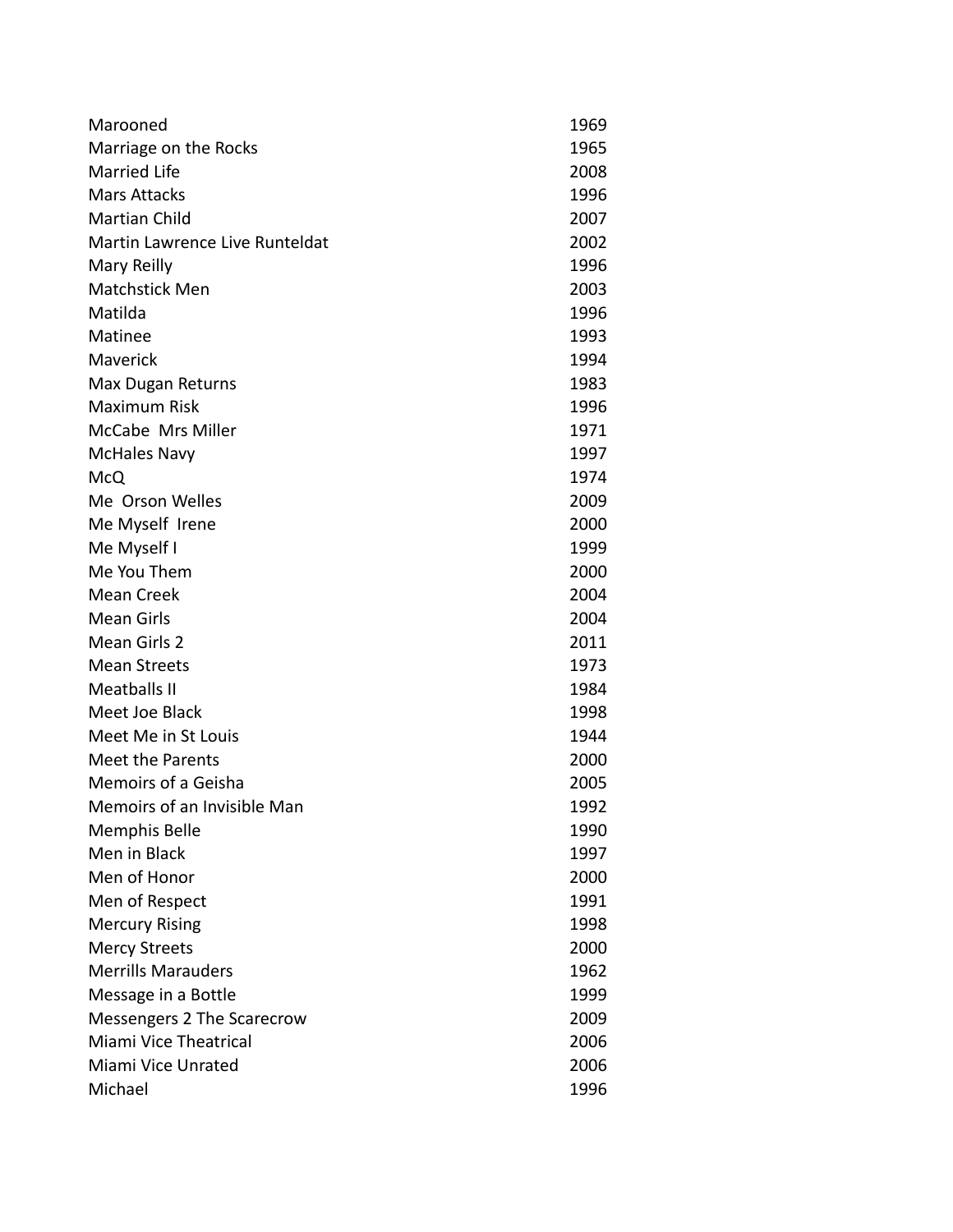| Michael Clayton                                  | 2007 |
|--------------------------------------------------|------|
| <b>Michael Collins</b>                           | 1996 |
| Michael Jackson The Life of an Icon              | 2011 |
| Michael Jacksons This Is It                      | 2009 |
| Micki and Maude                                  | 1984 |
| <b>Micmacs</b>                                   | 2009 |
| Middle Men                                       | 2010 |
| <b>Midnight Express</b>                          | 1978 |
| Midnight in Paris                                | 2011 |
| Midnight in the Garden of Good and Evil          | 1997 |
| Midnight Run                                     | 1988 |
| Midway                                           | 1976 |
| <b>Mildred Pierce</b>                            | 1945 |
| Milk                                             | 2008 |
| <b>Million Dollar Baby</b>                       | 2004 |
| Mindwarp                                         | 1992 |
| Miracle in the Rain                              | 1956 |
| Miracle on 34th Street                           | 1947 |
| Miracle on 34th Street                           | 1994 |
| Miracle on the Mountain The Kincaid Family Story | 2000 |
| Mirrormask                                       | 2005 |
| Mirrors <sub>2</sub>                             | 2010 |
| <b>Miss Congeniality</b>                         | 2000 |
| Miss Congeniality 2 Armed Fabulous               | 2005 |
| Miss Pettigrew Lives for a Day                   | 2008 |
| <b>Mission Impossible</b>                        | 1996 |
| Mission Impossible Ghost Protocol                | 2011 |
| Mission Impossible II                            | 2000 |
| <b>Mister Roberts</b>                            | 1955 |
| Mixed Nuts                                       | 1994 |
| Mo Money                                         | 1992 |
| Mobsters                                         | 1991 |
| <b>Modern Problems</b>                           | 1981 |
| Modern Romance                                   | 1981 |
| Mogambo                                          | 1953 |
| Moliere                                          | 2007 |
| Molly An American Girl on the Home Front         | 2006 |
| <b>Mommie Dearest</b>                            | 1981 |
| Moneyball                                        | 2011 |
| Monkey Trouble                                   | 1994 |
| Monkeybone                                       | 2001 |
| Monsoon Wedding                                  | 2002 |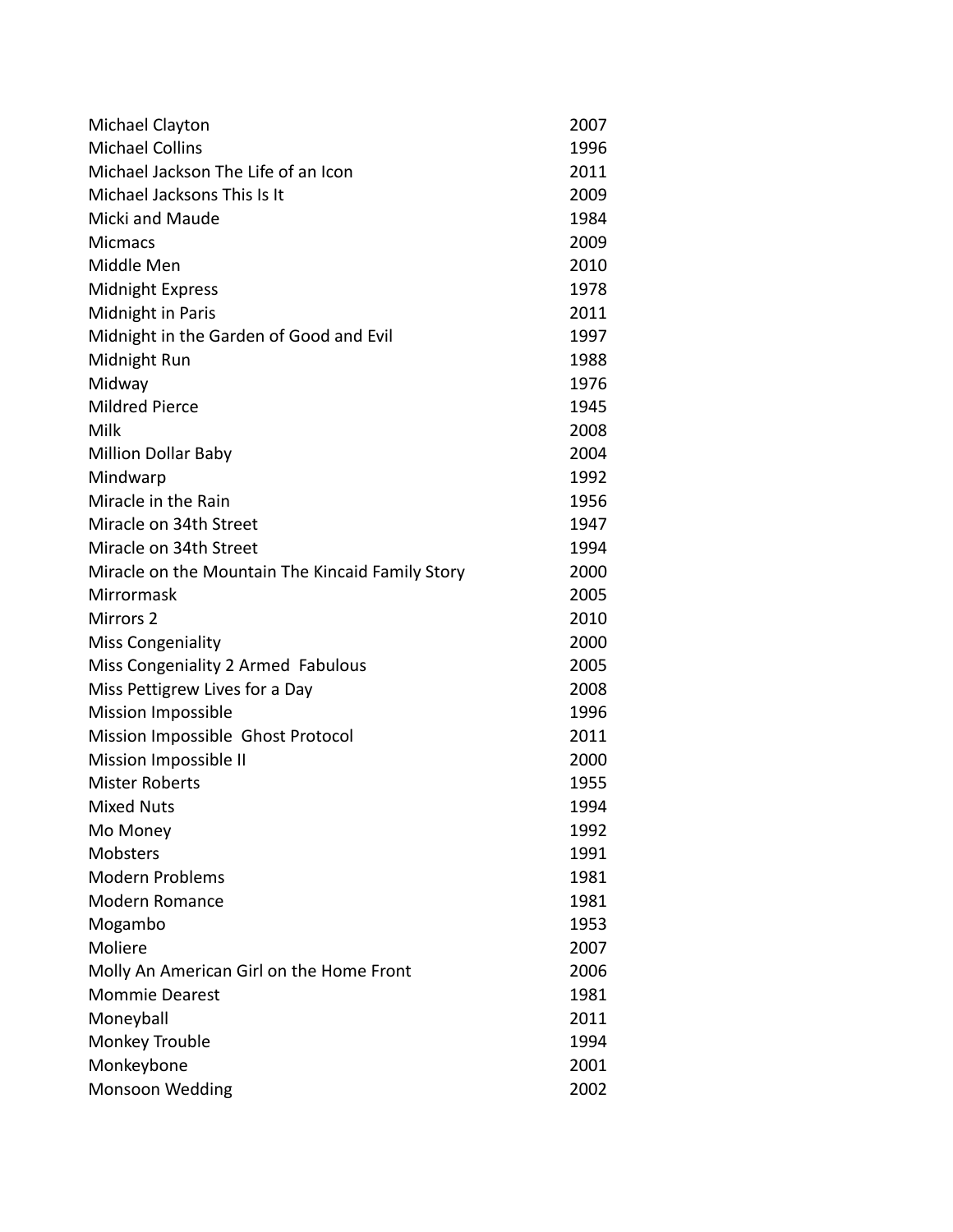| <b>Monster House</b>                    | 2006 |
|-----------------------------------------|------|
| MonsterInLaw                            | 2005 |
| Monty Python Live at the Hollywood Bowl | 1982 |
| Monty Pythons the Meaning of Life       | 1983 |
| Moon                                    | 2009 |
| <b>Moon Over Parador</b>                | 1988 |
| More American Graffiti                  | 1979 |
| <b>Morning Glory</b>                    | 1933 |
| <b>Morning Glory</b>                    | 2010 |
| <b>Mortal Kombat II Annihilation</b>    | 1997 |
| <b>Mortal Thoughts</b>                  | 1991 |
| Moscow on the Hudson                    | 1984 |
| Moscow Zero                             | 2006 |
| <b>Most Wanted</b>                      | 1997 |
| Mostly Martha                           | 2002 |
| Mother                                  | 1996 |
| Mother and Child                        | 2010 |
| <b>Mother Night</b>                     | 1996 |
| Mothra                                  | 1961 |
| <b>Motives</b>                          | 2004 |
| <b>Motives 2 Retribution</b>            | 2007 |
| Motorama                                | 1991 |
| Moulin Rouge                            | 2001 |
| Mountain Patrol Kekexili                | 2004 |
| Mozart and the Whale                    | 2006 |
| Mr Mrs Smith                            | 1941 |
| Mr Baseball                             | 1992 |
| Mr Beans Holiday                        | 2007 |
| Mr Blandings Builds His Dream House     | 1948 |
| Mr Deeds                                | 2002 |
| Mr Deeds Goes to Town                   | 1936 |
| Mr Jones                                | 1993 |
| Mr Nice Guy                             | 1997 |
| Mr Scoutmaster                          | 1953 |
| Mr Skeffington                          | 1944 |
| Mr Smith Goes to Washington             | 1939 |
| Mr Troop Mom                            | 2009 |
| Mr Wonderful                            | 1993 |
| Mr Woodcock                             | 2007 |
| Mrs Miniver                             | 1942 |
| Mrs Miracle                             | 2009 |
| Mrs Soffel                              | 1984 |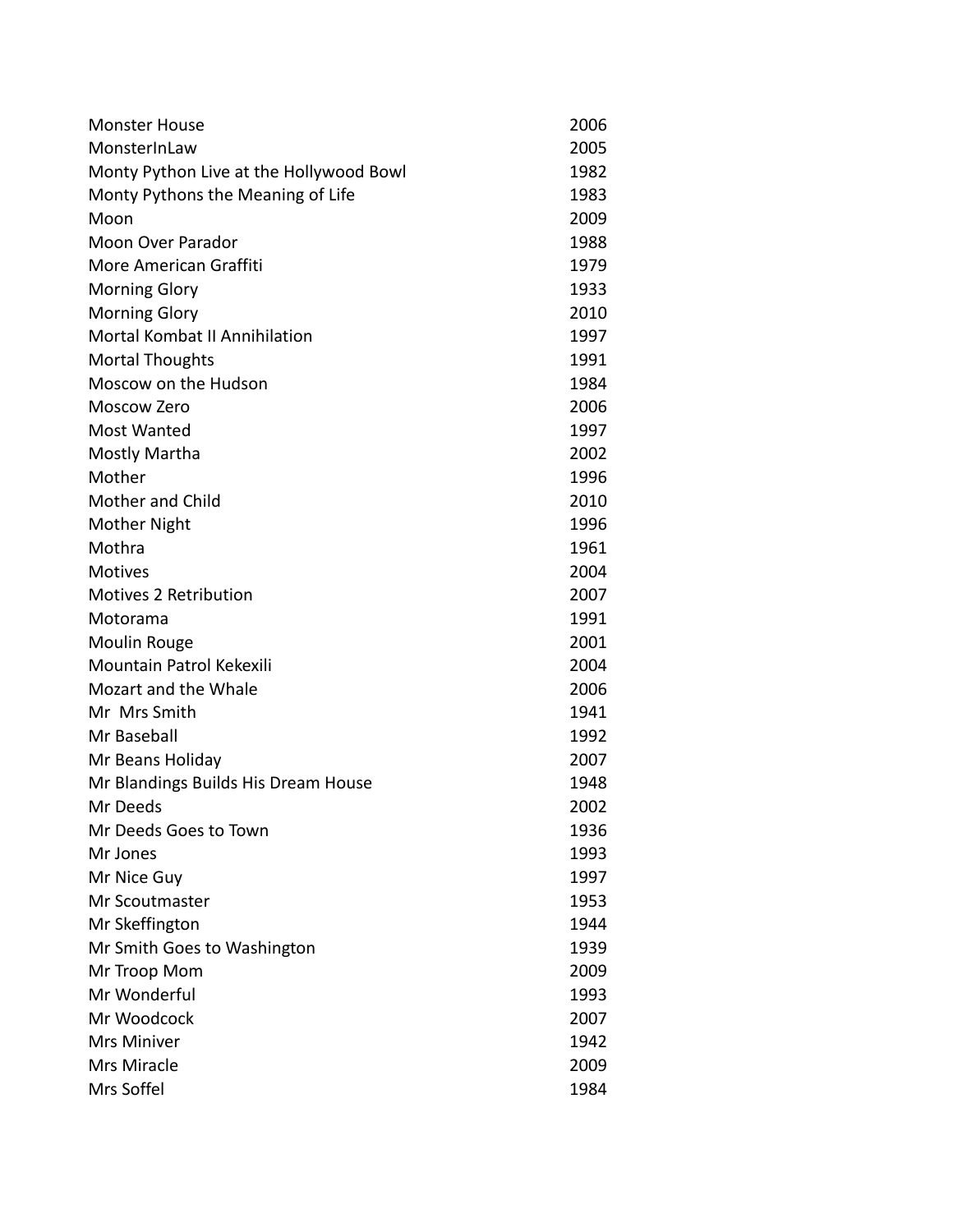| Mrs Winterbourne                       | 1996 |
|----------------------------------------|------|
| MTV Films Present Better Luck Tomorrow | 2003 |
| <b>Mulholland Drive</b>                | 2001 |
| Multiplicity                           | 1996 |
| <b>Muppets from Space</b>              | 1999 |
| Murder at 1600                         | 1997 |
| Murder by Death                        | 1976 |
| <b>Murder By Numbers</b>               | 2002 |
| Murder in the First                    | 1995 |
| Murder Inc                             | 1960 |
| <b>Murderers Row</b>                   | 1966 |
| Music and Lyrics                       | 2007 |
| <b>Must Love Dogs</b>                  | 2005 |
| Mutiny on the Bounty                   | 1962 |
| Mutiny on the Bounty                   | 1935 |
| My Bloody Valentine                    | 1981 |
| My Blue Heaven                         | 1990 |
| My Cousin Vinny                        | 1992 |
| My Dog Skip                            | 2000 |
| My Dream Is Yours                      | 1949 |
| My Favorite Year                       | 1982 |
| My Fellow Americans                    | 1996 |
| My Friend Flicka                       | 1943 |
| My Giant                               | 1998 |
| My Girl                                | 1991 |
| My Girl 2                              | 1994 |
| My Kid Could Paint That                | 2007 |
| My Life                                | 1993 |
| My Moms New Boyfriend                  | 2008 |
| My Name Is Khan                        | 2010 |
| My One and Only                        | 2009 |
| My Sassy Girl                          | 2008 |
| My Side of the Mountain                | 1969 |
| My Sister Eileen                       | 1955 |
| My Sisters Keeper                      | 2009 |
| My Soul to Take                        | 2010 |
| My Stepmother Is an Alien              | 1988 |
| My Summer of Love                      | 2005 |
| Mysterious Island                      | 1961 |
| <b>Mystery Men</b>                     | 1999 |
| Mystery Science Theater 3000 The Movie | 1996 |
| <b>Mystic River</b>                    | 2003 |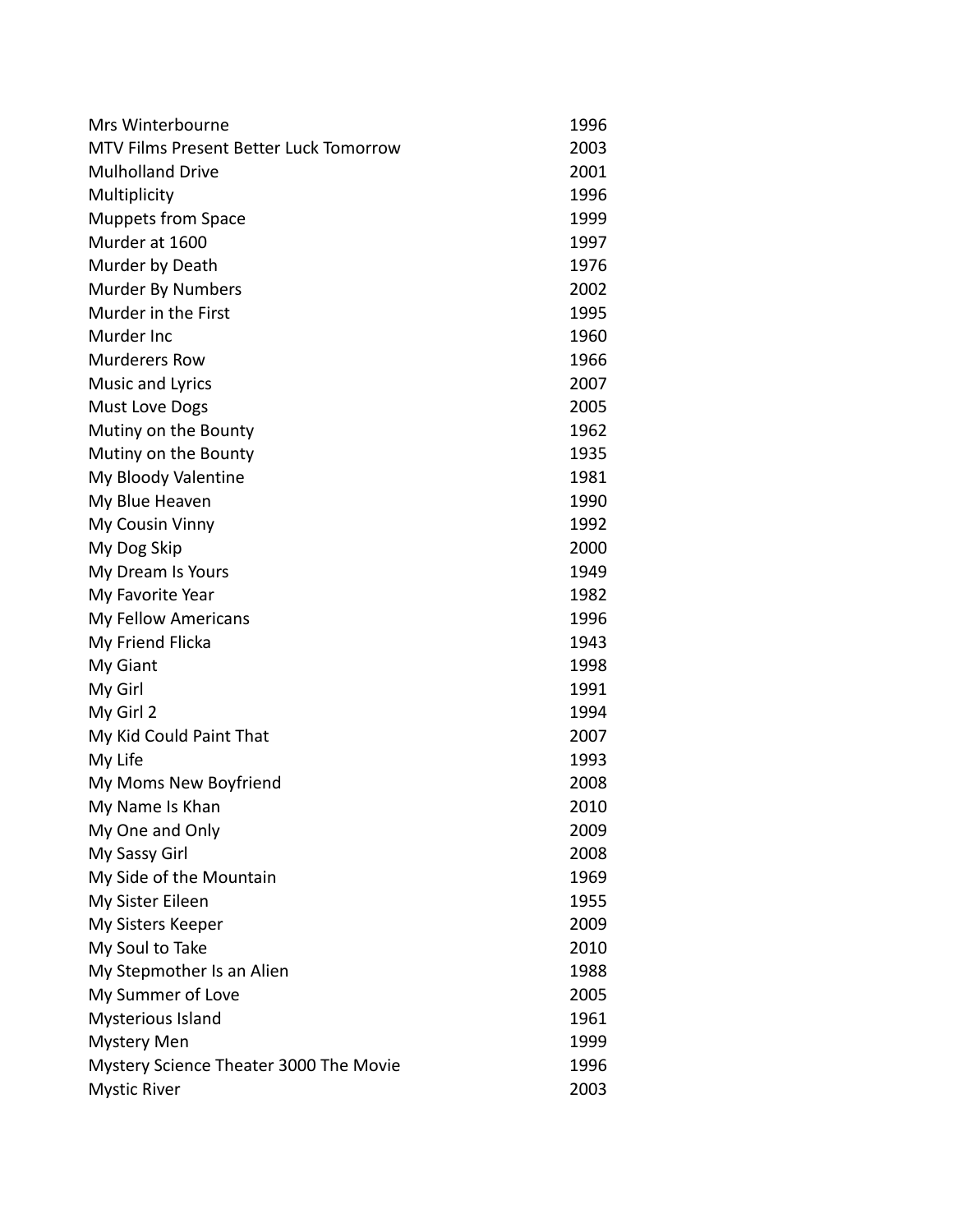| Nacho Libre                                          | 2006 |
|------------------------------------------------------|------|
| <b>Nadine</b>                                        | 1987 |
| Nanny McPhee                                         | 2006 |
| Nanny McPhee the Big Bang                            | 2010 |
| <b>Narc</b>                                          | 2003 |
| National Lampoons Animal House                       | 1978 |
| National Lampoons Christmas Vacation                 | 1989 |
| National Lampoons Christmas Vacation 2 Cousin Eddies | 2003 |
| National Lampoons European Vacation                  | 1985 |
| National Lampoons Loaded Weapon 1                    | 1993 |
| <b>National Lampoons Pucked</b>                      | 2006 |
| <b>National Lampoons Vacation</b>                    | 1983 |
| <b>National Security</b>                             | 2003 |
| <b>National Velvet</b>                               | 1944 |
| <b>Natural Born Killers</b>                          | 1994 |
| <b>Necessary Roughness</b>                           | 1991 |
| Neighbors                                            | 1981 |
| Neil Young Heart of Gold                             | 2006 |
| <b>Nervous Ticks</b>                                 | 1993 |
| <b>Network</b>                                       | 1976 |
| Nevada Smith                                         | 1966 |
| Never Back Down 2 The Beatdown                       | 2011 |
| Never Been Kissed                                    | 1999 |
| <b>New Best Friend</b>                               | 2002 |
| New Jack City                                        | 1991 |
| New Jersey Drive                                     | 1995 |
| <b>New York Minute</b>                               | 2004 |
| Next Friday                                          | 2000 |
| Next of Kin                                          | 1989 |
| Niagara                                              | 1953 |
| Nicholas and Alexandra                               | 1971 |
| Nick and Norahs Infinite Playlist                    | 2008 |
| Nick of Time                                         | 1995 |
| Nickelodeon                                          | 1976 |
| Nickelodeon Presents Harriet the Spy                 | 1996 |
| <b>Night Moves</b>                                   | 1975 |
| Night of the Creeps                                  | 1986 |
| Night Shift                                          | 1982 |
| <b>Night Skies</b>                                   | 2007 |
| Nightbreed                                           | 1990 |
| Nights in Rodanthe                                   | 2008 |
| Nine                                                 | 2009 |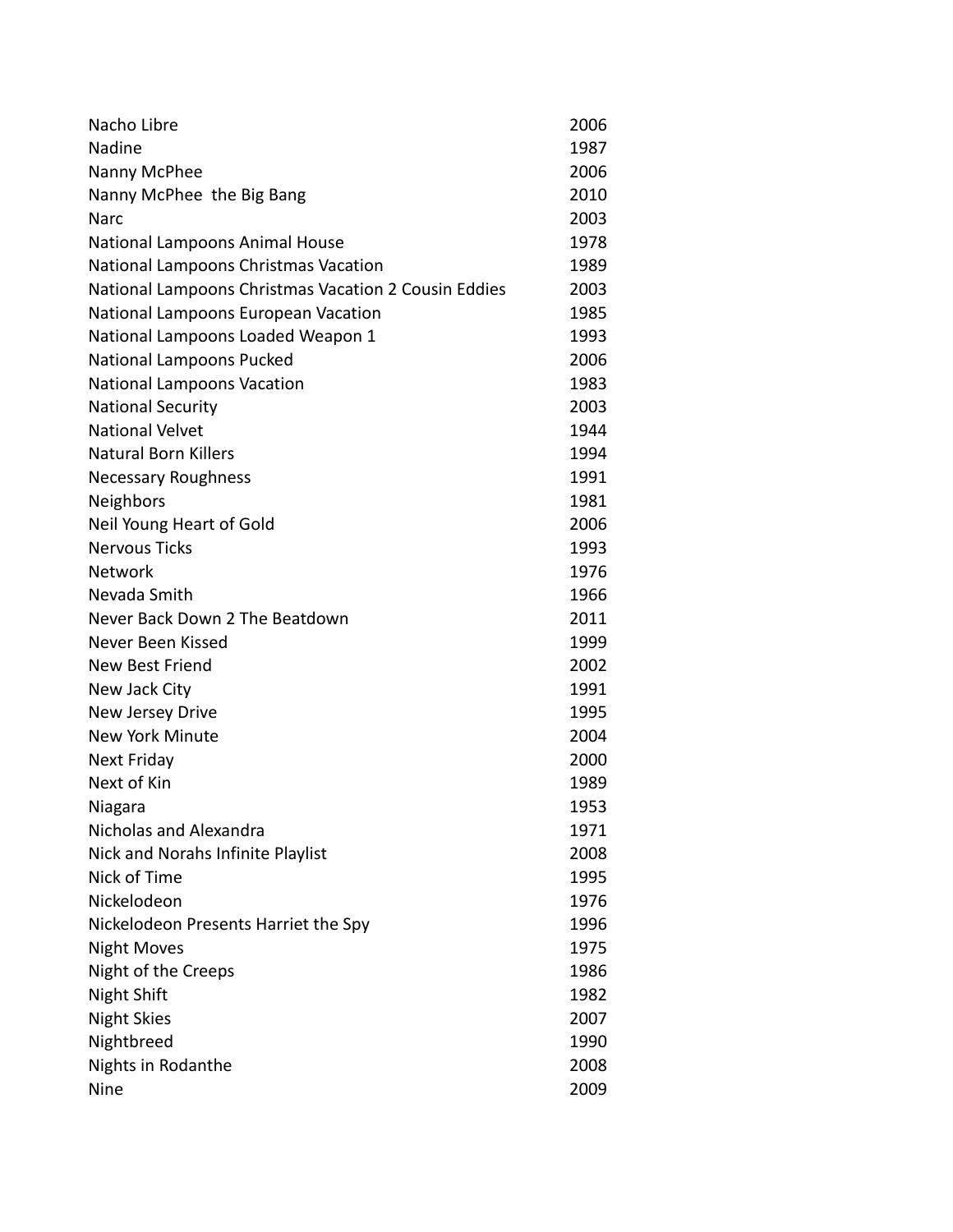| <b>Nine Lives</b>                      | 2005 |
|----------------------------------------|------|
| Ninja Assassin                         | 2009 |
| Ninotchka                              | 1939 |
| No Good Deed                           | 2003 |
| No Mercy                               | 1986 |
| No Reservations                        | 2007 |
| No Small Affair                        | 1984 |
| <b>No Strings Attached</b>             | 2011 |
| No Time for Sergeants                  | 1958 |
| No Way to Treat a Lady                 | 1968 |
| Nobel Son                              | 2008 |
| Nobodys Fool                           | 1994 |
| Nobodys Perfekt                        | 1981 |
| North by Northwest                     | 1959 |
| North Country                          | 2005 |
| North Dallas Forty                     | 1979 |
| North Star                             | 1996 |
| Northfork                              | 2003 |
| Not Another Teen Movie                 | 2001 |
| Not Easily Broken                      | 2009 |
| Not One Less                           | 2000 |
| Not the Messiah Hes a Very Naughty Boy | 2009 |
| Nothing But the Truth                  | 2008 |
| Nothing But Trouble                    | 1991 |
| Nothing in Common                      | 1986 |
| <b>Notting Hill</b>                    | 1999 |
| Now Voyager                            | 1942 |
| Nowhere Boy                            | 2009 |
| Nowhere to Run                         | 1993 |
| <b>Nuts</b>                            | 1987 |
| O Lucky Man                            | 1973 |
| Objective Burma                        | 1945 |
| Observe and Report                     | 2009 |
| Obsessed                               | 2009 |
| Obsession                              | 1976 |
| Oceans Eleven                          | 2001 |
| Oceans Eleven                          | 1960 |
| <b>Oceans Thirteen</b>                 | 2007 |
| <b>Oceans Twelve</b>                   | 2004 |
| October Sky                            | 1999 |
| Of Gods and Men                        | 2010 |
| Of Unknown Origin                      | 1983 |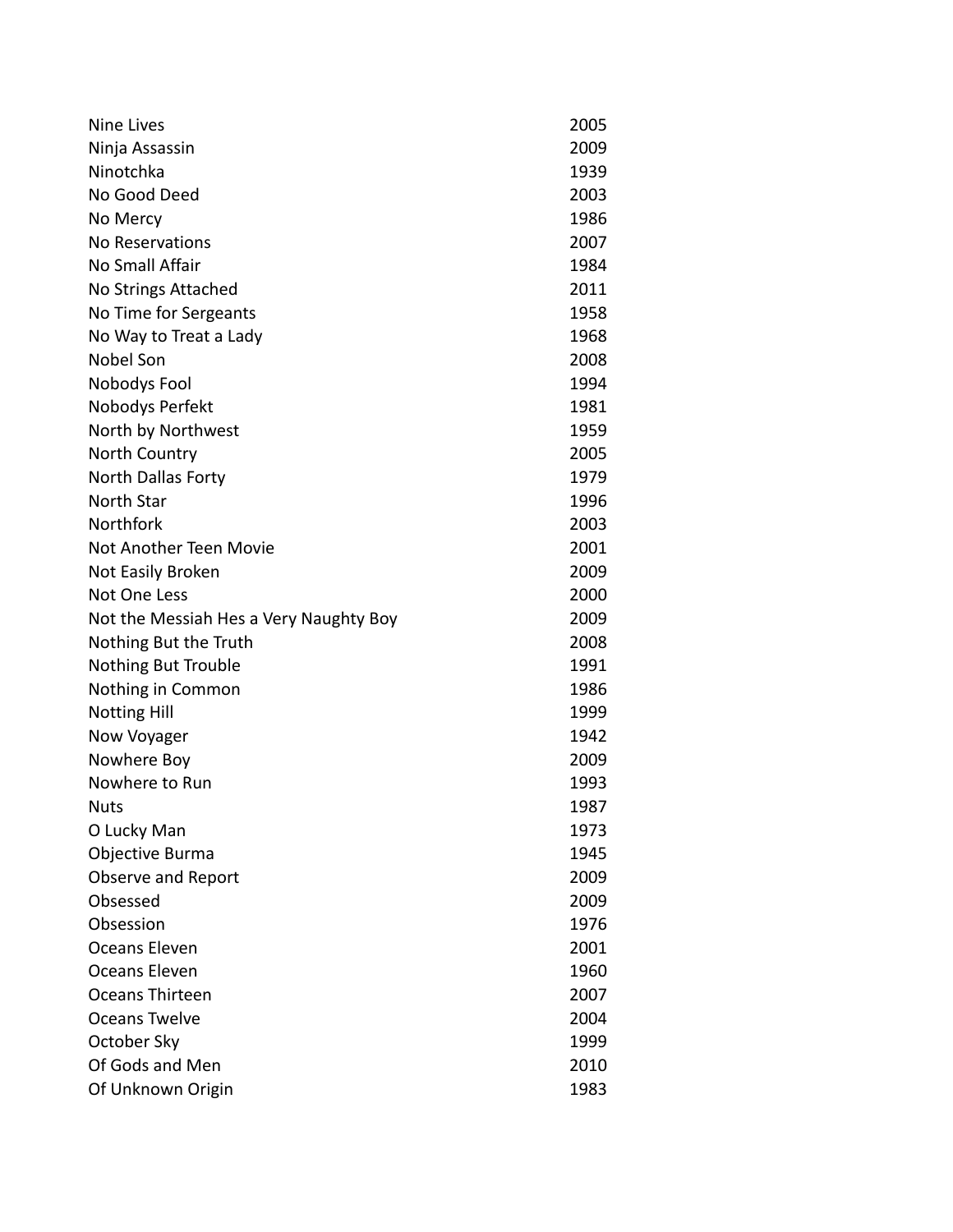| Off the Map                        | 2003 |
|------------------------------------|------|
| Office Space                       | 1999 |
| Oh God                             | 1977 |
| Oh God Book 2                      | 1980 |
| Oh God You Devil                   | 1984 |
| <b>OHorten</b>                     | 2007 |
| Oklahoma                           | 1955 |
| Oklahoma Crude                     | 1973 |
| Old Gringo                         | 1989 |
| <b>Oliver Twist</b>                | 2005 |
| <b>Olivers Story</b>               | 1978 |
| Omen IV The Awakening              | 1991 |
| On a Clear Day                     | 2006 |
| On a Clear Day You Can See Forever | 1970 |
| On Deadly Ground                   | 1994 |
| On Moonlight Bay                   | 1951 |
| On the Town                        | 1949 |
| On the Waterfront                  | 1954 |
| Once Upon a Time                   | 1944 |
| Once Upon a Time in Mexico         | 2003 |
| Once Upon a Time in the West       | 1968 |
| One Crazy Summer                   | 1986 |
| One Day                            | 2011 |
| One False Move                     | 1992 |
| One Flew Over the Cuckoos Nest     | 1975 |
| One Hour Photo                     | 2002 |
| One Missed Call                    | 2008 |
| One True Thing                     | 1998 |
| <b>Only Angels Have Wings</b>      | 1939 |
| Only When I Laugh                  | 1981 |
| Opal Dream                         | 2006 |
| Open Season                        | 2006 |
| Open Season 2                      | 2009 |
| Open Season 3                      | 2010 |
| <b>Operation Crossbow</b>          | 1965 |
| <b>Operation Pacific</b>           | 1951 |
| <b>Orange County</b>               | 2002 |
| <b>Ordinary People</b>             | 1980 |
| Orgazmo Theatrical                 | 1998 |
| Orgazmo Unrated                    | 1998 |
| Orlando                            | 1992 |
| Orphan                             | 2009 |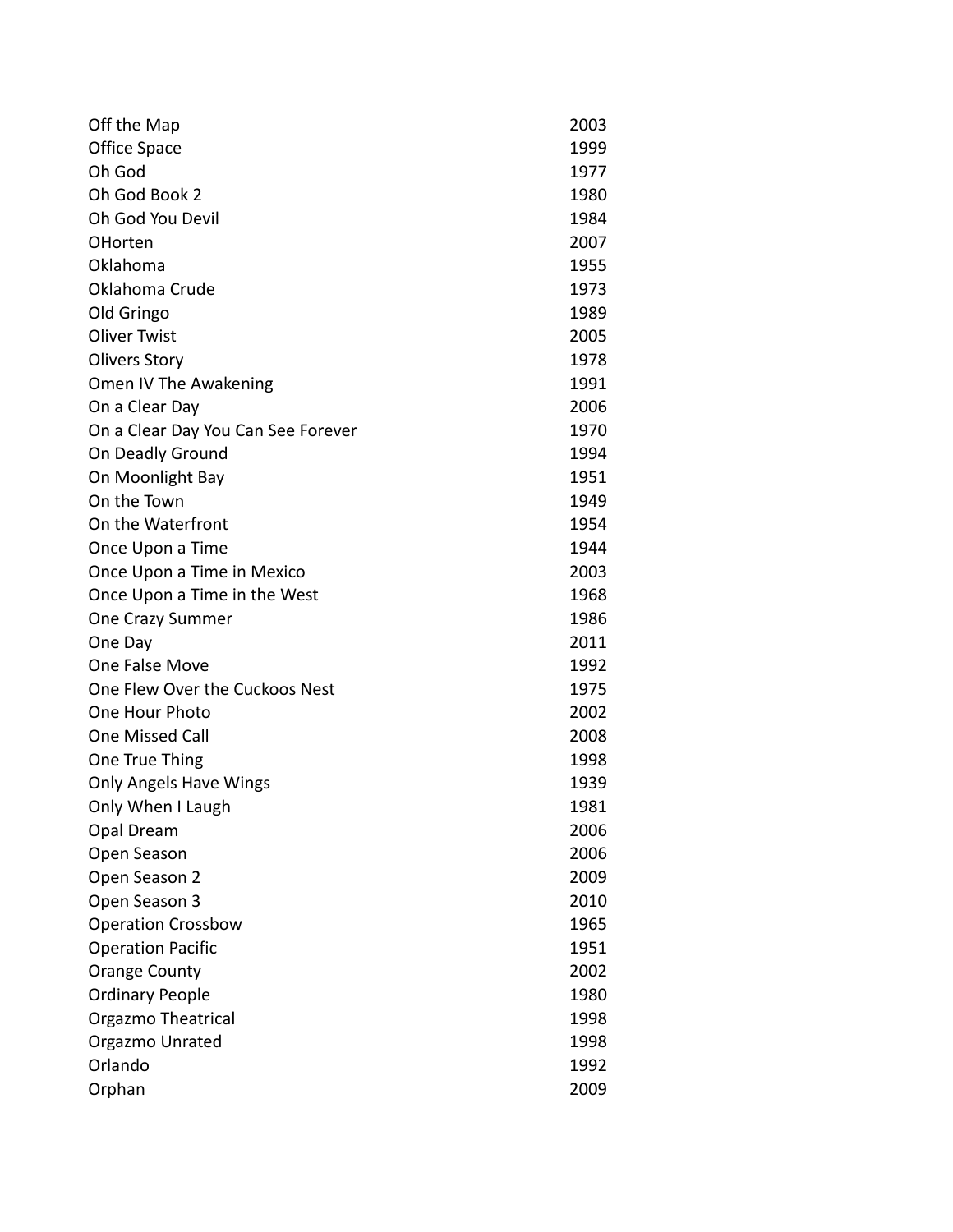| Oscar Lucinda                               | 1997 |
|---------------------------------------------|------|
| <b>Osmosis Jones</b>                        | 2001 |
| Othello                                     | 1995 |
| <b>Other Peoples Money</b>                  | 1991 |
| Otis                                        | 2008 |
| Our Lady of the Assassins                   | 2001 |
| Our Lips are Sealed                         | 2000 |
| Our Man in Havana                           | 1960 |
| Out for Justice                             | 1991 |
| Out of Africa                               | 1985 |
| Out of Sight                                | 1998 |
| Out of the Dark                             | 1989 |
| Out to Sea                                  | 1997 |
| Outbreak                                    | 1995 |
| Outland                                     | 1981 |
| Outpost                                     | 2007 |
| Outside Ozona                               | 1998 |
| Over 21                                     | 1945 |
| Over the Edge                               | 1979 |
| Overnight Delivery                          | 1998 |
| Pacific Heights                             | 1990 |
| Paint Your Wagon                            | 1969 |
| Pal Joey                                    | 1957 |
| Pale Rider                                  | 1985 |
| Palmetto                                    | 1998 |
| Panic Room                                  | 2002 |
| Pans Labyrinth                              | 2006 |
| Paper Moon                                  | 1973 |
| Papillon                                    | 1973 |
| Paprika                                     | 2007 |
| Paradise Alley                              | 1978 |
| Paradise Now                                | 2005 |
| Paradise Road Directors Cut                 | 1997 |
| <b>Paradise Road Theatrical</b>             | 1997 |
| Paranormal Activity 2                       | 2010 |
| Paranormal Activity 2 Unrated Directors Cut | 2010 |
| Paranormal Activity 3 Extended              | 2011 |
| Paranormal Activity Alternate Ending        | 2009 |
| Paranormal Activity Theatrical              | 2009 |
| Parenthood                                  | 1989 |
| Paris 36                                    | 2008 |
| Paris When it Sizzles                       | 1964 |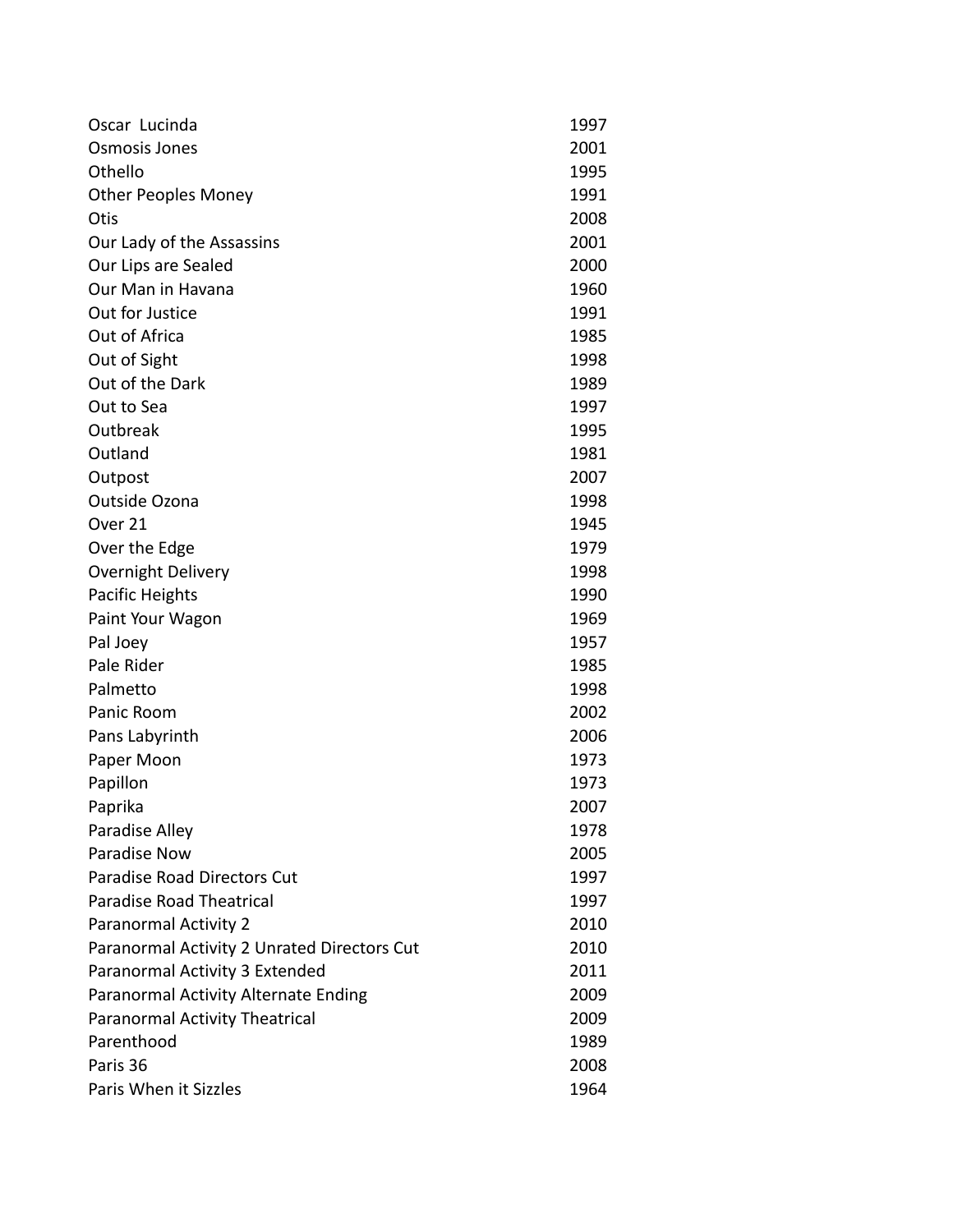| Passenger 57                  | 1992 |
|-------------------------------|------|
| Passengers                    | 2008 |
| Past Midnight                 | 1992 |
| Pat and Mike                  | 1952 |
| Pat Garrett and Billy the Kid | 1973 |
| Patch Adams                   | 1998 |
| <b>Patriot Games</b>          | 1992 |
| Patton                        | 1970 |
| Paul Blart Mall Cop           | 2009 |
| <b>Paul Theatrical</b>        | 2011 |
| <b>Paul Unrated</b>           | 2011 |
| Paws                          | 1997 |
| Pay It Forward                | 2000 |
| Paycheck Remember the Future  | 2003 |
| <b>Peaceful Warrior</b>       | 2006 |
| Peeper                        | 1975 |
| PeeWees Big Adventure         | 1985 |
| Peggy Sue Got Married         | 1986 |
| Pennies From Heaven           | 1981 |
| Perfect                       | 1985 |
| Perfect Stranger              | 2007 |
| Performance                   | 1970 |
| <b>Personal Best</b>          | 1982 |
| Persuasion                    | 1995 |
| Pet Sematary                  | 1989 |
| Pet Sematary Two              | 1992 |
| Peter Pan                     | 2003 |
| Petulia                       | 1968 |
| Peyton Place                  | 1957 |
| Phantasm II                   | 1988 |
| Philadelphia                  | 1993 |
| Phone Booth                   | 2003 |
| Picnic                        | 1955 |
| <b>Picture Perfect</b>        | 1997 |
| <b>Pillow Talk</b>            | 1959 |
| Pineapple Express             | 2008 |
| Piranha                       | 2010 |
| Piranha 2 The Spawning        | 1983 |
| Pistol Whipped                | 2008 |
| <b>Pitch Black Theatrical</b> | 2000 |
| Pitch Black Unrated           | 2000 |
| Plan B                        | 2001 |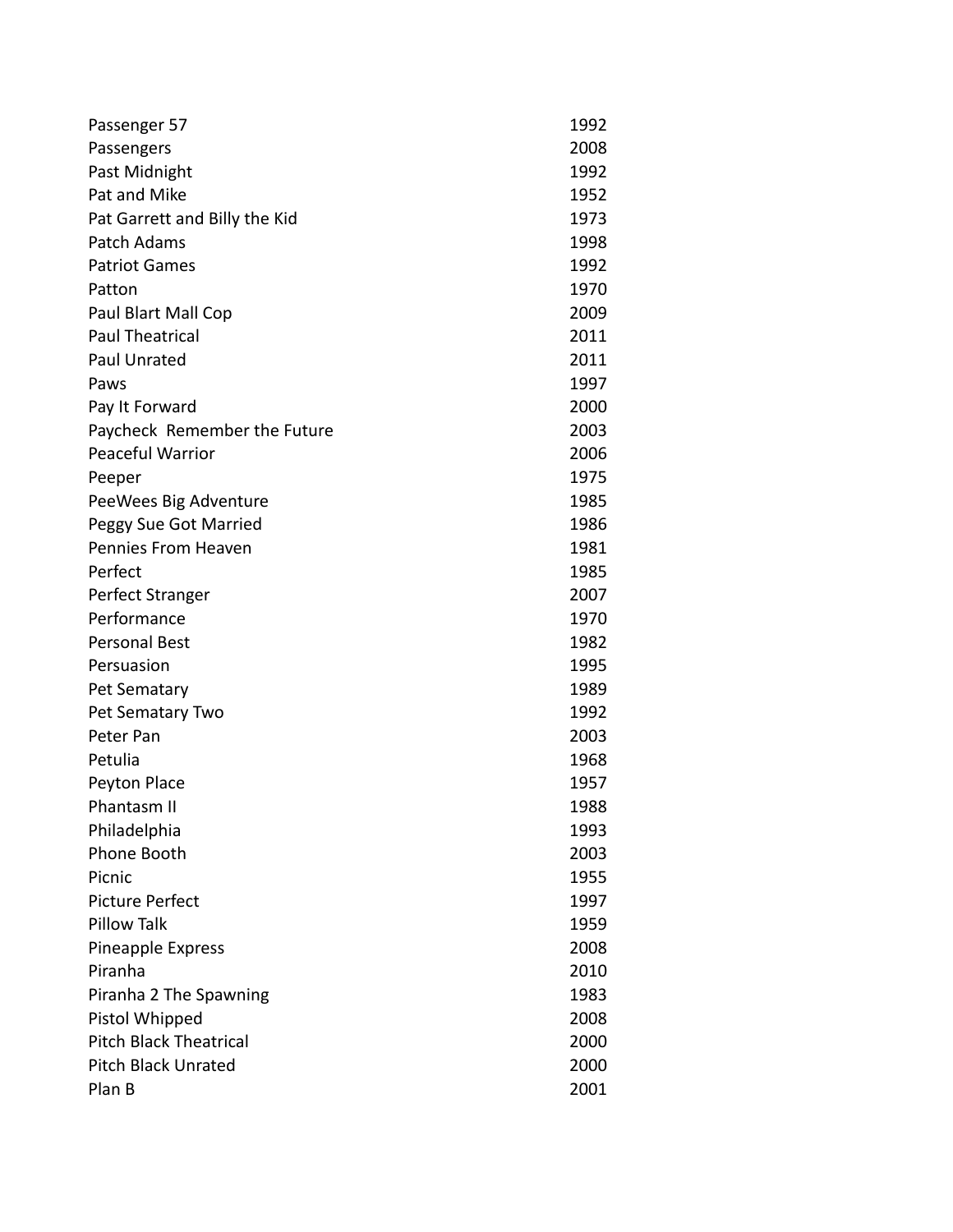| <b>Planes Trains and Automobiles</b>                | 1987 |
|-----------------------------------------------------|------|
| Planet 51                                           | 2009 |
| Planet of the Apes                                  | 2001 |
| Planet of the Apes                                  | 1968 |
| Platinum Blonde                                     | 1931 |
| Play it Again Sam                                   | 1972 |
| Play Misty for Me                                   | 1971 |
| Plaza Suite                                         | 1971 |
| Pleasantville                                       | 1998 |
| Please Dont Eat the Daisies                         | 1960 |
| <b>Please Give</b>                                  | 2010 |
| Poetic Justice                                      | 1993 |
| Point Blank                                         | 1967 |
| Point of No Return                                  | 1993 |
| Poison Ivy 4 The Secret Society                     | 2008 |
| Poison Ivy II Lily                                  | 1996 |
| Poison Ivy The New Seduction                        | 1997 |
| Police Academy                                      | 1984 |
| Police Academy 2 Their First Assignment             | 1985 |
| Police Academy 3                                    | 1986 |
| Police Academy 4 Citizens on Patrol                 | 1987 |
| Police Academy 5 Assignment Miami Beach             | 1988 |
| Police Academy 6 City Under Siege                   | 1989 |
| Police Academy 7 Mission to Moscow                  | 1994 |
| Pollock                                             | 2000 |
| Pollyworld                                          | 2006 |
| Poltergeist                                         | 1982 |
| Polyester                                           | 1981 |
| Pom Wonderful Presents The Greatest Movie Ever Sold | 2011 |
| Pootie Tang                                         | 2001 |
| Popeye                                              | 1980 |
| Poseidon                                            | 2006 |
| Posse                                               | 1975 |
| <b>Practical Magic</b>                              | 1998 |
| Preachers Kid                                       | 2010 |
| Predator                                            | 1987 |
| Predator 2                                          | 1990 |
| <b>Presenting Lily Mars</b>                         | 1943 |
| <b>Presumed Innocent</b>                            | 1990 |
| <b>Pretty Bird</b>                                  | 2010 |
| Pretty in Pink                                      | 1986 |
| <b>Pretty Poison</b>                                | 1968 |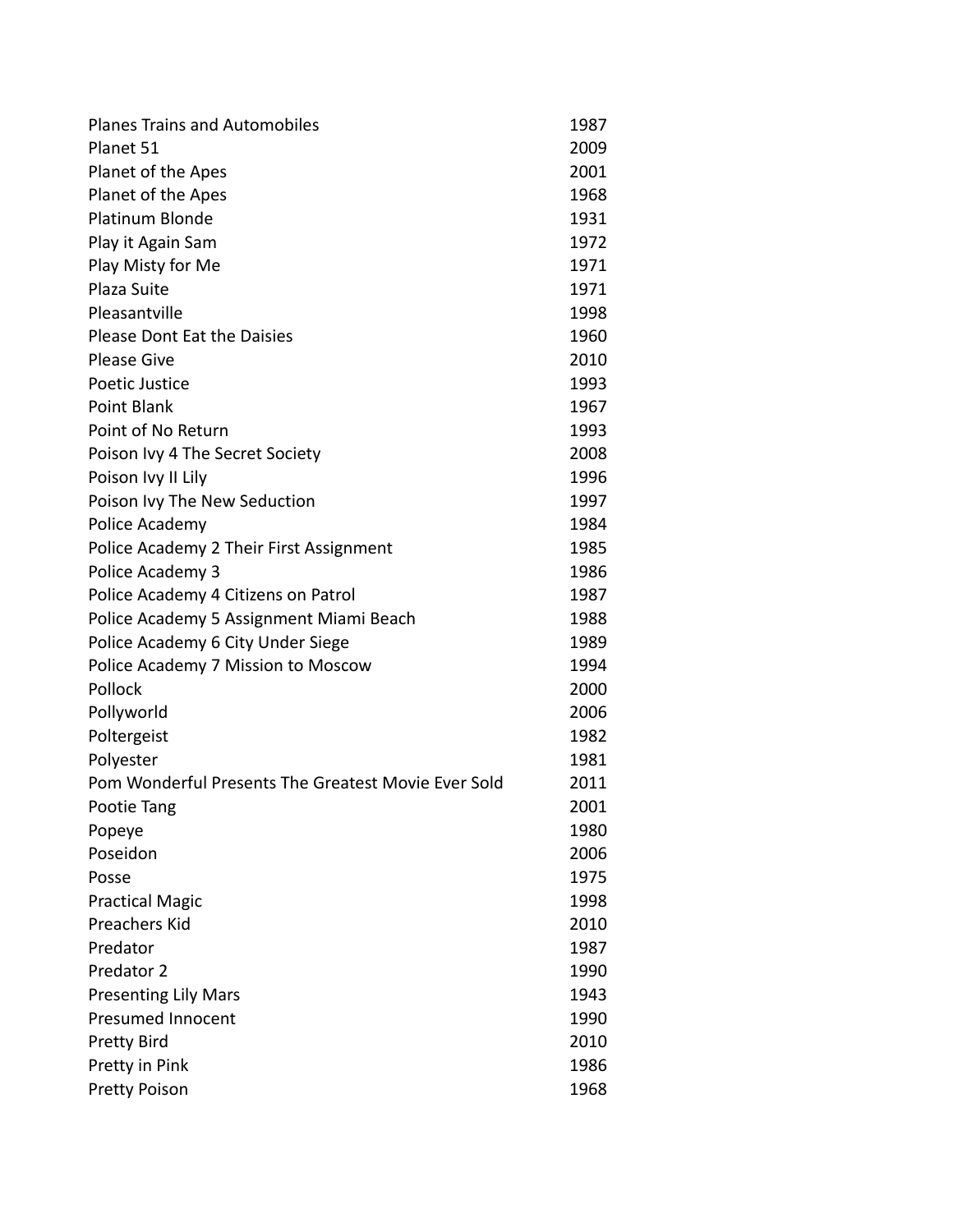| Pride Prejudice                        | 2005 |
|----------------------------------------|------|
| Pride and Glory                        | 2008 |
| Pride and Prejudice                    | 1940 |
| Priest                                 | 2011 |
| <b>Primal Fear</b>                     | 1996 |
| <b>Primary Colors</b>                  | 1998 |
| Prime                                  | 2005 |
| Prince of the City                     | 1981 |
| Private Benjamin                       | 1980 |
| <b>Private Parts</b>                   | 1972 |
| <b>Private Resort</b>                  | 1985 |
| <b>Private School</b>                  | 1983 |
| Private Valentine Blonde and Dangerous | 2009 |
| Problem Child 2                        | 1991 |
| <b>Prom Night</b>                      | 2008 |
| Proof of Life                          | 2000 |
| Protocol                               | 1984 |
| PS I Love You                          | 2007 |
| Psycho                                 | 1998 |
| Psycho                                 | 1960 |
| Psycho II                              | 1983 |
| Psycho III                             | 1986 |
| <b>Public Enemies</b>                  | 2009 |
| <b>Puff Puff Pass</b>                  | 2006 |
| Pufnstuf                               | 1970 |
| Pulse                                  | 1988 |
| <b>PunchDrunk Love</b>                 | 2002 |
| Punchline                              | 1988 |
| Purple Rain                            | 1984 |
| Quarantine                             | 2008 |
| <b>Quarantine 2 Terminal</b>           | 2011 |
| Queen Bee                              | 1955 |
| Queen of the Damned                    | 2002 |
| <b>Quest for Camelot</b>               | 1998 |
| <b>Quest for Fire</b>                  | 1982 |
| <b>Quick Change</b>                    | 1990 |
| Quicksilver                            | 1986 |
| Quills                                 | 2000 |
| Quinceanera                            | 2006 |
| Quo Vadis                              | 1951 |
| <b>Rachel Getting Married</b>          | 2008 |
| Rachel Rachel                          | 1969 |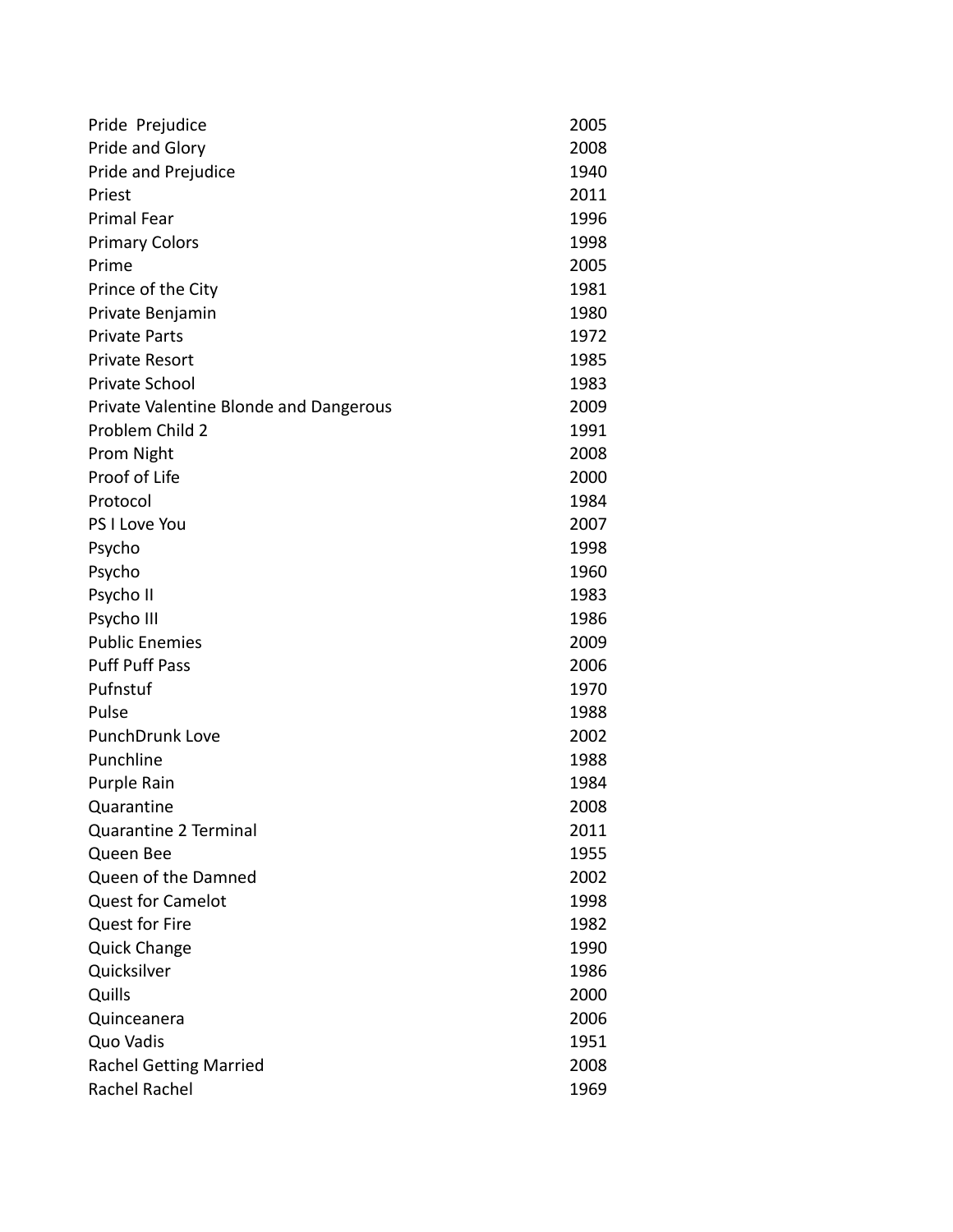| <b>Racing Stripes</b>        | 2005 |
|------------------------------|------|
| Racing With the Moon         | 1984 |
| <b>Radioland Murders</b>     | 1994 |
| Raggedy Man                  | 1981 |
| Ragtime                      | 1981 |
| <b>Rails and Ties</b>        | 2007 |
| Raising Arizona              | 1987 |
| <b>Raising Cain</b>          | 1992 |
| <b>Random Hearts</b>         | 1999 |
| Rango                        | 2011 |
| Rat Race                     | 2001 |
| Ravenous                     | 1999 |
| Ray                          | 2004 |
| Ready to Rumble              | 2000 |
| <b>Real Genius</b>           | 1985 |
| <b>Real Life</b>             | 1979 |
| <b>Reality Bites</b>         | 1994 |
| <b>Rear Window</b>           | 1954 |
| <b>Rebel Without a Cause</b> | 1955 |
| Rebirth of Mothra            | 1996 |
| Rebirth of Mothra 2          | 1997 |
| Rec                          | 2007 |
| Red Dragon                   | 2002 |
| <b>Red Hill</b>              | 2009 |
| <b>Red Planet</b>            | 2000 |
| <b>Red Rock West</b>         | 1993 |
| <b>Red Sands</b>             | 2009 |
| Red Sonja                    | 1985 |
| <b>Red Werewolf Hunter</b>   | 2010 |
| Redbelt                      | 2008 |
| Reds                         | 1981 |
| <b>Regarding Henry</b>       | 1991 |
| Reign Over Me                | 2007 |
| Rendition                    | 2007 |
| Rent Filmed Live on Broadway | 2008 |
| Replacements                 | 2000 |
| Repo Men Theatrical          | 2010 |
| Repo Men Unrated             | 2010 |
| Repulsion                    | 1965 |
| Requiem for a Heavyweight    | 1962 |
| <b>Reservation Road</b>      | 2007 |
| Resident Evil Afterlife      | 2010 |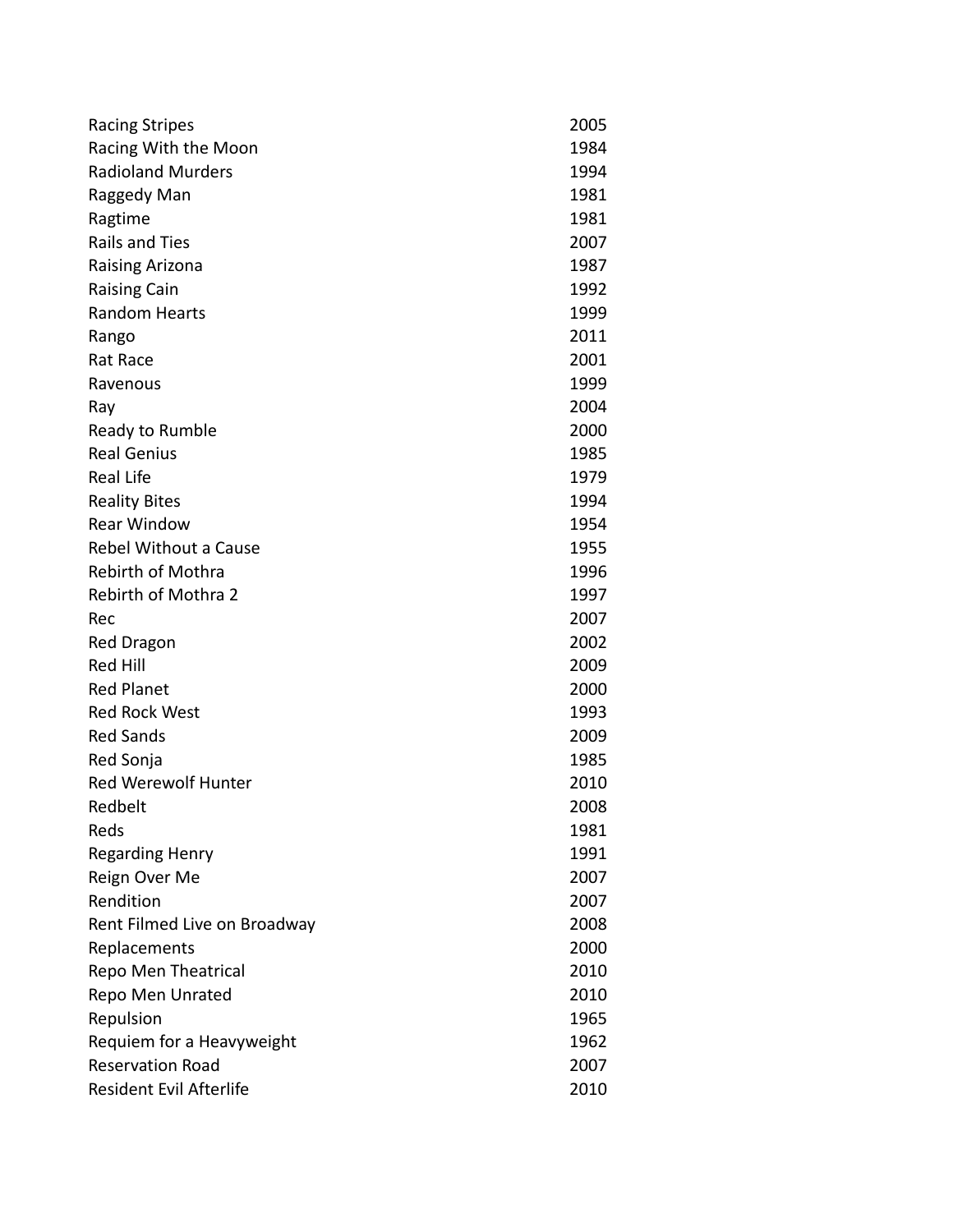| <b>Resident Evil Apocalypse</b>                 | 2004 |
|-------------------------------------------------|------|
| <b>Resident Evil Degeneration</b>               | 2008 |
| <b>Resident Evil Extinction</b>                 | 2007 |
| <b>Rest Stop</b>                                | 2006 |
| Rest Stop Dont Look Back                        | 2008 |
| Restless                                        | 2011 |
| Resurrect Dead The Mystery of the Toynbee Tiles | 2011 |
| Retreat                                         | 2011 |
| Return                                          | 2011 |
| Return of the Boogeyman                         | 1994 |
| Return of the Living Dead Part II               | 1988 |
| Return to House on Haunted Hill                 | 2007 |
| <b>Return to Paradise</b>                       | 1998 |
| Return to Payton Place                          | 1961 |
| Return to the Blue Lagoon                       | 1991 |
| Revenge                                         | 1990 |
| Revenge of the Creature                         | 1955 |
| Revenge of the Nerds 2 Nerds in Paradise        | 1987 |
| Revenge of the Nerds 3 The Next Generation      | 1992 |
| Revenge of the Nerds 4 Nerds in Love            | 1994 |
| Revolver                                        | 2007 |
| <b>Rich and Famous</b>                          | 1981 |
| Richard Pryor Here and Now                      | 1983 |
| Richard Pryor Live on the Sunset Strip          | 1982 |
| <b>Richie Rich</b>                              | 1994 |
| Ride Beyond Vengeance                           | 1966 |
| Ride the High Country                           | 1962 |
| Ride the Wild Surf                              | 1964 |
| Ride with the Devil                             | 1999 |
| Ring Around the Rosie                           | 2006 |
| Ringers Lord of the Fans                        | 2004 |
| Rio Bravo                                       | 1959 |
| <b>Rio Grande</b>                               | 1950 |
| <b>Ripleys Game</b>                             | 2003 |
| Rise Blood Hunter                               | 2007 |
| <b>Risky Business</b>                           | 1983 |
| River of No Return                              | 1954 |
| <b>RL Stines Mostly Ghostly</b>                 | 2008 |
| Road House 2                                    | 2006 |
| Road to Singapore                               | 1940 |
| Road to Utopia                                  | 1946 |
| Road to Zanzibar                                | 1941 |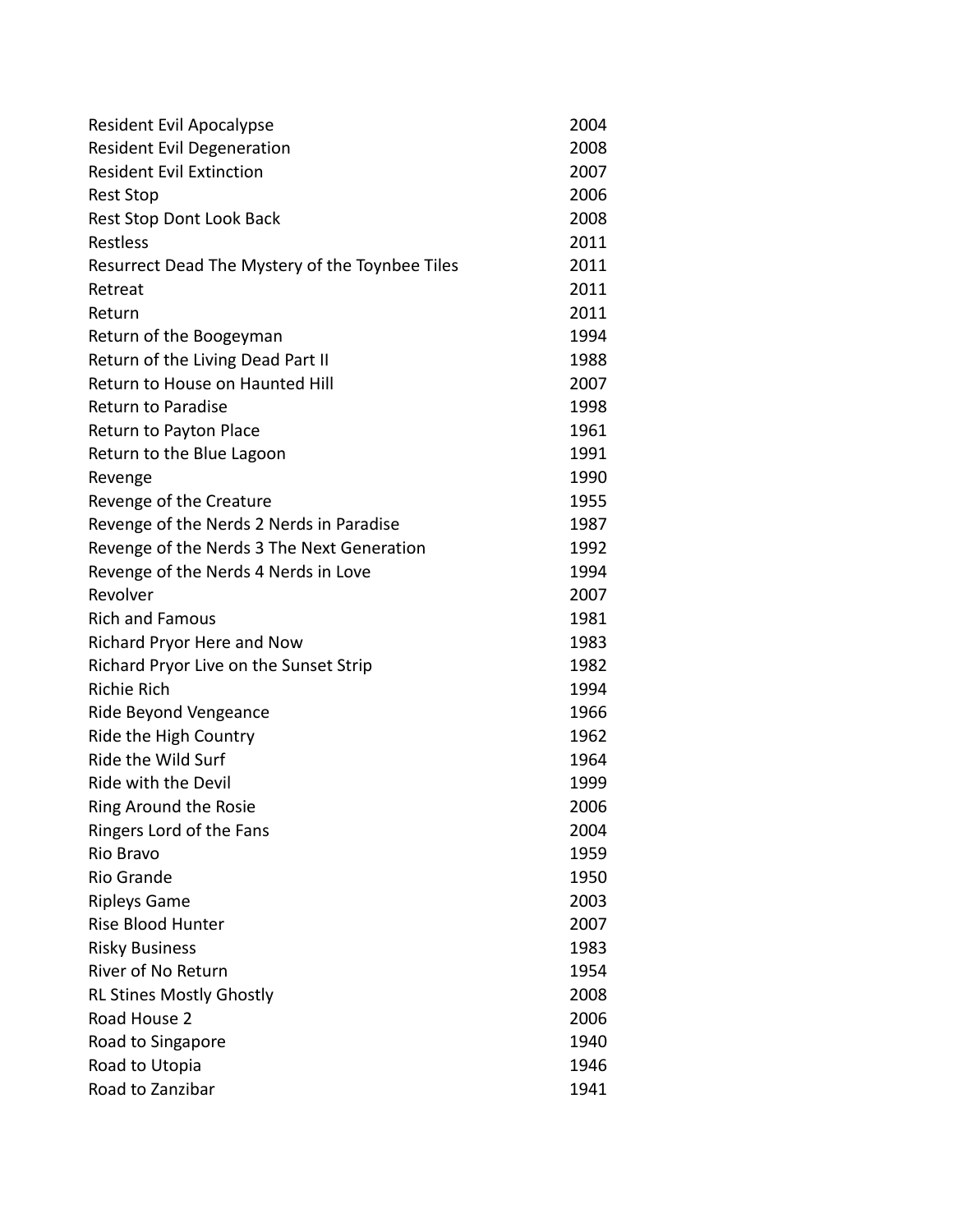| Road Trip Beer Pong Rated             | 2009 |
|---------------------------------------|------|
| Road Trip Beer Pong Unrated           | 2009 |
| Roberta                               | 1935 |
| Robin and the Seven Hoods             | 1964 |
| Robin Hood                            | 1991 |
| Robin Hood Men in Tights              | 1993 |
| <b>Robin Hood Theatrical</b>          | 2010 |
| <b>Robin Hood Unrated</b>             | 2010 |
| Robinson Crusoe on Mars               | 1964 |
| <b>Rock Star</b>                      | 2001 |
| Rock the Bells                        | 2006 |
| Rocket Gibraltar                      | 1988 |
| RocknRolla                            | 2008 |
| Roger and Me                          | 1989 |
| <b>Role Models Theatrical</b>         | 2008 |
| <b>Role Models Unrated</b>            | 2008 |
| Roman Holiday                         | 1953 |
| Romeo and Juliet                      | 1936 |
| <b>Romeo Must Die</b>                 | 2000 |
| Rory OShea Was Here                   | 2005 |
| Rosemarys Baby                        | 1968 |
| Rosewood                              | 1997 |
| Round Midnight                        | 1986 |
| Roxanne                               | 1987 |
| Rudo y Cursi                          | 2008 |
| Rudolph and Frostys Christmas in July | 1979 |
| <b>Ruggles of Red Gap</b>             | 1935 |
| Rugrats Go Wild                       | 2003 |
| Rugrats in Paris The Movie            | 2000 |
| Rules of Engagement                   | 2000 |
| Rumble in the Bronx                   | 1996 |
| Rumor Has It                          | 2005 |
| Run Fat Boy Run                       | 2008 |
| Runaway                               | 1984 |
| Runaway Bride                         | 1999 |
| <b>Running Free</b>                   | 2000 |
| <b>Running Scared</b>                 | 2006 |
| <b>Running with Scissors</b>          | 2006 |
| Rush Hour 2                           | 2001 |
| Rush Hour 3                           | 2007 |
| Rust                                  | 2010 |
| <b>Rustlers Rhapsody</b>              | 1985 |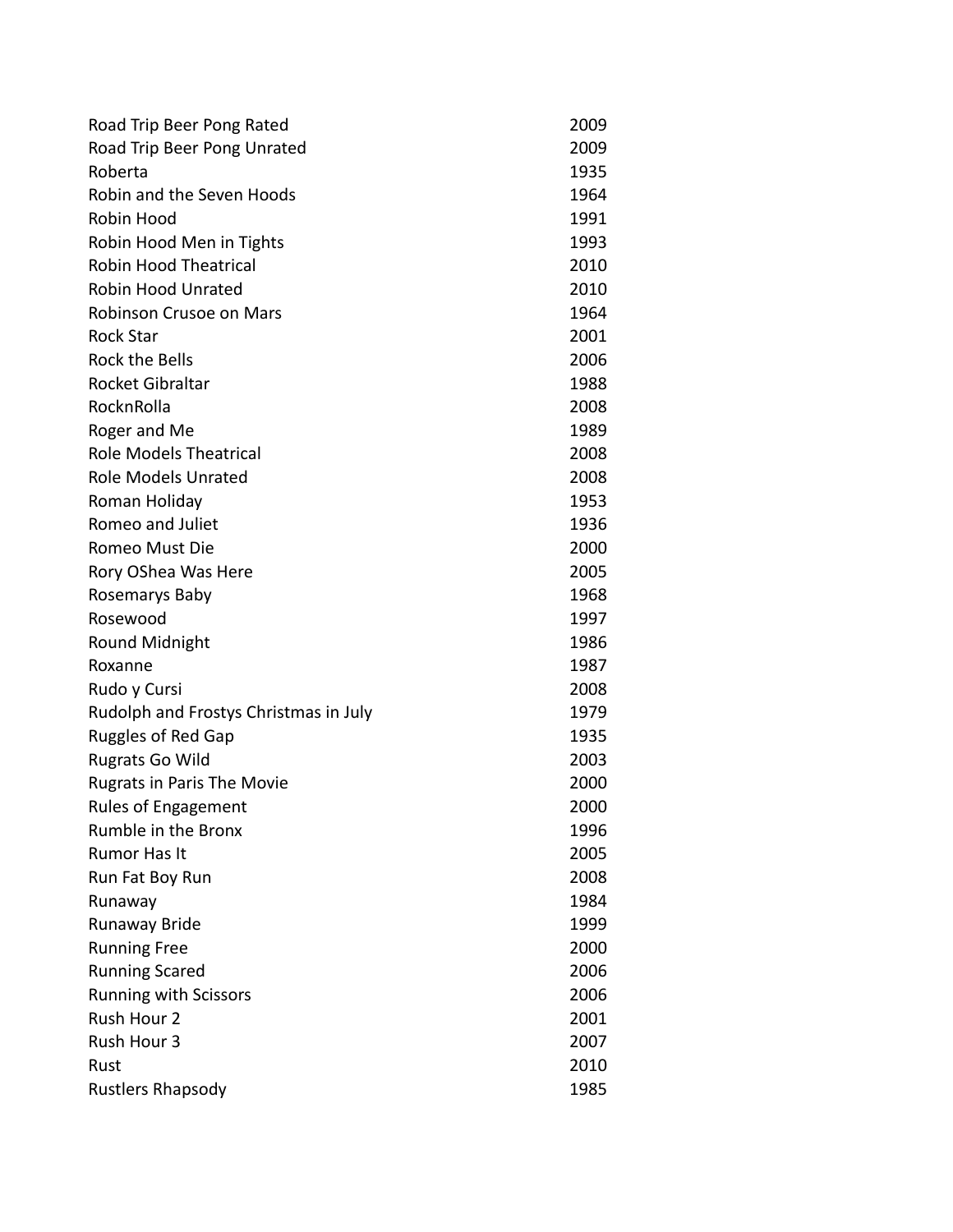| <b>Ryans Daughter</b>                   | 1970 |
|-----------------------------------------|------|
| S Darko A Donnie Darko Tale             | 2009 |
| Saawariya                               | 2007 |
| Saboteur                                | 1942 |
| Sabrina                                 | 1995 |
| Sabrina                                 | 1954 |
| Safe at Home                            | 1962 |
| Safe Harbour                            | 2007 |
| Sahara                                  | 2005 |
| Sahara                                  | 1943 |
| Salt                                    | 2010 |
| Samantha An American Girl Holiday       | 2004 |
| San Francisco                           | 1936 |
| Sanctum                                 | 2011 |
| Santa Fe                                | 1951 |
| Save the Last Dance                     | 2001 |
| Saving Face                             | 2005 |
| Saving Grace                            | 2000 |
| Saving Sarah Cain                       | 2007 |
| Saving Shiloh                           | 2006 |
| Saving Silverman                        | 2001 |
| Say it Isnt So                          | 2001 |
| Scalplock                               | 1966 |
| Scarecrow                               | 1973 |
| Scarface                                | 1983 |
| Scarface                                | 1932 |
| Scent of a Woman                        | 1992 |
| <b>School Daze</b>                      | 1988 |
| <b>School of Rock</b>                   | 2003 |
| School Ties                             | 1992 |
| ScoobyDoo AbracadabraDoo                | 2010 |
| ScoobyDoo Aloha ScoobyDoo               | 2005 |
| ScoobyDoo and the Alien Invaders        | 2000 |
| ScoobyDoo and the Cyber Chase           | 2001 |
| ScoobyDoo and the Goblin King           | 2008 |
| ScoobyDoo and the Legend of the Vampire | 2003 |
| ScoobyDoo and the Loch Ness Monster     | 2004 |
| ScoobyDoo and the Monster of Mexico     | 2003 |
| ScoobyDoo and the Samurai Sword         | 2009 |
| ScoobyDoo and the Witchs Ghost          | 1999 |
| ScoobyDoo Camp Scare                    | 2010 |
| ScoobyDoo in Arabian Nights             | 1994 |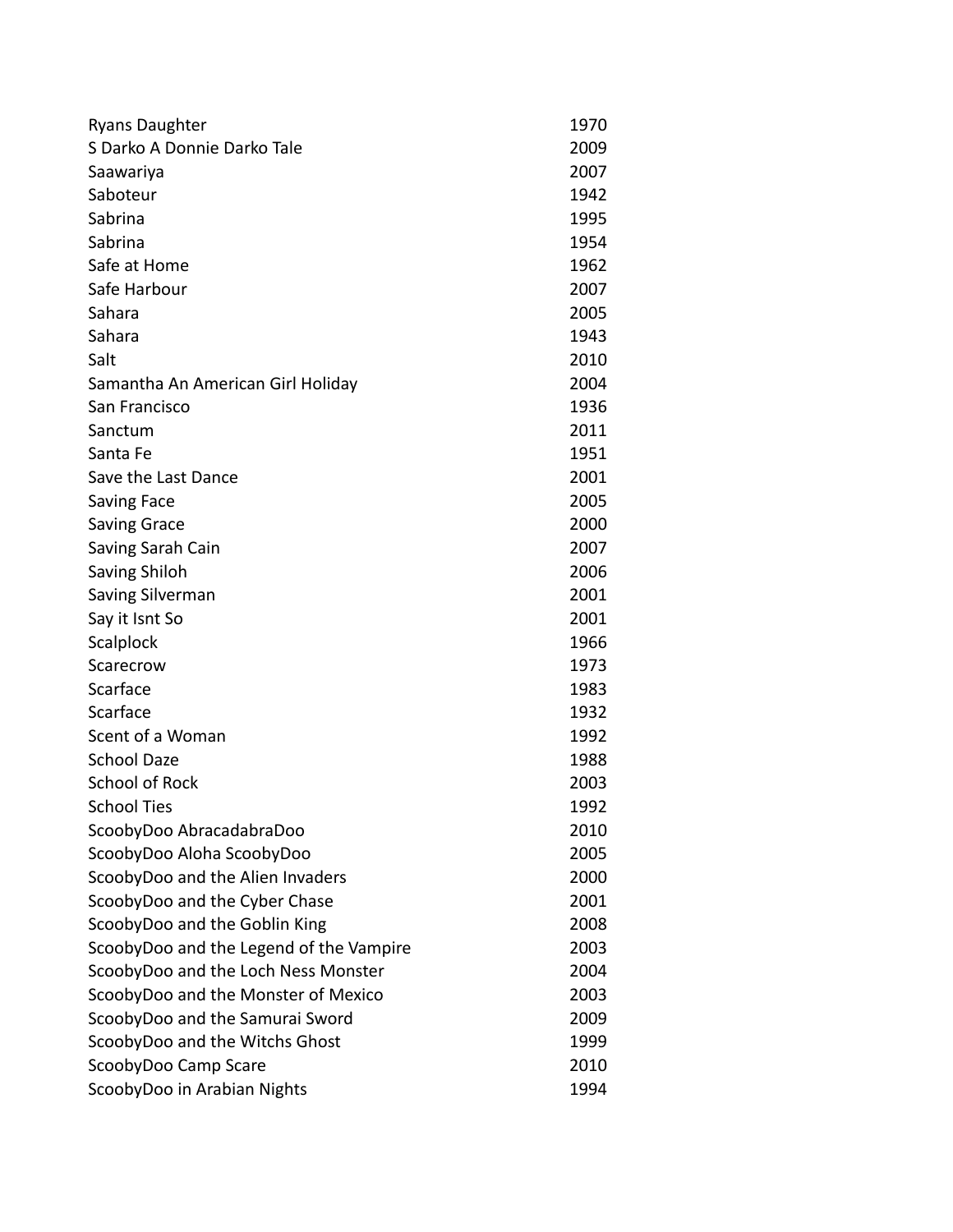| ScoobyDoo in Pirates Ahoy                           | 2006 |
|-----------------------------------------------------|------|
| ScoobyDoo in Wheres My Mummy                        | 2005 |
| ScoobyDoo on Zombie Island                          | 1998 |
| ScoobyDoo The Mystery Begins                        | 2009 |
| Scoop                                               | 2006 |
| Scott Pilgrim vs the World                          | 2010 |
| <b>Screamers The Hunting</b>                        | 2009 |
| Screwed                                             | 2000 |
| Scrooged                                            | 1988 |
| Sea of Love                                         | 1989 |
| Searching for Bobby Fischer                         | 1993 |
| <b>Secondhand Lions</b>                             | 2003 |
| Secrets of the Code                                 | 2006 |
| See No Evil                                         | 1971 |
| See No Evil Hear No Evil                            | 1989 |
| Seed of Chucky                                      | 2004 |
| Seeing Double                                       | 2003 |
| Selena                                              | 1997 |
| SemiPro                                             | 2008 |
| Send Me No Flowers                                  | 1964 |
| Sense and Sensibility                               | 1995 |
| September Dawn                                      | 2007 |
| Seraphim Falls                                      | 2007 |
| Serenity                                            | 2005 |
| Serpico                                             | 1973 |
| Serving in Silence The Colonel Margarethe Cammermey | 1995 |
| Sesame Street Presents Follow That Bird             | 1985 |
| Seven                                               | 1995 |
| Seven Brides for Seven Brothers                     | 1954 |
| Seven Days in May                                   | 1964 |
| Seven Faces of Dr Lao                               | 1964 |
| Seven Pounds                                        | 2008 |
| Seven Thieves                                       | 1960 |
| Seven Years in Tibet                                | 1997 |
| Sex and the City The Movie                          | 2008 |
| Sex and the Single Girl                             | 1964 |
| Sexy Beast                                          | 2001 |
| Sgt Peppers Lonely Hearts Club Band                 | 1978 |
| <b>Shackles</b>                                     | 2005 |
| Shadow Man                                          | 2006 |
| Shadow of a Doubt                                   | 1943 |
| Shadrach                                            | 1998 |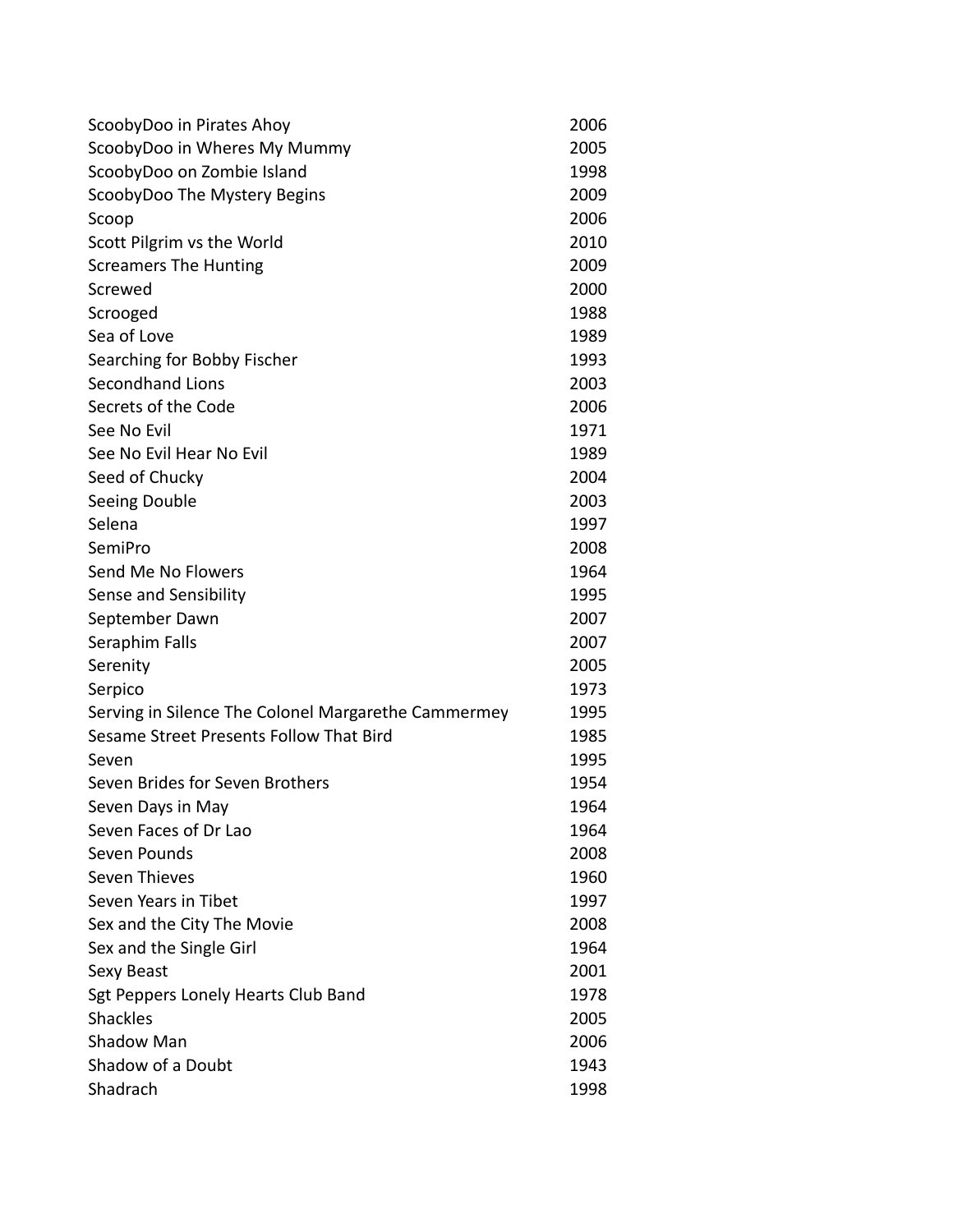| Shaft                                        | 2000 |
|----------------------------------------------|------|
| <b>Shafts Big Score</b>                      | 1972 |
| Shakedown                                    | 1988 |
| <b>Shakes the Clown</b>                      | 1992 |
| Shall We Dance                               | 1937 |
| <b>Shallow Hal</b>                           | 2001 |
| Shanghai Triad                               | 1995 |
| <b>Sharkys Machine</b>                       | 1981 |
| Shaun of the Dead                            | 2004 |
| She Done Him Wrong                           | 1933 |
| She Wore a Yellow Ribbon                     | 1949 |
| Sheena                                       | 1984 |
| Sheila Levine Is Dead and Living in New York | 1975 |
| <b>Sheltering Sky</b>                        | 1990 |
| Shenandoah                                   | 1965 |
| <b>Sherlock Holmes</b>                       | 2009 |
| Shes Having a Baby                           | 1988 |
| Shes the One                                 | 1996 |
| SheWolf of London                            | 1946 |
| Shine                                        | 1996 |
| Shine a Light                                | 2008 |
| <b>Shining Through</b>                       | 1992 |
| Shinjuku Incident                            | 2009 |
| Ship of Fools                                | 1965 |
| Shocker                                      | 1989 |
| Shoot Em Up                                  | 2007 |
| Shoot the Moon                               | 1982 |
| <b>Short Circuit 2</b>                       | 1988 |
| <b>Shorts</b>                                | 2009 |
| Shottas                                      | 2006 |
| Shower                                       | 2000 |
| Showtime                                     | 2002 |
| Shredderman Rules                            | 2007 |
| Shutter Island                               | 2010 |
| Side Effects                                 | 2005 |
| Side Out                                     | 1990 |
| Silent Fall                                  | 1994 |
| Silent Hill                                  | 2006 |
| <b>Silent Rage</b>                           | 1982 |
| <b>Silent Running</b>                        | 1972 |
| Silent Venom                                 | 2009 |
| Silk                                         | 2007 |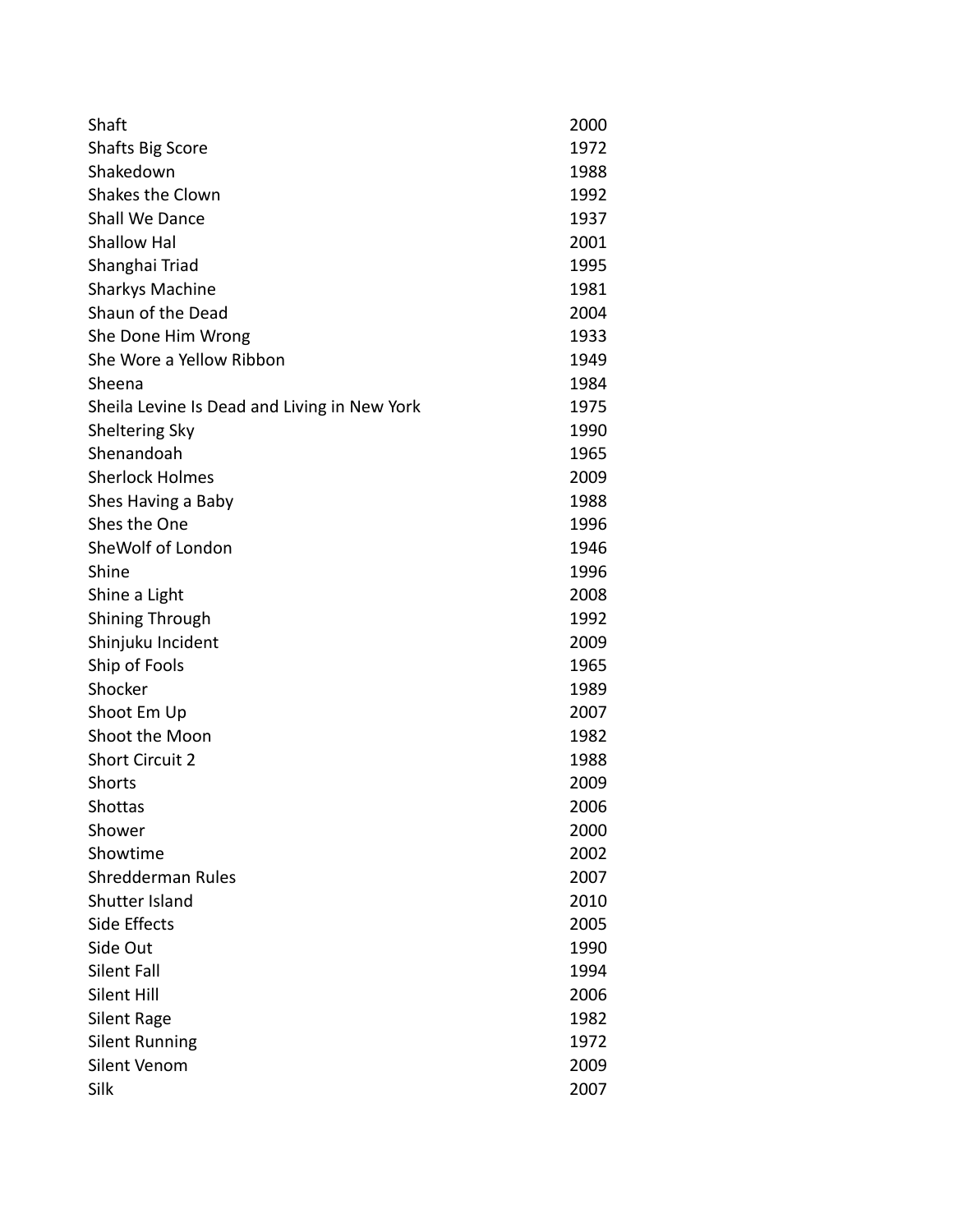| <b>Silver Bullet</b>                  | 1985 |
|---------------------------------------|------|
| Silverado                             | 1985 |
| Simon Sez                             | 1999 |
| Simpatico                             | 1999 |
| Sin Nombre                            | 2009 |
| Sinbad and the Eye of the Tiger       | 1977 |
| Sing Along with Barbie                | 2009 |
| Singin in the Rain                    | 1952 |
| Single White Female                   | 1992 |
| Single White Female 2 The Psycho      | 2005 |
| Singles                               | 1992 |
| Sirocco                               | 1951 |
| Sisterhood of the Traveling Pants 2   | 2008 |
| Six The Mark Unleashed                | 2004 |
| <b>Sixteen Candles</b>                | 1984 |
| Sky Captain and the World of Tomorrow | 2004 |
| Skyjacked                             | 1972 |
| Slap Shot                             | 1977 |
| Slap Shot 2 Breaking the Ice          | 2002 |
| Slap Shot 3 The Junior League         | 2008 |
| Slaughterhouse Five                   | 1972 |
| <b>Slaves of New York</b>             | 1989 |
| <b>SLC Punk</b>                       | 1999 |
| Sleepers                              | 1996 |
| Sleepwalkers                          | 1992 |
| Sleepy Hollow                         | 1999 |
| Slipstream                            | 2007 |
| Slither                               | 2006 |
| Smoke Screen                          | 2010 |
| Smokey and the Bandit                 | 1977 |
| <b>Smokin Aces</b>                    | 2007 |
| Smokin Aces 2 Assassins Ball Rated    | 2010 |
| Smokin Aces 2 Assassins Ball Unrated  | 2010 |
| Smoky                                 | 1966 |
| Snake Eyes                            | 1998 |
| Snakes on a Plane                     | 2006 |
| Snatch                                | 2000 |
| <b>Sneakers</b>                       | 1992 |
| Sniper                                | 1993 |
| Sniper 2                              | 2002 |
| Sniper 3                              | 2004 |
| Sniper Reloaded                       | 2011 |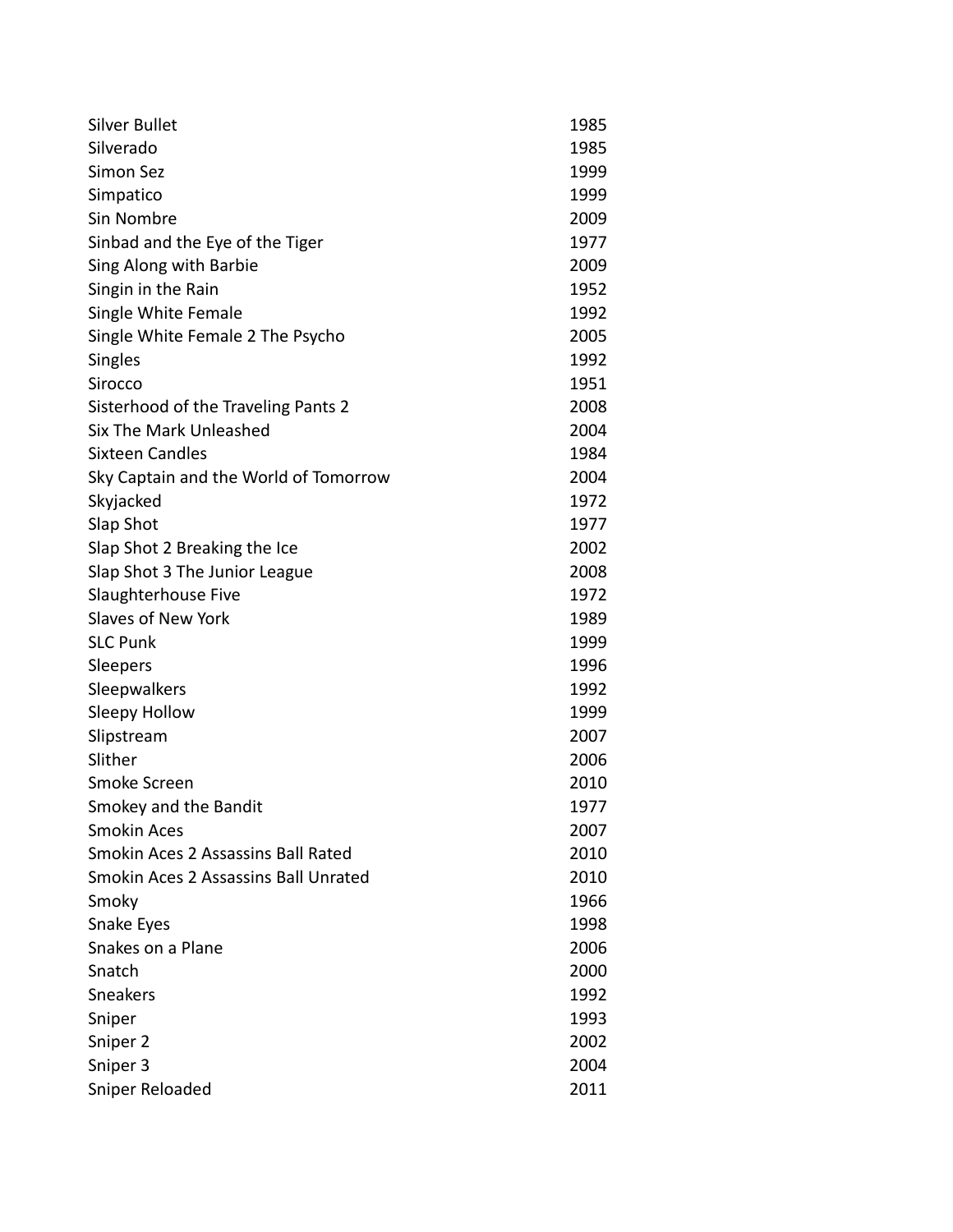| Snow Angels                                  | 2008 |
|----------------------------------------------|------|
| Snow Day                                     | 2000 |
| Snow Falling on Cedars                       | 1999 |
| Snowboard Academy                            | 1996 |
| So Close                                     | 2002 |
| So I Married an Axe Murderer                 | 1993 |
| Soapdish                                     | 1991 |
| <b>SOB</b>                                   | 1981 |
| Soccer Dog European Cup                      | 2004 |
| Soccer Dog The Movie                         | 1998 |
| Solaris                                      | 2002 |
| Soldier                                      | 1998 |
| Solo                                         | 1996 |
| Some Came Running                            | 1958 |
| Some Kind of Hero                            | 1982 |
| Someone Like You                             | 2001 |
| Someone to Watch Over Me                     | 1987 |
| Something Borrowed                           | 2011 |
| <b>Something New</b>                         | 2006 |
| Something to Talk About                      | 1995 |
| Somethings Gotta Give                        | 2003 |
| Somewhere                                    | 2010 |
| Somewhere in Time                            | 1980 |
| Son of Frankenstein                          | 1939 |
| Son of Godzilla                              | 1967 |
| Son of Rambow                                | 2008 |
| Song Without End                             | 1960 |
| Soul Food                                    | 1997 |
| Soul Power                                   | 2009 |
| Soul Surfer                                  | 2011 |
| Sour Grapes                                  | 1998 |
| South Central                                | 1992 |
| <b>South Pacific</b>                         | 1958 |
| South Park Bigger Longer and Uncut           | 1999 |
| <b>Southland Tales</b>                       | 2007 |
| Soylent Green                                | 1973 |
| Space Chimps 2 Zartog Strikes Back           | 2010 |
| <b>Space Cowboys</b>                         | 2000 |
| Space Jam                                    | 1996 |
| Spacehunter Adventures in the Forbidden Zone | 1983 |
| Spanglish                                    | 2004 |
| Sparkle                                      | 1976 |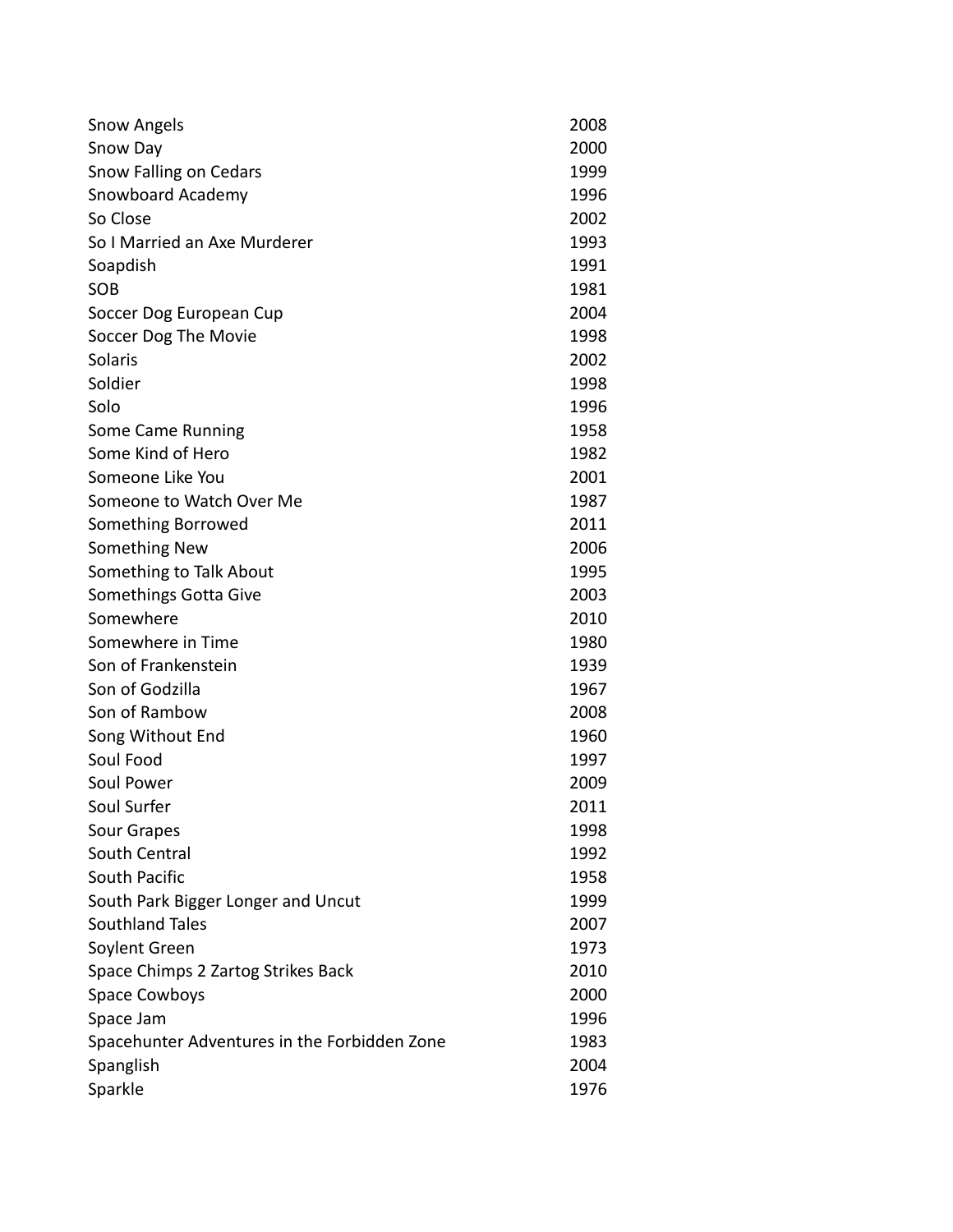| Spartacus                                          | 1960 |
|----------------------------------------------------|------|
| Spartan                                            | 2004 |
| Spawn                                              | 1997 |
| Speed                                              | 1994 |
| Speed 2 Cruise Control                             | 1997 |
| Speed Racer                                        | 2008 |
| Speedway                                           | 1968 |
| <b>Spencers Mountain</b>                           | 1963 |
| Sphere                                             | 1998 |
| SpiderMan                                          | 2002 |
| SpiderMan 3                                        | 2007 |
| Spiders Web                                        | 2001 |
| Spies Like Us                                      | 1985 |
| Spinout                                            | 1966 |
| <b>Spring Break</b>                                | 1983 |
| Spring Breakdown                                   | 2009 |
| Spun                                               | 2003 |
| Spy Game                                           | 2001 |
| St Ives                                            | 1976 |
| <b>St Trinians</b>                                 | 2007 |
| <b>Stage Fright</b>                                | 1950 |
| <b>Stand and Deliver</b>                           | 1988 |
| <b>Standard Operating Procedure</b>                | 2008 |
| Star 80                                            | 1983 |
| <b>Star Spangled Girl</b>                          | 1971 |
| <b>Star Trek</b>                                   | 2009 |
| <b>Star Trek First Contact</b>                     | 1996 |
| Star Trek II The Wrath of Khan                     | 1982 |
| Star Trek III The Search for Spock                 | 1984 |
| Star Trek IV The Voyage Home                       | 1986 |
| <b>Star Trek Nemesis</b>                           | 2002 |
| Star Trek The Motion Picture The Directors Edition | 1979 |
| <b>Star Trek V The Final Frontier</b>              | 1989 |
| Star Trek VI The Undiscovered Country              | 1991 |
| <b>Star Wars The Clone Wars</b>                    | 2008 |
| <b>Stardust</b>                                    | 2007 |
| Starman                                            | 1984 |
| <b>Starship Troopers</b>                           | 1997 |
| <b>Starship Troopers 3 Marauder</b>                | 2008 |
| Starsky Hutch                                      | 2004 |
| <b>State Fair</b>                                  | 1945 |
| State of Play                                      | 2009 |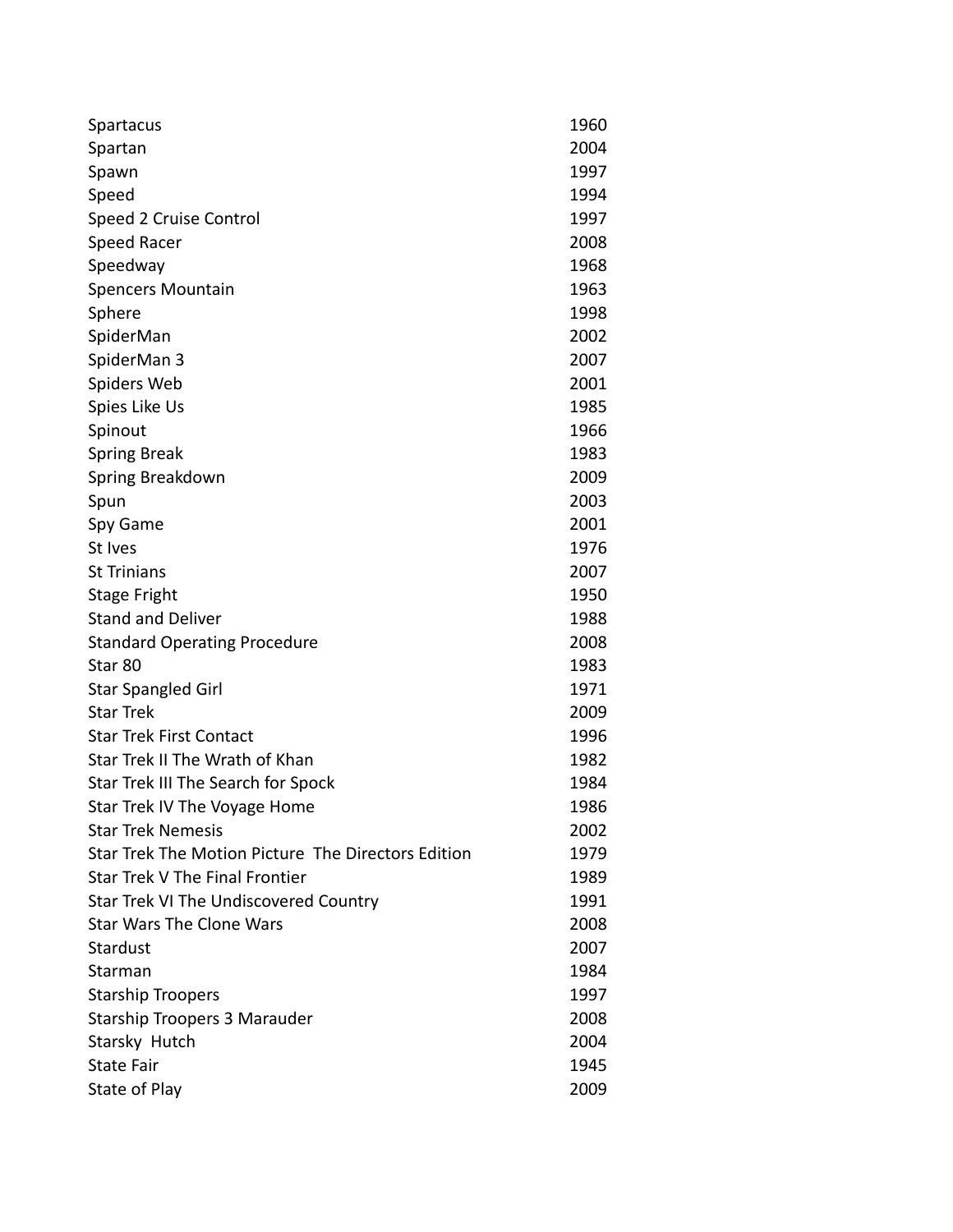| <b>State of the Union</b>        | 1948 |
|----------------------------------|------|
| Stay Away Joe                    | 1968 |
| <b>Stay Tuned</b>                | 1992 |
| <b>Staying Alive</b>             | 1983 |
| <b>Stealing Christmas</b>        | 2004 |
| <b>Stealing Home</b>             | 1988 |
| Stealth                          | 2005 |
| Steamboy                         | 2005 |
| <b>Steel Magnolias</b>           | 1989 |
| <b>Steelyard Blues</b>           | 1973 |
| Steep                            | 2007 |
| <b>Step Brothers</b>             | 2008 |
| <b>Stick</b>                     | 1985 |
| <b>Still Crazy</b>               | 1998 |
| <b>Stir Crazy</b>                | 1980 |
| Stomp the Yard                   | 2007 |
| Stomp the Yard Homecoming        | 2010 |
| Stop Or My Mom Will Shoot        | 1992 |
| StopLoss                         | 2008 |
| <b>Stormy Weather</b>            | 1943 |
| <b>Straight Time</b>             | 1978 |
| StraitJacket                     | 1964 |
| <b>Strange Brew</b>              | 1983 |
| <b>Strange Wilderness</b>        | 2008 |
| Strangers on a Train             | 1951 |
| <b>Straw Dogs</b>                | 2011 |
| <b>Street Fighter</b>            | 1994 |
| <b>Strictly Business</b>         | 1991 |
| <b>Striking Distance</b>         | 1993 |
| <b>Striking Range</b>            | 2006 |
| <b>Stripes</b>                   | 1981 |
| Striptease                       | 1996 |
| <b>Stroker Ace</b>               | 1983 |
| <b>Stuart Little 2</b>           | 2002 |
| Stuart Little 3 Call of the Wild | 2006 |
| Submarino                        | 2010 |
| Sudden Death                     | 1995 |
| Sudden Impact                    | 1983 |
| <b>Suddenly Last Summer</b>      | 1959 |
| Sueno                            | 2005 |
| Sugar                            | 2009 |
| <b>Suicide Mission</b>           | 1956 |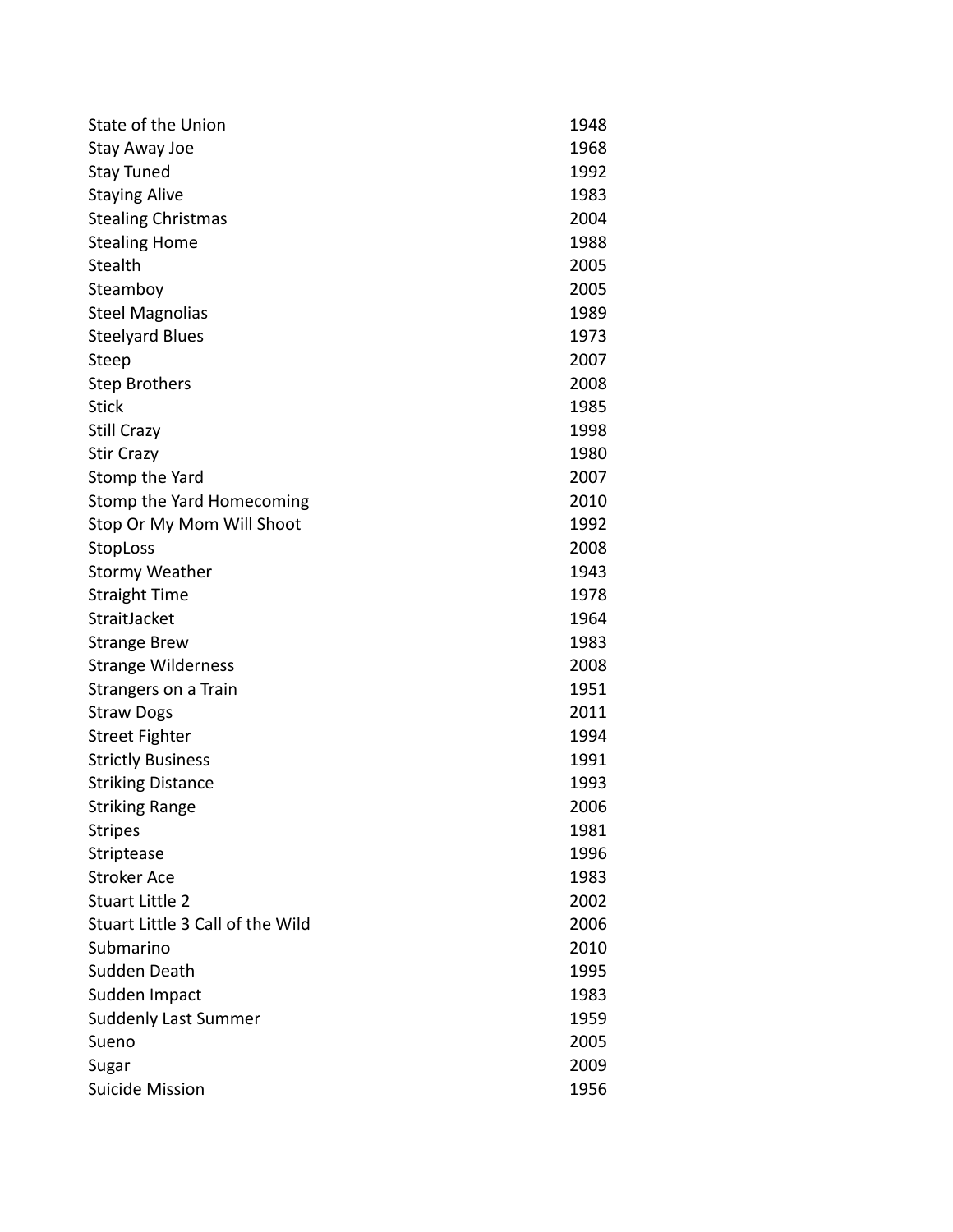| <b>Sullivans Travels</b>        | 1941 |
|---------------------------------|------|
| <b>Summer Catch</b>             | 2001 |
| Summer of 42                    | 1971 |
| <b>Summer Rental</b>            | 1985 |
| <b>Summer School</b>            | 1987 |
| Summertree                      | 1971 |
| Sundays at Tiffanys             | 2010 |
| Sunset                          | 1988 |
| <b>Sunset Boulevard</b>         | 1950 |
| <b>Sunset Strip</b>             | 2000 |
| <b>Sunshine State</b>           | 2002 |
| Super 8                         | 2011 |
| <b>Super Troopers</b>           | 2002 |
| Superbad                        | 2007 |
| Superfly                        | 1972 |
| Superman Brainiac Attacks       | 2006 |
| Superman Doomsday               | 2007 |
| Superman II                     | 1981 |
| Superman III                    | 1983 |
| Superman IV The Quest for Peace | 1987 |
| <b>Superman Returns</b>         | 2006 |
| SupermanBatman Apocalypse       | 2010 |
| SupermanBatman Public Enemies   | 2009 |
| Superstar                       | 1999 |
| Surfs Up                        | 2007 |
| <b>Surrender Dorothy</b>        | 2006 |
| <b>Surviving the Game</b>       | 1994 |
| Suspect                         | 1987 |
| <b>Suspect Zero</b>             | 2004 |
| <b>SWAT</b>                     | 2003 |
| <b>SWAT Fire Fight</b>          | 2011 |
| Sweet Bird of Youth             | 1962 |
| <b>Sweet Hearts Dance</b>       | 1988 |
| Sweet Land                      | 2005 |
| Sweetheart of the Campus        | 1941 |
| Swept Away                      | 2002 |
| Swept from The Sea              | 1998 |
| Swimfan                         | 2002 |
| <b>Swimming Pool</b>            | 2003 |
| <b>Swing Shift</b>              | 1984 |
| <b>Swing Time</b>               | 1936 |
| Swiri                           | 1999 |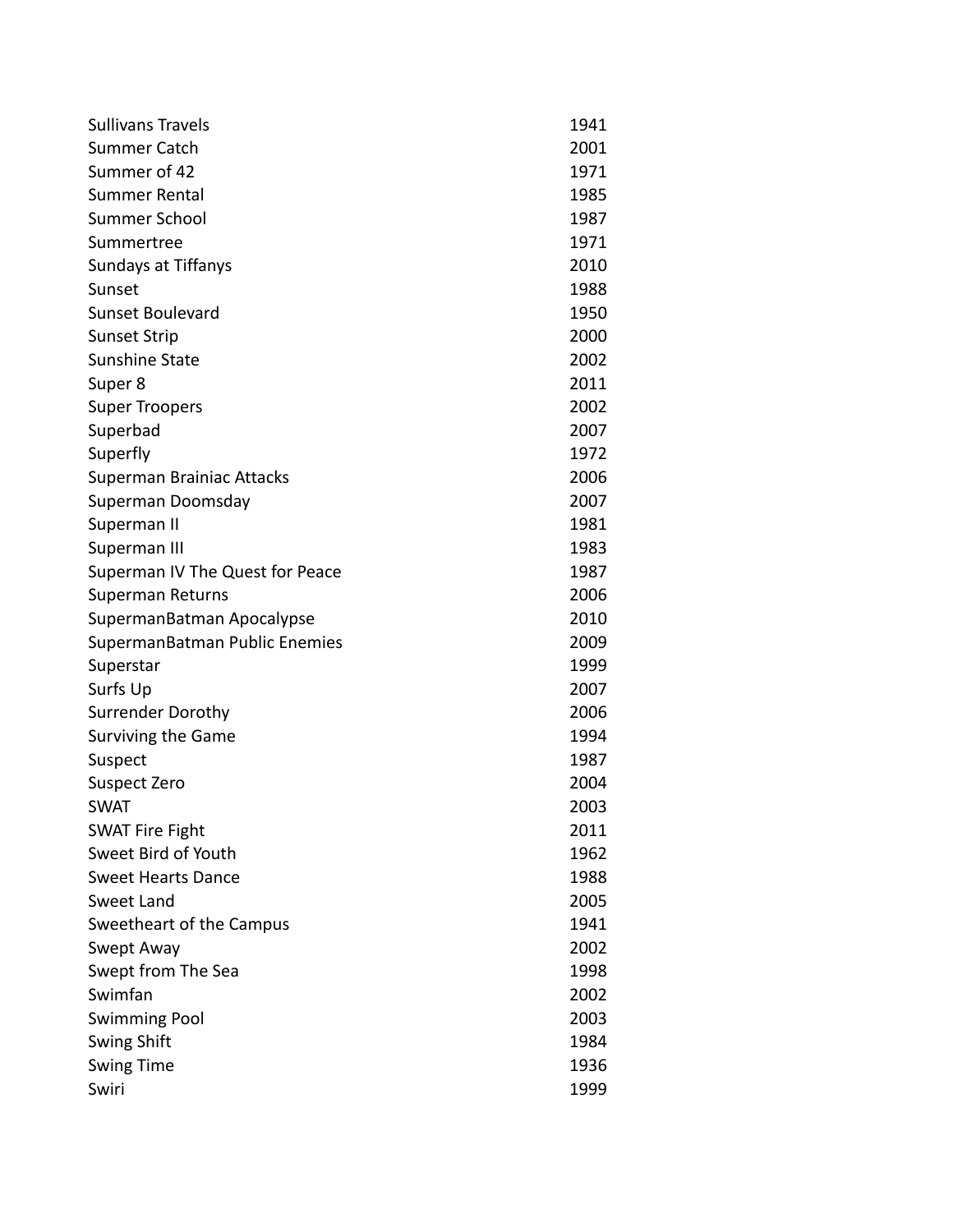| <b>Switching Channels</b>                             | 1988 |
|-------------------------------------------------------|------|
| <b>Switching Goals</b>                                | 1999 |
| Swordfish                                             | 2001 |
| Sydney White                                          | 2007 |
| Syriana                                               | 2005 |
| Tae Guk Gi The Brotherhood of War                     | 2004 |
| <b>Take Shelter</b>                                   | 2011 |
| Take the Lead                                         | 2006 |
| <b>Takers</b>                                         | 2010 |
| <b>Taking Lives</b>                                   | 2004 |
| <b>Taking Woodstock</b>                               | 2009 |
| Tales from the Darkside The Movie                     | 1990 |
| <b>Talk Radio</b>                                     | 1988 |
| Talk to Me                                            | 2007 |
| Talkin Dirty After Dark                               | 1991 |
| Talladega Nights The Ballad of Ricky Bobby            | 2006 |
| Tamara Drewe                                          | 2010 |
| Tango                                                 | 1998 |
| Tango and Cash                                        | 1989 |
| Tao of Steve                                          | 2000 |
| Tap                                                   | 1989 |
| Tarzan and the Lost City                              | 1998 |
| Tarzan The Ape Man                                    | 1981 |
| Taste the Blood of Dracula                            | 1970 |
| <b>Team America World Police</b>                      | 2004 |
| Tears of the Sun                                      | 2003 |
| Teen Titans Trouble in Tokyo                          | 2007 |
| Teenage Mutant Ninja Turtles 2 The Secret of the Ooze | 1991 |
| Teenage Mutant Ninja Turtles III                      | 1993 |
| Teenage Mutant Ninja Turtles The Movie                | 1990 |
| Tekkonkinkreet                                        | 2007 |
| Tell It to the Judge                                  | 1949 |
| Tenacious D in The Pick of Destiny                    | 2006 |
| Tequila Sunrise                                       | 1988 |
| <b>Termination Point</b>                              | 2007 |
| <b>Terminator Salvation</b>                           | 2009 |
| Terms of Endearment                                   | 1983 |
| <b>Texas Chainsaw Massacre The Next Generation</b>    | 1995 |
| Thank God Its Friday                                  | 1978 |
| That Old Feeling                                      | 1997 |
| That Thing You Do                                     | 1996 |
| <b>Thats Entertainment</b>                            | 1974 |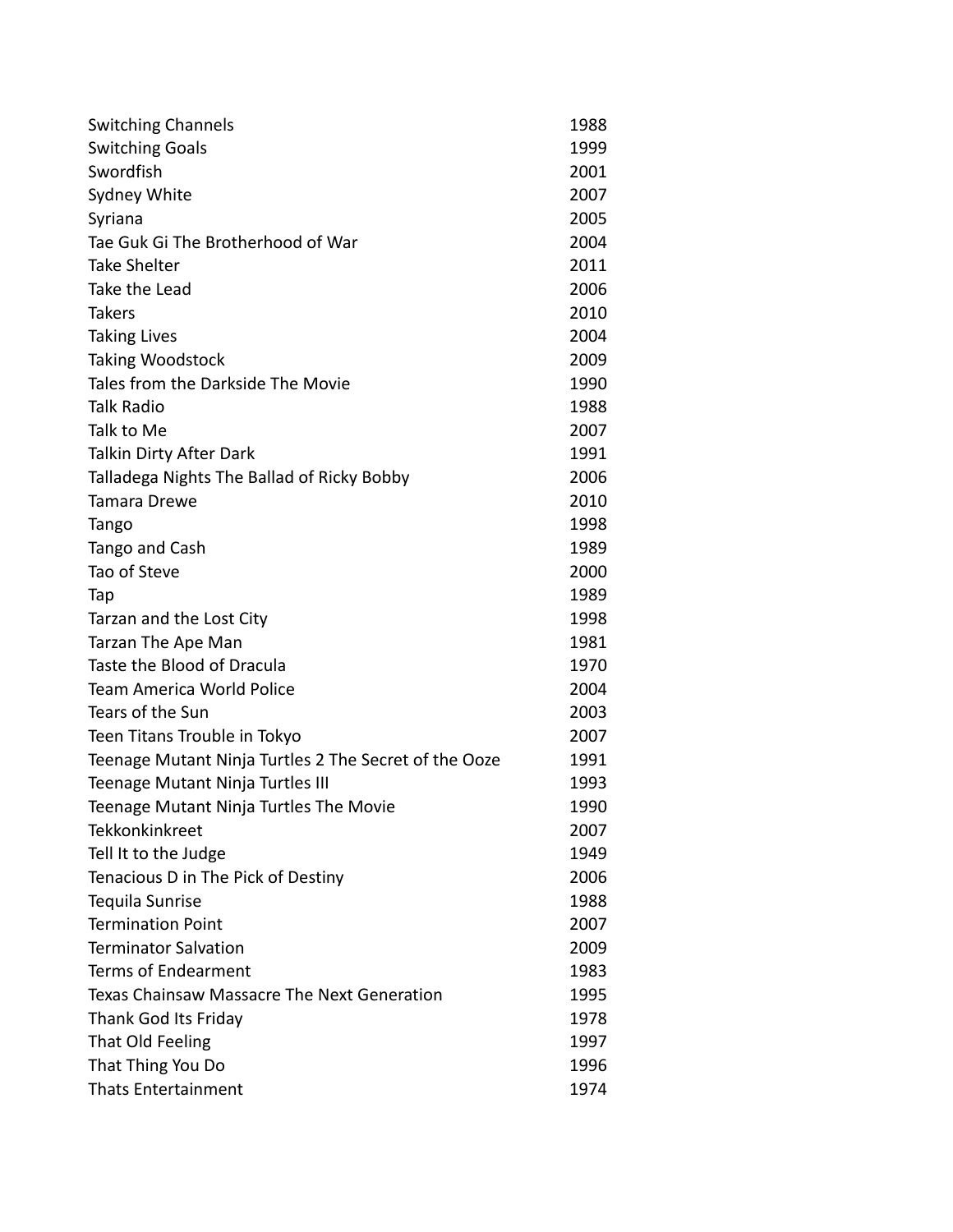| <b>Thats Entertainment III</b>                        | 1994 |
|-------------------------------------------------------|------|
| Thats Entertainment Pt 2                              | 1976 |
| The 11th Hour                                         | 2007 |
| The 2006 FIFA World Cup Film The Grand Finale         | 2007 |
| The 30 Foot Bride of Candy Rock                       | 1959 |
| The 40 YearOld Virgin                                 | 2005 |
| The 41YearOld Virgin Who Knocked Up Sarah Marshall a  | 2009 |
| The 5000 Fingers of Dr T                              | 1953 |
| The 6th Day                                           | 2000 |
| The 7th Voyage of Sinbad                              | 1958 |
| The Abyss Special Edition                             | 1989 |
| The Abyss Theatrical                                  | 1989 |
| The Accidental Husband                                | 2009 |
| The Accidental Tourist                                | 1988 |
| The Accused                                           | 1988 |
| The Adjustment Bureau                                 | 2011 |
| The Adventurers                                       | 1970 |
| The Adventures of Baron Munchausen                    | 1989 |
| The Adventures of Brer Rabbit                         | 2006 |
| The Adventures of Pluto Nash                          | 2001 |
| The Adventures of Robin Hood                          | 1938 |
| The Adventures of Tintin                              | 2011 |
| The Affair of the Necklace                            | 2001 |
| The Agony and the Ecstasy                             | 1965 |
| The Alarmist                                          | 1998 |
| The Alien Girl                                        | 2010 |
| The Amazing Panda Adventure                           | 1995 |
| The Ambushers                                         | 1967 |
| The American                                          | 2010 |
| The Americanization of Emily                          | 1964 |
| The Anderson Tapes                                    | 1971 |
| The Andromeda Strain                                  | 1971 |
| The Ant Bully                                         | 2006 |
| The Apostle                                           | 1997 |
| The Arrangement                                       | 1969 |
| The Arrival                                           | 1996 |
| The Art of War                                        | 2000 |
| The Art of War III Retribution                        | 2009 |
| The Asphalt Jungle                                    | 1950 |
| The Assassination of Jesse James by the Coward Robert | 2007 |
| The Astronaut Farmer                                  | 2006 |
| The Astronauts Wife                                   | 1999 |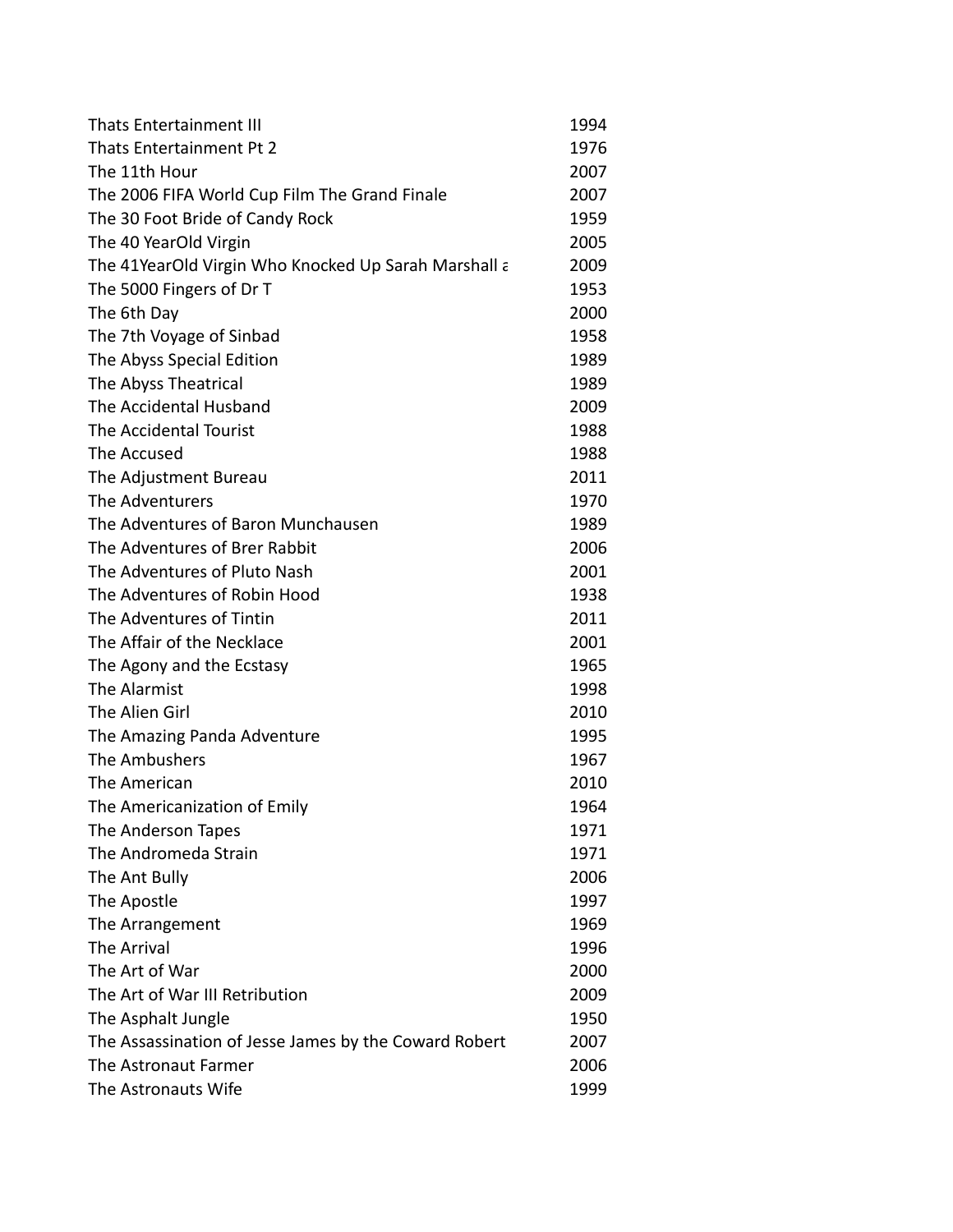| The Avengers                                      | 1998 |
|---------------------------------------------------|------|
| The Awful Truth                                   | 1937 |
| The Babe                                          | 1992 |
| The Bachelor                                      | 1999 |
| The Bachelor and the BobbySoxer                   | 1947 |
| The Backup Plan                                   | 2010 |
| The Bad and the Beautiful                         | 1952 |
| The Bad News Bears                                | 1976 |
| The Bad Seed                                      | 1956 |
| The Ballad of Cable Hogue                         | 1970 |
| The Band Wagon                                    | 1953 |
| The Bands Visit                                   | 2007 |
| The Banger Sisters                                | 2002 |
| The Bannen Way                                    | 2010 |
| The Barbarian and the Geisha                      | 1958 |
| The Barkleys of Broadway                          | 1949 |
| The Beach                                         | 2000 |
| The Beast                                         | 1988 |
| The Beast From 20000 Fathoms                      | 1953 |
| The Beautician and the Beast                      | 1997 |
| The Bedford Incident                              | 1965 |
| The Beguiled                                      | 1971 |
| The Best Little Whorehouse in Texas               | 1982 |
| The Best Man                                      | 1999 |
| The Bible                                         | 1966 |
| The Big Bounce                                    | 1969 |
| The Big Bounce                                    | 2004 |
| The Big Bus                                       | 1976 |
| The Big Chill                                     | 1983 |
| The Big Cube                                      | 1969 |
| The Big Hit                                       | 1998 |
| The Big Lebowski                                  | 1998 |
| The Big Picture                                   | 1989 |
| The Big Sleep                                     | 1946 |
| The Big Street                                    | 1942 |
| The Big Tease                                     | 2000 |
| The Bingo Long Traveling AllStars and Motor Kings | 1976 |
| The Birds                                         | 1963 |
| The Black Dahlia                                  | 2006 |
| The Black Dakotas                                 | 1954 |
| The Black Knight                                  | 1954 |
| The Black Orchid                                  | 1958 |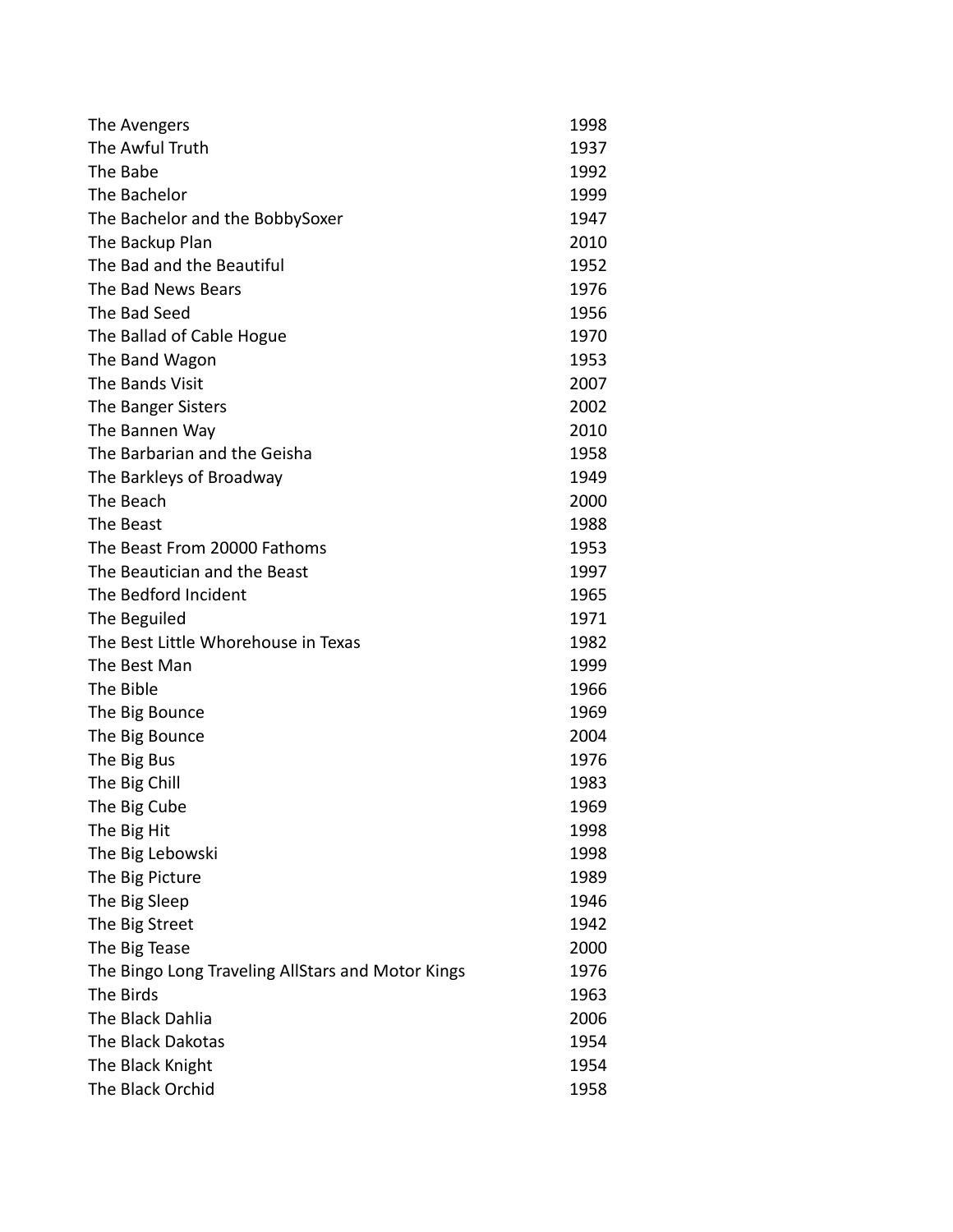| The Black Room                           | 1935 |
|------------------------------------------|------|
| The Black Rose                           | 1950 |
| The Black Shield of Falworth             | 1954 |
| The Blackboard Jungle                    | 1955 |
| The Blind Side                           | 2009 |
| The Blue Lagoon                          | 1980 |
| The Blues Brothers Extended Version      | 1980 |
| The Blues Brothers Theatrical            | 1980 |
| The Boat That Rocked                     | 2009 |
| The Bodyguard                            | 1992 |
| The Bone Collector                       | 1999 |
| The Bonfire of the Vanities              | 1990 |
| The Book of Eli                          | 2010 |
| The Boondock Saints                      | 2000 |
| The Boondock Saints II All Saints Day    | 2009 |
| The Border                               | 1982 |
| The Borrowers                            | 1997 |
| The Boss Wife                            | 1986 |
| The Bounty Hunter                        | 2010 |
| The Bourne Identity                      | 2002 |
| The Bourne Supremacy                     | 2004 |
| The Bourne Ultimatum                     | 2007 |
| The Box                                  | 2009 |
| The Boxer                                | 1997 |
| The Boy Who Could Fly                    | 1986 |
| The Brady Bunch Movie                    | 1995 |
| The Brave One                            | 2007 |
| The Breakfast Club                       | 1985 |
| The BreakUp                              | 2006 |
| The Bride                                | 1985 |
| The Bride Came COD                       | 1941 |
| The Bride of Frankenstein                | 1935 |
| The Bridge of San Luis Rey               | 2005 |
| The Bridge on the River Kwai             | 1957 |
| The Bridges at TokoRi                    | 1954 |
| The Brigand of Kandahar                  | 1965 |
| The Broken Hearts Club A Romantic Comedy | 2000 |
| The Brotherhood                          | 1968 |
| The Brotherhood of Satan                 | 1971 |
| The Brothers                             | 2001 |
| The Brothers Solomon                     | 2007 |
| The Browning Version                     | 1994 |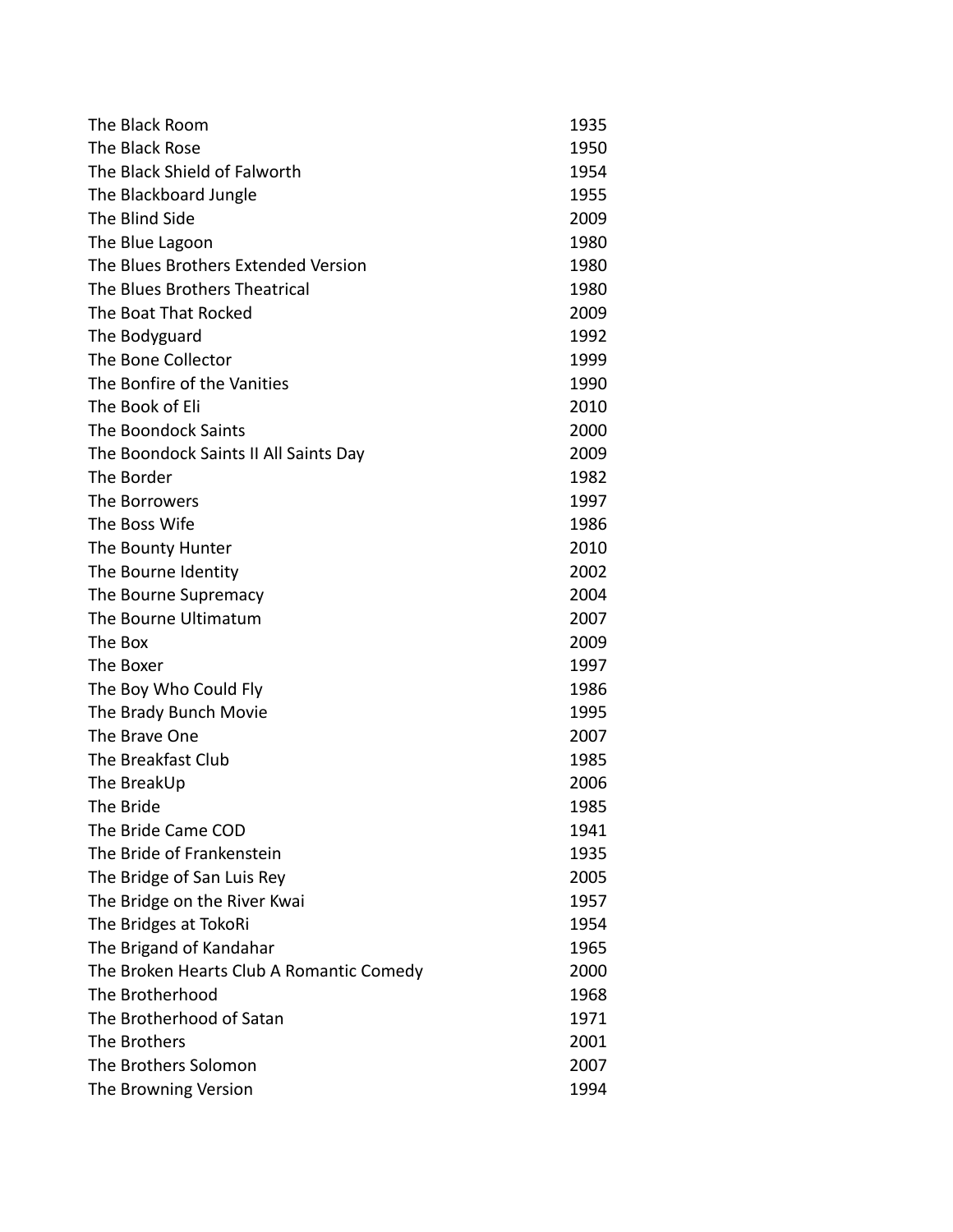| The Bucket List                      | 2008 |
|--------------------------------------|------|
| The Buddy Holly Story                | 1978 |
| The Burglar                          | 1957 |
| The Business of Being Born           | 2008 |
| The Butcher Boy                      | 1998 |
| The Butchers Wife                    | 1991 |
| The Butterfly Effect                 | 2004 |
| The Butterfly Effect 2               | 2006 |
| The Cable Guy                        | 1996 |
| The Caller                           | 2011 |
| The Candidate                        | 1972 |
| The Cardinal                         | 1963 |
| The Carpetbaggers                    | 1964 |
| The Cavern                           | 2005 |
| The Celestine Prophecy               | 2006 |
| The Cell                             | 2000 |
| The Cell 2                           | 2009 |
| The Celluloid Closet                 | 1995 |
| The Challenge                        | 2003 |
| The Chamber                          | 1996 |
| The Champ                            | 1931 |
| The Champ                            | 1979 |
| The ChangeUp Theatrical              | 2011 |
| The ChangeUp Unrated                 | 2011 |
| The Chase                            | 1966 |
| The Children of Huang Shi            | 2008 |
| The China Syndrome                   | 1979 |
| The Chronicles of Riddick Theatrical | 2004 |
| The Chronicles of Riddick Unrated    | 2004 |
| The Cincinnati Kid                   | 1965 |
| The City of Lost Children            | 1995 |
| <b>The Class</b>                     | 2008 |
| The Client                           | 1994 |
| The Client List                      | 2010 |
| The Clique                           | 2008 |
| The Clock                            | 1945 |
| The Closer You Get                   | 2000 |
| The Collector                        | 1965 |
| The Color of Paradise                | 1999 |
| The Concorde Airport 79              | 1979 |
| The Confessor                        | 2004 |
| The Constant Gardener                | 2005 |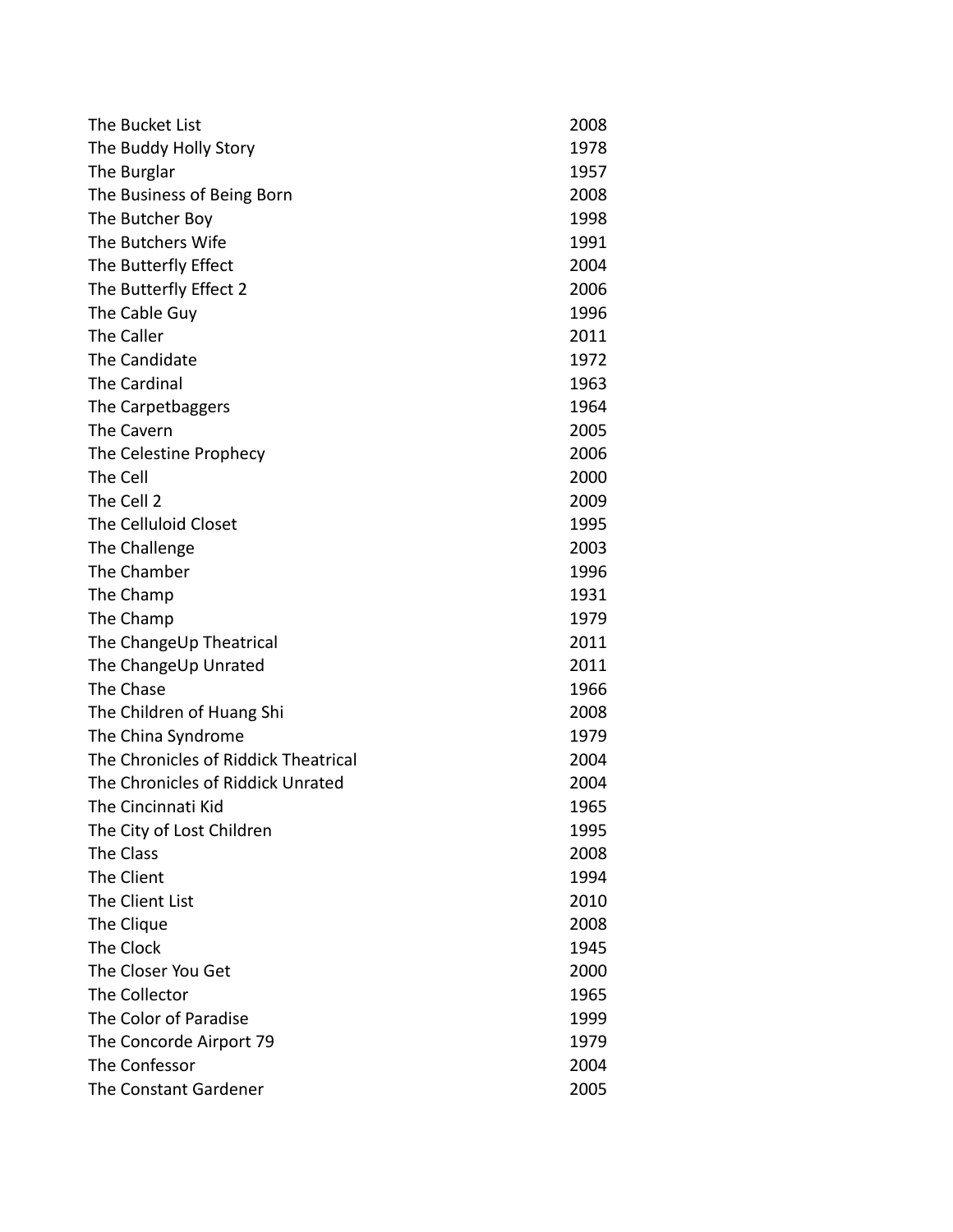| The Core                            | 2003 |
|-------------------------------------|------|
| The Cottage                         | 2008 |
| The Counterfeiters                  | 2008 |
| The Courtship of Eddies Father      | 1962 |
| The Covenant                        | 2006 |
| The Cowboys                         | 1972 |
| The Craft                           | 1996 |
| The Craigslist Killer               | 2011 |
| The Crimson Kimono                  | 1959 |
| The Curious Case of Benjamin Button | 2008 |
| The Curse of Frankenstein           | 1957 |
| The Curse of King Tuts Tomb         | 1980 |
| The Curse of the Werewolf           | 1961 |
| The Da Vinci Code                   | 2006 |
| The Damned Dont Cry                 | 1950 |
| <b>The Damned United</b>            | 2009 |
| The Dancer                          | 2000 |
| The Dark                            | 2005 |
| The Dark Crystal                    | 1982 |
| The Dark Knight                     | 2008 |
| The Day the Earth Stood Still       | 1951 |
| The Daytrippers                     | 1996 |
| The Dead Pool                       | 1988 |
| The Dead Zone                       | 1983 |
| The Deadly Affair                   | 1966 |
| The Debt                            | 2011 |
| The Debut                           | 2001 |
| The Deep End                        | 2001 |
| The Deep End of the Ocean           | 1999 |
| The Delicate Delinquent             | 1956 |
| The Departed                        | 2006 |
| The Desperadoes                     | 1943 |
| The Desperados                      | 1969 |
| The Detonator                       | 2006 |
| The Devil Commands                  | 1941 |
| The Devils Backbone                 | 2001 |
| The Devils Own                      | 1997 |
| The Devils Teardrop                 | 2010 |
| The Devils Tomb                     | 2009 |
| The Dilemma                         | 2011 |
| The Dirty Dozen                     | 1967 |
| The Dish                            | 2001 |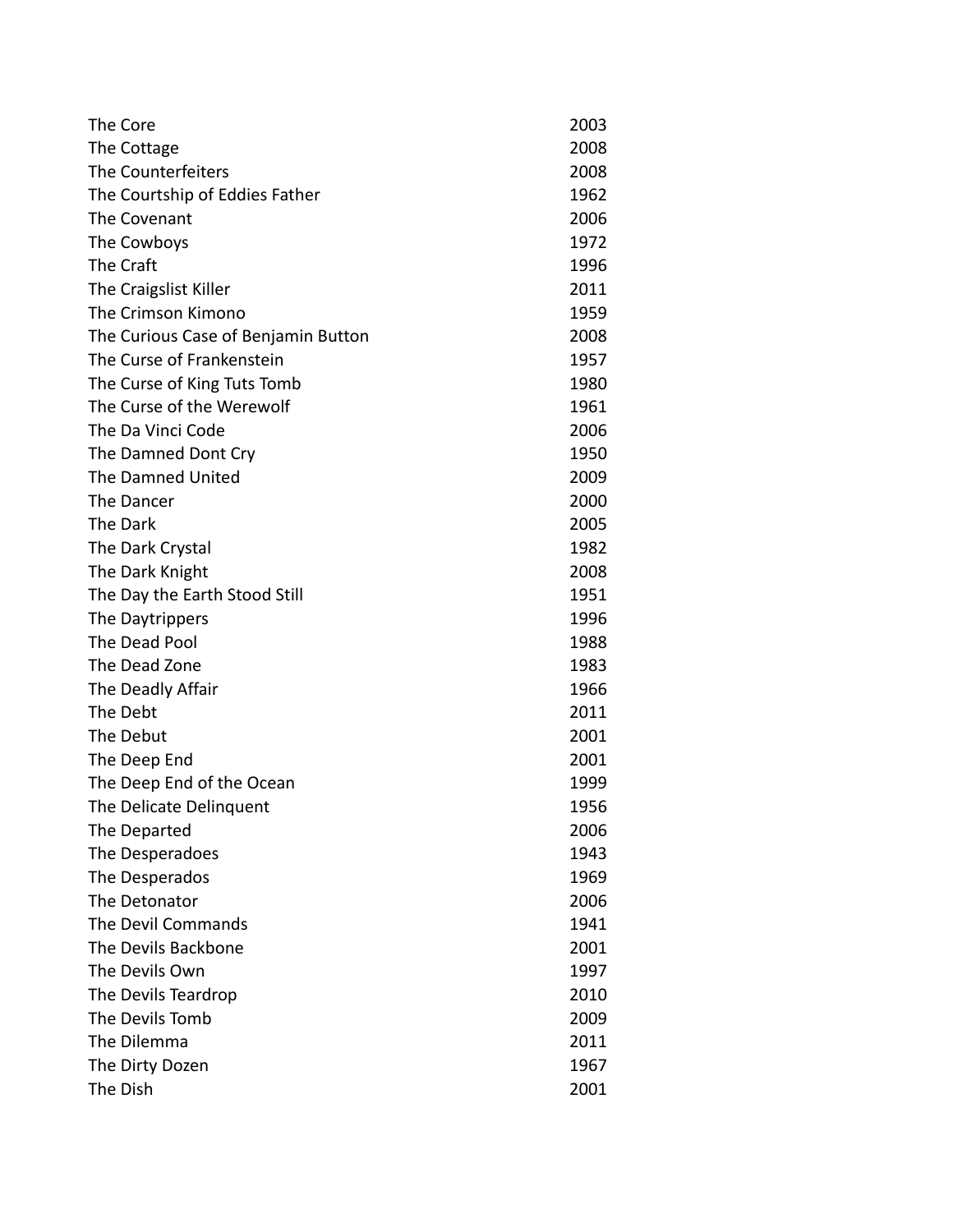| The Dolphin Story of a Dreamer            | 2009 |
|-------------------------------------------|------|
| The Dresser                               | 1983 |
| The Duchess                               | 2008 |
| The Duchess Uncut                         | 2008 |
| The Dukes of Hazzard                      | 2005 |
| The Durango Kid                           | 1940 |
| The Eagle Theatrical                      | 2011 |
| The Eagle Unrated                         | 2011 |
| The Earth Dies Screaming                  | 1964 |
| The Eddy Duchin Story                     | 1956 |
| The Edge                                  | 1997 |
| The Egg and I                             | 1947 |
| The Eiger Sanction                        | 1975 |
| The Emperor and the Assassin              | 1999 |
| The End of the Affair                     | 1955 |
| The End of the Affair                     | 1999 |
| The Enemy Below                           | 1957 |
| The Enemy General                         | 1960 |
| The Enforcer                              | 1976 |
| The Errand Boy                            | 1961 |
| The Exorcism of Emily Rose                | 2005 |
| The Exorcist                              | 2000 |
| The Exorcist 3                            | 1990 |
| The Experiment                            | 2010 |
| The Family Jewels                         | 1965 |
| The Family Man                            | 2000 |
| The Far Horizons                          | 1955 |
| The Fast and the Furious                  | 2001 |
| The Fast and the Furious Tokyo Drift      | 2006 |
| The Fearless Vampire Killers              | 1967 |
| The Fifth Commandment                     | 2008 |
| The Fifth Element                         | 1997 |
| The Fighter                               | 2010 |
| The Fighting 69th                         | 1940 |
| The Fighting Temptations                  | 2003 |
| The Filth and the Fury A Sex Pistols Film | 2000 |
| The Final Destination                     | 2009 |
| The Final Inquiry                         | 2007 |
| The Firm                                  | 1993 |
| The First Deadly Sin                      | 1980 |
| The First Wives Club                      | 1996 |
| The Fisher King                           | 1991 |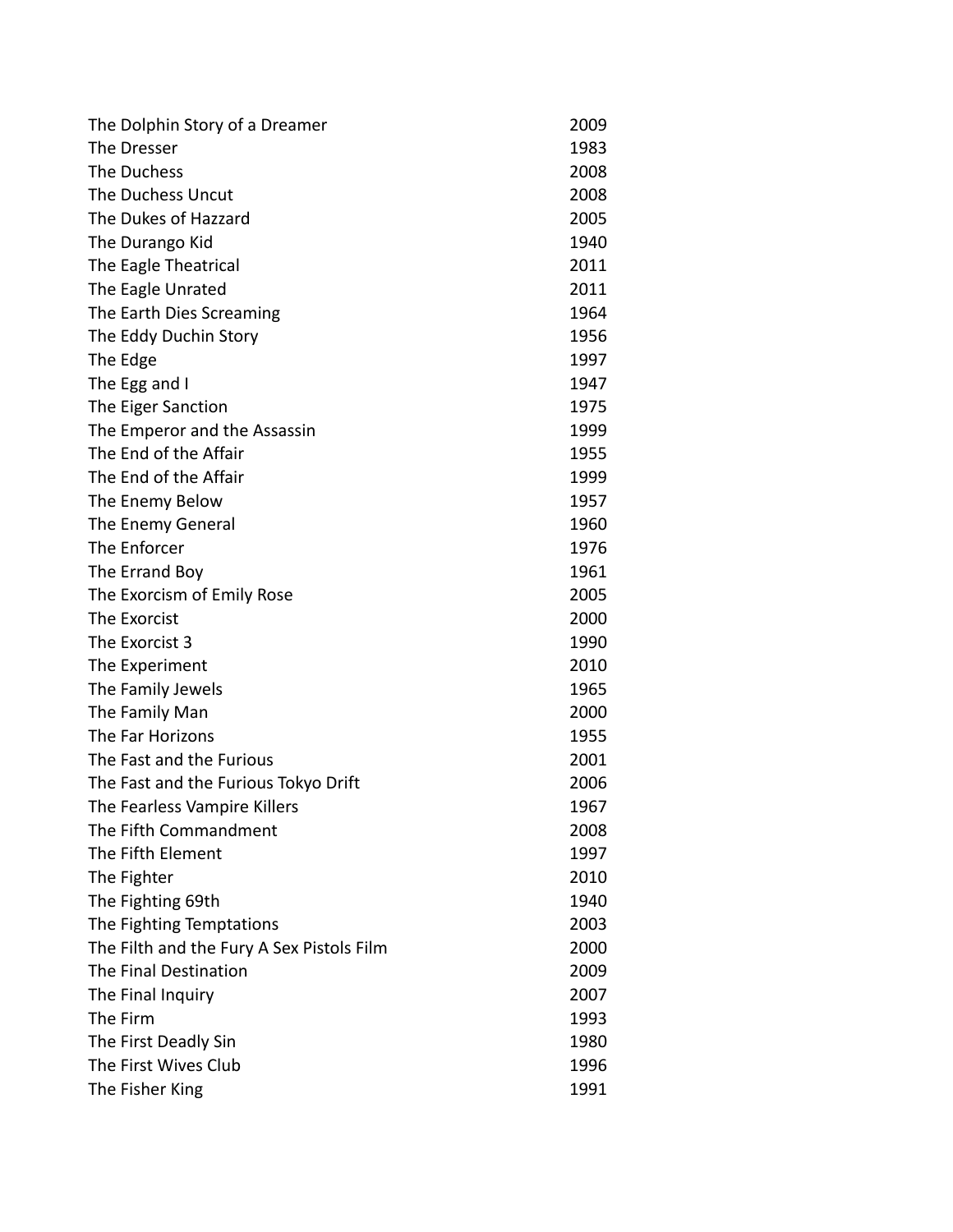| The Fly                         | 1958 |
|---------------------------------|------|
| The Fly                         | 1986 |
| The Fog                         | 2005 |
| The Forgotten                   | 2004 |
| The Four Feathers               | 2002 |
| The Fourth Kind                 | 2009 |
| The Fox and the Child           | 2007 |
| The French Connection           | 1971 |
| The Frighteners                 | 1996 |
| The Frogmen                     | 1951 |
| The Front                       | 1976 |
| The Fugitive                    | 1993 |
| The Full Monty                  | 1997 |
| The Fuller Brush Girl           | 1950 |
| The Fun in Acapulco             | 1963 |
| The Gambler                     | 1974 |
| The Game                        | 1997 |
| The Games                       | 1970 |
| The Gangs All Here              | 1943 |
| The Gauntlet                    | 1977 |
| The Gay Divorcee                | 1934 |
| The General                     | 1998 |
| The Ghost and the Darkness      | 1996 |
| The Gift                        | 2001 |
| The Girl on the Bridge          | 1951 |
| The Girl With the Dragon Tattoo | 2011 |
| The Glass Bottom Boat           | 1966 |
| The Glimmer Man                 | 1996 |
| The GoBetween                   | 1971 |
| The Godfather                   | 1972 |
| The Godfather Part II           | 1974 |
| The Godfather Part III          | 1990 |
| The Gods Must Be Crazy II       | 1990 |
| The Golden Blaze                | 2005 |
| The Golden Child                | 1986 |
| The Golden Compass              | 2007 |
| The Golden Voyage of Sinbad     | 1974 |
| The Good Earth                  | 1937 |
| The Good German                 | 2006 |
| The Good Shepherd               | 2006 |
| The Good Son                    | 1993 |
| The Goodbye Girl                | 1977 |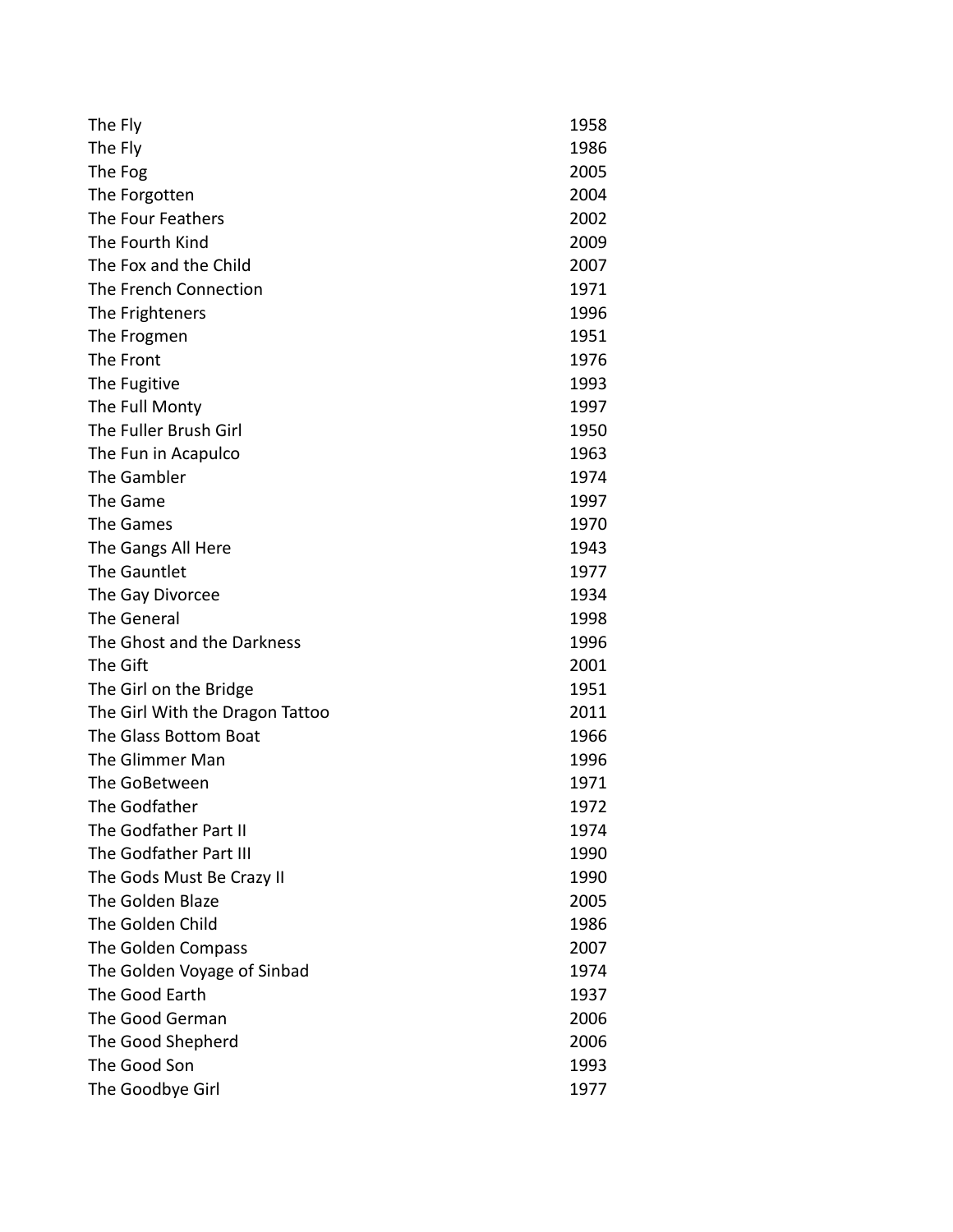| The Goods Live Hard Sell Hard         | 2009 |
|---------------------------------------|------|
| The Goonies                           | 1985 |
| The Grace Card                        | 2010 |
| The Grass Harp                        | 1995 |
| The Great Gatsby                      | 1974 |
| The Great Race                        | 1965 |
| The Great Santini                     | 1979 |
| The Great Sioux Massacre              | 1965 |
| The Great Ziegfeld                    | 1936 |
| The Green Hornet                      | 2011 |
| The Green Mile                        | 1999 |
| The Ground Truth                      | 2006 |
| The Grudge                            | 2004 |
| The Grudge 3                          | 2009 |
| The Guard                             | 2011 |
| The Gumball Rally                     | 1976 |
| The Guns of Navarone                  | 1961 |
| The Guyver 2                          | 1994 |
| The Gypsy Moths                       | 1969 |
| The Hangover                          | 2009 |
| The Hard Man                          | 1957 |
| The Hard Way                          | 1991 |
| The Harder They Fall                  | 1956 |
| The Harvey Girls                      | 1946 |
| The Haunting                          | 1963 |
| The Haunting Hour Dont Think About It | 2007 |
| The Haunting of Molly Hartley         | 2008 |
| The Heart Is a Lonely Hunter          | 1968 |
| The Hill                              | 1965 |
| The Hills Run Red                     | 2009 |
| The Hindenburg                        | 1975 |
| The Hit List                          | 2011 |
| The Hitcher                           | 2007 |
| The Hitman                            | 1991 |
| The Holiday                           | 2006 |
| The Hollywood Knights                 | 1980 |
| The Honeymooners                      | 2005 |
| The Hours                             | 2003 |
| The House Bunny                       | 2008 |
| The House of the Seven Gables         | 1940 |
| The House on Telegraph Hill           | 1951 |
| The Hudsucker Proxy                   | 1994 |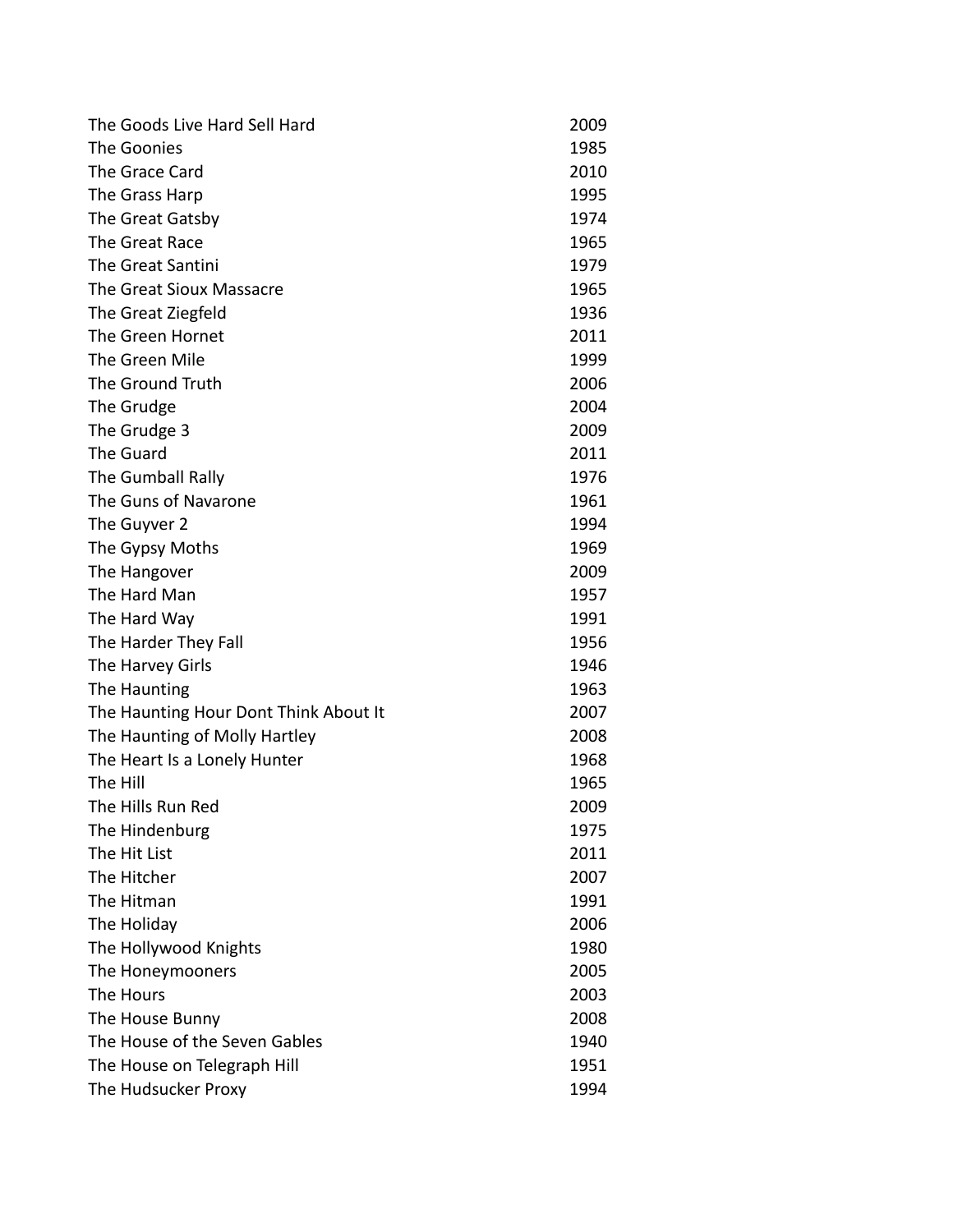| The Human Contract                               | 2008 |
|--------------------------------------------------|------|
| The Hunchback of Notre Dame                      | 1939 |
| The Hunger                                       | 1983 |
| The Hunt for Eagle One                           | 2005 |
| The Hunt for Eagle One Crash Point               | 2006 |
| The Hunt for Red October                         | 1990 |
| The Hunt for the BTK Killer                      | 2005 |
| The Hunted                                       | 2003 |
| The Hunters                                      | 1958 |
| The Hurricane                                    | 1999 |
| The Hustler                                      | 1961 |
| The Ice Harvest                                  | 2005 |
| The Ides of March                                | 2011 |
| The Illusionist                                  | 2010 |
| The Illustrated Man                              | 1969 |
| The Incredible Hulk                              | 2008 |
| The Incredible Shrinking Man                     | 1957 |
| The Incredible Shrinking Woman                   | 1981 |
| The Incredibly True Adventure of 2 Girls in Love | 1995 |
| The Informant                                    | 2009 |
| The Informers                                    | 2009 |
| The InLaws                                       | 1979 |
| The InLaws                                       | 2003 |
| The Inner Circle                                 | 1991 |
| The International                                | 2009 |
| The Interpreter                                  | 2005 |
| The Invasion                                     | 2007 |
| The Invention of Lying                           | 2009 |
| The Invisible Man                                | 1933 |
| The Iron Giant                                   | 1999 |
| The Island                                       | 1980 |
| The Italian Job                                  | 1969 |
| The Jackal                                       | 1997 |
| The Jacket                                       | 2005 |
| The Jane Austen Book Club                        | 2007 |
| The Jerk                                         | 1979 |
| The Jetsons The Movie                            | 1990 |
| The Jewel of the Nile                            | 1985 |
| The Joneses                                      | 2010 |
| The Karate Kid                                   | 2010 |
| The Keeper                                       | 2010 |
| The Kids Are All Right                           | 2010 |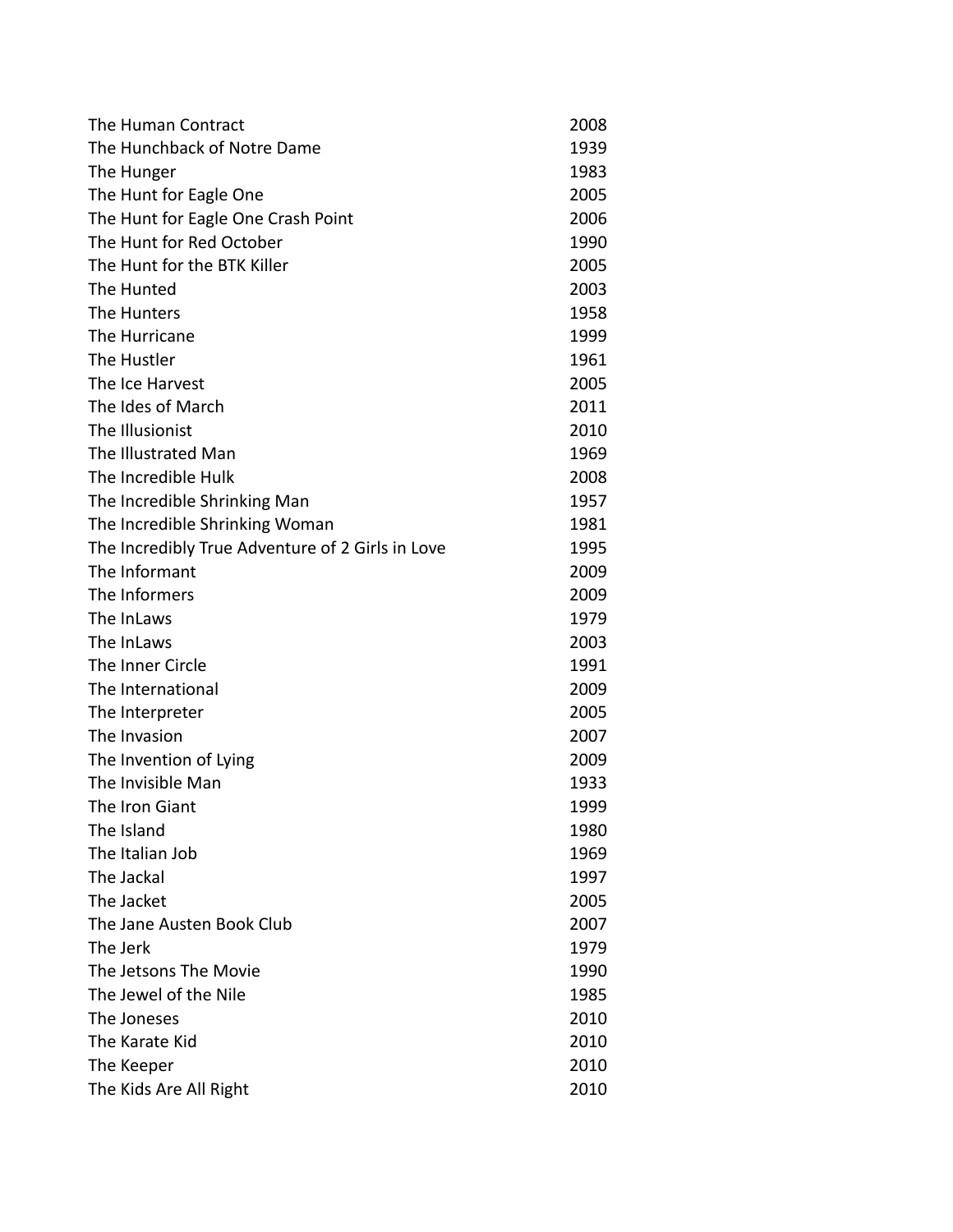| The Killing Fields                                 | 1984 |
|----------------------------------------------------|------|
| The King and I                                     | 1956 |
| The King Maker                                     | 2005 |
| The King of Marvin Gardens                         | 1972 |
| The Kingdom                                        | 2007 |
| The Kissing Bandit                                 | 1948 |
| The Kite Runner                                    | 2007 |
| The Ladies Man                                     | 2000 |
| The Lake House                                     | 2006 |
| The Land Before Time II The Great Valley Adventure | 1994 |
| The Land Before Time Journey to Big Water          | 2002 |
| The Land Before Time The Great Day of the Flyers   | 2007 |
| The Land Before Time V The Mysterious Island       | 1997 |
| The Land Before Time VII The Stone of Cold Fire    | 2000 |
| The Last Action Hero                               | 1993 |
| The Last Airbender                                 | 2010 |
| The Last Blitzkrieg                                | 1959 |
| The Last Boy Scout                                 | 1991 |
| The Last Day of Summer                             | 2007 |
| The Last Days of Pompeii                           | 1935 |
| The Last Detail                                    | 1973 |
| The Last Dragon                                    | 1985 |
| The Last Frontier                                  | 1955 |
| The Last Hard Men                                  | 1976 |
| The Last House on the Left Theatrical              | 2009 |
| The Last House on the Left Unrated                 | 2009 |
| The Last Hurrah                                    | 1958 |
| The Last Mimzy                                     | 2007 |
| The Last of Sheila                                 | 1973 |
| The Last of the Mohicans                           | 1992 |
| The Last Posse                                     | 1953 |
| The Last Stand                                     | 2006 |
| The Last Starfighter                               | 1984 |
| The Last Station                                   | 2010 |
| The Last Supper                                    | 1995 |
| The Last Temptation of Christ                      | 1988 |
| The Last Time                                      | 2007 |
| The Last Voyage                                    | 1960 |
| The Last Winter                                    | 1984 |
| The Late Show                                      | 1977 |
| The Lawnmower Man                                  | 1992 |
| The Lazarus Project                                | 2008 |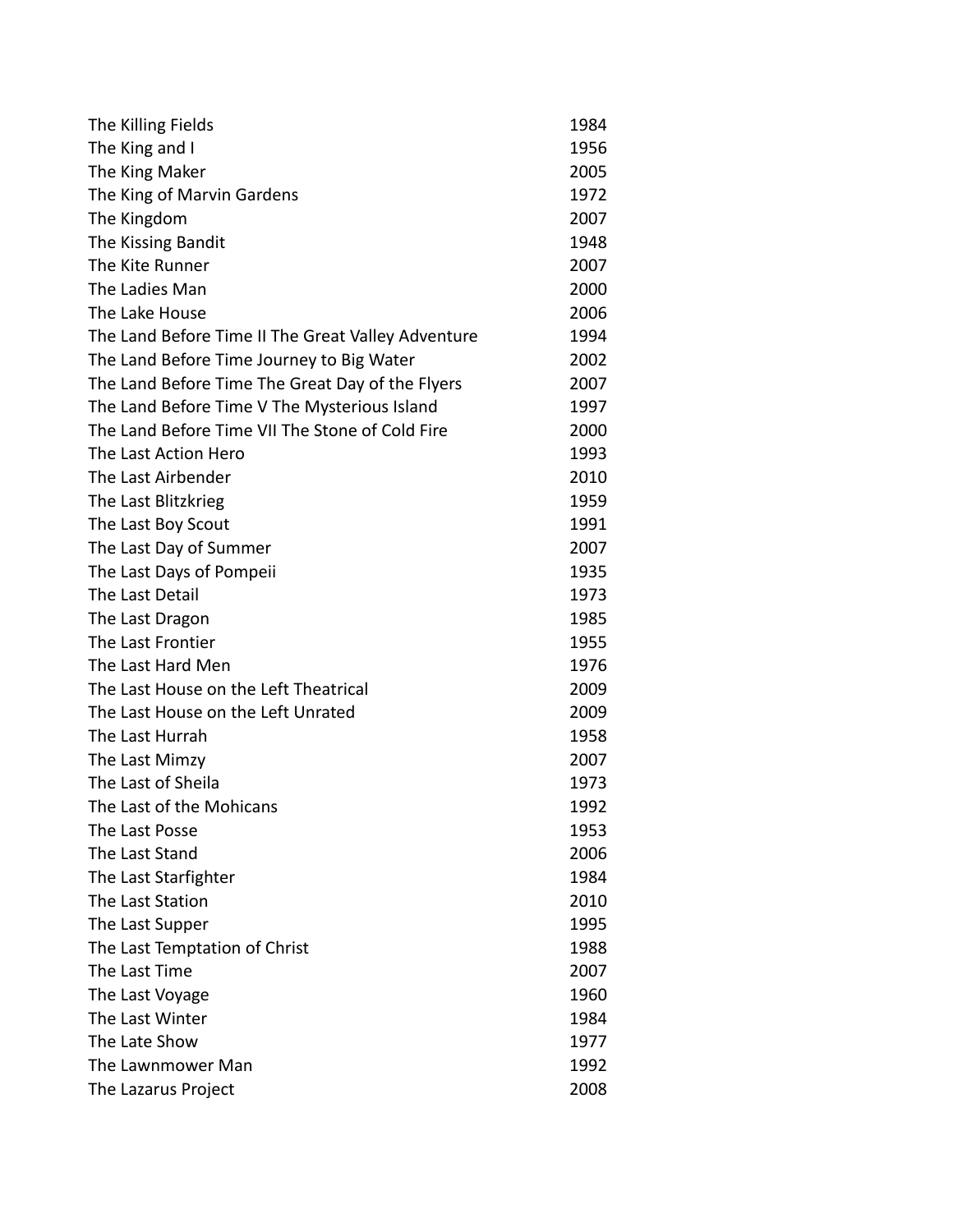| The Left Hand of God                             | 1955 |
|--------------------------------------------------|------|
| The Legend of the Shadowless Sword               | 2005 |
| The Legend of Zorro                              | 2005 |
| The Leopard                                      | 1963 |
| The Librarian Curse of the Judas Chalice         | 2008 |
| The Life of David Gale                           | 2003 |
| The Limits of Control                            | 2009 |
| The List                                         | 2006 |
| The Little Engine That Could                     | 2011 |
| The Little Prince                                | 1974 |
| The Little Savage                                | 1959 |
| The Little Shop of Horrors                       | 1986 |
| The Lives of Others                              | 2007 |
| The Lodger                                       | 2009 |
| The Loneliness of the Long Distance Runner       | 1962 |
| The Lonely Guy                                   | 1984 |
| The Lonely Man                                   | 1957 |
| The Long Gray Line                               | 1955 |
| The Long Hot Summer                              | 1958 |
| The Long Ships                                   | 1964 |
| The Longest Day                                  | 1962 |
| The Longest Yard                                 | 1974 |
| The Lord of the Rings The Fellowship of the Ring | 2001 |
| The Lord of the Rings The Return of the King     | 2003 |
| The Lord of the Rings The Two Towers             | 2002 |
| The Lords of Flatbush                            | 1974 |
| The Lost and Found Family                        | 2009 |
| The Lost Boys                                    | 1987 |
| The Lost Skeleton of Cadavra                     | 2004 |
| The Love Guru                                    | 2008 |
| The Loved One                                    | 1965 |
| The Machinist                                    | 2004 |
| The Mad Room                                     | 1969 |
| The Magic Carpet                                 | 1951 |
| The Magus                                        | 1968 |
| The Maiden Heist                                 | 2009 |
| The Main Event                                   | 1979 |
| The Majestic                                     | 2001 |
| The Maltese Falcon                               | 1941 |
| The Mambo Kings                                  | 1992 |
| The Man Called Flintstone                        | 1966 |
| The Man From Colorado                            | 1949 |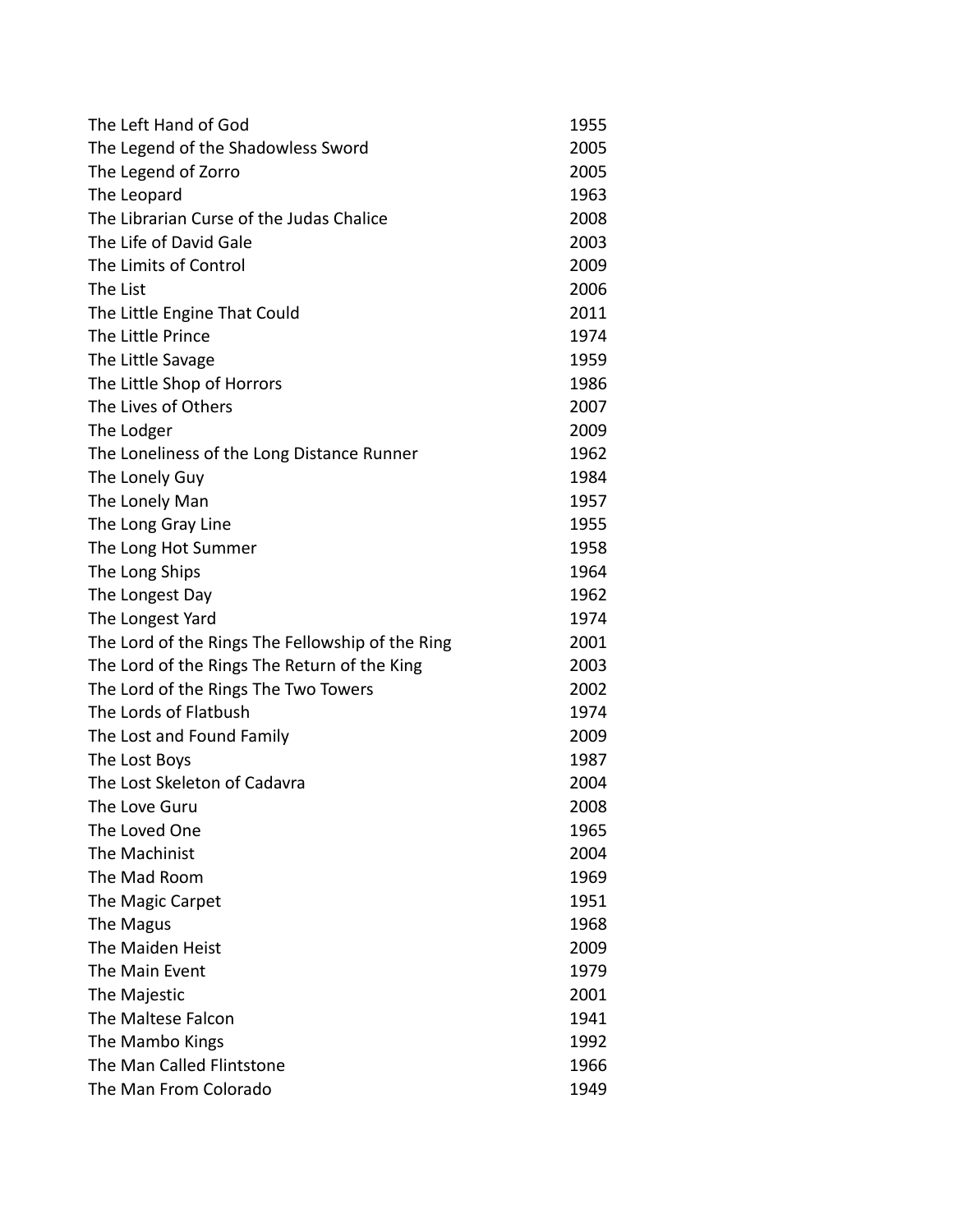| The Man From Elysian Fields            | 2002 |
|----------------------------------------|------|
| The Man From Laramie                   | 1955 |
| The Man From Snowy River               | 1982 |
| The Man on the Train                   | 2002 |
| The Man They Could Not Hang            | 1939 |
| The Man Who Knew Too Little            | 1997 |
| The Man Who Knew Too Much              | 1956 |
| The Man Who Loved Women                | 1983 |
| The Man Who Shot Liberty Valance       | 1962 |
| The Man Who Wasnt There                | 2001 |
| The Man Who Would Be King              | 1975 |
| The Man with Nine Lives                | 1940 |
| The Man with One Red Shoe              | 1985 |
| The Man with Two Brains                | 1983 |
| The Manchurian Candidate               | 2004 |
| The Mangler                            | 1995 |
| The Marc Pease Experience              | 2009 |
| The Marine 2                           | 2009 |
| The Marsh                              | 2006 |
| The Mask                               | 1994 |
| The Mask of Zorro                      | 1998 |
| The Master of Ballantrae               | 1953 |
| The Master of Disguise                 | 2002 |
| The Matchmaker                         | 1958 |
| The Mating of Millie                   | 1948 |
| The Matrix                             | 1999 |
| The Matrix Reloaded                    | 2003 |
| The Matrix Revolutions                 | 2003 |
| The Mechanic                           | 2011 |
| The Medallion                          | 2003 |
| The Memory of a Killer                 | 2003 |
| The Messenger The Story of Joan of Arc | 1999 |
| The Messengers                         | 2007 |
| The Mighty Macs                        | 2011 |
| The Miracle of Our Lady Fatima         | 1952 |
| The Mission                            | 1986 |
| The Molly Maguires                     | 1970 |
| The Morning After                      | 1986 |
| The Mothman Prophecies                 | 2002 |
| The Motorcycle Diaries                 | 2004 |
| The Mountain Men                       | 1980 |
| The Mouse That Roared                  | 1959 |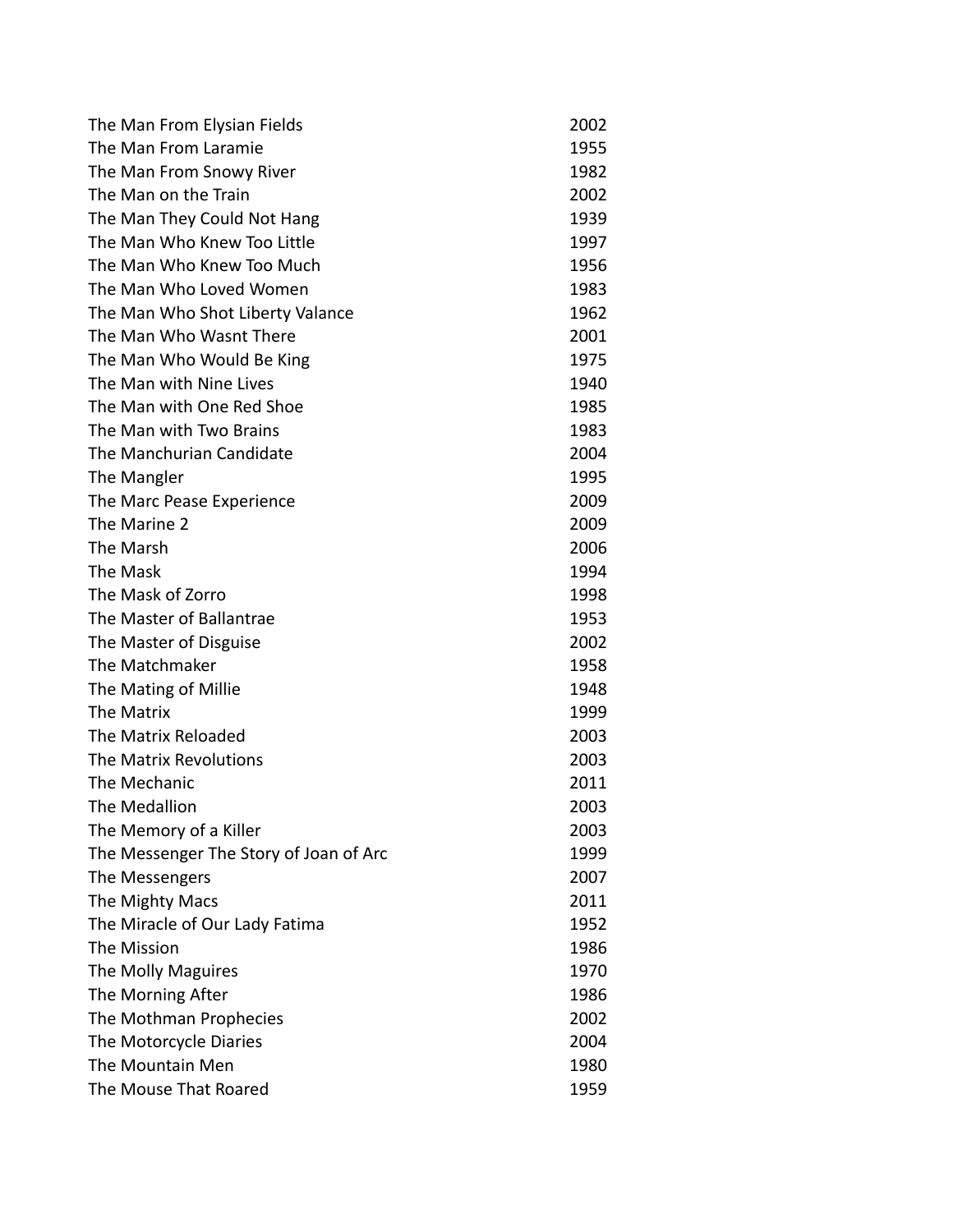| The Mummy                                        | 1999 |
|--------------------------------------------------|------|
| The Mummy                                        | 1959 |
| The Mummy                                        | 1932 |
| The Mummy Lives                                  | 1993 |
| The Mummy Returns                                | 2001 |
| The Mummy Tomb of the Dragon Emperor             | 2008 |
| The Mummys Curse                                 | 1944 |
| The Mummys Hand                                  | 1940 |
| The Munsters Scary Little Christmas              | 1996 |
| The Muse                                         | 1999 |
| The Music Man                                    | 1962 |
| The Naked Gun 2 12 The Smell of Fear             | 1991 |
| The Naked Gun From the Files of the Police Squad | 1988 |
| The Naked Spur                                   | 1953 |
| The National Health                              | 1973 |
| The Nativity Story                               | 2006 |
| The Natural                                      | 1984 |
| The Negotiator                                   | 1998 |
| The Net                                          | 1995 |
| The Net 20                                       | 2006 |
| The Neverending Story                            | 1984 |
| The Neverending Story 2 The Next Chapter         | 1991 |
| The New Adventures of Pippi Longstocking         | 1988 |
| The New Guy                                      | 2002 |
| The New Kids                                     | 1985 |
| The New World                                    | 2005 |
| The Newton Boys                                  | 1998 |
| The Next Karate Kid                              | 1994 |
| The Night of the Generals                        | 1967 |
| The Nines                                        | 2007 |
| The Ninth Configuration                          | 1980 |
| The Note                                         | 2007 |
| The Note II Taking a Chance on Love              | 2009 |
| The Notebook                                     | 2004 |
| The Number 23                                    | 2007 |
| The Nuns Story                                   | 1959 |
| The Nutty Professor                              | 1996 |
| The Nutty Professor                              | 1963 |
| The Nutty Professor II The Klumps                | 2000 |
| The Odd Couple                                   | 1968 |
| The Odessa File                                  | 1974 |
| The Old Man and the Sea                          | 1958 |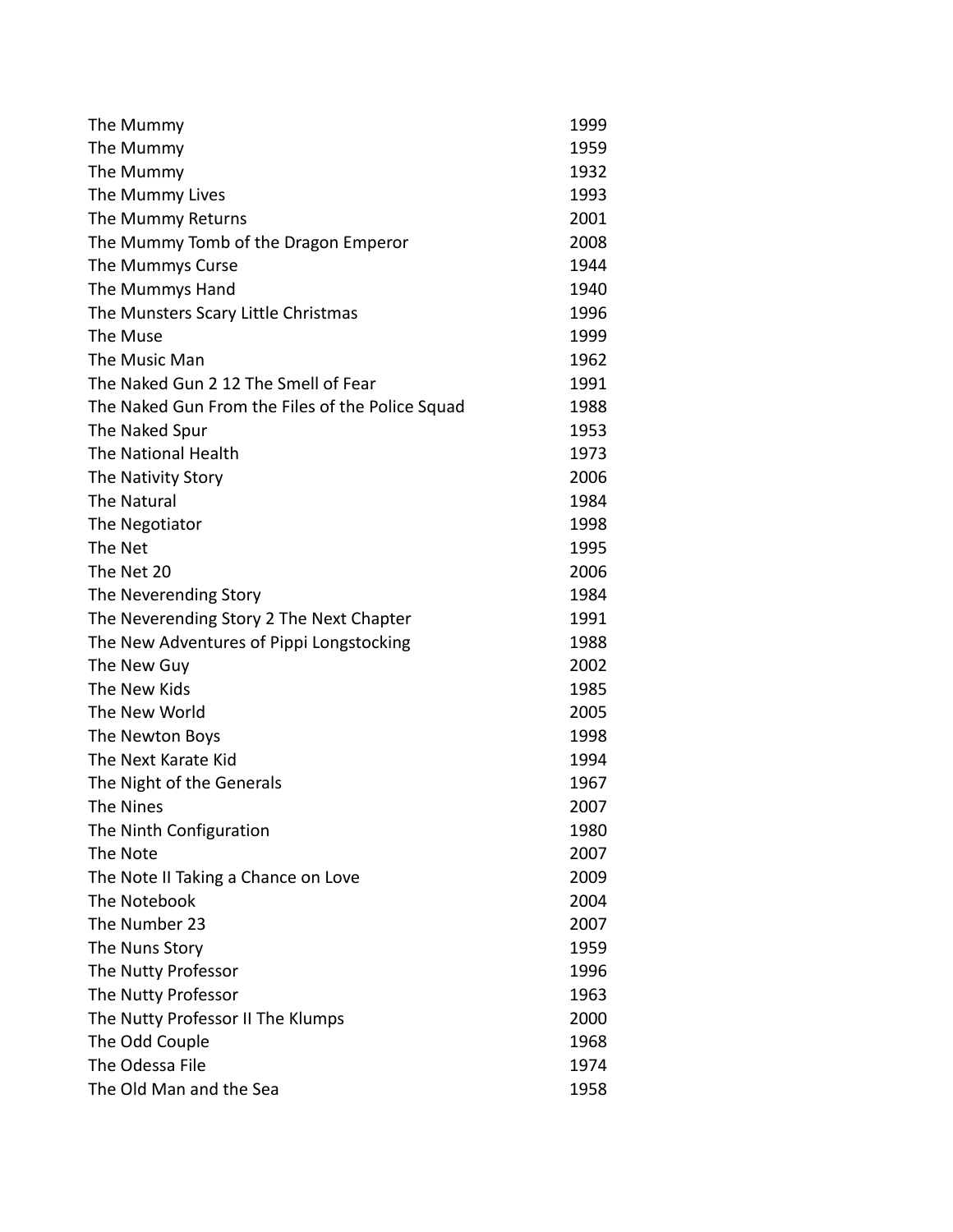| The Omega Man                                         | 1971 |
|-------------------------------------------------------|------|
| The One                                               | 2001 |
| The Onion Movie                                       | 2008 |
| The Opposite of Sex                                   | 1998 |
| The Order                                             | 2001 |
| The Other Guys                                        | 2010 |
| The Other Side of the Mountain Part 2                 | 1978 |
| The Out of Towners                                    | 1970 |
| The Outlaw Josey Wales                                | 1976 |
| The Outsiders                                         | 1983 |
| The Palm Beach Story                                  | 1942 |
| The Paper                                             | 1994 |
| The Parallax View                                     | 1974 |
| The Passenger                                         | 1975 |
| The Patriot                                           | 2000 |
| The Patsy                                             | 1964 |
| The Pelican Brief                                     | 1993 |
| The Perfect Holiday                                   | 2007 |
| The Perfect Man                                       | 2005 |
| The Perfect Score                                     | 2004 |
| The Petrified Forest                                  | 1936 |
| The Phantom                                           | 1996 |
| The Phantom of the Opera at the Royal Albert Hall     | 2011 |
| The Philadelphia Story                                | 1940 |
| The Pianist                                           | 2002 |
| The Picture of Dorian Gray                            | 1945 |
| The Pirate                                            | 1948 |
| The Pirates Who Dont Do Anything A Veggie Tales Movie | 2008 |
| The Player                                            | 1992 |
| The Pledge                                            | 2001 |
| The Poker Club                                        | 2008 |
| The Polar Express                                     | 2004 |
| The Poseidon Adventure                                | 1972 |
| The Postman                                           | 1997 |
| The Postman Always Rings Twice                        | 1981 |
| The Postman Always Rings Twice                        | 1946 |
| The Power of One                                      | 1992 |
| The Presidents Analyst                                | 1967 |
| The Presidio                                          | 1988 |
| The Prince Me                                         | 2004 |
| The Prince and the Pauper                             | 1937 |
| The Prince and the Pauper                             | 2007 |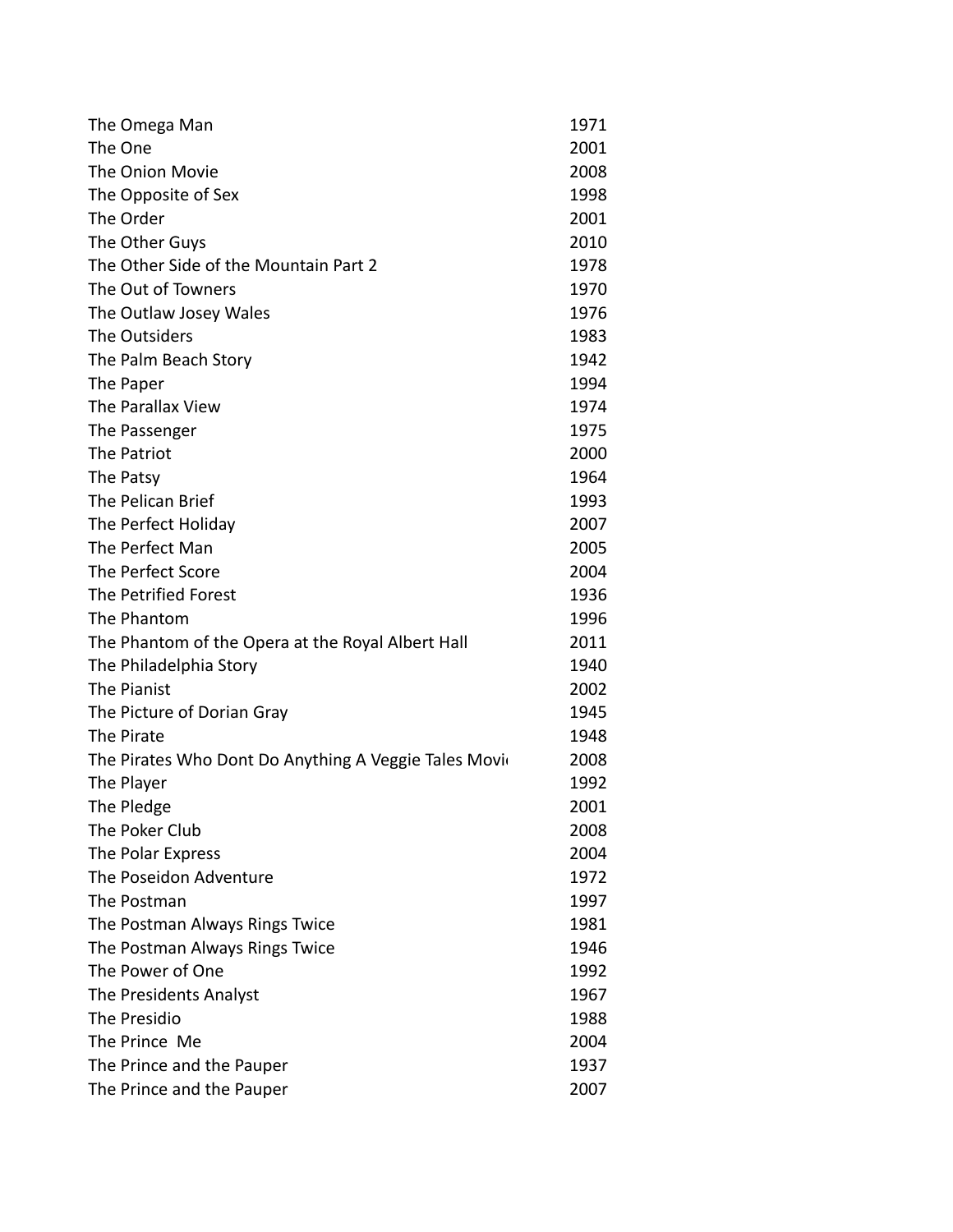| The Prince of Tides                      | 1991 |
|------------------------------------------|------|
| The Principal                            | 1987 |
| The Prisoner                             | 1955 |
| The Prisoner of Second Avenue            | 1974 |
| The Private Lives of Elizabeth and Essex | 1939 |
| The Prodigal                             | 1955 |
| The Producers                            | 2005 |
| The Professionals                        | 1966 |
| The Proud Ones                           | 1956 |
| The Public Enemy                         | 1931 |
| The Public Eye                           | 1992 |
| The Pumpkin Eater                        | 1964 |
| The Pursuit of Happiness                 | 1971 |
| The Pursuit of Happyness                 | 2006 |
| The Quick and the Dead                   | 1995 |
| The Quick Gun                            | 1964 |
| The Rainmaker                            | 1997 |
| The Rains of Ranchipur                   | 1955 |
| The Rapture                              | 1991 |
| The Ravagers                             | 1979 |
| The Reaping                              | 2007 |
| The Red Badge of Courage                 | 1951 |
| The Relic                                | 1997 |
| The Remains of the Day                   | 1993 |
| The Return                               | 2006 |
| The Return of the Fly                    | 1959 |
| The Revenge of Frankenstein              | 1958 |
| The Right Stuff                          | 1983 |
| The Ritz                                 | 1976 |
| The River                                | 1984 |
| The River Murders                        | 2011 |
| The River Wild                           | 1994 |
| The Road                                 | 2009 |
| The Road Home                            | 2001 |
| The Road to Guantanamo                   | 2006 |
| The Road to Morocco                      | 1942 |
| The Road Warrior                         | 1981 |
| The Roaring Twenties                     | 1939 |
| The Robe                                 | 1953 |
| The Rocky Horror Picture Show            | 1975 |
| The Roman Spring of Mrs Stone            | 1961 |
| The Romantics                            | 2010 |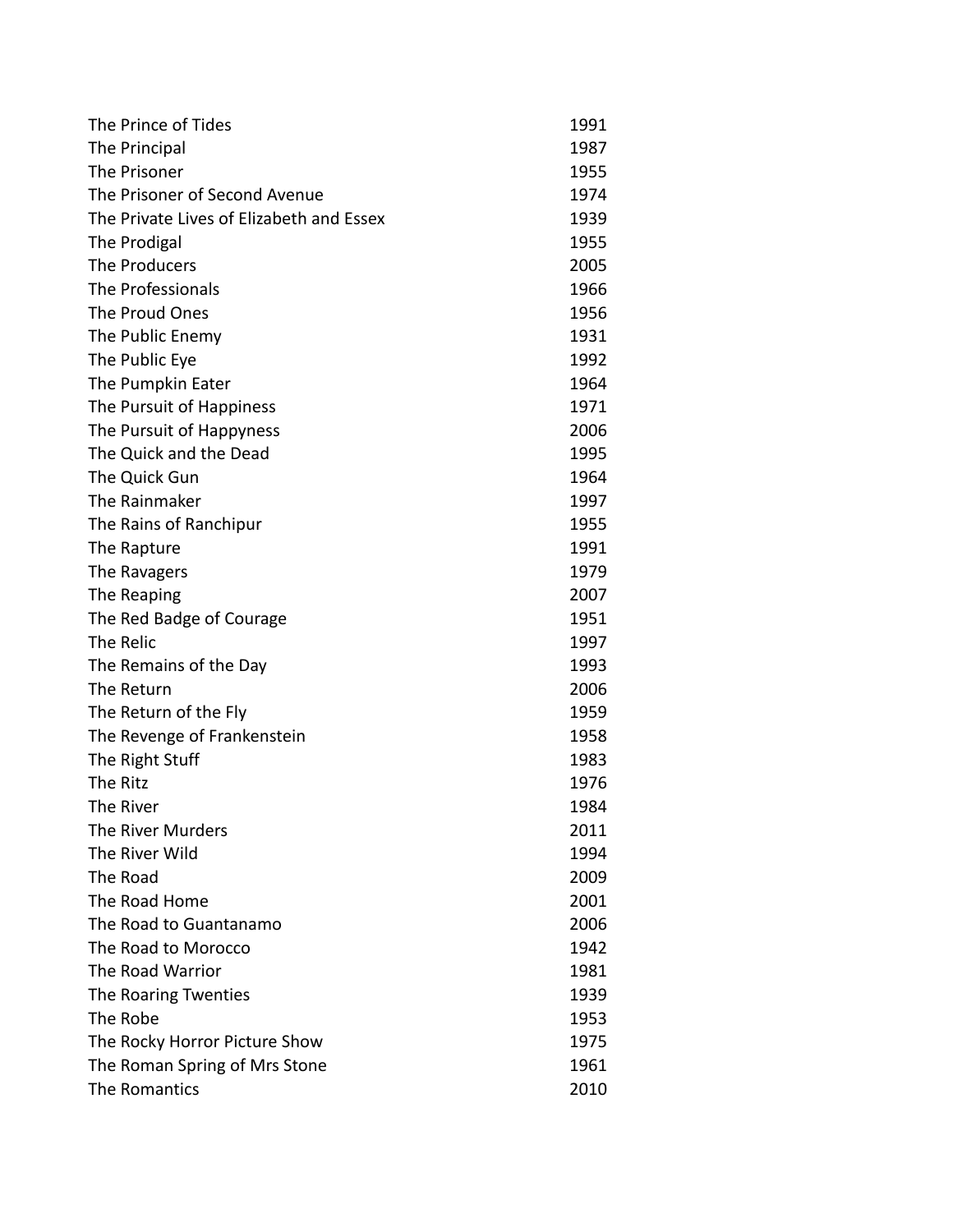| The Roommate                              | 2011 |
|-------------------------------------------|------|
| The Rugrats Movie                         | 1998 |
| The Rum Diary                             | 2011 |
| The Runaways                              | 2010 |
| The Rundown                               | 2003 |
| The Russian Specialist                    | 2005 |
| The Salton Sea                            | 2002 |
| The Sand Pebbles                          | 1966 |
| The Sandlot 2                             | 2005 |
| The Science of Sleep                      | 2006 |
| The Scorpion King                         | 2002 |
| The Scorpion King 2 Rise of a Warrior     | 2008 |
| The Scorpion King 3 Battle for Redemption | 2012 |
| The Scout                                 | 1994 |
| The Sea Inside                            | 2004 |
| The Sea Wolf                              | 1941 |
| The Searchers                             | 1956 |
| The Second Jungle Book Mowgli and Baloo   | 1997 |
| The Secret Garden                         | 1993 |
| The Secret Life of Words                  | 2006 |
| The Secret of My Success                  | 1987 |
| The Secret Things of God                  | 2007 |
| The Serpent and the Rainbow               | 1988 |
| The Seven Year Itch                       | 1955 |
| The Seventh Sign                          | 1988 |
| The Shadow                                | 1994 |
| The Shadow Riders                         | 1982 |
| The Shakiest Gun in the West              | 1968 |
| The Shawshank Redemption                  | 1994 |
| The Shepherd                              | 2008 |
| The Shining                               | 1980 |
| The Shoes of the Fisherman                | 1968 |
| The Shootist                              | 1976 |
| The Shop Around the Corner                | 1940 |
| The Shunning                              | 2011 |
| The Siege                                 | 1998 |
| The Silver Chalice                        | 1954 |
| The Silver Streak                         | 1976 |
| The Singing Detective                     | 2003 |
| The Singing Nun                           | 1966 |
| The Sisterhood of the Traveling Pants     | 2005 |
| The Skeleton Key                          | 2005 |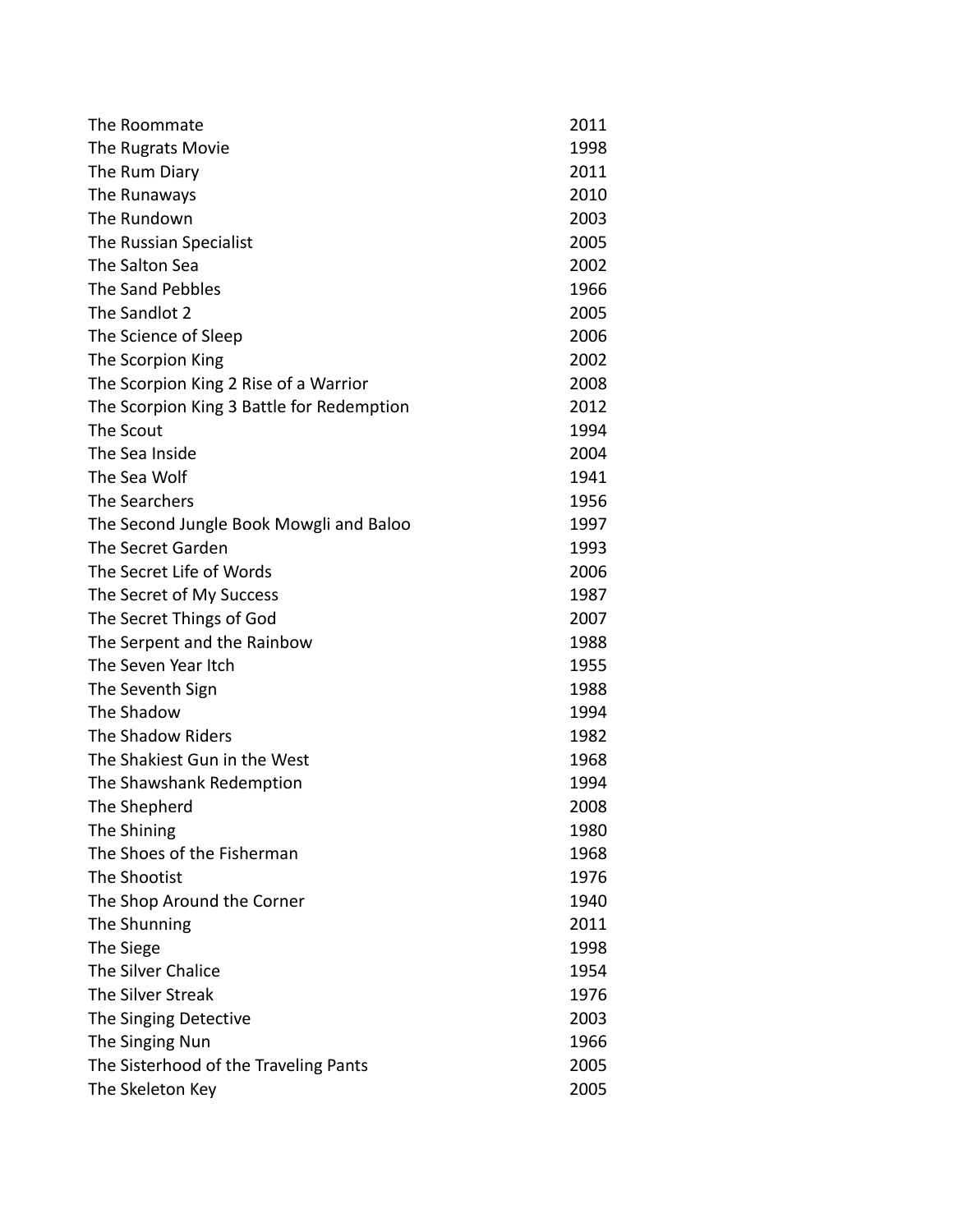| The Skin I Live In                   | 2011 |
|--------------------------------------|------|
| The Skulls                           | 2000 |
| The Skulls 2                         | 2002 |
| The Skulls III                       | 2004 |
| The Sky Crawlers                     | 2008 |
| The Sleeping Dictionary              | 2003 |
| The Slingshot                        | 1994 |
| The Smurfs                           | 2011 |
| <b>The Social Network</b>            | 2010 |
| The Solid Gold Cadillac              | 1956 |
| The Song of Bernadette               | 1943 |
| The Song Remains the Same            | 1976 |
| The Sons of Katie Elder              | 1965 |
| The Sound of Music                   | 1965 |
| The Sound of Music SingAlong Edition | 1965 |
| The Specialist                       | 1994 |
| The Spiderwick Chronicles            | 2008 |
| The Spirit of 76                     | 1990 |
| The Spirit of St Louis               | 1957 |
| The Spitfire Grill                   | 1996 |
| The SpongeBob SquarePants Movie      | 2004 |
| The Spy Who Came in From the Cold    | 1965 |
| The Square                           | 2010 |
| The Squeeze                          | 1987 |
| The Squid and the Whale              | 2005 |
| The St Valentines Day Massacre       | 1967 |
| The Stepfather                       | 2009 |
| The Stepford Wives                   | 2004 |
| The Sting                            | 1973 |
| The Sting II                         | 1983 |
| The Stone Killer                     | 1973 |
| The Story of Qui Ju                  | 1992 |
| The Story of Seabiscuit              | 1949 |
| The Story of Vernon and Irene Castle | 1939 |
| The Strange One                      | 1957 |
| The Stranger                         | 1987 |
| The Stranger Wore a Gun              | 1953 |
| The Strangers Theatrical             | 2008 |
| The Strangers Unrated                | 2008 |
| The Suburbans                        | 1999 |
| The Sum of All Fears                 | 2002 |
| The Sunchaser                        | 1996 |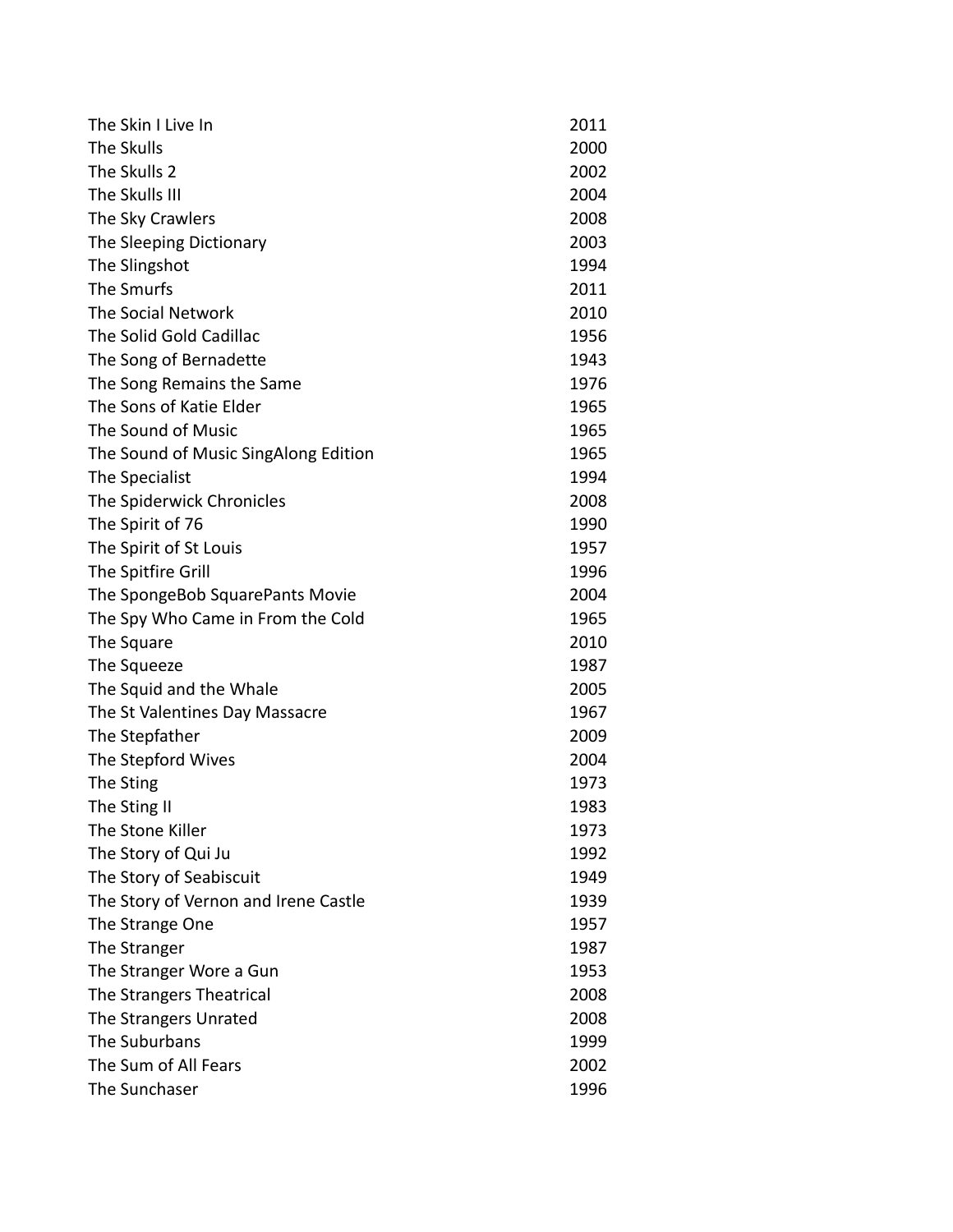| The Survivors                                       | 1983 |
|-----------------------------------------------------|------|
| The Swan Princess Mystery of the Enchanted Treasure | 1998 |
| The Swan Princess The Secret of the Castle          | 1997 |
| The Swarm                                           | 1978 |
| The Sweetest Thing                                  | 2002 |
| The Taking of Pelham 123                            | 2009 |
| The Tale of Despereaux                              | 2008 |
| The Talented Mr Ripley                              | 1999 |
| The Talk of the Town                                | 1942 |
| The Taming of the Shrew                             | 1967 |
| The Temp                                            | 1993 |
| The Tempest                                         | 1982 |
| The Ten Commandments                                | 1956 |
| The Tenants                                         | 2006 |
| The Tender Trap                                     | 1955 |
| The Texas Chainsaw Massacre                         | 2003 |
| The Texas Chainsaw Massacre The Beginning           | 2006 |
| The Texican                                         | 1966 |
| The Thin Red Line                                   | 1999 |
| The Thing                                           | 2011 |
| The Thing                                           | 1982 |
| The Thirteenth Floor                                | 1999 |
| The Three Musketeers                                | 1973 |
| The Three Stooges Go Around World in Daze           | 1963 |
| The Three Stooges Meet Hercules                     | 1962 |
| The Three Stooges The Three Stooges in Orbit        | 1962 |
| The Tillman Story                                   | 2010 |
| The Time Machine                                    | 1960 |
| The Time Travelers Wife                             | 2009 |
| The Tingler                                         | 1959 |
| The Tourist                                         | 2010 |
| The Toy                                             | 1982 |
| The Train Robbers                                   | 1973 |
| The Transporter                                     | 2002 |
| The Treasure of the Sierra Madre                    | 1948 |
| The Trial                                           | 2010 |
| The Trouble With Angels                             | 1966 |
| The Trouble with Girls                              | 1969 |
| The Trouble With Harry                              | 1955 |
| The Trumpet of the Swan                             | 2000 |
| The Truth About Charlie                             | 2002 |
| The Twins Effect                                    | 2003 |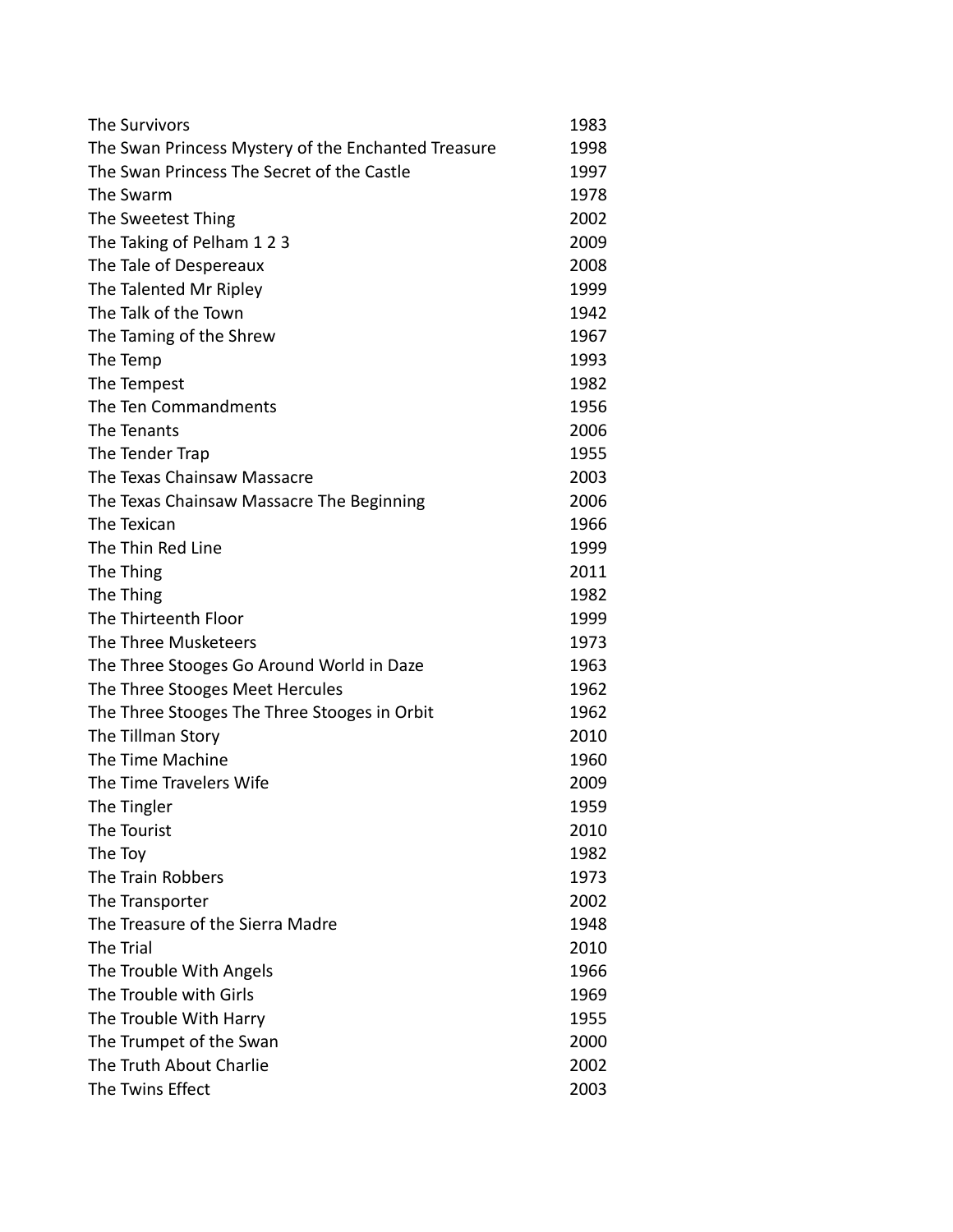| The Two Jakes                      | 1990 |
|------------------------------------|------|
| The Ugly Truth                     | 2009 |
| The Ultimate Gift                  | 2007 |
| The Unborn Theatrical              | 2009 |
| The Unborn Unrated                 | 2009 |
| The Undefeated                     | 1969 |
| The Unknown                        | 1946 |
| The Unsinkable Molly Brown         | 1964 |
| The Untouchables                   | 1987 |
| The Upside of Anger                | 2005 |
| The Valley of the Gwangi           | 1969 |
| The Verdict                        | 1982 |
| The Violent Men                    | 1955 |
| The Virgin Suicides                | 2000 |
| The Virginity Hit                  | 2010 |
| The Visit                          | 1964 |
| The Wackiest Ship in the Army      | 1961 |
| The Wackness                       | 2008 |
| The War                            | 1994 |
| The War of the Roses               | 1989 |
| The War of the Worlds              | 1953 |
| The Warriors                       | 1979 |
| The Watcher                        | 2000 |
| The Water Horse Legend of the Deep | 2007 |
| The Weather Man                    | 2005 |
| The Wedding Date                   | 2005 |
| The Wedding Singer                 | 1998 |
| The Werewolf                       | 1956 |
| The White Countess                 | 2005 |
| The White Dawn                     | 1975 |
| The White Ribbon                   | 2009 |
| The Whole Nine Yards               | 2000 |
| The Wicker Man                     | 2006 |
| The Wild Bunch                     | 1969 |
| The Wild One                       | 1954 |
| The Wild Thornberrys Movie         | 2002 |
| The Wind and the Lion              | 1975 |
| The Winslow Boy                    | 1999 |
| The Witches                        | 1990 |
| The Witches of Eastwick            | 1987 |
| The Wiz                            | 1978 |
| The Wizard                         | 1989 |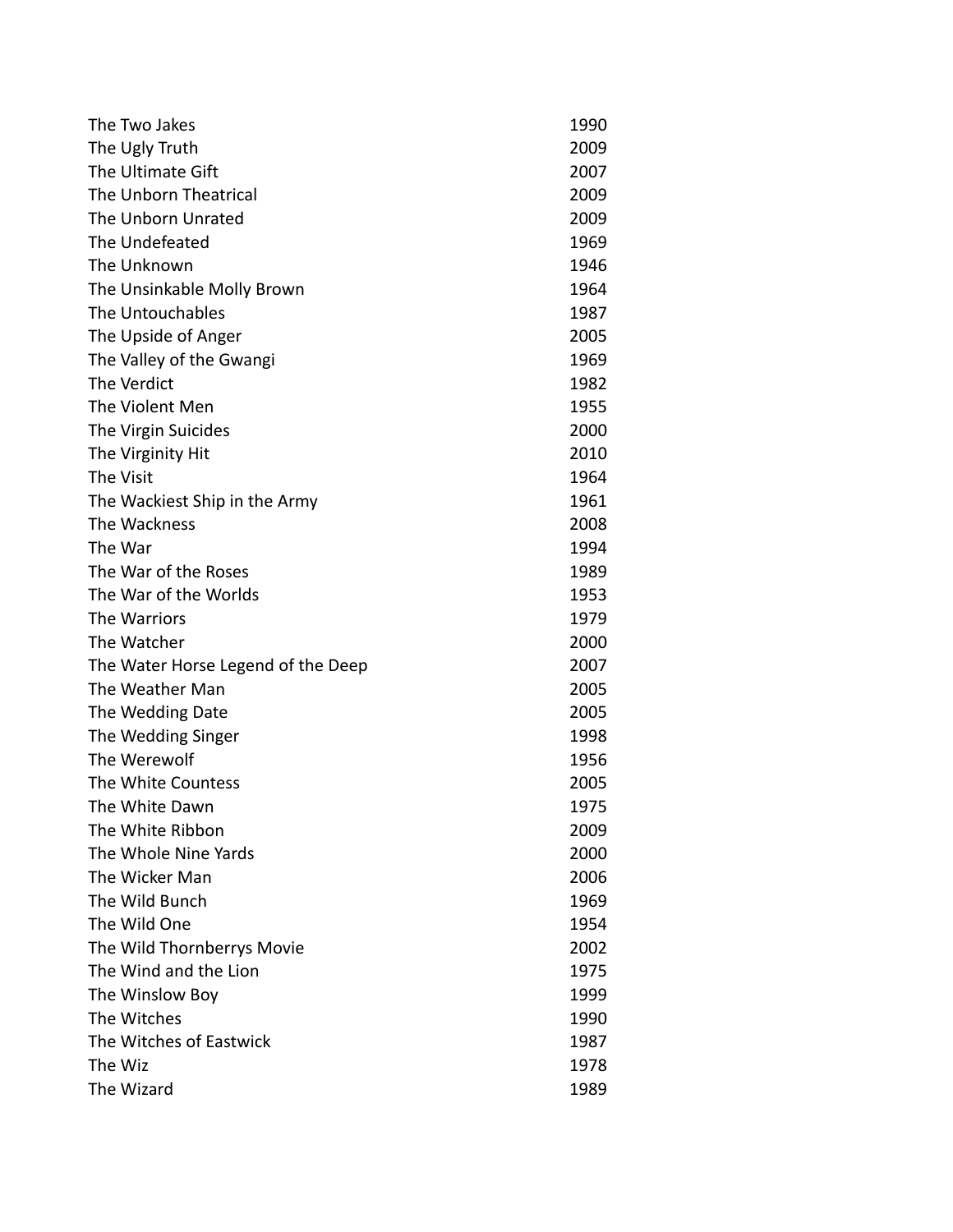| The Wizard of Oz               | 1939 |
|--------------------------------|------|
| The Wolf Man                   | 1941 |
| The Wolfman Theatrical         | 2010 |
| The Wolfman Unrated            | 2010 |
| The Wood                       | 1999 |
| The World According to Garp    | 1982 |
| The World of Suzie Wong        | 1960 |
| The Wrong Man                  | 1956 |
| The Wronged Man                | 2010 |
| The XFiles                     | 1998 |
| The Yakuza                     | 1975 |
| The Year of Living Dangerously | 1982 |
| The Year of the Yao            | 2005 |
| The Yearling                   | 1946 |
| The Young Victoria             | 2009 |
| Them                           | 1954 |
| There Will Be Blood            | 2007 |
| Theres a Girl in My Soup       | 1970 |
| Theres Something About Mary    | 1998 |
| They Came to Cordura           | 1959 |
| They Drive by Night            | 1940 |
| Thief of Hearts                | 1984 |
| Things Are Tough all Over      | 1982 |
| <b>Things Change</b>           | 1988 |
| Thinner                        | 1996 |
| Thirst                         | 2009 |
| Thirty Seconds Over Tokyo      | 1944 |
| This Boys Life                 | 1993 |
| This Christmas                 | 2007 |
| This Is Elvis                  | 1981 |
| This Property Is Condemned     | 1966 |
| Thomas and the Magic Railroad  | 2000 |
| <b>Thomasine and Bushrod</b>   | 1974 |
| Thor                           | 2011 |
| Three Can Play That Game       | 2007 |
| Three Days of the Condor       | 1975 |
| Three Hours to Kill            | 1954 |
| Three Kings                    | 1999 |
| Three OClock High              | 1987 |
| Three of Hearts                | 1993 |
| <b>Three Smart Girls</b>       | 1936 |
| Three to Tango                 | 1999 |
|                                |      |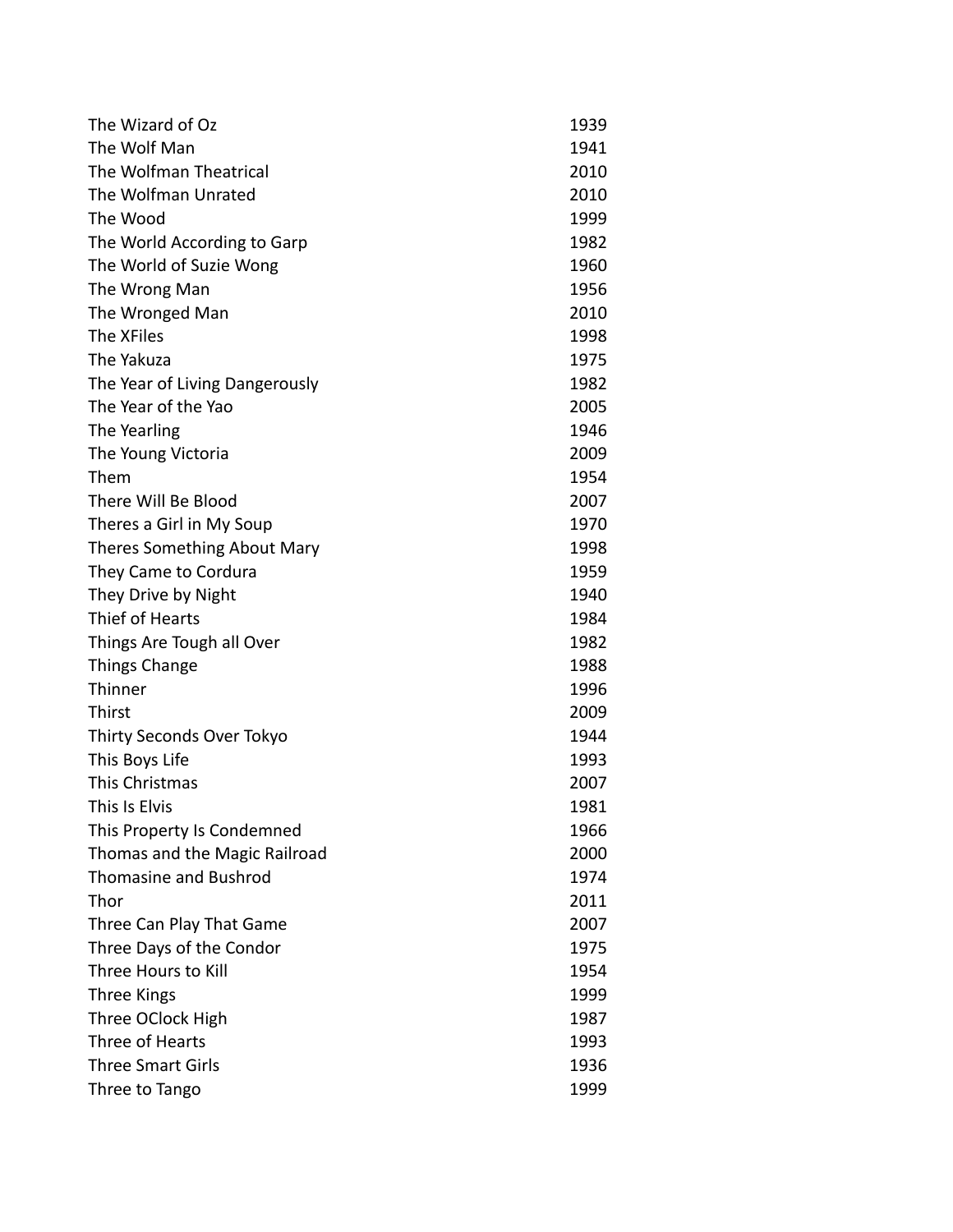| Three Violent People                 | 1956 |
|--------------------------------------|------|
| Three Way                            | 2004 |
| Thunderbirds                         | 2004 |
| Thunderbolt                          | 1996 |
| Thunderheart                         | 1992 |
| <b>THX 1138</b>                      | 1971 |
| <b>Ticking Clock</b>                 | 2011 |
| <b>Tickle Me</b>                     | 1965 |
| Tigerland                            | 2000 |
| Tightrope                            | 1984 |
| Till Human Voices Wake Us            | 2003 |
| Tim Burtons Corpse Bride             | 2005 |
| Time After Time                      | 1979 |
| Time and Tide                        | 2000 |
| <b>Time Code</b>                     | 2000 |
| Time of the Gypsies                  | 1990 |
| Timeline                             | 2003 |
| Tin Cup                              | 1996 |
| <b>Tinker Tailor Soldier Spy</b>     | 2011 |
| <b>Titan AE</b>                      | 2000 |
| To Catch a Thief                     | 1955 |
| To Have and Have Not                 | 1944 |
| To Kill a Mockingbird                | 1962 |
| To Sir With Love                     | 1967 |
| To Sir with Love II                  | 1996 |
| To Sleep with Anger                  | 1990 |
| Tokyo Joe                            | 1949 |
| Tom and Jerry A Nutcracker Tale      | 2007 |
| Tom and Jerry Blast Off to Mars      | 2005 |
| Tom and Jerry Meet Sherlock Holmes   | 2010 |
| Tom and Jerry Shiver Me Whiskers     | 2006 |
| Tom and Jerry The Fast and the Furry | 2009 |
| Tom and Jerry The Magic Ring         | 2002 |
| Tom and Jerry The Movie              | 1993 |
| Tom Horn                             | 1980 |
| <b>Tomcats</b>                       | 2001 |
| <b>Tommy Boy</b>                     | 1995 |
| Tony Bennett The Music Never Ends    | 2007 |
| <b>Too Much Sun</b>                  | 1991 |
| <b>Top Gun</b>                       | 1986 |
| Top Hat                              | 1935 |
| <b>Top Secret</b>                    | 1984 |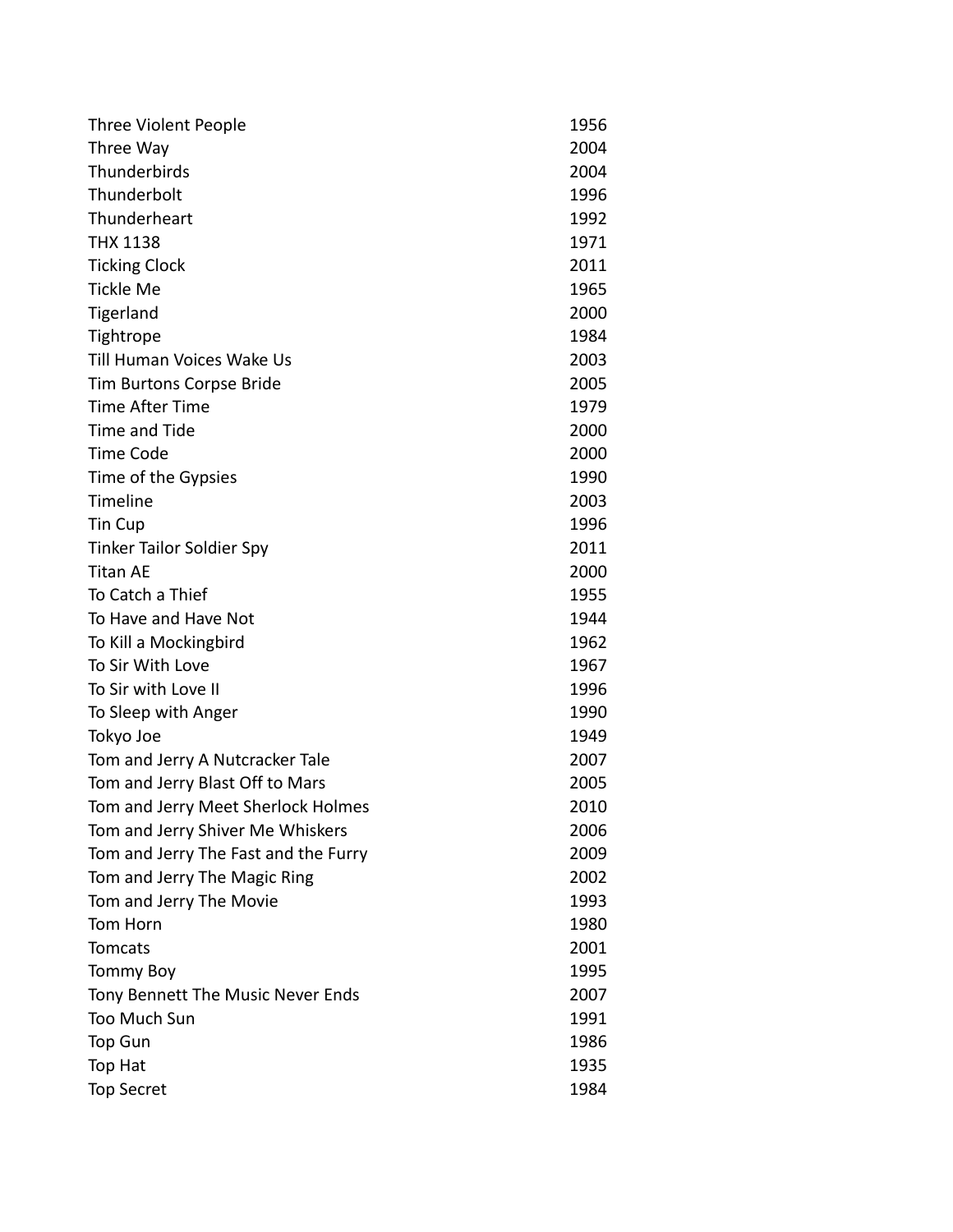| <b>Topaz</b>                       | 1969 |
|------------------------------------|------|
| <b>Torn Curtain</b>                | 1966 |
| <b>Torture Garden</b>              | 1967 |
| <b>Total Eclipse</b>               | 1995 |
| Touch of Evil                      | 1958 |
| Touch the Top of the World         | 2006 |
| Towelhead                          | 2008 |
| <b>Tower Heist</b>                 | 2011 |
| <b>Tower Heist Special Edition</b> | 2011 |
| <b>Toy Soldiers</b>                | 1991 |
| <b>Trading Places</b>              | 1983 |
| <b>Traffic</b>                     | 2000 |
| <b>Training Day</b>                | 2001 |
| Transformers Dark of the Moon      | 2011 |
| <b>Tremors</b>                     | 1990 |
| <b>Tremors 2 Aftershocks</b>       | 1996 |
| Tremors 4 The Legend Begins        | 2004 |
| <b>Trespass</b>                    | 1992 |
| Trial by Jury                      | 1994 |
| <b>Trick r Treat</b>               | 2008 |
| Triumph of Love                    | 2002 |
| Trog                               | 1970 |
| <b>Troop Beverly Hills</b>         | 1989 |
| <b>Troy</b>                        | 2004 |
| <b>True Blue</b>                   | 2000 |
| <b>True Colors</b>                 | 1991 |
| <b>True Grit</b>                   | 1969 |
| <b>True Grit</b>                   | 2010 |
| <b>True Romance</b>                | 1993 |
| <b>True Stories</b>                | 1986 |
| Truth About Cats Dogs              | 1996 |
| Tucker The Man and His Dream       | 1988 |
| <b>Tumbleweeds</b>                 | 1999 |
| <b>Turbo A Power Rangers Movie</b> | 1997 |
| <b>Twentieth Century</b>           | 1934 |
| Twice in a Lifetime                | 1985 |
| Twilight                           | 1998 |
| <b>Twilight Zone The Movie</b>     | 1983 |
| Twins                              | 1988 |
| Twisted                            | 2004 |
| Twister                            | 1996 |
| Two Brothers                       | 2004 |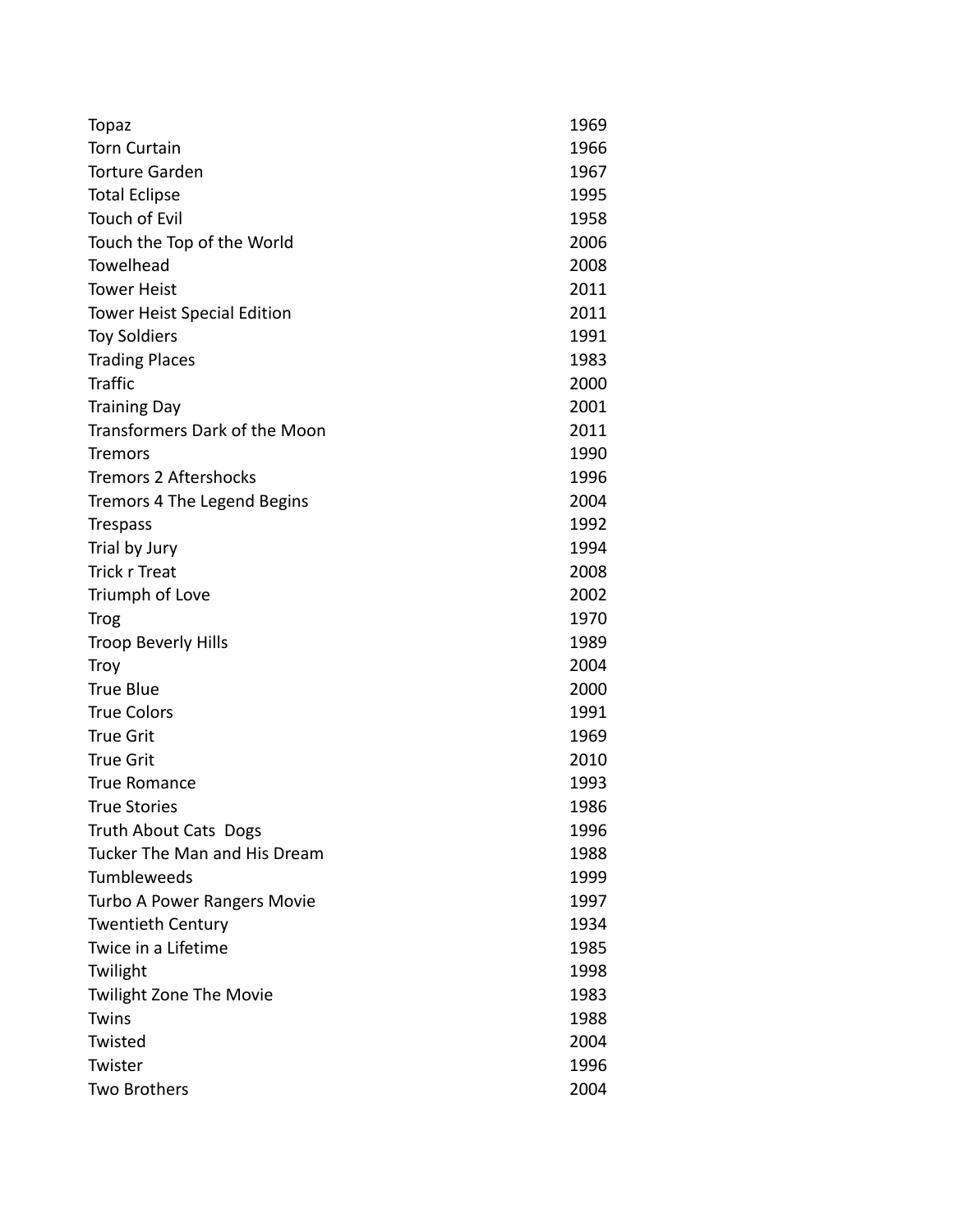| Two Days in Paris                | 2007 |
|----------------------------------|------|
| Two for the Money                | 2005 |
| Two for the Road                 | 1967 |
| Two Girls and a Guy              | 1998 |
| Two if by Sea                    | 1996 |
| <b>Two Mules for Sister Sara</b> | 1970 |
| <b>Two Weeks Notice</b>          | 2002 |
| <b>Tyson</b>                     | 2009 |
| U571                             | 2000 |
| Ultraviolet                      | 2006 |
| <b>Unaccompanied Minors</b>      | 2006 |
| <b>Unanswered Prayers</b>        | 2010 |
| <b>Uncle Buck</b>                | 1989 |
| <b>Uncommon Valor</b>            | 1983 |
| <b>Unconditional Love</b>        | 2003 |
| <b>Under Siege</b>               | 1992 |
| Under Siege 2 Dark Territory     | 1995 |
| <b>Under Suspicion</b>           | 2000 |
| Under the Cherry Moon            | 1986 |
| Under the Same Moon              | 2008 |
| Under the Sea                    | 2009 |
| Under the Yum Yum Tree           | 1963 |
| Undercover Brother               | 2002 |
| Underworld                       | 2003 |
| <b>Underworld Evolution</b>      | 2006 |
| Underworld Rise of the Lycans    | 2009 |
| Underworld USA                   | 1961 |
| Undisputed II Last Man Standing  | 2007 |
| Unfaithful                       | 2002 |
| Unforgiven                       | 1992 |
| United 93                        | 2006 |
| Universal Soldier Regeneration   | 2010 |
| Universal Soldier The Return     | 1999 |
| <b>Unleashed Theatrical</b>      | 2005 |
| <b>Unleashed Unrated</b>         | 2005 |
| Unthinkable                      | 2010 |
| <b>Until Death</b>               | 2007 |
| Untraceable                      | 2008 |
| Up in Smoke                      | 1978 |
| Up Periscope                     | 1959 |
| Up the Academy                   | 1980 |
| Up the Down Staircase            | 1967 |
|                                  |      |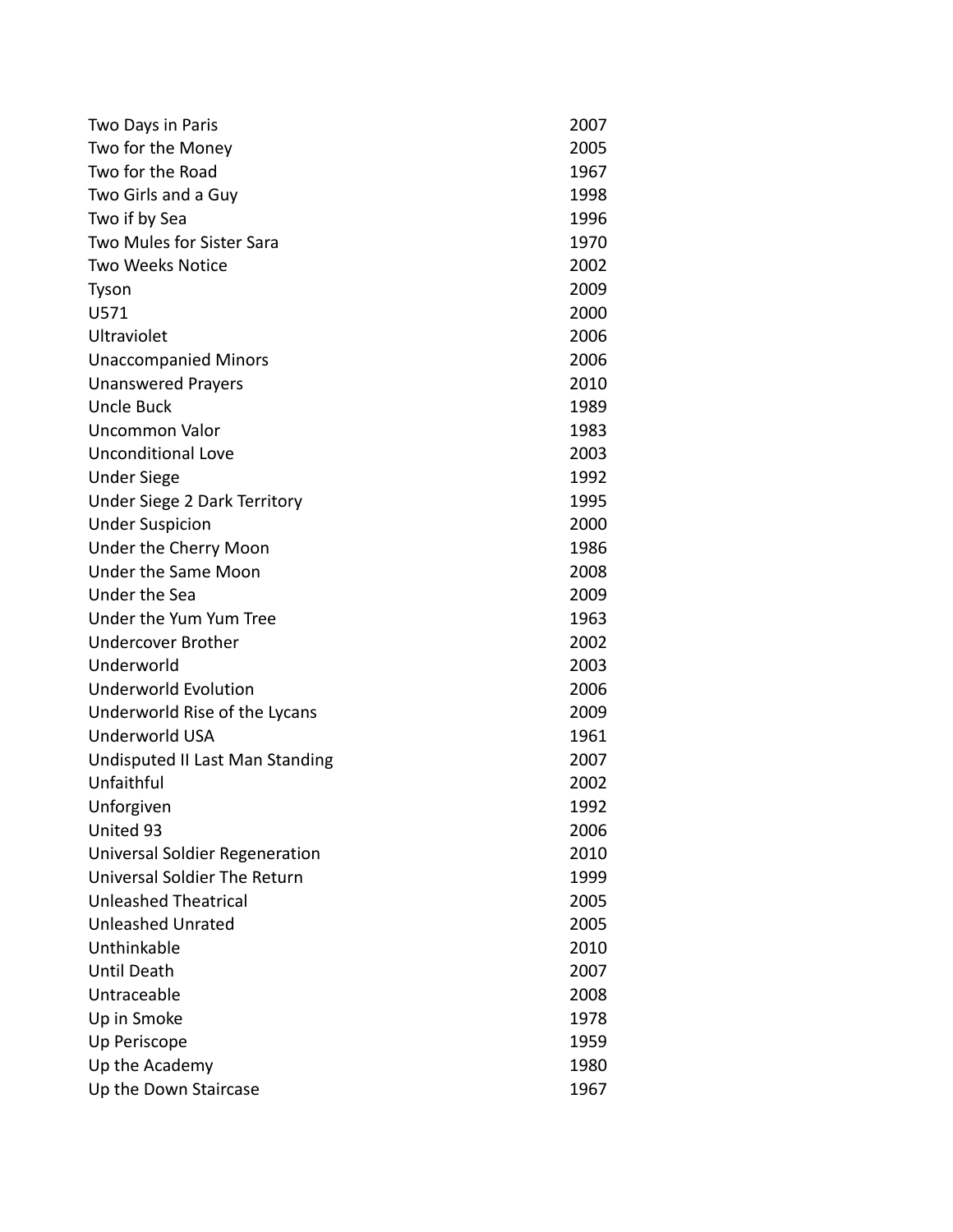| Uprising                                           | 2001 |
|----------------------------------------------------|------|
| Urban Cowboy                                       | 1980 |
| Urban Justice                                      | 2007 |
| Urban Legend The Final Cut                         | 2000 |
| <b>US Marshals</b>                                 | 1998 |
| <b>Used Cars</b>                                   | 1980 |
| Ushpizin                                           | 2005 |
| V for Vendetta                                     | 2006 |
| Vacancy                                            | 2007 |
| Vacancy 2 The First Cut                            | 2009 |
| Valley of the Dolls                                | 1967 |
| <b>Vampires Los Muertos</b>                        | 2002 |
| Vampires The Turning                               | 2005 |
| Van Helsing                                        | 2004 |
| Van Wilder Freshman Year Rated                     | 2009 |
| Van Wilder Freshman Year Unrated                   | 2009 |
| Vanilla Sky                                        | 2001 |
| Vanity Fair                                        | 2004 |
| Vanya on 42nd Steet                                | 1994 |
| <b>Varsity Blues</b>                               | 1999 |
| <b>Vegas Vacation</b>                              | 1997 |
| Vera Drake                                         | 2004 |
| Vertigo                                            | 1958 |
| Vice Versa                                         | 1988 |
| VictorVictoria                                     | 1982 |
| Victory                                            | 1981 |
| Videodrome                                         | 1983 |
| Village of the Damned                              | 1995 |
| Vince Vaughns Wild West Comedy Show 30 Days and 30 | 2008 |
| Vinyan                                             | 2008 |
| Violets Are Blue                                   | 1986 |
| <b>Virus</b>                                       | 1999 |
| <b>Vision Quest</b>                                | 1985 |
| Vitus                                              | 2007 |
| Viva Knievel                                       | 1977 |
| Viva Las Vegas                                     | 1964 |
| Volcano                                            | 1997 |
| Von Ryans Express                                  | 1965 |
| Wag the Dog                                        | 1998 |
| <b>Waist Deep</b>                                  | 2006 |
| <b>Wait Until Dark</b>                             | 1967 |
| Waiting for Guffman                                | 1996 |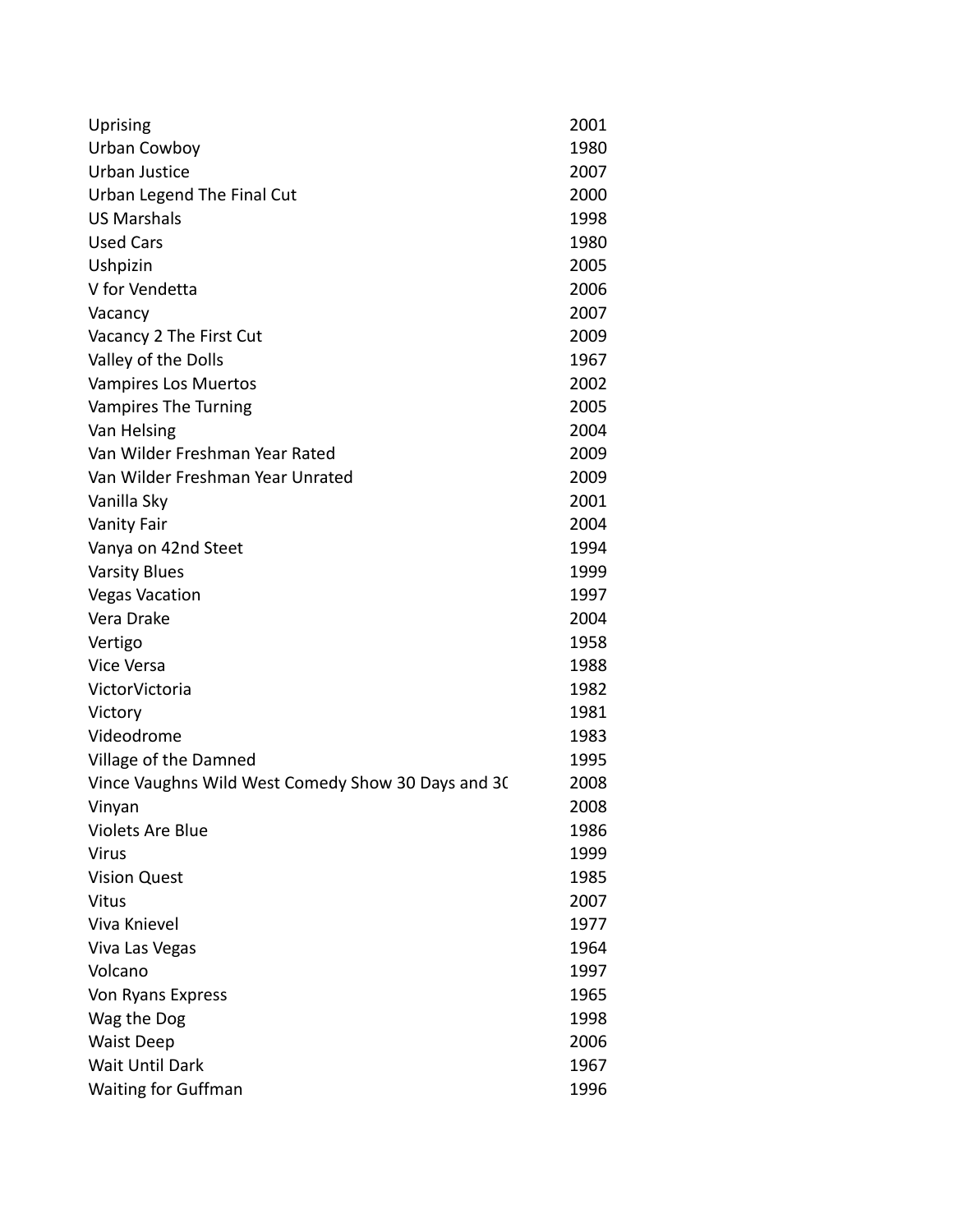| <b>Waiting for Superman</b>             | 2010 |
|-----------------------------------------|------|
| <b>Waking Ned Devine</b>                | 1998 |
| Waking the Dead                         | 2000 |
| Walk Hard The Dewey Cox Story           | 2007 |
| Walk on Water                           | 2005 |
| <b>Walk Proud</b>                       | 1979 |
| Walking on Water                        | 2007 |
| <b>Walking Tall The Payback</b>         | 2007 |
| <b>Wall Street</b>                      | 1987 |
| Wanted                                  | 2008 |
| Warriors of Heaven and Earth            | 2003 |
| Watchmen                                | 2009 |
| <b>Watermelon Man</b>                   | 1970 |
| Waterworld                              | 1995 |
| Wattstax                                | 1973 |
| <b>Waynes World</b>                     | 1992 |
| We Are Marshall                         | 2006 |
| We Dont Live Here Anymore               | 2004 |
| We Own the Night                        | 2007 |
| <b>Wedding Crashers</b>                 | 2005 |
| <b>Weird Science</b>                    | 1985 |
| Welcome Home Roscoe Jenkins             | 2008 |
| Welcome to Collinwood                   | 2002 |
| Welcome to the Dollhouse                | 1996 |
| Welcome to the Rileys                   | 2010 |
| Were No Angels                          | 1955 |
| <b>Were Not Married</b>                 | 1952 |
| Wes Cravens New Nightmare               | 1994 |
| Wes Cravens The People Under the Stairs | 1991 |
| Westworld                               | 1973 |
| Wet Hot American Summer                 | 2001 |
| What a Girl Wants                       | 2003 |
| What Doesnt Kill You                    | 2008 |
| What Dreams May Come                    | 1998 |
| What Ever Happened to Baby Jane         | 1962 |
| What Goes Up                            | 2009 |
| What Love Is                            | 2007 |
| What Women Want                         | 2000 |
| <b>Whatever Works</b>                   | 2009 |
| <b>Whats Eating Gilbert Grape</b>       | 1993 |
| Whats Up Doc                            | 1972 |
| When in Rome                            | 2002 |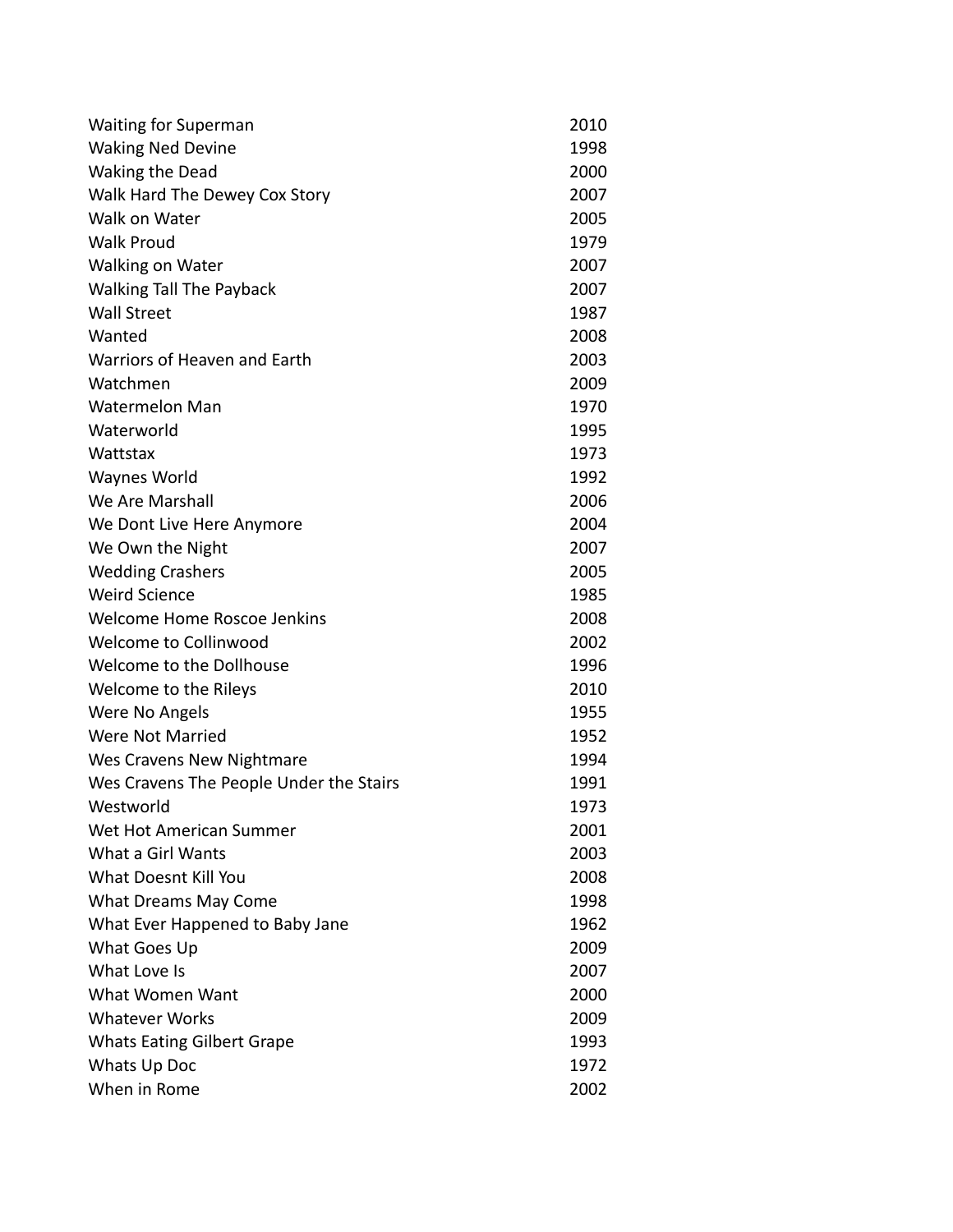| When Strangers Appear             | 2001 |
|-----------------------------------|------|
| Where Are the Children            | 1986 |
| Where the Boys Are                | 1960 |
| Where the Buffalo Roam            | 1980 |
| Where the Truth Lies              | 2005 |
| Where the Wild Things Are         | 2009 |
| Which Way Is Up                   | 1977 |
| <b>White Christmas</b>            | 1954 |
| White Heat                        | 1949 |
| <b>White Hunter Black Heart</b>   | 1990 |
| White Men Cant Jump               | 1992 |
| <b>White Noise</b>                | 2005 |
| <b>White Noise 2</b>              | 2007 |
| <b>White Oleander</b>             | 2002 |
| <b>White Sands</b>                | 1992 |
| <b>White Water Summer</b>         | 1987 |
| WhiteBoyz                         | 1999 |
| Whiteout                          | 2009 |
| Who Is Clark Rockefeller          | 2010 |
| Who Killed the Electric Car       | 2006 |
| <b>Wholly Moses</b>               | 1980 |
| Whos Afraid of Virginia Woolf     | 1966 |
| Whos Harry Crumb                  | 1989 |
| Whos Minding the Mint             | 1967 |
| Whos That Girl                    | 1987 |
| Whos That Knocking at My Door     | 1967 |
| Whose Life Is It Anyway           | 1981 |
| Why Do Fools Fall in Love         | 1998 |
| Why We Fight                      | 2006 |
| <b>Widows Peak</b>                | 1994 |
| Wieners                           | 2008 |
| Wild Child                        | 2008 |
| <b>Wild Grass</b>                 | 2010 |
| Wild in the Country               | 1961 |
| <b>Wild Target</b>                | 2010 |
| Wild Things 2                     | 2004 |
| Wild Things Diamonds in the Rough | 2005 |
| Wild Things Foursome              | 2010 |
| Wild Wild West                    | 1999 |
| Wildcats                          | 1986 |
| Wilde                             | 1997 |
| Will Penny                        | 1968 |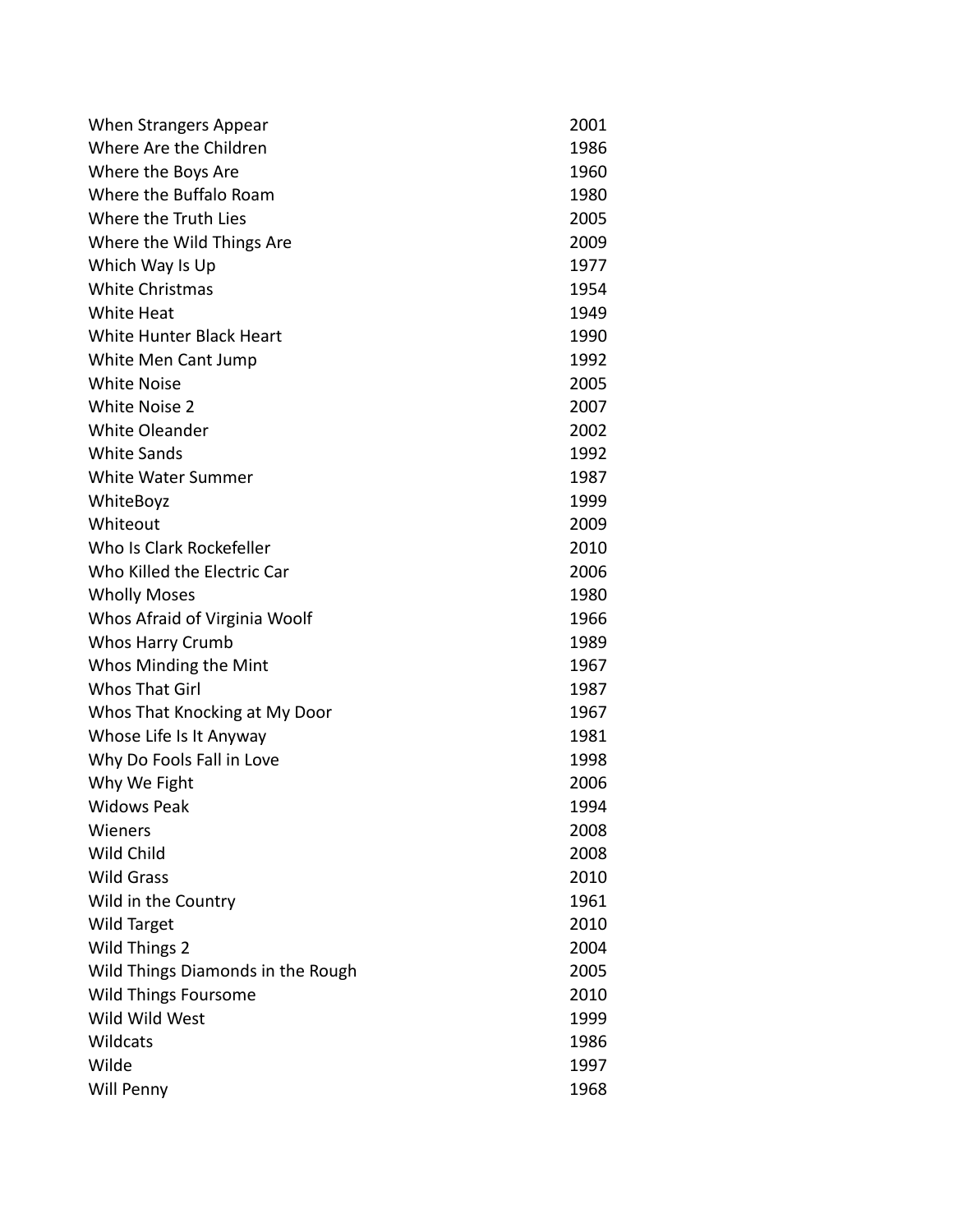| Will Success Spoil Rock Hunter        | 1957 |
|---------------------------------------|------|
| Willard                               | 2003 |
| William Shakespeares Romeo Juliet     | 1996 |
| Willy Wonka and the Chocolate Factory | 1971 |
| Wind                                  | 1992 |
| Wind Chill                            | 2007 |
| Wing Commander                        | 1999 |
| Wings of Courage                      | 1995 |
| <b>Winning London</b>                 | 2001 |
| Winter in Wartime                     | 2008 |
| <b>Winter Solstice</b>                | 2005 |
| <b>Wise Guys</b>                      | 1986 |
| Without a Paddle                      | 2004 |
| Without a Paddle Natures Calling      | 2009 |
| <b>Without Limits</b>                 | 1998 |
| <b>Without Love</b>                   | 1945 |
| Witness                               | 1985 |
| Woke Up Dead                          | 2009 |
| Wolf                                  | 1994 |
| Woman of the Year                     | 1942 |
| Woman on Top                          | 2000 |
| Women                                 | 2008 |
| Wonder Woman                          | 2009 |
| <b>Woo</b>                            | 1998 |
| <b>Woodstock Directors Cut</b>        | 1994 |
| <b>Working Girl</b>                   | 1988 |
| <b>World Trade Center</b>             | 2006 |
| Wrong Is Right                        | 1982 |
| Wrong Turn 2 Dead End                 | 2007 |
| Wrong Turn 3 Left for Dead            | 2009 |
| Wrong Turn at Tahoe                   | 2009 |
| <b>Wrongfully Accused</b>             | 1998 |
| <b>Wyatt Earp</b>                     | 1994 |
| <b>Wyatt Earps Revenge</b>            | 2012 |
| <b>Wyoming Renegades</b>              | 1955 |
| Xanadu                                | 1980 |
| XMen                                  | 2000 |
| Yankee Doodle Dandy                   | 1942 |
| Yankee Zulu                           | 1993 |
| Year of the Dragon                    | 1985 |
| Year One                              | 2009 |
| Yellow                                | 2006 |